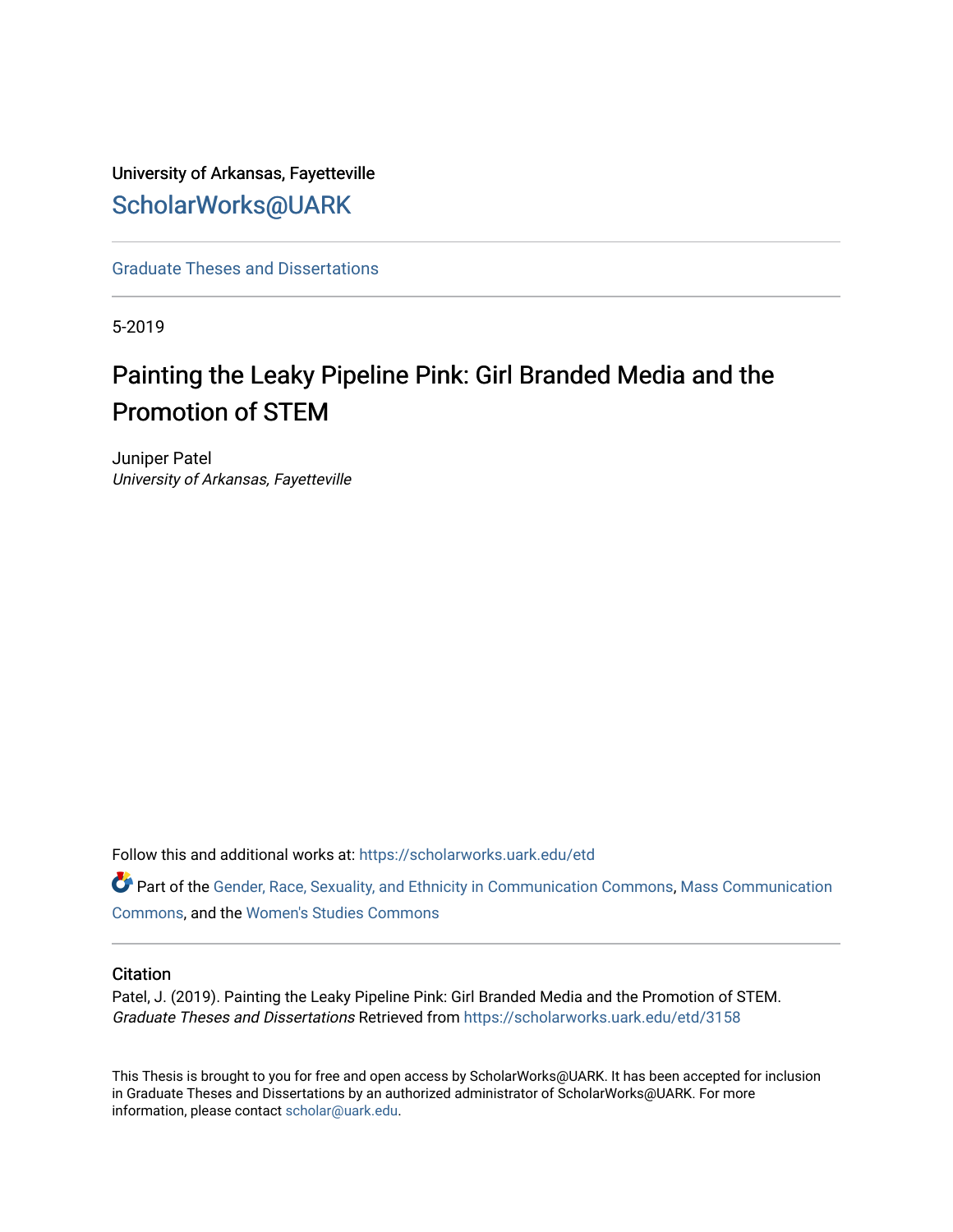Painting the Leaky Pipeline Pink: Girl Branded Media and the Promotion of STEM

A thesis submitted in partial fulfillment of the requirements for the degree of Master of Arts in Communication

by

Juniper Patel University of Arkansas Bachelor of Arts in Communication, and English, 2015

> May 2019 University of Arkansas

This thesis is approved for recommendation to the Graduate Council.

Ryan Neville-Shepard, Ph.D. Thesis Director

Lauren DeCarvalho, Ph.D. Stephanie Schulte, Ph.D. Committee Member Committee Member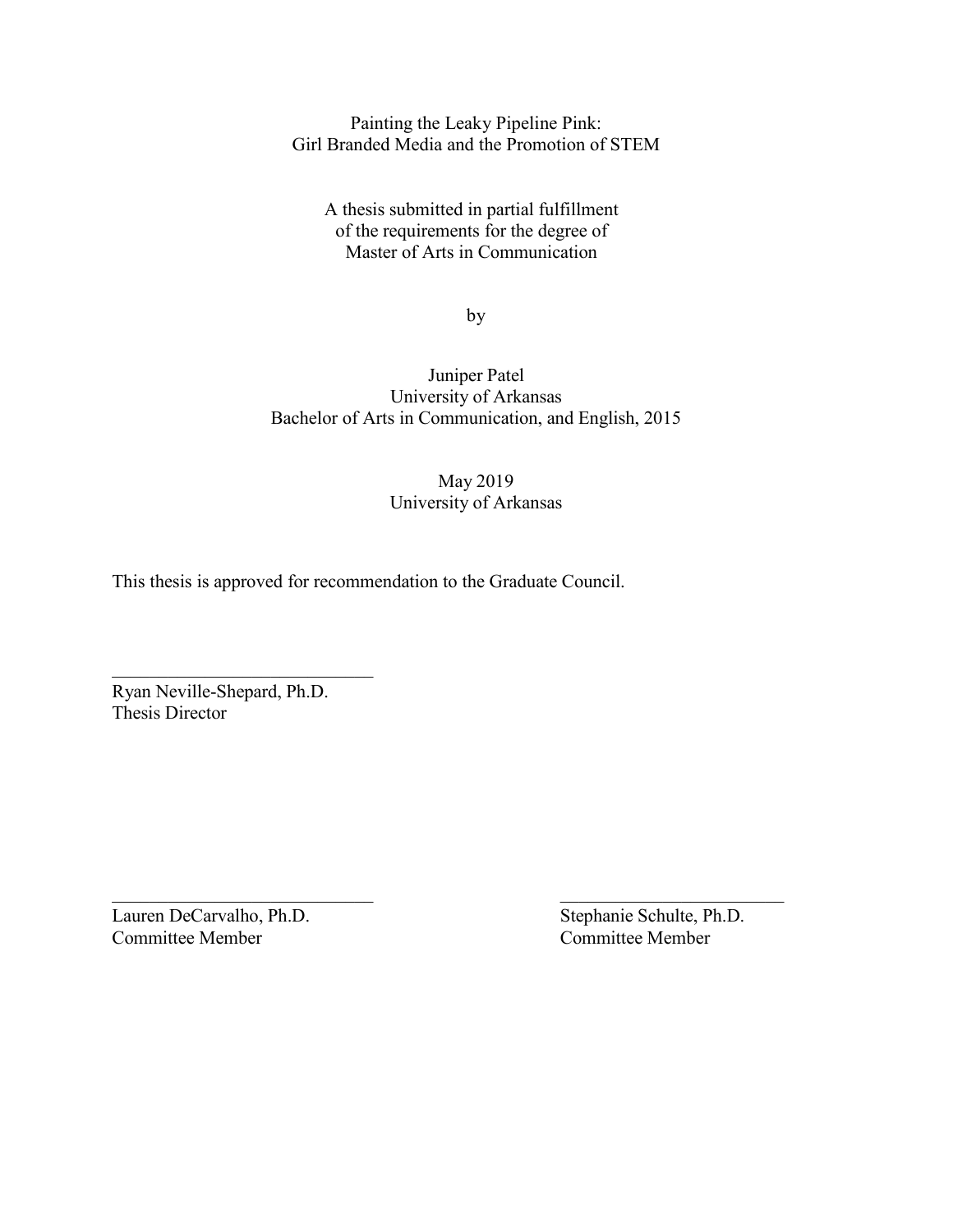# **Abstract**

This thesis provides a critical feminist analysis of girl branded media depictions of girls in STEM. Through close textual analysis of three case studies—Disney Fairies films, *Barbie: Dreamhouse Adventures*, and My Little Pony: *Equestria Girls* media—I found that such STEM promotion tends to emphasize traditional gender roles and neoliberal market values. Disney Fairies films promote traditional gender roles via portrayals of play STEM, white hegemony, and western beauty standards. Additionally, these films promote the neoliberal ideal of industrialization as consequence free. *Dreamhouse Adventures* depicts STEM in relation to traditional gender norms such as caretaking, heteronormativity, and girl culture. Furthermore, this show normalizes neoliberal market values such as surveillance, consumerism and entrepreneurship. *Equestria Girls* relates traditional gender roles and STEM in terms of feminized STEM portrayals, depicting girls in STEM as dangerous, and portraying pretend science that has no basis in reality. Ultimately, I argue that these two main themes contribute to the structure of the leaky pipeline, which serves as a central metaphor for the absence of women and minorities in STEM fields. Finally, I explore the implications of these themes, potential drawbacks of the leaky pipeline metaphor, and future possibilities for the promotion of girls in STEM.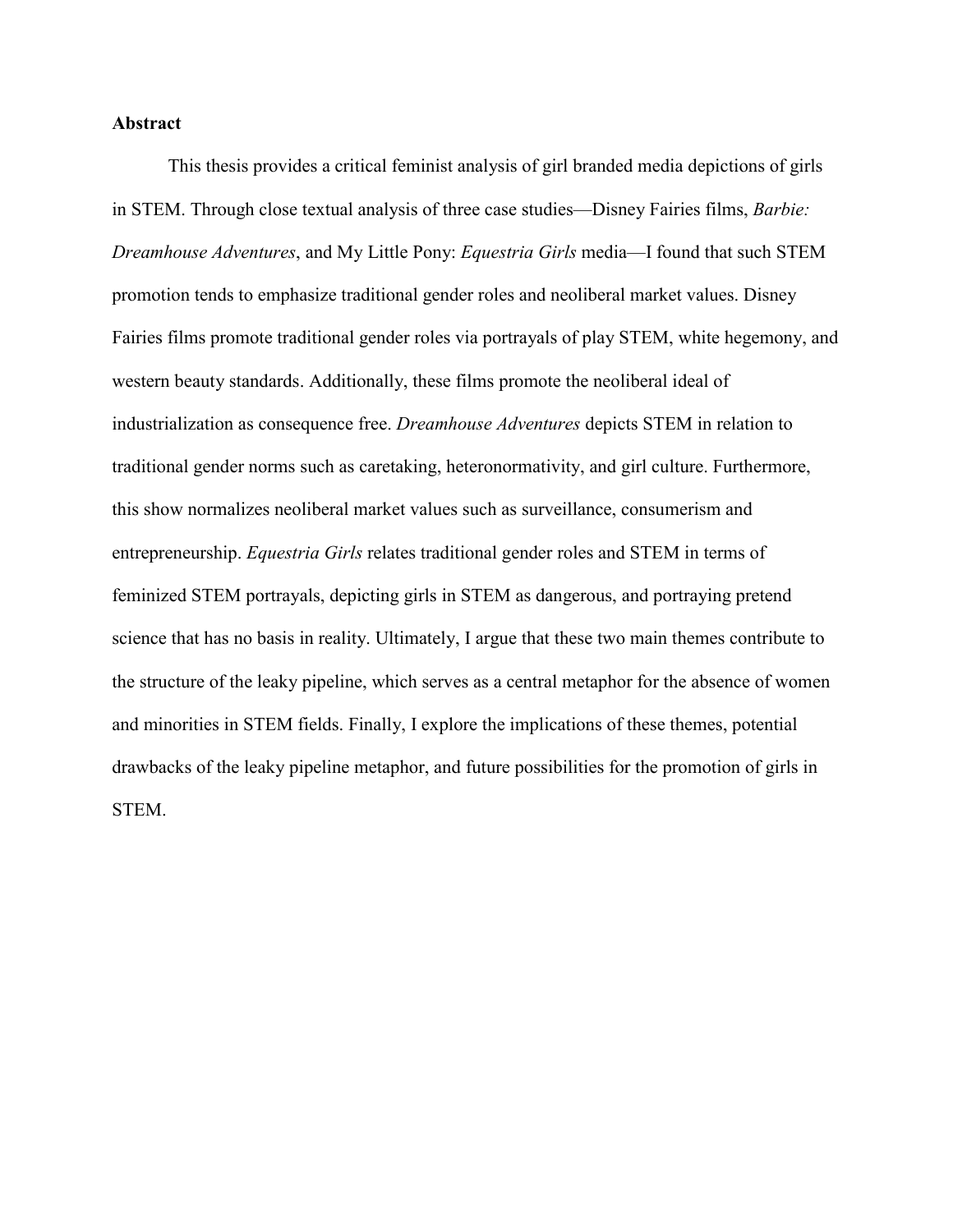# **Acknowledgements**

I would like to express my sincerest gratitude to Dr. Ryan Neville-Shepard for his steadfast support, expertise, insight, and assistance on my thesis. I feel incredibly lucky that he was willing to be my thesis director which made this thesis possible. Thank you for giving me the direction and courage to continue as I plunged into the pink waters of girl culture.

I would also like to thank Dr. Lauren DeCarvalho for being on my thesis committee and providing excellent advice even from several states away. Furthermore, I would like to thank Dr. Stephanie Schulte for being on my thesis committee, for her support as a mentor, and with whose encouragement I applied for graduate school. Additionally, I would like to thank Dr. DeCarvalho and Dr. Schulte for inspiring my interest as an undergraduate in media studies.

Finally, I would like to thank my family. Thank you Heidi for suggesting Disney Fairies movies could be used to promote STEM for girls, as this comment helped spark my initial idea for this project. Thank you Dad for listening to me talk through my thesis ideas. Thank you Mom and Jeff for your constant reassurance and technical support throughout this process. Additionally, I am forever grateful to my family and friends for their supportiveness and unwavering belief in me.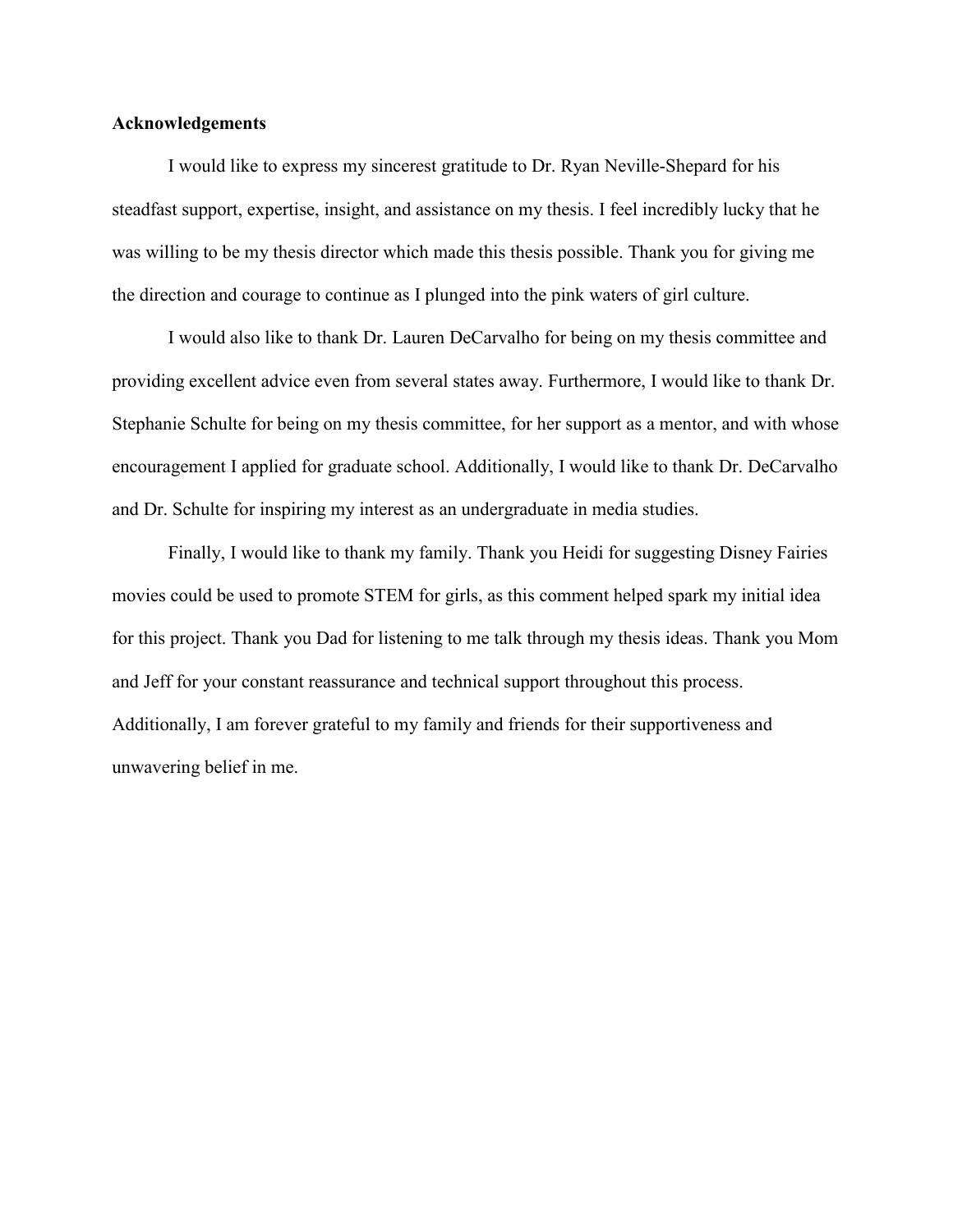# **Table of Contents**

| STEM Power: Sparking Girls' Interest in STEM                                           |     |
|----------------------------------------------------------------------------------------|-----|
| Chapter 1: Disney Fairies and the Disney Brand of STEM                                 | 20  |
| Chapter 2: Barbie: Dreamhouse Adventures and the Barbie Brand of STEM                  | 43  |
| Chapter 3: My Little Pony: <i>Equestria Girls</i> and the My Little Pony Brand of STEM | 69  |
| Leaky Representation: The Failures of Girl Branded STEM Promotion                      | 93  |
| References                                                                             | 100 |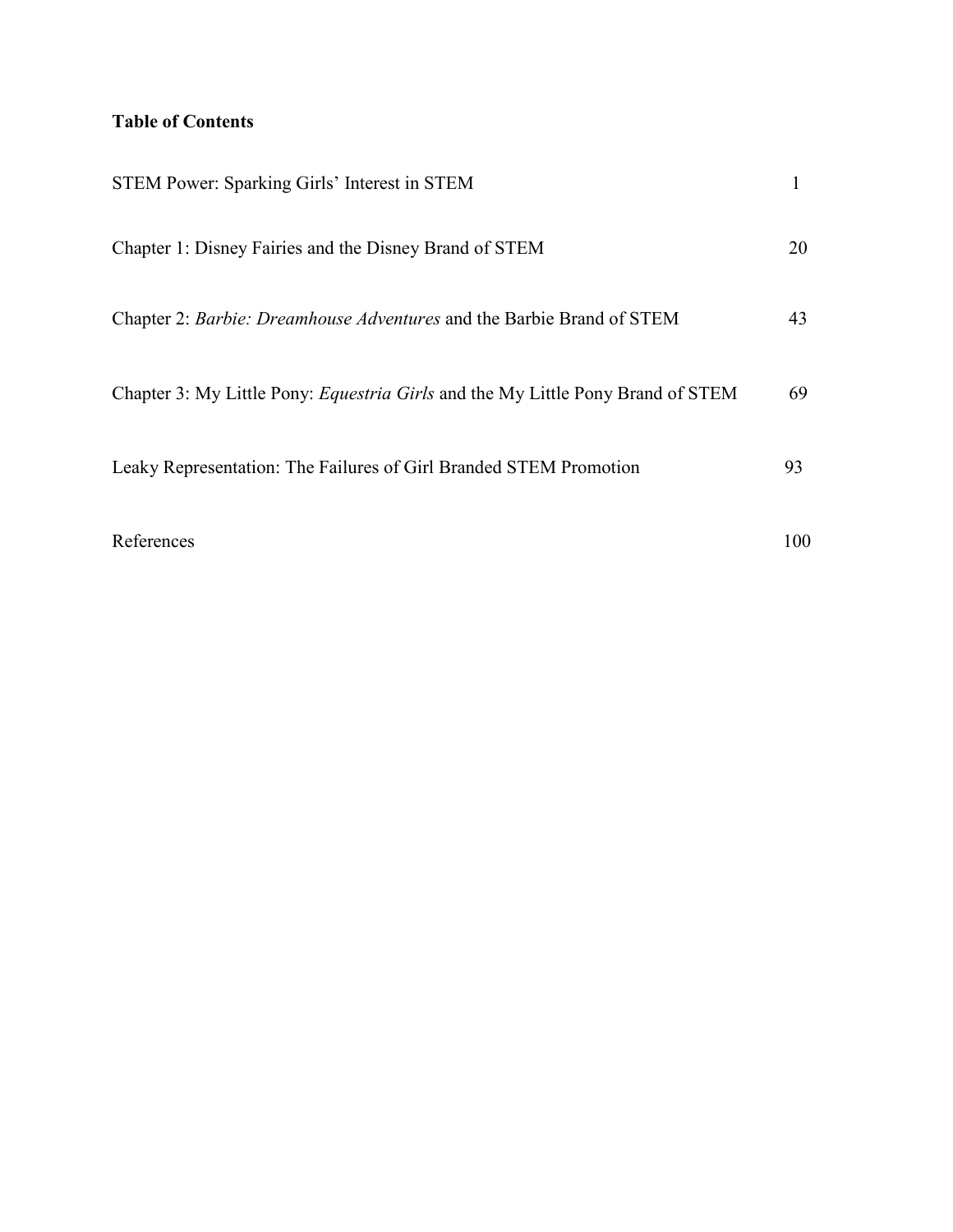#### **Introduction**

#### **STEM Power: Sparking Girls' Interest in STEM**

A little white girl opens her birthday present, gasps, and exclaims in delight: "A Millie Dresselhaus doll!" The viewers see a doll of an old scholarly looking white lady. The video cuts to a picture on Facebook of the little girl smiling while proudly holding her doll for all the world to see. So begins the 2017 General Electric (GE) ad showcasing what the world would be like if scientists such as Millie Dresselhaus, first woman to win the National Medal of Science in Engineering, were given celebrity status. The ad continues with mostly white girls dressed up as Dresselhaus for Halloween, white women wearing Dresselhaus t-shirts, and many newborn white babies with the first name Millie. At the ad's conclusion, GE states its dedication to bringing gender parity to their entry level hires, while flashing on the screen pictures of diverse women with their names and GE job titles (Cause Marketing, 2017). While the primarily white imagery contradicts the diversity emphasized at the end, this ad does demonstrate the power of celebrity and the importance of representation. By doing so, the advertisement tries to address the lack of women in the science, technology, engineering, and math (STEM) fields. Marian Wright Edelman, President of the Children's Defense Fund, perfectly captures the perceived root of the lack of women in the STEM fields by stating "You can't be what you can't see" (Newsom & Acquaro, 2011). In other words, many believe that the lack of representation of women in STEM fields may be the result of underrepresentation of female scientists in the public eye, particularly in popular culture.

In response to this lack of representation and visibility, scholars have analyzed the representation of male and female scientists in a variety of popular culture contexts. Specifically, previous scholarship has examined representations of gender in science education television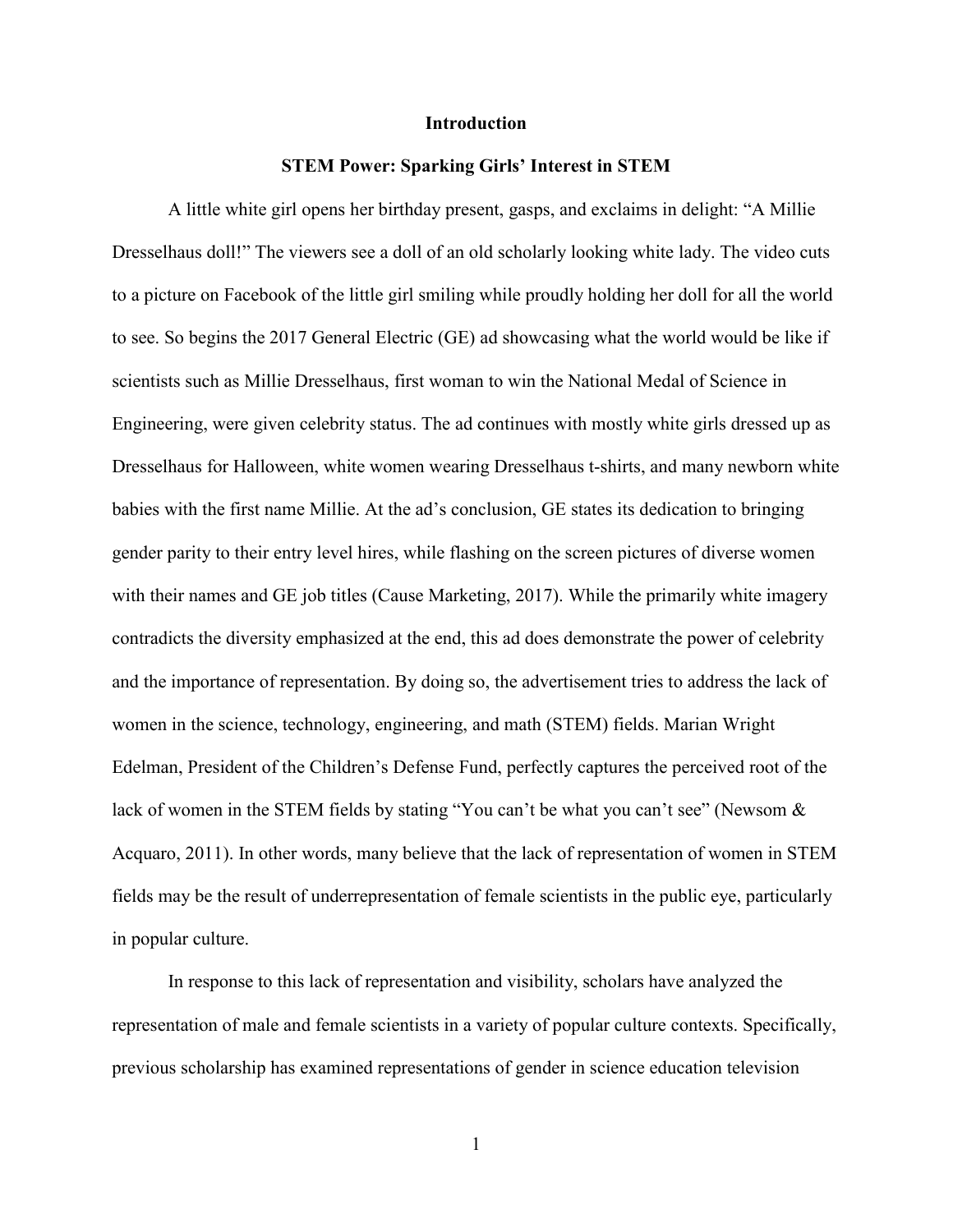(Long, Boiarsky, &Thayer, 2001), the portrayal of scientists across television genres (Long et al., 2010; Ryan & Steinke, 2010), the representation of women and girls in relation to STEM across media platforms (Colatrella, 2011), and the portrayal of scientists in children's trade publications (Rawson & McCool, 2014). Furthermore, many other scholars have investigated the level of enjoyment that children – both boys and girls – receive from watching science television (Mares, Cantor, & Steinbach, 1999), what stereotypes children associate with scientists (Cho, Goodman, Oppenheimer, Codling, & Robinson, 2009; Özel, 2012; Steinke et al., 2007), and how girls react to feminine STEM role models (Betz & Sekaquaptewa, 2012). These explanations grounded in media influence add to the rich scholarly discussion about gender disparity in STEM fields. For instance, many scholars have studied why girls see STEM careers as unthinkable (Archer et l., 2013; Cheryan & Plaut, 2010; Mulvey & Irvin, 2018; Simon, Wagner, & Killion, 2017), how experiences in early childhood to adulthood affect STEM aspirations (Ceci, Ginther, Kahn, & Williams, 2014; Saucerman & Vasquez, 2014), and how structural institutional obstacles function over time (Blickenstaff, 2005; Ceci & Williams, 2011; Cheryan et al., 2017; Dasgupta & Stout, 2014). However, previous studies linking the underrepresentation of women in STEM fields to the representation of females in mass media leave an important gap in the literature. These studies primarily focus on adult and children's media intended for broad audiences. This limited focus says little about how brand media specifically developed for girls influences their perception of STEM fields. Girl media, especially that which is linked to iconic brands, often utilize similar elements of girl culture, in particular, magic, fashion, music, and royalty. Thus, we are left with these questions: How does the reinforcement of girl culture complicate STEM promotion? Moreover, how do these representations of STEM get complicated by content connected to consumer brands in girl culture that are simultaneously trying to sell a product?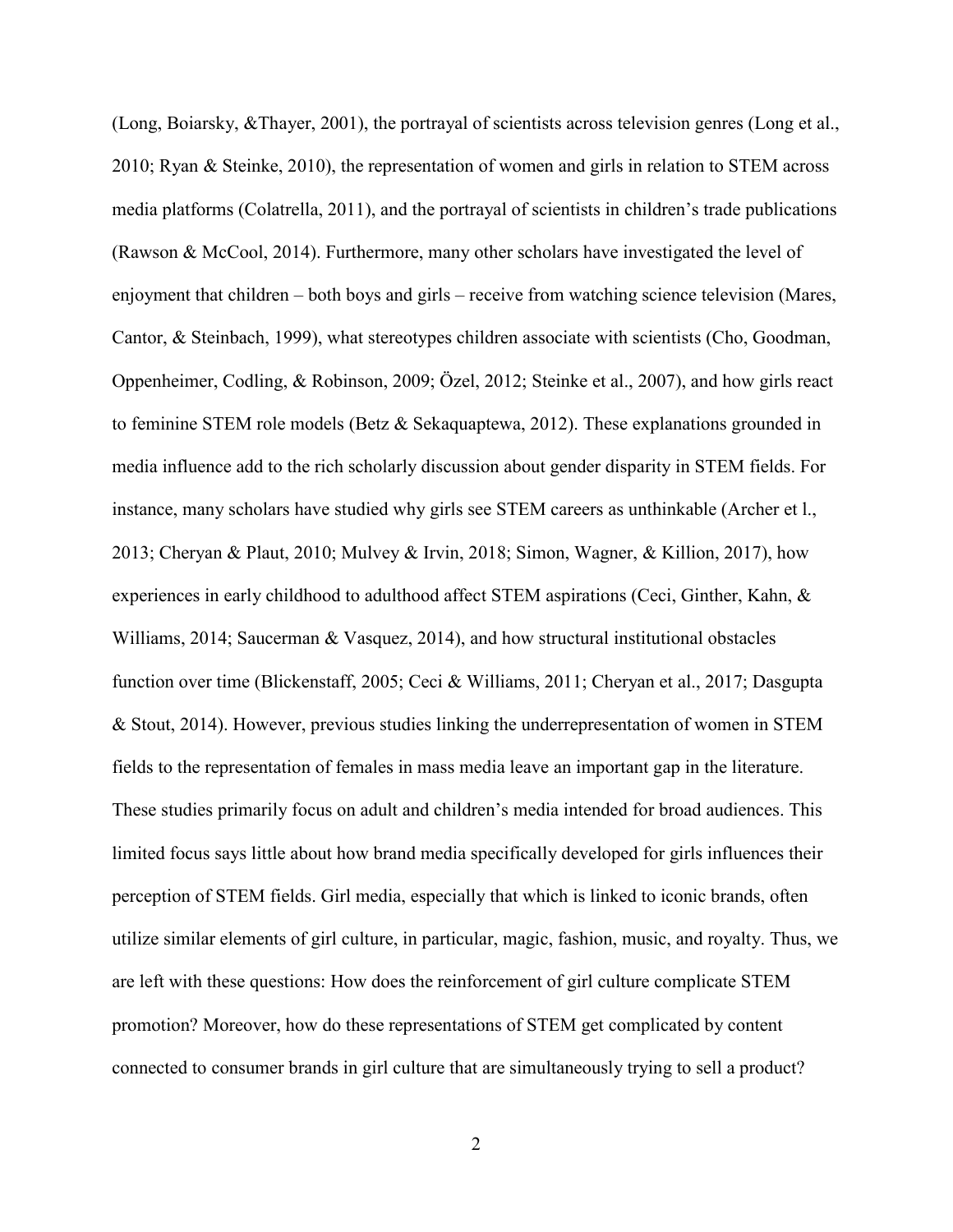In this thesis, through a critical feminist lens, I will use close textual analysis to explore how STEM is valued in girl branded media. Additionally, while STEM effects have been studied across multiple genres for gender stereotypes and other representational effects, few have investigated the use of popular children's brand icons to promote girls in STEM. In the following sections, I define the problem of the leaky pipeline in STEM, and discuss the ways people – including government officials, nonprofit organizations, and even corporations – are currently trying to address those leaks by feminizing science in kids toys and girls entertainment media. Finally, in laying out the theoretical approach to this thesis, I present the current state of media and girls in STEM research by discussing how such content usually perpetuates gender stereotypes; in describing previous studies on the subject, I argue for greater attention to STEM depictions and gender roles specifically in girls media. I then explore brand culture and how it applies to the commodification of STEM, so that I might better establish how girls media promotes neoliberal postfeminism. Following these discussions, I will give an overview of the chapters.

#### **The Leaky Pipeline**

According to the National Science Foundation (2014), women made up 23% of the general STEM work population in 1993, a number which grew to 28% by 2010. However, this percentage plateaued through 2018 (National Girls Collaborative Project (NGCP), 2018). These statistics are baffling since studies comparing girls to boys in math and science during much of that same period have shown that girls consistently had higher average GPAs in those areas (Hill, Corbett, & St. Rose, 2010). In fact, these days K-12 girls and boys are taking advanced math and science courses at an equal rate (NGCP, 2018). At the collegiate level, women earn 50% of the degrees in STEM but women tend to focus on STEM activities outside of engineering and the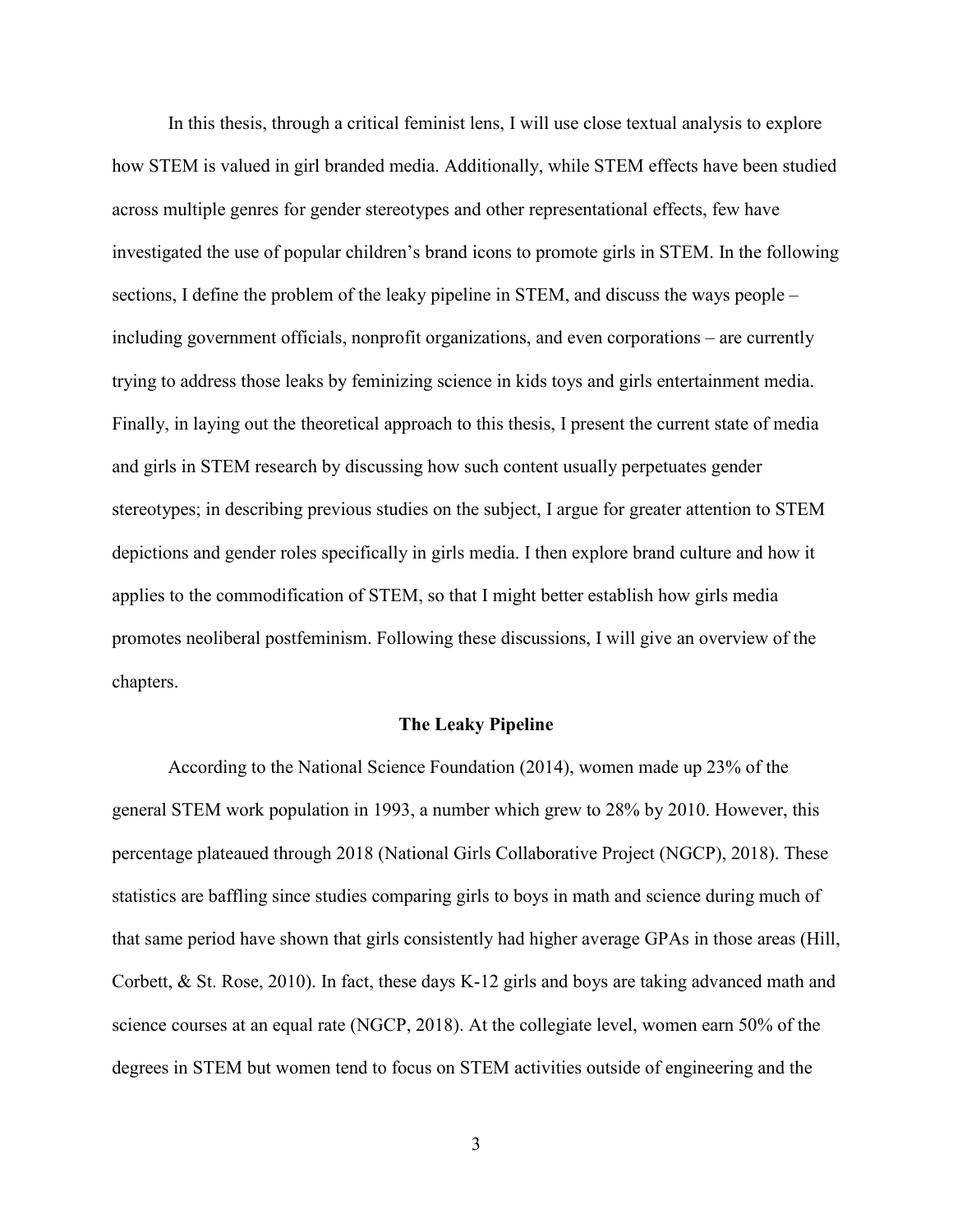computer sciences. Additionally, the representation of minority women is abysmal, as they make up less than one in twenty STEM workers in the United States. This is less surprising as 87% of STEM graduates are white or Asian, whereas only 2.7% are black women, 3.6% are Latina, and 3.1% are other minority women underrepresented in STEM (NGCP, 2018). Although the number of women receiving bachelor's degrees in STEM fields has generally trended upward since 1966, it has yet to equitably translate into the workforce. This phenomenon was first described by Sue Berryman in 1983 as the leaky pipeline (Pawley & Hoegh, 2011).

Since the early 1980s, the leaky pipeline metaphor has dominated the field of education research and popular discourse (Pawley & Hoegh, 2011). The leaky pipeline is the commonly used metaphor for women dropping out of STEM due to various age-related social pressures (Colatrella, 2011). A whole host of explanations have been offered for the phenomenon. For example, Saucerman and Vasquez (2014) explain that parental and teacher influence remain vital from early childhood to adolescence in forming children's opinions regarding their social roles and skills. In early childhood, "preschoolers vary greatly in their mathematical knowledge" (p. 47). This is due to how often "parents engage their children in counting and number matching" leading up to preschool (p. 47). In terms of gender, it is likely parents begin number talk with male infants sooner than female infants. It has also been found that teachers with math anxiety are more likely to influence female students' math confidence in early elementary education (Saucerman & Vasquez, 2014). Furthermore, "teachers evaluate their male students' mathematical ability as being higher than that of female students" (p. 1).

In addition to the influence of parents and teachers, peer and media influence become more prominent in shaping children's ideas about STEM during their childhood. Depending on whether peer interests lean towards the standardly feminine or towards the STEM fields, girls are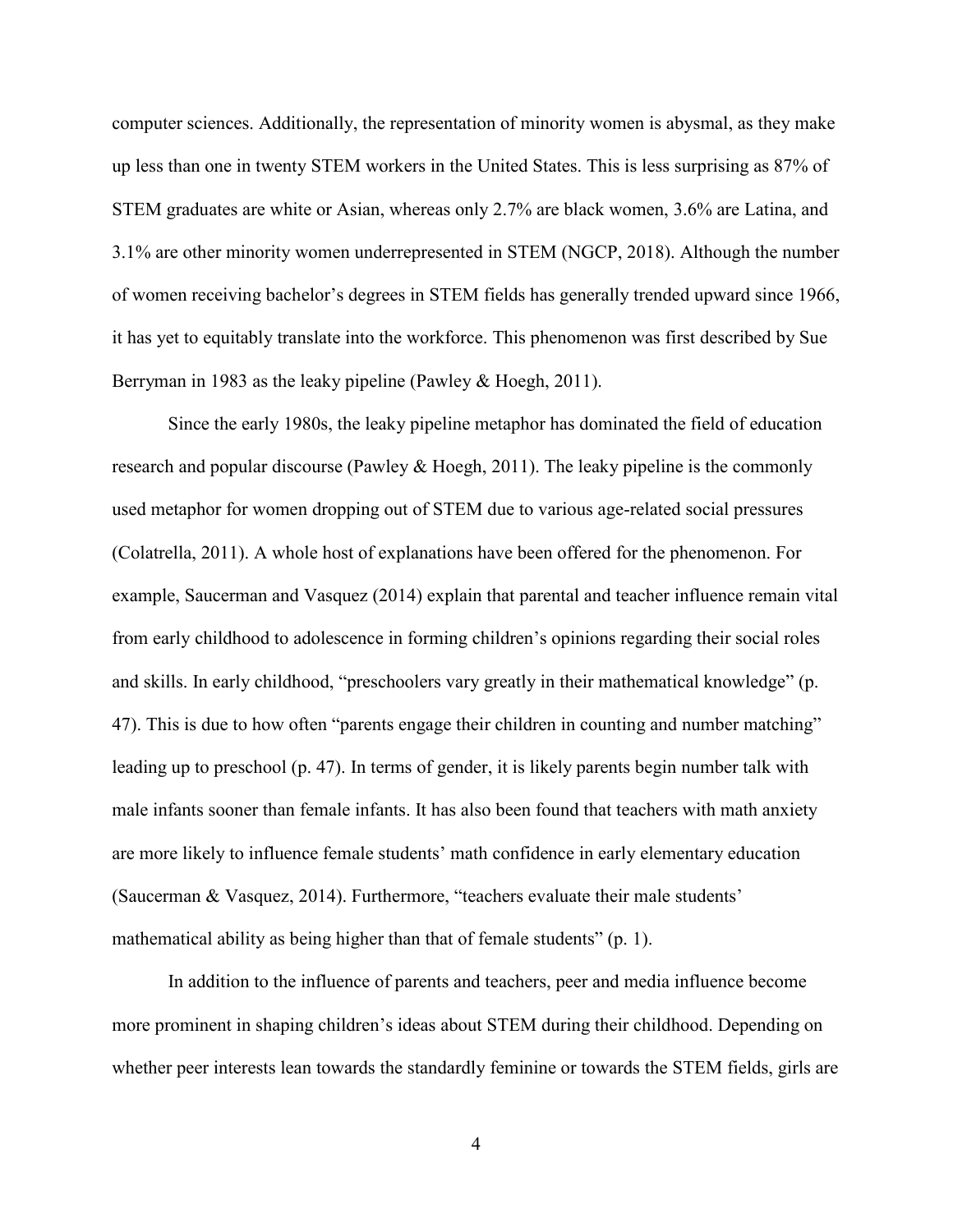found to be more likely to hold similar interests and beliefs as their friends. In popular children's media, girls are more likely to see female protagonists reflecting dominant gender norms which are characterized by acts of caretaking, physical grooming, and passivity (England, Descartes, & Collier-Meek, 2011; Zipes, 1995). They are also unlikely to see many positive female role models who practice science that do not ultimately become undermined by a male protagonist or buy into a patriarchal notion of happiness (Colatrella, 2011; Wasko, 2001). These representations in conjunction with parental and teacher attitudes towards math shape girls' views on whether they can excel in STEM. In turn, this leads to susceptibility to "stereotype threat" in adolescence, a phenomenon referring to girls underperforming when stereotypes about girls' lack of skill in STEM are made salient (Saucerman & Vasquez, 2014).

In 1998, the American Association of University Women (AAUW) found that middle school girls typically lose interest in science (Ryan & Steinke, 2010). As Saucerman & Vasquez (2014) explain, adolescent girls are more likely to be plagued by a "fixed mindset" and are strongly influenced by their mothers' career expectations for them (p. 52). A fixed mindset is "the notion that academic ability is a fixed characteristic that a person either has or does not have" (p. 52). In terms of STEM abilities, this means many girls feel that there is no hope of improving their talents in STEM. In interviews with girls who did not hold STEM aspirations, Archer et al. (2013) found girls deem STEM unattractive because it is "not nurturing, not glamorous/girly and not 'practical,'" and that their views appear aligned with parental attitudes regarding STEM (p. 187). Thus, in terms of childhood, many systemic road blocks exist to discourage girls from STEM before they even consider college.

As females enter adulthood, starting with college and entering the workplace, the obstacles shift. A factor more likely to influence the selection of a college degree is goal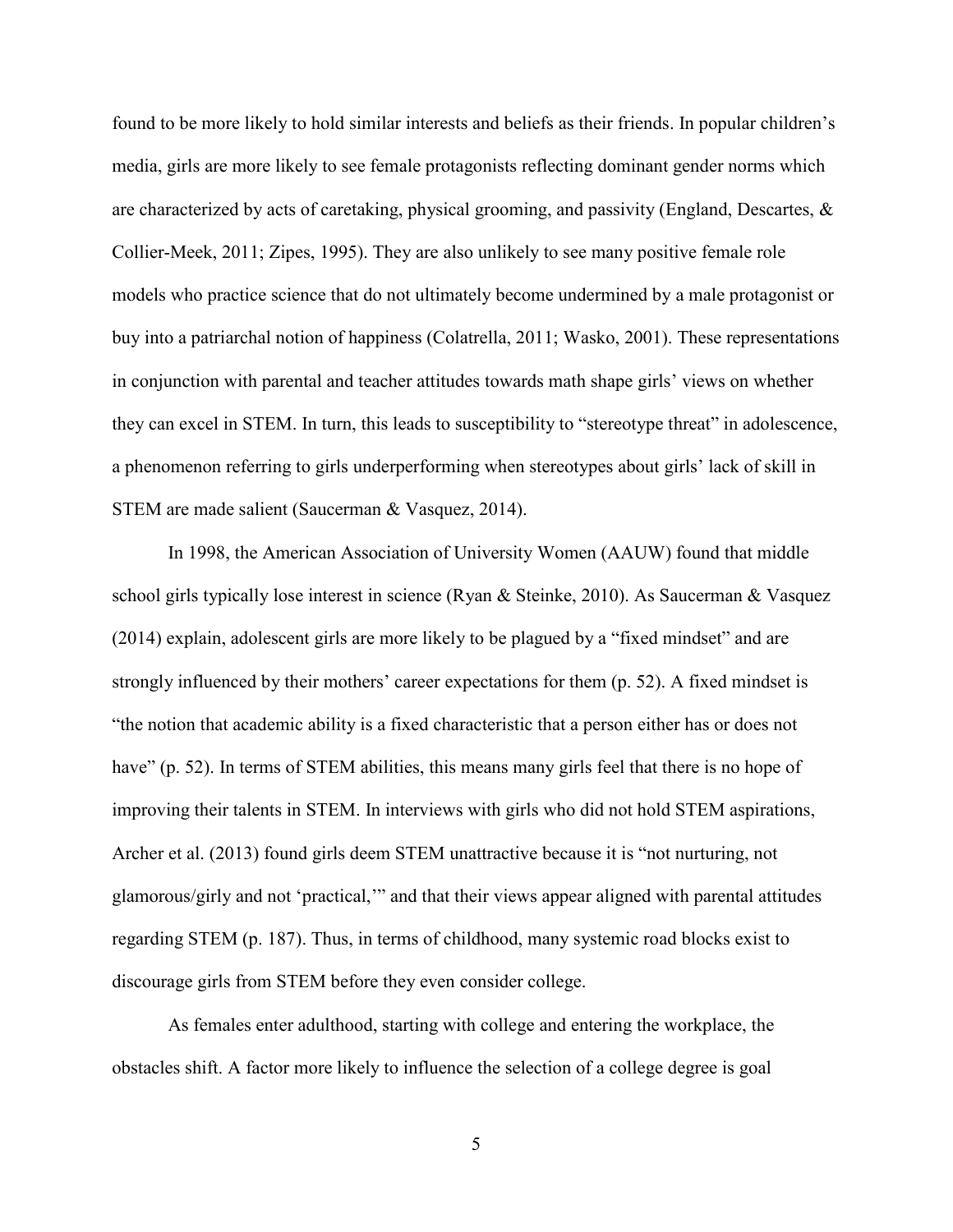affordance. Women are more likely to choose jobs that work towards communal goals which benefit society and STEM work is often perceived as an agentic field, meaning it is more likely to benefit on a personal level. Thus, based on the agentic perception of science, women are more likely to choose a college path that leads to a more communally focused career (Diekman et al., 2010; Diekman, Weisgram, & Belanger, 2015; Saucerman & Vasquez, 2014). However, it is important to note that women and men value both communal and agentic goals, each at varying degrees by person (Simon et al., 2017). Another obstacle is that stereotype threat likely leads women to be prevention focused, meaning their focus is on doing well enough to keep their jobs. As such, they focus on professional dress, work attendance, and project timeliness, rather than promotional goals that lead to advancing their position in the workplace. Promotional goals focus on reasonable risk taking, active participation, and salary and advancement negotiation. Another obstacle has to do with a warmth versus competence theory that ascribes how others perceive a person based on how warm or friendly they seem compared to how competent they are in their work. Successful women in male dominated fields such as STEM are often perceived as "uncivil, cold, and 'bitchy'" (Saucerman & Vasquez, 2014, p. 57). A woman who is too nice in a male dominated profession is likely to be seen as incompetent. As such, no matter how women are perceived, they are likely to be passed over for promotion for either a perceived lack of interpersonal skills or a perceived lack of competence (Simon et al., 2017). The consequence is that women tend to be excluded from higher echelons in STEM. A final obstacle is how researchers use differences between men's and women's brain functioning to justify sexist notions of women being inherently incompetent in STEM. While differences may exist, there is a clear history of skewing the literature to reflect poorly on women's STEM related abilities (Fausto-Sterling, 1992; Saucerman & Vasquez, 2014). In sum, previous scholarship has linked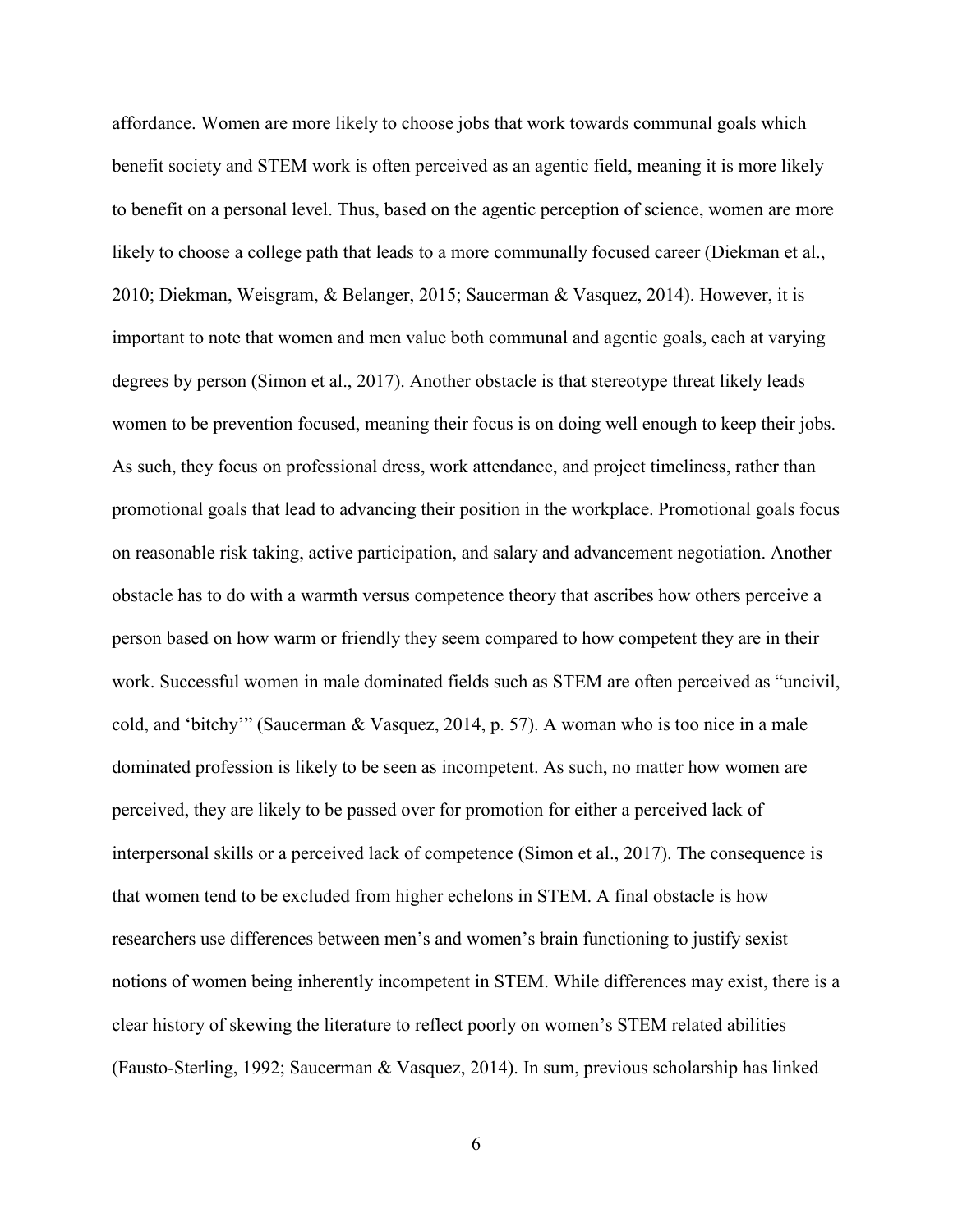the leaky pipeline to women's experiences throughout their lives and is ultimately the product of larger cultural biases that lead them away from STEM fields.

## **Bandaging the Leaky Pipeline**

In response to girls not finding STEM feminine enough, the last decade has seen many attempts by various governments, startup companies, and well-known toy manufacturers to feminize science and ultimately patch the leaky pipeline. In 2012, the European Commission released an ad featuring feminine models loosely engaging with science, posing provocatively to the tune of hip music. Due to complaints, the video was later pulled (The Young Turks, 2012). However, this kind of possible backlash has not stopped female engineers from developing toys in pink and purple such as Goldiblox (Sterling, 2018) and Roominate (Scholastic Parents Staff, 2018), each designed by women in STEM in hopes of teaching young girls early STEM skills already found in boys toys. Additional examples of feminized STEM toys include Jewelbotz, Blink Blink, and LinKitz (Fenn, 2015). Of note, Kina McCallister, a former cancer research lab technician, started a company called STEMBox, which functions as a monthly subscription service for STEM experiment kits targeting young girls. It is important to recognize that many of these new toys are quite pricey (Fenn, 2015), thus limiting their market to those with a higher socio-economic status, which is less likely to include minorities.

The feminine STEM toy trend has even influenced more traditional toy manufacturers, such as LEGO. LEGO toys have long been associated with the early development of visual spatial skills which are crucial for most STEM fields (Knudsen & Kuever, 2015; Reich et al., 2018). In a 2011 article for *The Guardian*, LEGO UK managing director Marko Ilincic explained that girls were an untapped market and LEGO was working to develop toy lines that had "the right balance of creativity that appeals to girls and construction" (Bawden, 2011). In 2012,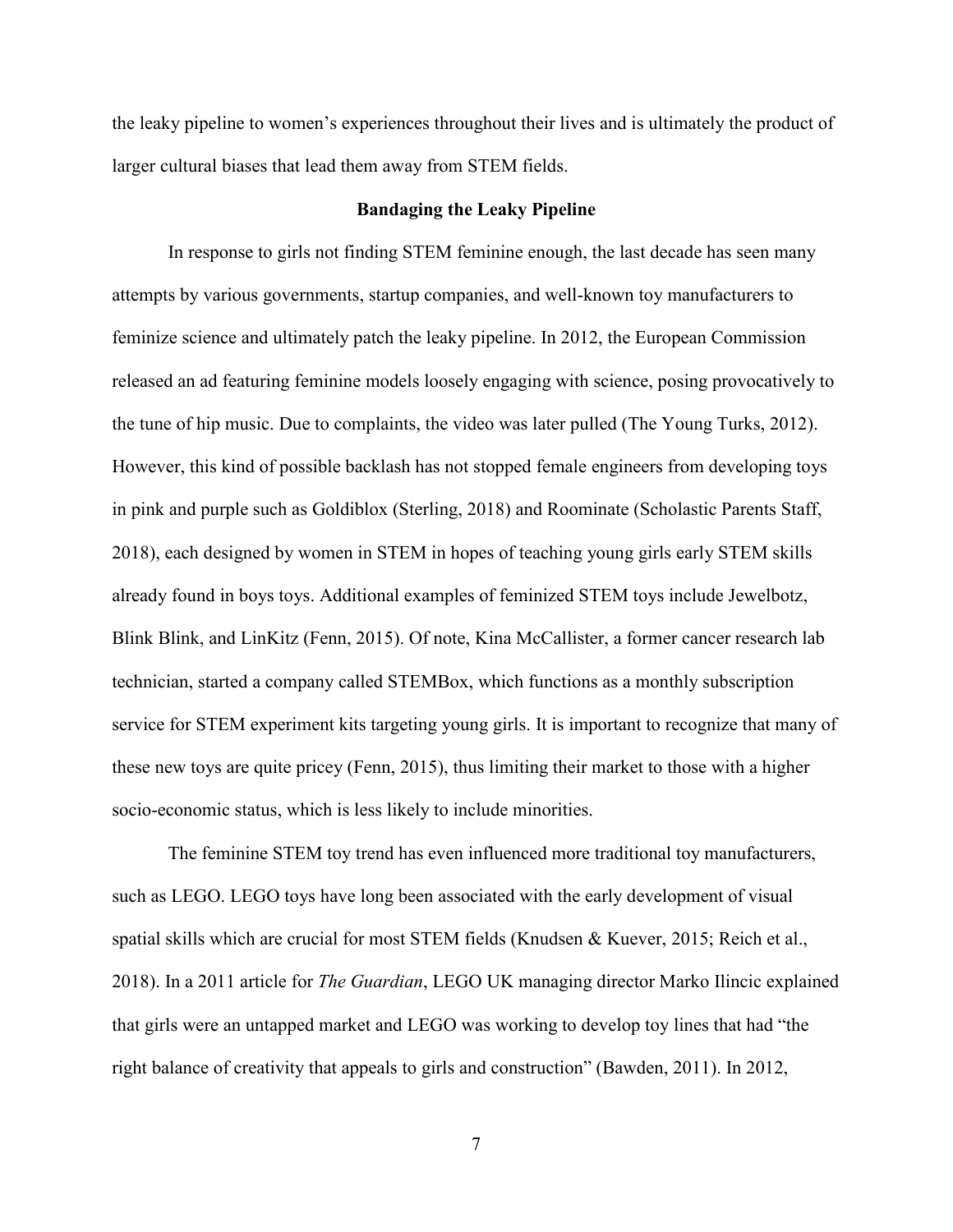LEGO released LEGO Friends, which is a product line that sells feminized Lego figurines and building sets in pink and purple representing traditional feminine roles such as princesses and caretakers (Knudsen & Kuever, 2015; Reich, Black, & Foliaki, 2018). In 2015, LEGO released LEGO Elves, a set featuring magical female elves for girls. They even created a Netflix cartoon show to accompany both LEGO Friends and LEGO Elves. In 2017, LEGO released a new line called Women of NASA which includes prominent STEM figures such as astronomer and mother of the Hubble Telescope, Nancy G. Roman, the computer scientist who calculated the Apollo 11's moon landing, Margaret Hamilton, and astronauts Sally Ride and Mae Jemison (Chandler, 2017; Reichstein, 2017; Williams, 2017). The set was developed from an idea submitted to the company by Maia Weinstock of NASA (Williams, 2017). Each set comprises elements that best fit the women's contributions to NASA. For example, Nancy G. Roman comes with a Hubble Telescope and an image of a planetary nebula; Margaret Hamilton has a science lab and stack of books resembling a guidance computer; the astronauts both come with a launch pad and shuttle craft with detachable rockets (Reichstein, 2017; Williams 2017). With regards to her idea, Weinstock said that she "wanted to contextualize each person in terms of her contribution to NASA history" and "thought people might like to build their own display featuring … accomplished women" in STEM (Williams, 2017, para. 6). Additionally, LEGO has two lines targeted at both boys and girls, LEGO Mindstorms and LEGO Boost, that allow children to build robots. Clearly, with its roots in developing STEM skills, LEGO has wholly embraced the new trend towards STEM specific toys.

Other brands have also jumped on the trend. MGA Entertainment created Project Mc<sup>2</sup>, a STEM centered doll line with an accompanying live action Netflix show. The experiment kits for the line largely center on creating bath, beauty, and fashion products. According to the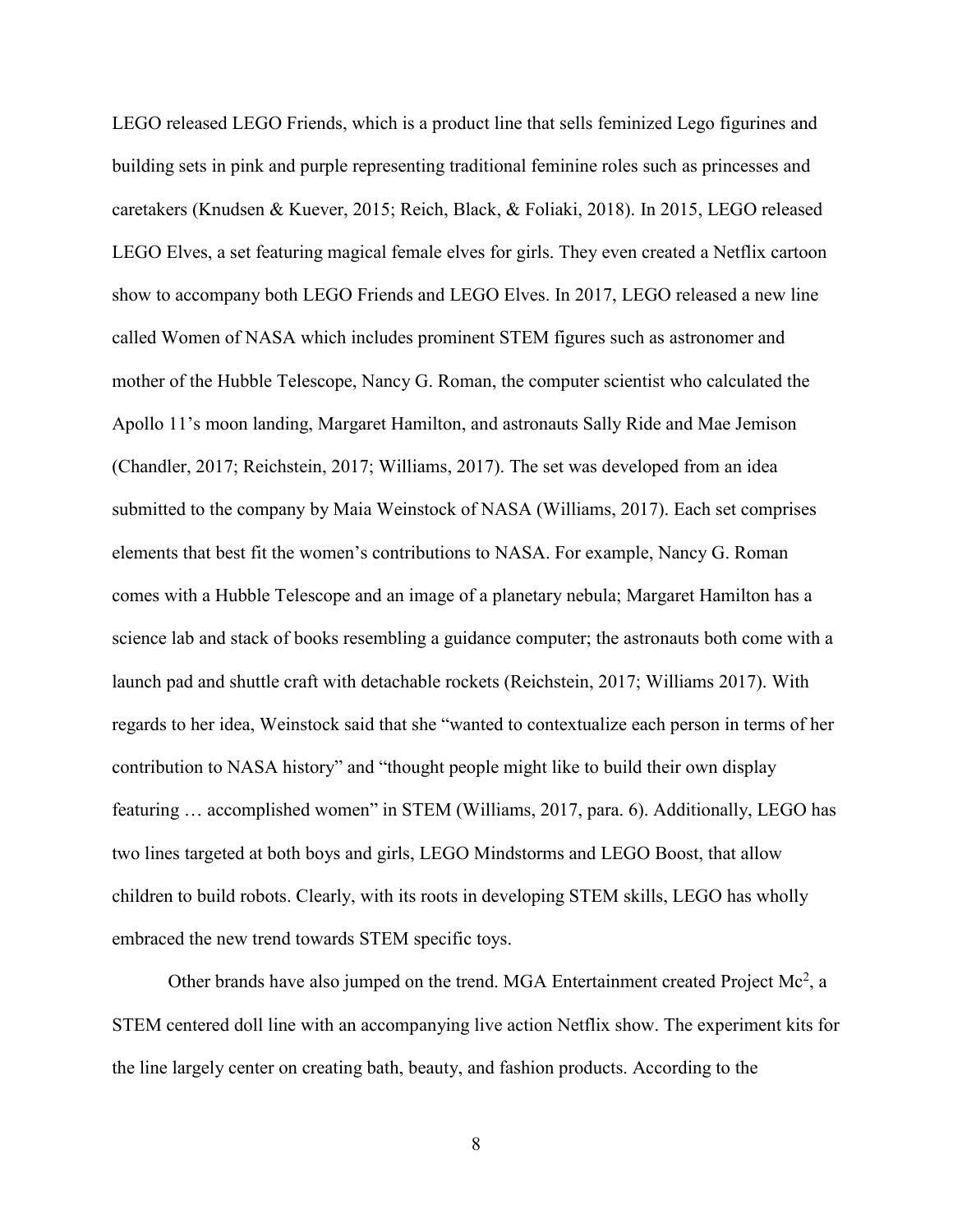ProjectMc<sup>2</sup> website, the line was designed "to help advance girls in the areas of S.T.E.A.M. (Science, Technology, Engineering, Art and Math)" and has won multiple awards for its experiment kits and Netflix show (MGA Entertainment, n.d.). In 2010, Mattel worked with the National Academy of Engineering and the Society of Women Engineers to produce Computer Engineer Barbie (Miller, 2010). In June 2018, Mattel released Robotics Engineer Barbie that comes with online coding lessons (Eckert, 2018). This year, Mattel designed a line of scientist Barbie dolls with input from Sapna Cheryan, University of Washington Associate Professor and STEM stereotype expert (Eckart, 2018; Eckart-Washington, 2018; Leguizamon & Ahmed, 2018). According to a statement from Mattel, they "picked Cheryan [to be on their Barbie Global Advisory Council] because of her research on diversity, stereotypes and gender gaps in STEM" which helped inform their creation of career-themed dolls and related items (Eckart, 2018, para. 6). These efforts seem to reflect Mattel's Barbie slogan "You Can Be Anything" (Mattel, 2018).

Unfortunately, all these efforts may be for naught. Specifically, a burgeoning body of academic work has started to question whether feminizing STEM to change the perceptions of young females is really an effective tactic. For example, sociologists Anna Betz and Marcia Sekaquaptewa (2012) set up an experiment in which middle school girls evaluated college girls who were profiled as either successful in STEM or more generally. In their pictures for the profiles the college student was either dressed femininely or not. They found that girls who are already not interested in STEM were even more likely to be discouraged by feminized role models. Betz and Sekaquaptewa (2012) speculate this is due to their perception that a woman who is both very feminine and a scientist is unrealistic and unattainable given their schema regarding females in science. They consider the effect to be similar to stereotype threat in that it made the students "prefer the safe and known over the risky and unknown" (p. 6). It also reflects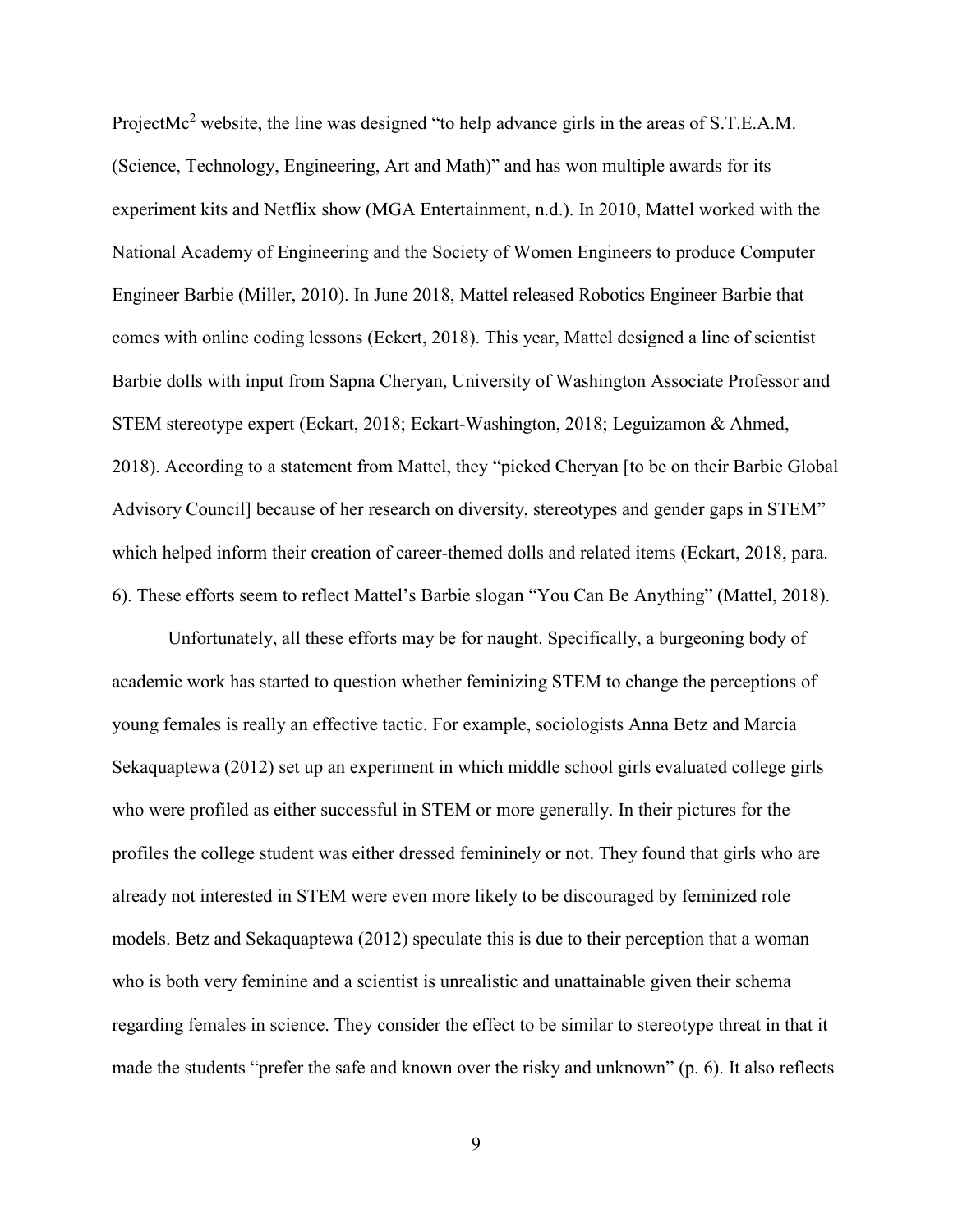findings that women's pursuit of romance affects their attitudes toward math and science. Generally, women who are trying to impress men perform fewer STEM related behaviors (Park, Young, Troisi, & Pinkus, 2011).

Additionally, other critics have suggested that the general message behind efforts to feminize STEM fails to make more important arguments about the role of women in such fields. While various attempts have been made by organizations and, even some education scholars partnering with corporations, Jessica Heybach and Austin Pickup (2017) argue that most interventions are formulated to show how STEM can benefit girls and minorities, rather than the more radical notion that girls' and minorities' involvement in STEM can help transform the field and produce less biased experimental designs and interpretations of findings. Such sentiment can be found in statements such as "we must do what we can to prepare and encourage all students to pursue STEM careers" (Ryan & Steinke, 2010, p. 49).

Despite doubts about the effectiveness in promoting STEM by feminizing kids toys, these efforts to patch the leaky pipeline have recently led to a surge in more gender neutral representational media targeting the same children. For example, Netflix recently revamped *The Magic School Bus* with their new show *The Magic School Bus Rides Again*, which follows the adventures of Ms. Frizzle's younger sister, Ms. Fiona Frizzle, as she takes over Ms. Frizzle's elementary class. The new series is intended to encourage kids' creativity and curiosity regarding 21st century scientific innovations (Targeted News Service, 2017; Thaxton, 2017). In 2018 Disney released a live action version of the Madeleine L'Engle classic *A Wrinkle in Time*, which features Meg Murray, a young biracial girl intrigued by science due to her scientist parents, played by Storm Reid. In the making of the film, director Ava Duvernay emphasized the importance of diverse casting and science (Denio, 2017; JetBlue Airways, 2018). Not only did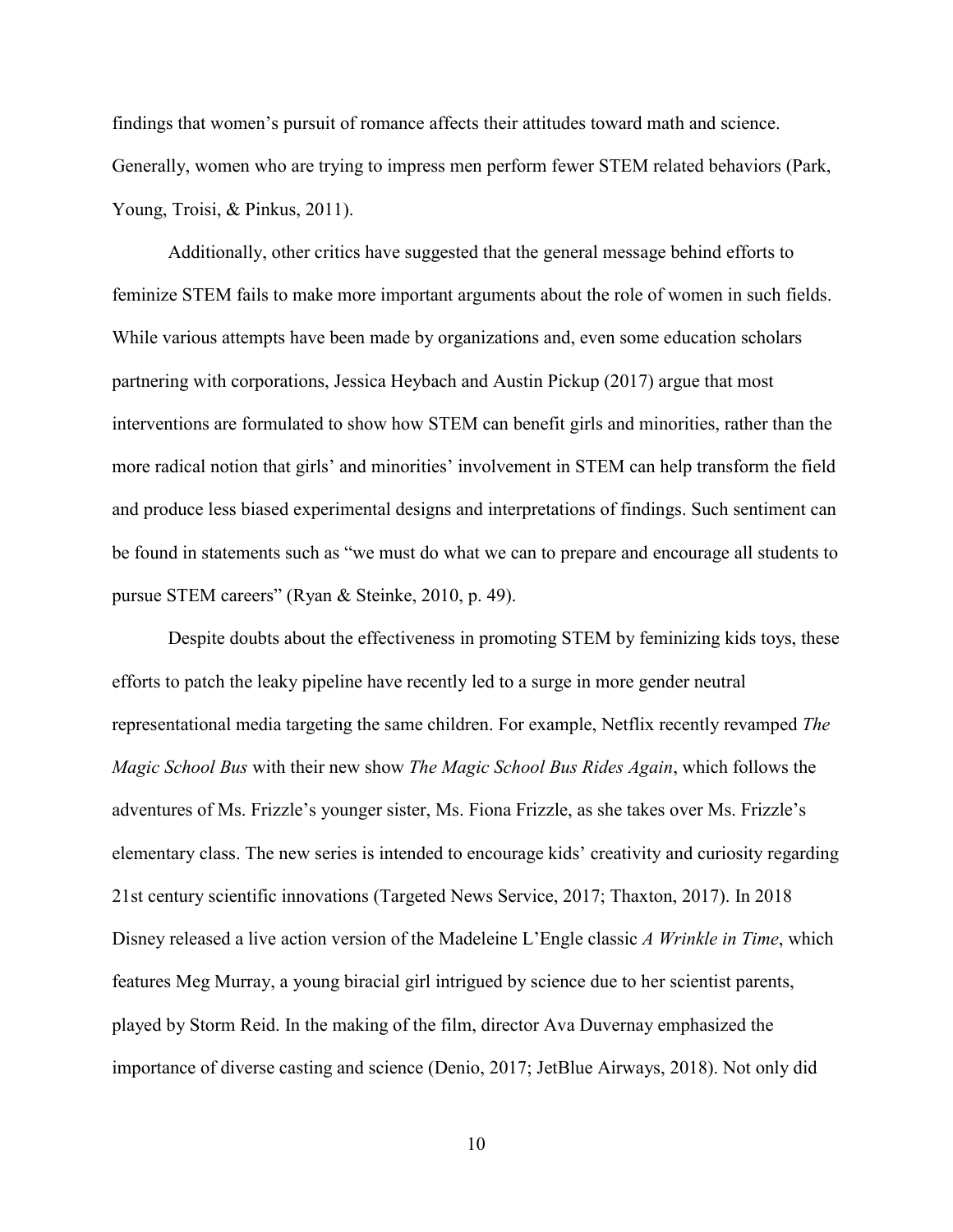Duvernay hire Brown University physicist Stephon Alexander to be the film's science advisor (Becker, 2018), but Duvernay was invited by JetBlue Airways in partnership with Girls in Tech to kick off their conference held to launch their "tech empowerment initiative" (JetBlue Airways, 2018, para. 1). In 2017, Nickelodeon debuted their new show, *I Am Frankie*, about an android that looks like a teenager and was created by Dr. Sigourney Gaines. While the show raises questions regarding the use of technology, it does not heavily focus on promoting STEM (Ashby, 2017). However, it has been enjoyed by audiences of all ages (Ashby, 2017), proving that a show can highlight science elements and be broadly appealing. Similarly, the new Disney Channel animated series, *Star Wars: Resistance*, features a female mechanic, Tam Ryvora, and a pilot, Torra Doza. The series itself mainly focuses on Kaz, who is a resistance pilot who is trying to find a first order intelligence leak on his new home of Colossus (Trumbore, 2018). Therefore, the STEM aspects of the female characters are tangential to the show but still provide new avenues of representation. While most of these examples may seem more targeted at females, given their female leads, their content is less focused on fusing traditional feminine stereotypes with science.

#### **Gender Stereotypes and Representation of STEM in Film and Television**

According to Peggy Orenstein (2011), a *New York Times* bestselling author and journalist, girls toys, such as My Little Pony, Barbie, Bratz, and their accompanying media products (i.e. tv shows and websites) direct girls "toward very specific definitions of both girlhood and play" (p.162). These products define girlhood in terms of shopping, fashion, makeovers, and home decoration, while limiting girls' aspirations to celebrity or rock star status. Throughout her book, *Cinderella Ate My Daughter*, Orenstein argues that popular media exposure at a young age helps shape who girls grow-up to be. The picture she paints is grim, with young women being less ambitious, more likely to be depressed, and highly affected by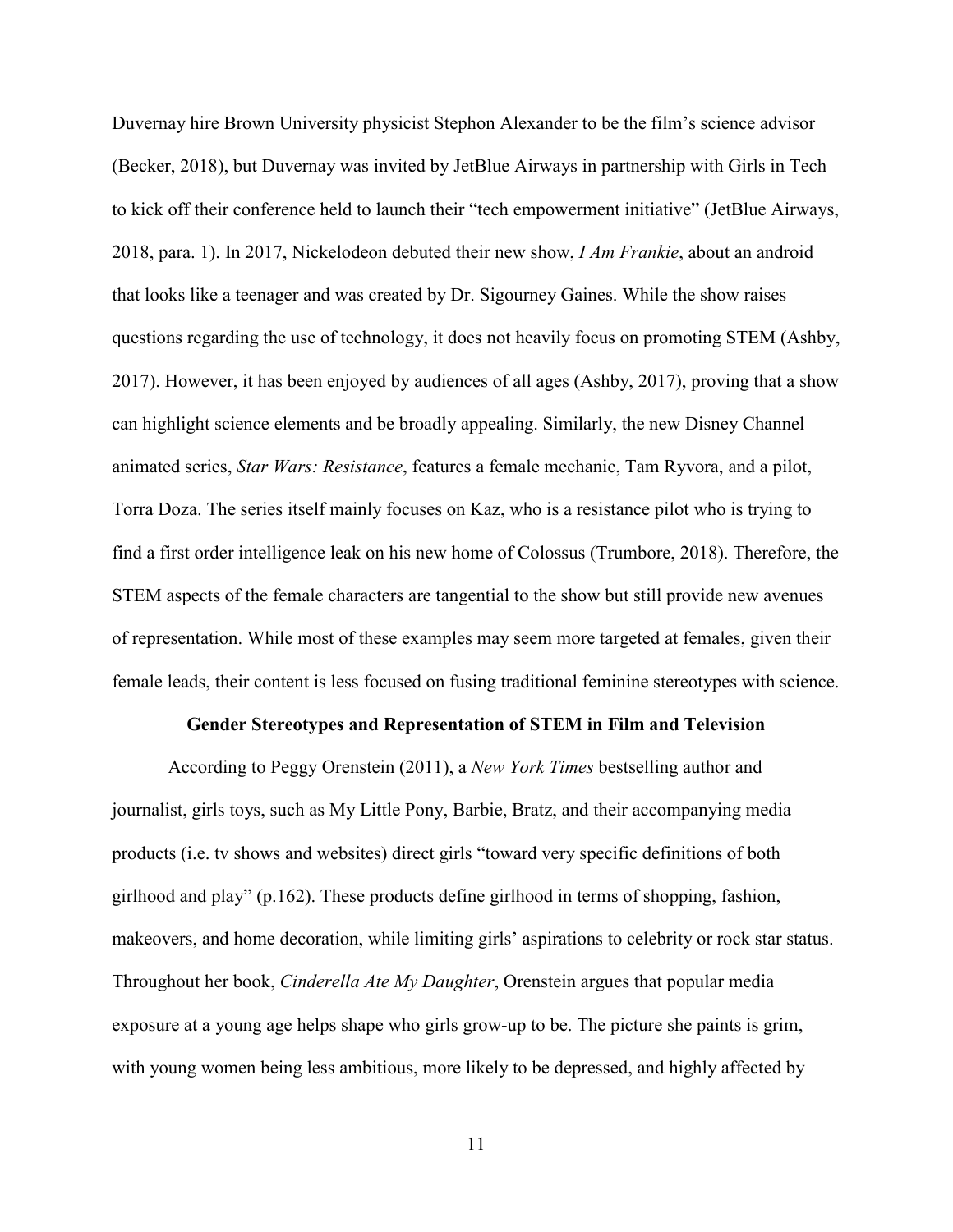even limited exposure to gendered stereotypes. Efforts to make STEM more attractive to girls by tying science to traditional girls toys and media may run into some of the same problems described by Orenstein. To make sense of this issue, one needs to engage the literature that suggests STEM representation in children's media has long neglected females and has perpetuated harmful stereotypes even in some of the best intended and executed efforts.

Content analysis generally finds that male scientists are more prevalent in portrayals of scientists across programs popular with adolescents (Long et al., 2010; Ryan & Steinke, 2010), and across science education television shows for children (Long, Boriarksy, & Thayer, 2001). Given the prevalence of men versus women on screen, the findings are not surprising. Additionally, nearly 75% of characters are white, which is problematic from an intersectional perspective (Ryan & Steinke, 2010). More promisingly, male and female scientists "were equally likely to be shown in high-status scientific positions," be married, not have children and be shown to be intelligent (Ryan & Steinke, 2010, p. 46).

Additional research indicates that there might be a long term effect in portrayals of scientists as men. The classic Draw-A-Scientist Test (DAST) has historically been employed to test the effect of media stereotyping of scientists on children. Chambers (1983) notably found that when over 4,000 elementary school children were asked to draw a scientist, only twentyeight drew women (Chambers, 1983). Similarly, Fort and Varney (1989)'s study discovered that in 1,6000 drawings of scientists in their study, only 14 percent of girls drew women, and the number dropped six points for boys. Steinke et al. (2007)'s results more than 20 years later offered a somewhat more hopeful picture. Employing the same kind of test, they placed 319 participants in one of two intervention groups, discussion only and discussion plus video, or a control group. After the group sessions, participants were given a questionnaire asking them to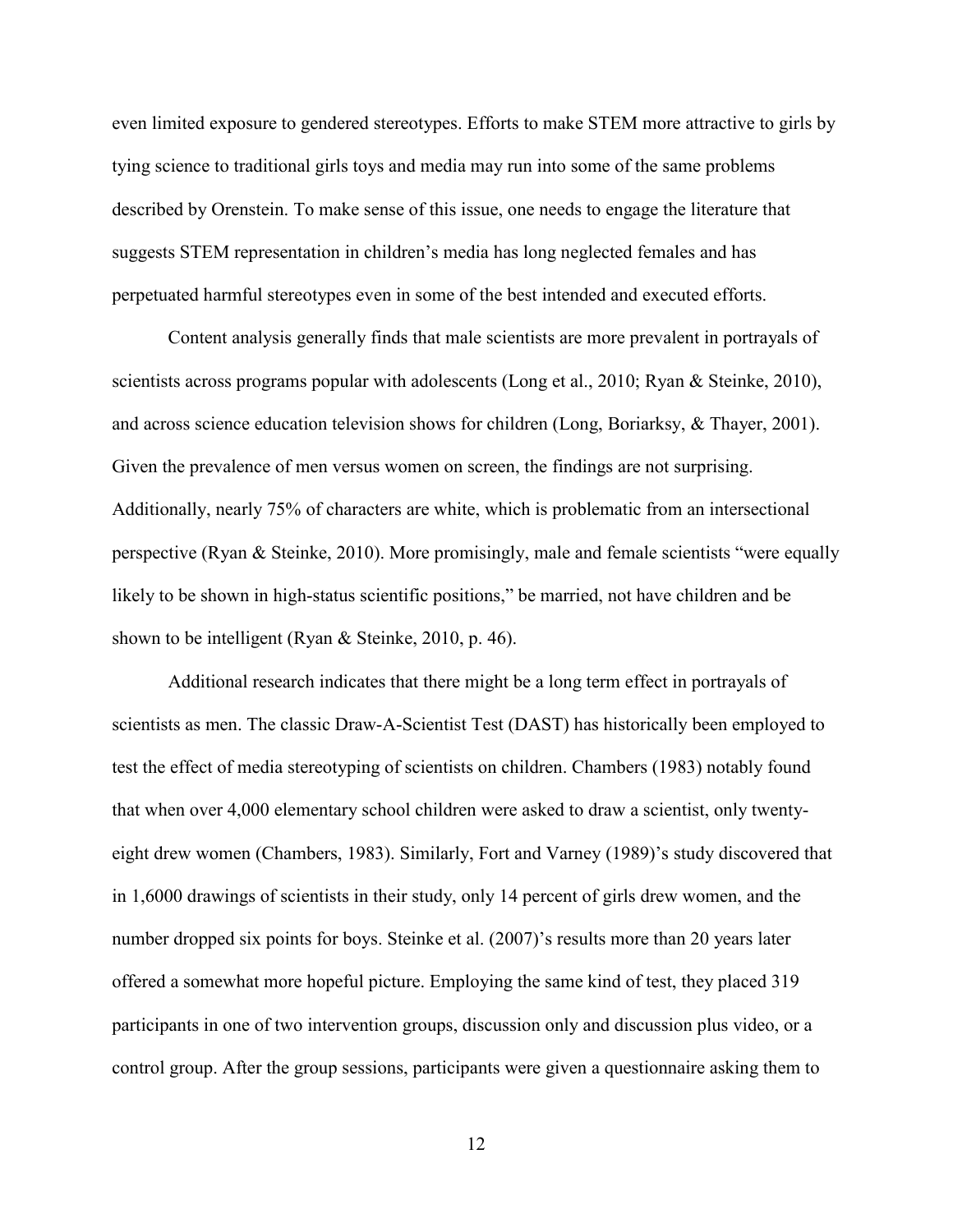draw a scientist and then explain why they decided to depict the scientist like they did. What they found was that "boys are more likely than girls to draw male scientists, and girls were more likely than boys to draw female scientists" (p. 35). Their findings reflected a shift from previous DAST research in that in the past girls were more likely to draw male scientists. This finding may reflect a bump in female representation in STEM related media.

Media use may also skew views of women in science by confirming certain kinds of stereotypes. In *Toys and Tools in Pink: Cultural Narratives of Gender, Science, and Technology*, Carol Colatrella (2011) analyzed women in STEM across media platforms. Colatrella examines such texts as *Frankenstein* by Mary Shelley, the television show *Home Improvement*, and *Ahab's Wife* by Jeter Naslund, finding that women in STEM are represented as criminals, detectives, mothers, and babe (sexualized) scientists. In general, across genres and character types, Colatrella found that female scientists mainly enforced gender stereotypes but also had moments of subversion, many with characters who are scientifically adept but socially stunted or outcast. Babe scientists tended to be limited to secondary roles, have a physical or emotional health issue, and were involved in a romance plot. While female scientists in children's media tend to be scientifically competent, self-reliant, and brave, it does not stop instances where females interacting with science can be framed as destructive or childish (Colatrella, 2010). Although Colatrella analyzes some media that could be considered to shape girl culture, many of her texts are either intended for older audiences or more general audiences. In response, my thesis aims to expand this kind of critical analysis by exploring the neoliberal postfeminist messaging of brand products intended to promote STEM. While media representation of girls and women in STEM may be linked to efforts to patch the leaky pipeline, I suggest that their recycling of old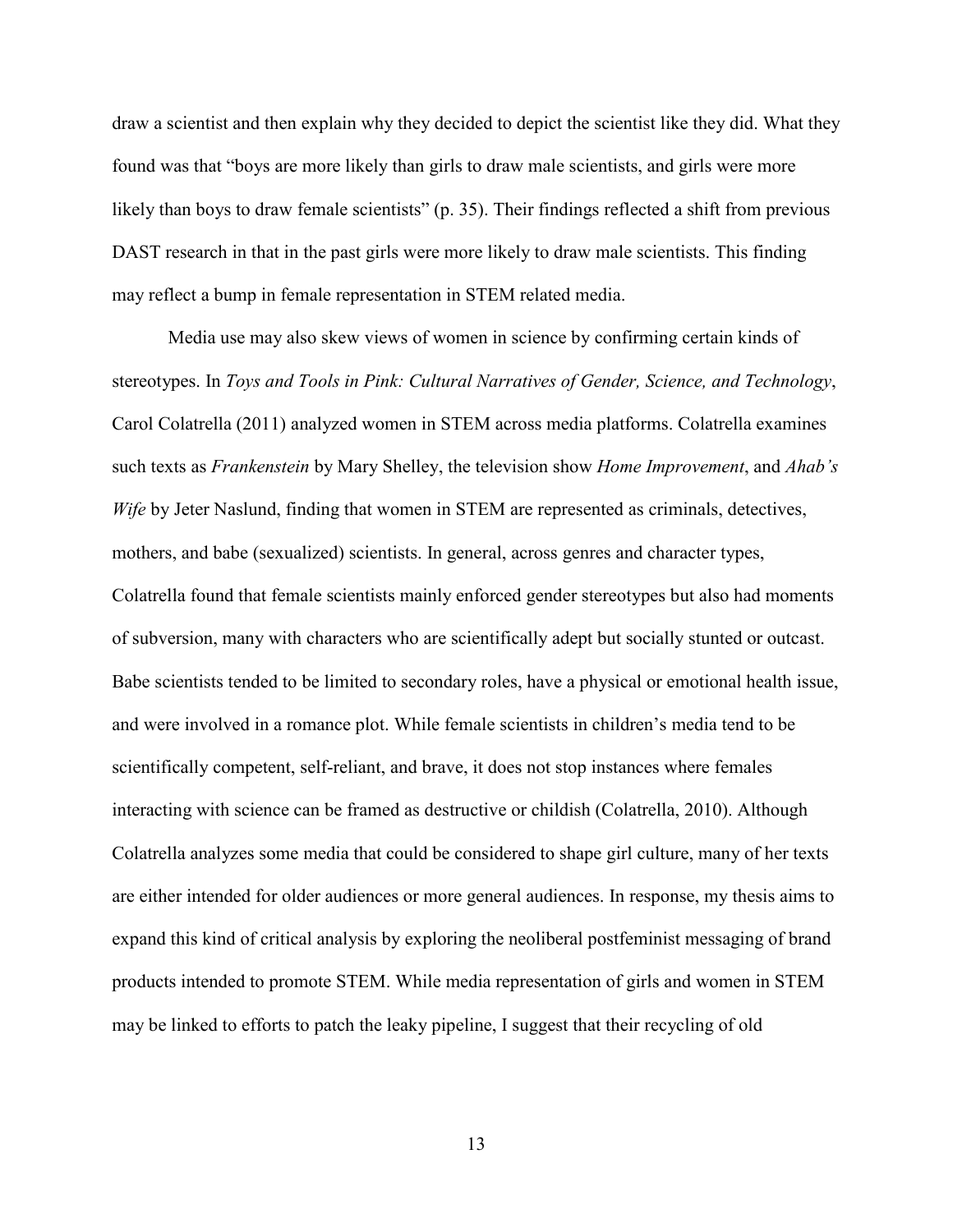stereotypes reinforces the problematic postfeminist messages so many kids shows and movies try to promote.

# **Neoliberal Postfeminist Girl Culture**

Although neoliberalism, postfeminism, and girl culture may be discussed as separate constructs, I will primarily focus on the concepts and values of where the terms intersect. By viewing them together, I aim to clarify the ways these constructs influence each other to create a larger cultural framework that affects women and girls. As such, it is the goal of my analysis to show how this larger cultural framework influences STEM representation in girl branded media.

Feminist scholars, such as Angela McRobbie (2004) and Mary Douglas Vavrus (2000), have discussed women and girl culture in terms of postfeminist messaging. While their accounts focus on 1990s media such as *Bridget Jones Diary* (McRobbie, 2004) and *Ally McBeal* (Vavrus, 2000), their work provides a useful foundation for defining postfeminism in terms of media. McRobbie (2004) characterizes postfeminism in terms of female success in which "feminism is acknowledged" and "taken into account" while simultaneously taking a "vehemently denunciatory stance" towards feminism (p. 257). In other words, while postfeminism gives a nod to feminism it does it in such a way that ultimately undermines feminist messaging. For example, in *Bridget Jones's Diary*, Bridget's greatest concern is her ability to participate in heteronormativity or, colloquially, the white picket fence dream which undermines her portrayal as a liberated woman (McRobbie, 2004). Vavrus (2000) explains that this postfeminist perspective articulates the view point of "elite, white, straight, women" (p. 413). McRobbie (2004) emphasizes how moments that explicitly objectify women do so in terms of autonomy, which refers to how a person is enabled or constricted by choice, empowerment, and voice to act. In many ways, postfeminism articulates how women should enact their new-found choice,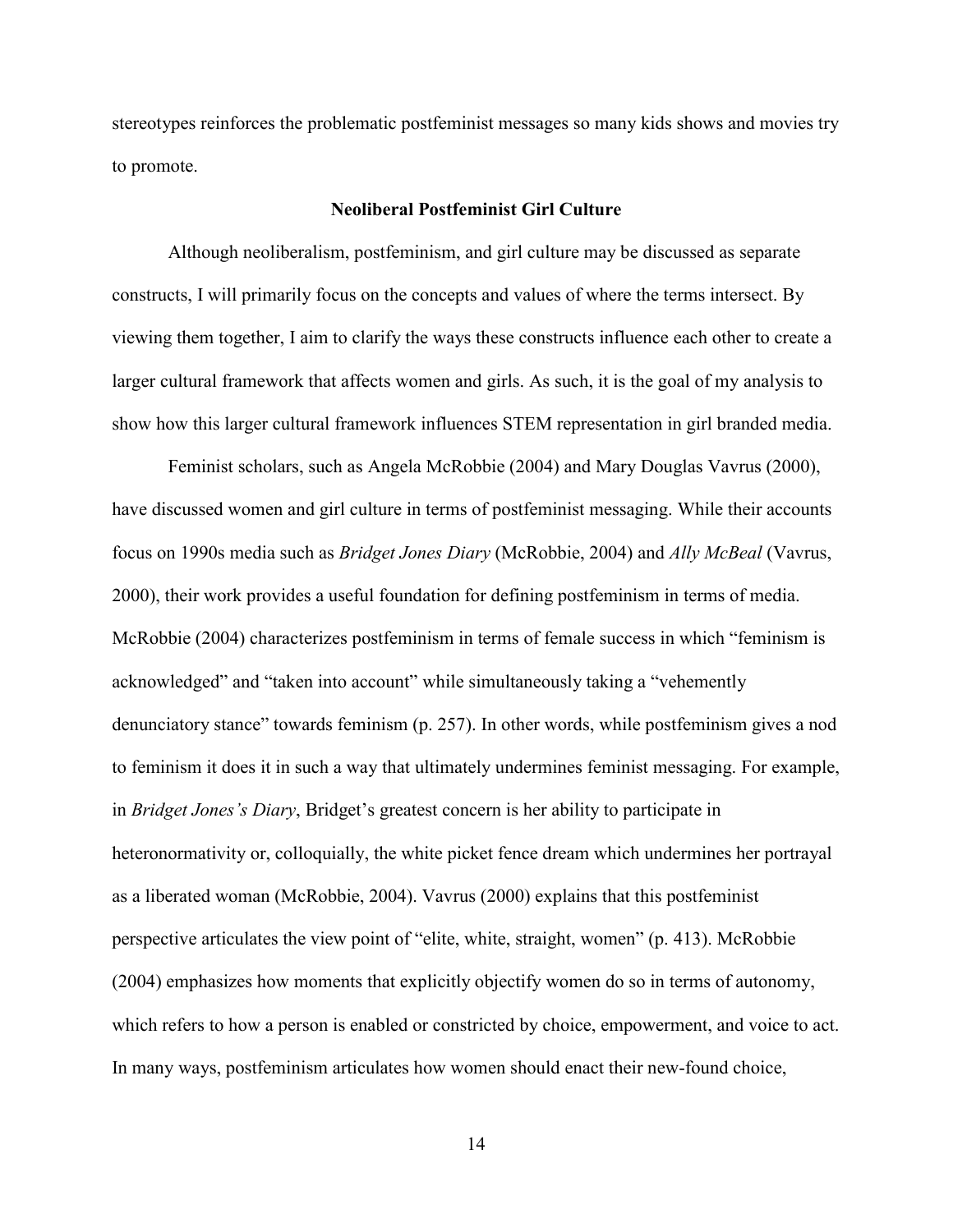empowerment and voice (McRobbie, 2004). This idea has led to arguments for reconceiving how autonomy is discussed in studies of female characters, especially young women and girls, in terms of the emerging and complex postfeminist, post-girl power, neoliberal culture (Gonick, Renold, Ringrose, & Weems, 2009; Harris & Dobson, 2015).

Based on Gonick et al. (2009), Harris and Dobson (2015) argue that when enacting choice, embodying empowerment, and using voice, today's young women and girl characters are often fraught with contradiction. In fact, articulating victimhood becomes difficult to do without undermining one's innate power. Therefore, Harris and Dobson (2015) propose the use of the term "suffering actor" to better conceptualize the simultaneous victimization and agency that has been previously framed as a dichotomy (p. 153). This concept is useful for this particular study as postfeminism is thought to be fraught with contradiction (McRobbie, 2004). Another emerging definition comes from Kearney (2015), who examines the concept of sparkle as an aesthetic that conveys a post-girl power, neoliberal, and postfeminist agency that can simultaneously enact and subvert culture. These postfeminist terms are useful when considering how they relate to the creation of girl culture in relation to neoliberal capitalism.

Catherine Rottenberg (2014) defines neoliberalism as "a dominant political rationality" that also works to create subjects by "normatively constructing and interpolating individuals as entrepreneurial actors" (p. 420). In other words, neoliberalism functions as a political position that simultaneously promotes free-market capitalism and addresses subjects as individual generators of capital. As such, similar to postfeminism, neoliberalism can be seen as promoting the agency of the individual to act on their own behalf via participation in the market. In an article for *The Guardian*, philosophy and politics professor Nancy Fraser (2013) argues that the rhetoric of neoliberal feminism developed from "the feminist critique of the family wage" (para.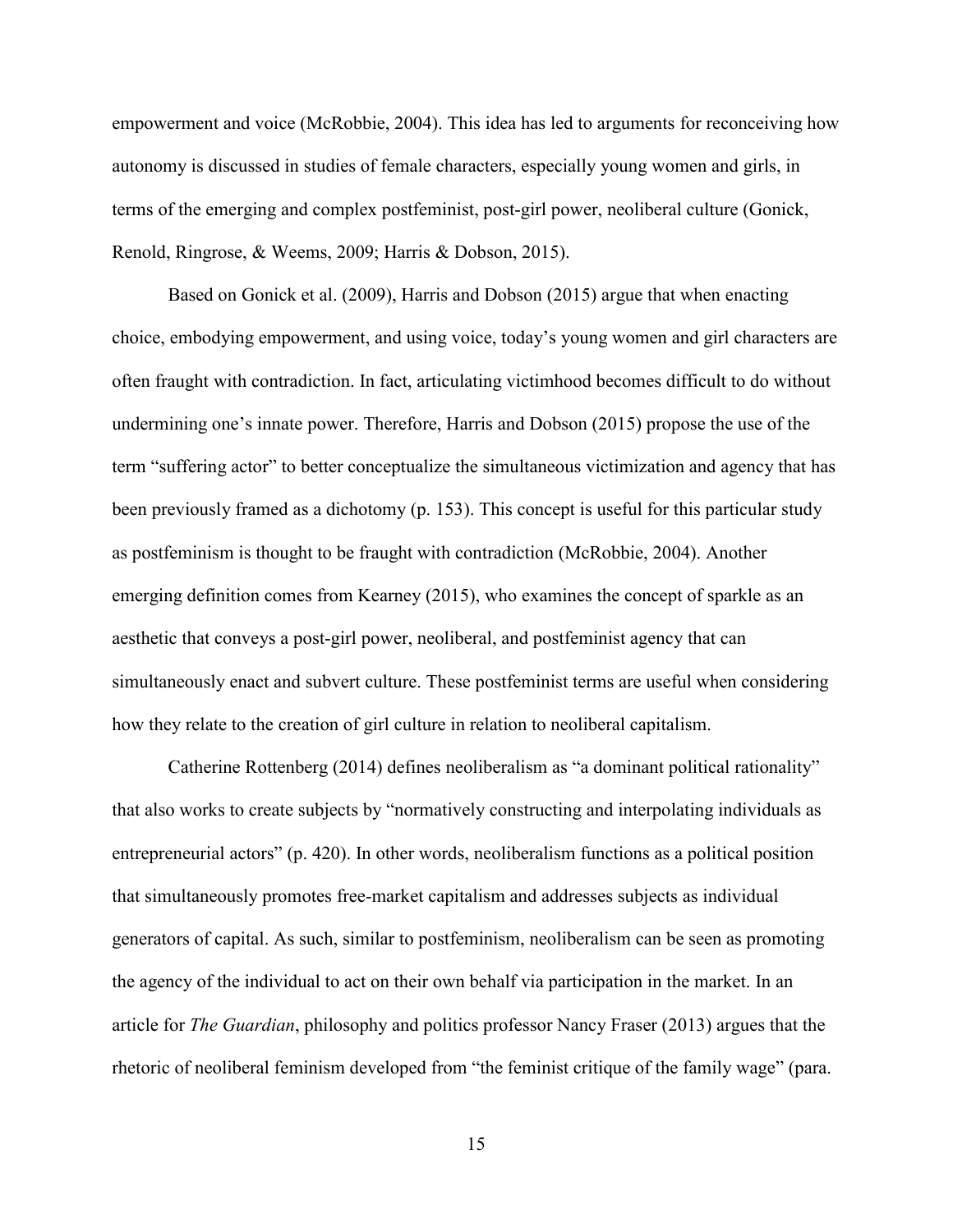7), "the feminist turn to identity politics" (para. 8), and "the critique of welfare-state paternalism" (para. 9). These elements can be easily translated into the underlying principle of neoliberal feminism: female wage earner, individual responsibility, and female entrepreneur.

Valerie Walkerdine (1997) described girl culture as containing aspirations of glamour and stardom which were inherently linked to the practices of singing and dancing, and Anita Harris (2004) demonstrates how these ideals easily promote postfeminist neoliberalism in girl culture. Essentially, Harris (2004) argues that the nature of girl culture makes girls ideal consumer citizens who enact their citizenship rights via consumption. Sarah Banet-Weiser (2012) expands on this concept by defining brand culture as shaping "political, cultural, and civic practices" (p. 11); these cultural spaces are generally thought of as authentic, but now "authentic" has been branded. In her book *Authentic*, Banet-Weiser (2012) details the branding of consumer citizens, the postfeminist self, creativity, politics, and religion.

For this study, I will focus on the branding of consumer citizens and postfeminism. Banet-Weiser (2012) examines an element of commodity activism that she refers to as commodity feminism that is defined as "feminist ideals such as self-empowerment and agency are attached to products as a selling point" (p. 19). Thus, buying the product creates a false sense of empowerment that focuses on postfeminist ideals of individual, not collective, action and is a way of making consumers feel like they are working toward cultural change with their purchases. Additionally, Banet-Weiser (2012) discusses the notion of self-branding via the internet and social media platforms. In particular, the self-brand is a way of enacting brand culture, as one's identity becomes tied up in the lexicon of business. More recently, Banet-Weiser's concept of the self-brand has been applied to fashion blogging (Duffy & Hund, 2015; Marwick, 2013), as well as an anniversary Doctor Who fandom event (Hills, 2015). As such, the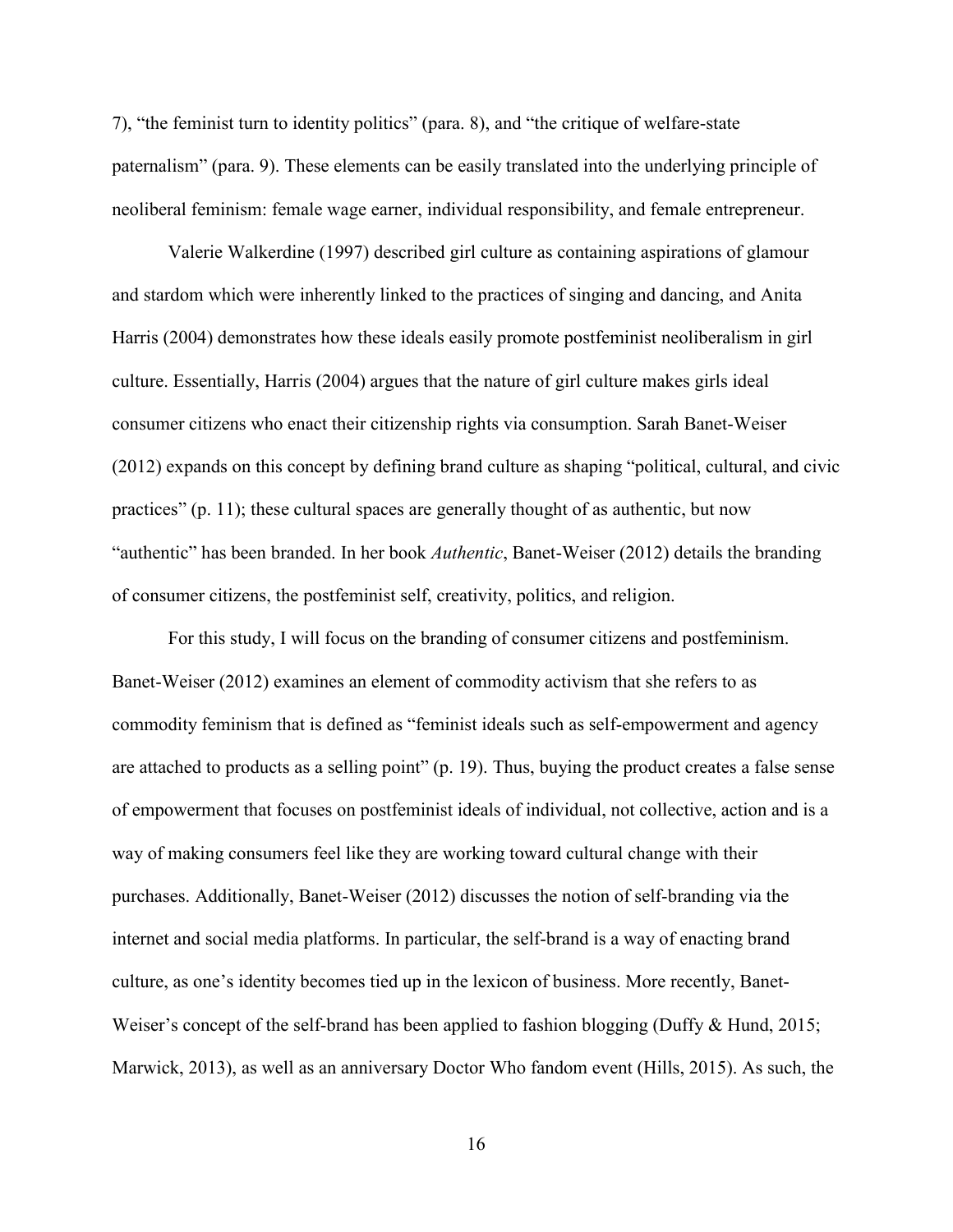exact implications of brand culture on feminine toy brands, and their corresponding media, selling STEM has yet to be explored, and the rest of this thesis will do so over three case studies using close textual analysis.

# **Chapter Outline**

In the following study, I will explore the promotion of STEM culture through media surrounding the brand product lines of three major girl culture brands: Disney, Hasbro and Mattel. Specifically, each text will be analyzed through close textual analysis to determine: first, how STEM practices depicted in girl media tend to reinforce traditional gender roles; and secondly, how neoliberal postfeminist ideals influence the messaging about STEM in girl media that aims to patch the leaky pipeline. While each text demonstrates these aspects to varying degrees, each chapter will highlight a specific aspect of my broader argument.

In Chapter 1, I analyze the Disney Fairies screen media, which includes six movies and one TV special. The line focuses on Tinker Bell and her fairy friends who live in Never Land and use their magical skills to build, observe, and experiment. Each film relates to STEM skills in some way, but with a magical twist. In this chapter, I argue that the depictions of STEM work to reinforce traditional gender roles, such as using the aesthetic of sparkle to portray pretend STEM practices over real STEM. In addition, the portrayals support the basis of gender roles in white hegemony in relation to STEM and bolster popular beauty standards with STEM. Secondly, the films promote neoliberal market ideals regarding technology and industrialization in ways that erase the labor and environmental consequences of such processes.

In Chapter 2, I analyze Barbie's latest serial series on Netflix *Barbie: Dreamhouse Adventures*, which has 26 episodes over 3 seasons and focuses on sixteen-year-old Barbie and friends. Barbie and her family have just moved into their Dreamhouse that has been designed by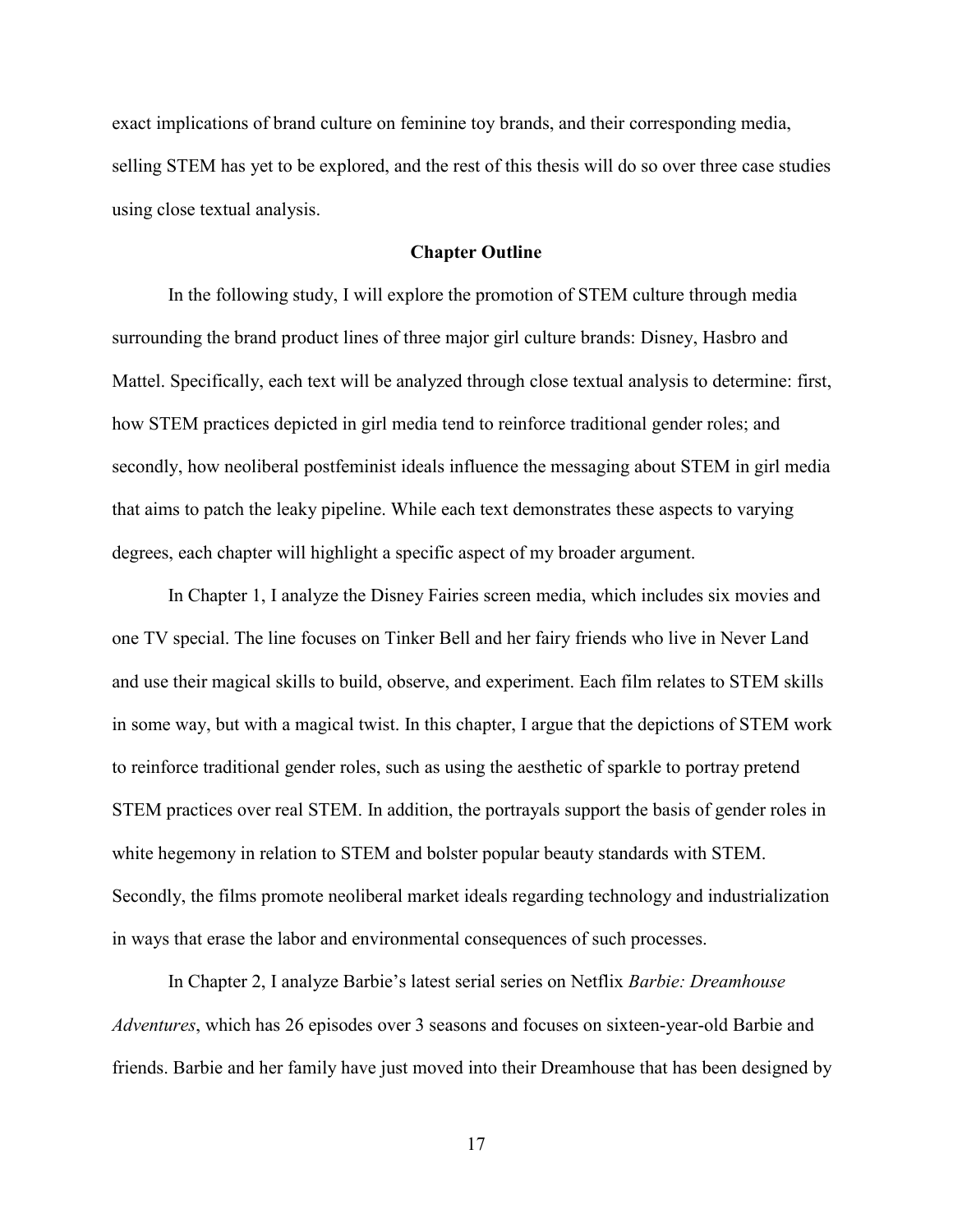her mother, a computer programmer. Each episode follows the adventures of Barbie, her sisters, and her friends as they go about their extraordinary lives filled with crazy adventures and mishaps. As such, STEM activity and references appear throughout the show, but are not highlighted as teaching moments. In this chapter, I argue *Dreamhouse Adventures* continues a long tradition of the Barbie brand inherently undermining their attempts at STEM promotion. In this case, the show promotes traditional gender roles by feminizing STEM, portraying girls and women as incompetent at STEM, and showing girls utilizing false STEM concepts so it is more like play than the actual practice of STEM work. Moreover, the show promotes neoliberal values via the portrayal of capitalistic values of surveillance, the depiction of STEM in terms of consumerism, and the characterization of STEM in terms of entrepreneurship.

In Chapter 3, I analyze media content from *My Little Pony Equestria Girls*, which consists of five films, multiple television specials, a couple of webisodes from YouTube and a book. As *Equestria Girls* takes place in a parallel human-esque universe, science concepts seem more readily pursued. Each text alternates between main characters, some focus on Twilight Sparkle or her human-esque world counterpart of the same name, who is known for her interest in science and distinguished from pony Twilight by her glasses. Other episodes focus on Sunset Shimmer, who has also been shown in scientific pursuits (My Little Pony, n.d.). In this chapter, I explore how *Equestria Girls,* similar to *Dreamhouse Adventures*, reinforces traditional gender roles by linking STEM with feminine pursuits, portraying girls in STEM as dangerous, and depicting girls playing at STEM rather than actually practicing real-life STEM. Secondly, *Equestria Girls* media portrays neoliberal values in terms of the use of STEM technology for ruthless personal advancement and materialism.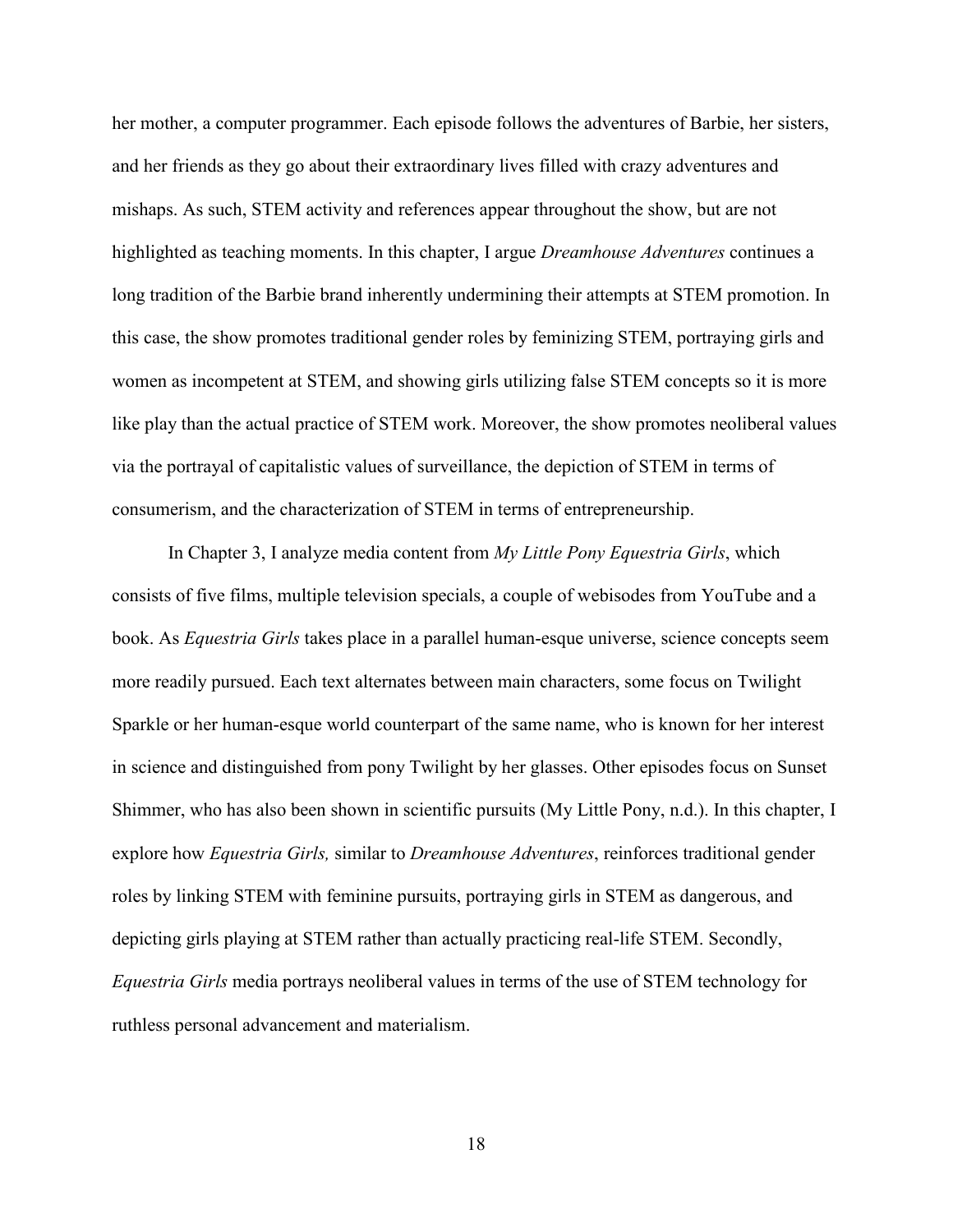Through these three case studies, I hope to call attention to the underlying ideologies of STEM promotion with regards to gender norms and intersectional identities. In particular, in relation to girl culture and critical feminist studies, I intend to demonstrate how STEM portrayal in branded media is linked to traditional gender roles and neoliberal values in such a way that ultimately reinforces the leaky pipeline instead of fixing it.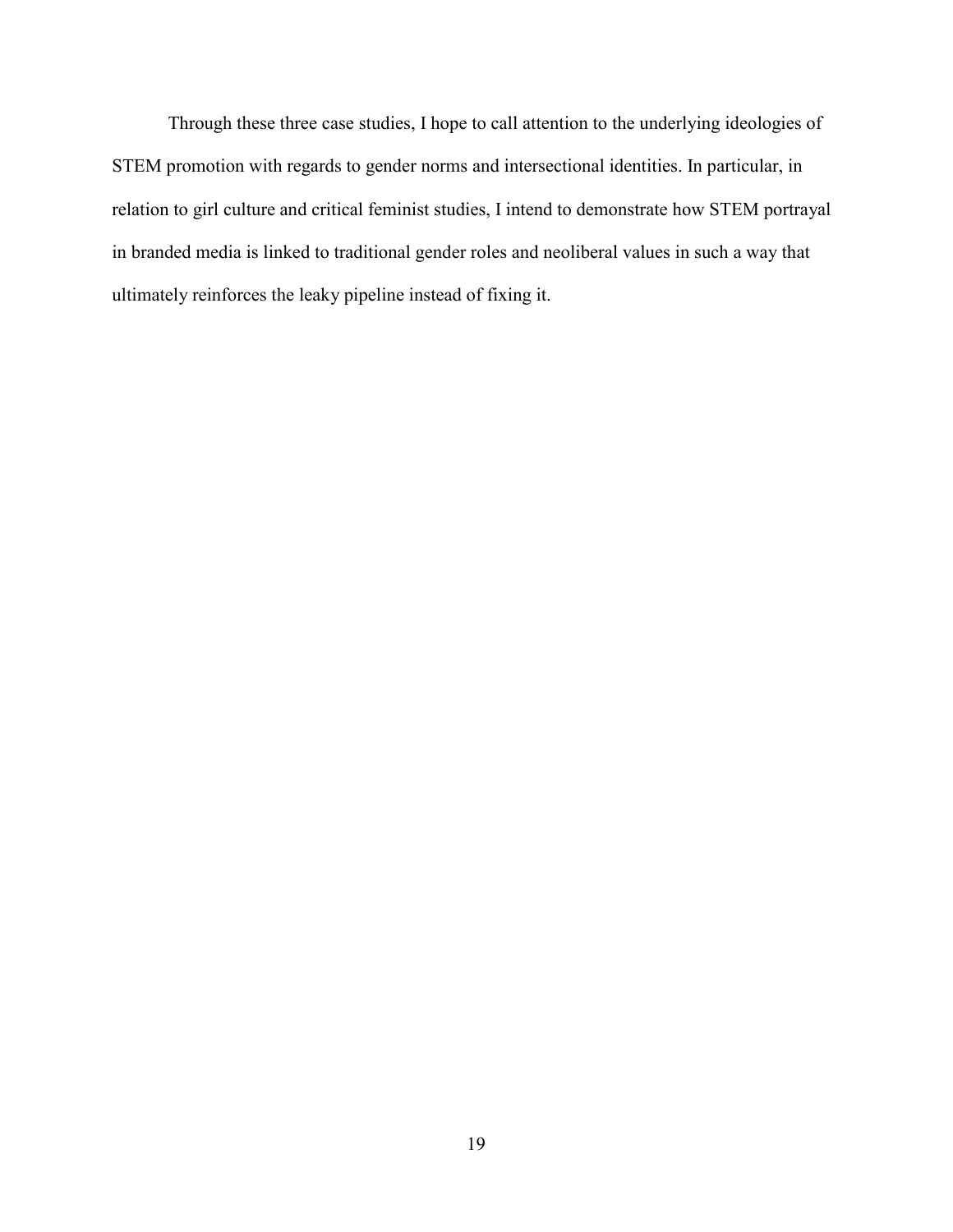#### **Chapter 1**

#### **Disney Fairies and the Disney Brand of STEM**

In a nursery in Victorian England, a baby laughs for the first time. The laugh is carried on a dandelion seed to a giant tree in Neverland where under a sparkly waterfall of pixie dust the emblematic fairy Tinker Bell takes form. Thus begins the 2008 premiere feature film, *Tinker Bell*, the newest media addition to Disney's Fairies franchise. The film focused on Disney icon, Tinker Bell, and her new fairy friends who live in Pixie Hollow, a part of Neverland, where they work year-round to make sure the seasons change. This franchise would soon merit five more films and a television special, not to mention the books that came before the videos. A major feature of these stories is that the fairies utilize the science, technology, engineering, and math (STEM) fields, with just a little bit of pixie dust, to drive the annual cycles. One reviewer describes Tinker Bell as having a "keen grasp of kinematics, thermodynamics, materials science and structural analysis" and points out that instead of fighting "Tink [draws] up blueprints" (Wyles, 2015, para. 5-8). Although the sequels generally focus less on Tink, they continue the long Disney tradition of mixing magic and STEM.

Walt Disney used the term "edutainment" to describe his television and films that mixed STEM and magic, representing media that was meant to mix education with entertainment in hopes of making learning fun (Van Riper, 2011). In World War II, edutainment films were used to teach the troops basic army training from personal hygiene to the use of anti-tank weapons (Van Riper, 2011). Disney even created a televised series to promote Disneyland, which featured many short edutainment films (Mechling & Mechling, 1995). In the business world, this type of cross-promotion is known as "Disney synergy," which connotes "the ultimate in crosspromotional activities" (Wasko, 2001, p. 71). However, many of these films problematized their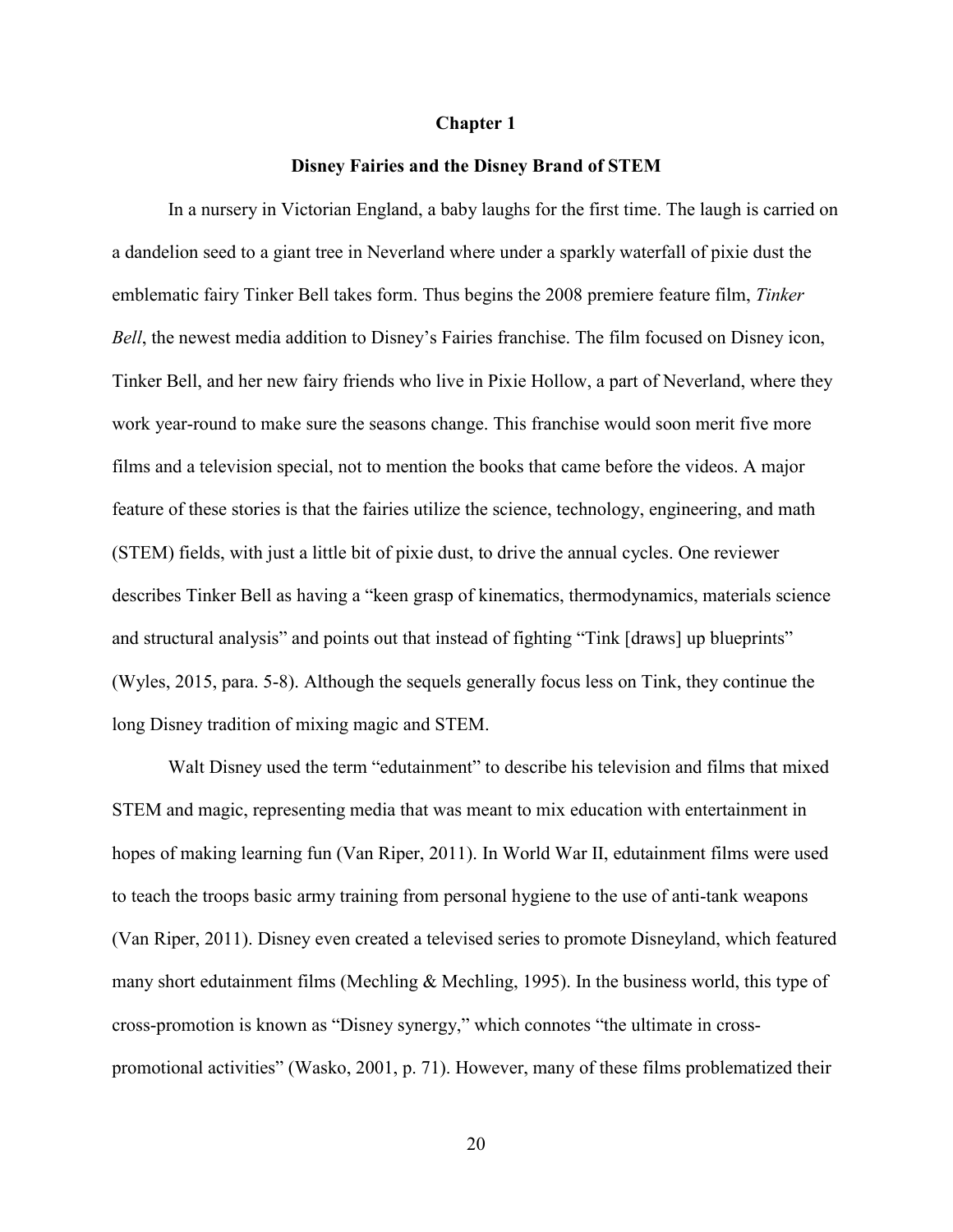factual teaching by mixing magic and other fantastical features into their films (Norden, 2011; Van Riper, 2011). Today, while edutainment films still exist, the Disney Fairies franchise glibly uses magic to explain things, overriding accepted scientific knowledge and taking the conflation of science and fantasy to a new level. I argue this move away from scientific facts is a result of the target audience and market forces, meaning that the company's goals of bringing edutainment to young girls puts the entertainment ahead of education. More specifically, I suggest that Disney undermines its STEM messaging by producing messaging that reinforces traditional gender roles through neoliberal postfeminist rhetoric and reinforces consumer culture via the industrialization of pixie hollow.

This chapter develops over several sections. First, I will define the Disney Brand to illustrate how its brand culture influences its decisions regarding Disney Fairies throughout. Second, I explore Disney's Edutainment to note what has developed as the brand standard and how Disney Fairies compares. Third, I place the production of the Disney Fairies films in a larger cultural context, and discuss how the films use neoliberal postfeminist messaging to reinforce traditional gender roles and neoliberal capitalist consumer culture. I end the chapter by discussing the implications for the larger argument of this thesis.

#### **The Disney Brand**

The word "Disney" has become a metonymy for wholesome, nostalgic, family friendly entertainment that takes its consumers on exciting adventures in visually stunning magical realms. In fact, Disney has been considered a "mecca" for middle class American (Wills, 2017, p. 6). The Disney company has worked hard to make this association dominant not only with its marketing efforts such as "the happiest place on earth" but also with the content of its films for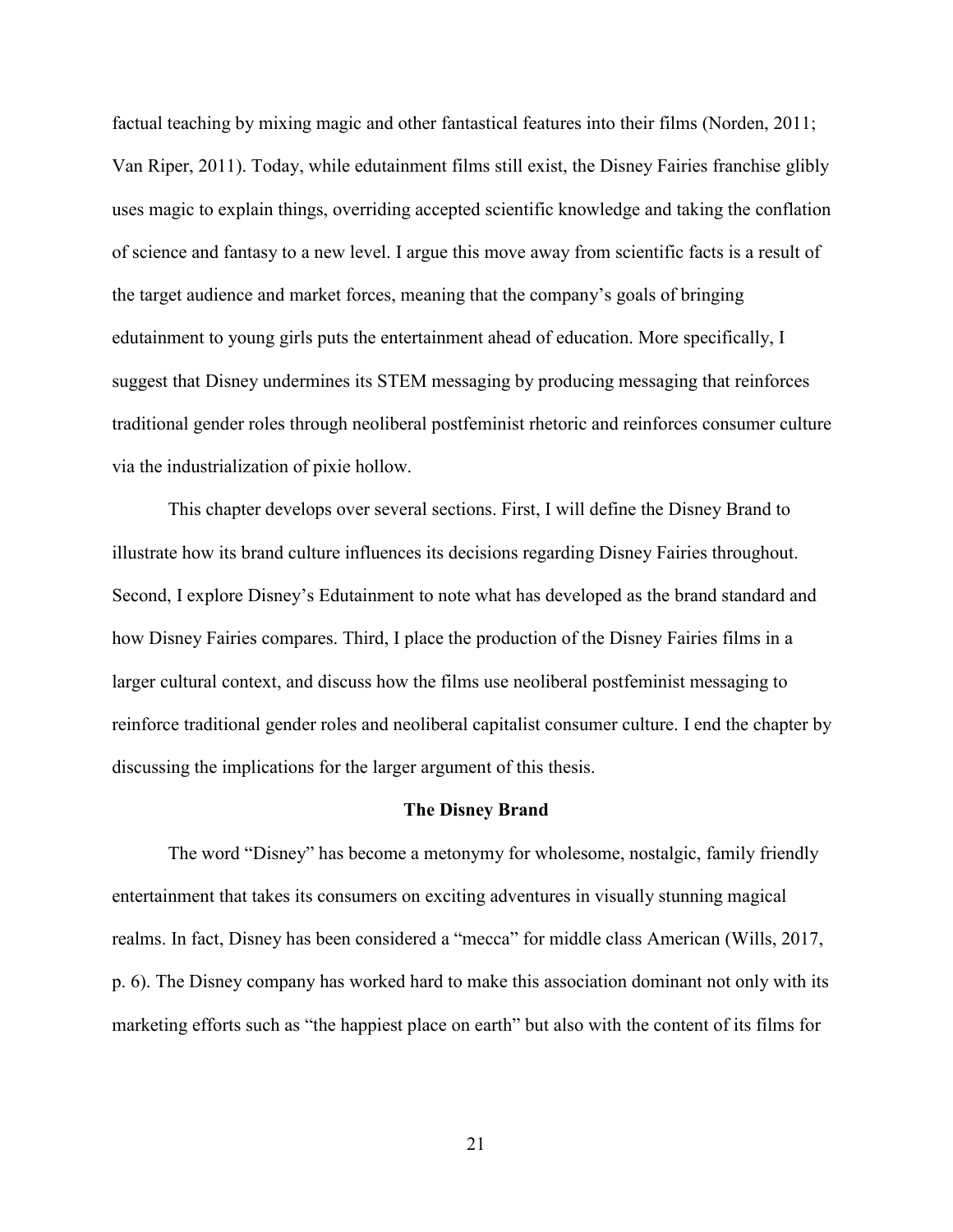children (Giroux, 1999; Wasko, 2001). With this in mind, in this section, I provide an overview of the Disney brand and how it relates to its business model.

For Walt Disney, the narrative arc of Lewis Carroll's *Alice in Wonderland* embodied his desire to envelop all of his customers in a world full of whimsy and wonder (Norden, 2011). In fact, American cultural historian, John Wills (2017) defines Disney Culture as "the assimilation of other stories and ideas...to impart a range of traditional and progressive values" (p. 4). In other words, the Disney company largely draws its children's film materials from stories across the globe that are then shaped to reflect Disney values. These stories often help spread the Alice-in-Wonderland goal. As such, we can understand why similar narrative arcs permeate old and new Disney films including an animated telling of *Alice in Wonderland* (1951), live action films such as *Mary Poppins* (1964) and *Mary Poppins Returns* (2018), and other fully animated features such as *Peter Pan* (1953), *Atlantis: The Lost Empire* (2001), and *Coco* (2017). Thus, the Alicein-Wonderland narrative arc is a foundational narrative in the creation of the Disney brand as magical and imaginative. It is a part of the Disney values that the company uses to reframe its stories. It also centers the figure of the innocent child as the main character exploring this manufactured world of whimsy. Most of Disney's children's films are set in the past, creating a nostalgia for times gone by that also never actually existed. Additionally, the company capitalizes on and lauds nostalgia for childhood in updating its most treasured classics such as *Beauty and the Beast* for contemporary sentiments with live action or live action looking productions.

Education and culture scholar Henry Giroux (1999) argues in his book, *The Mouse that Roared: Disney and the End of Innocence*, that Disney hides its market controlling nature and cut-throat business practices behind its innocent, nostalgic, and magical brand. The average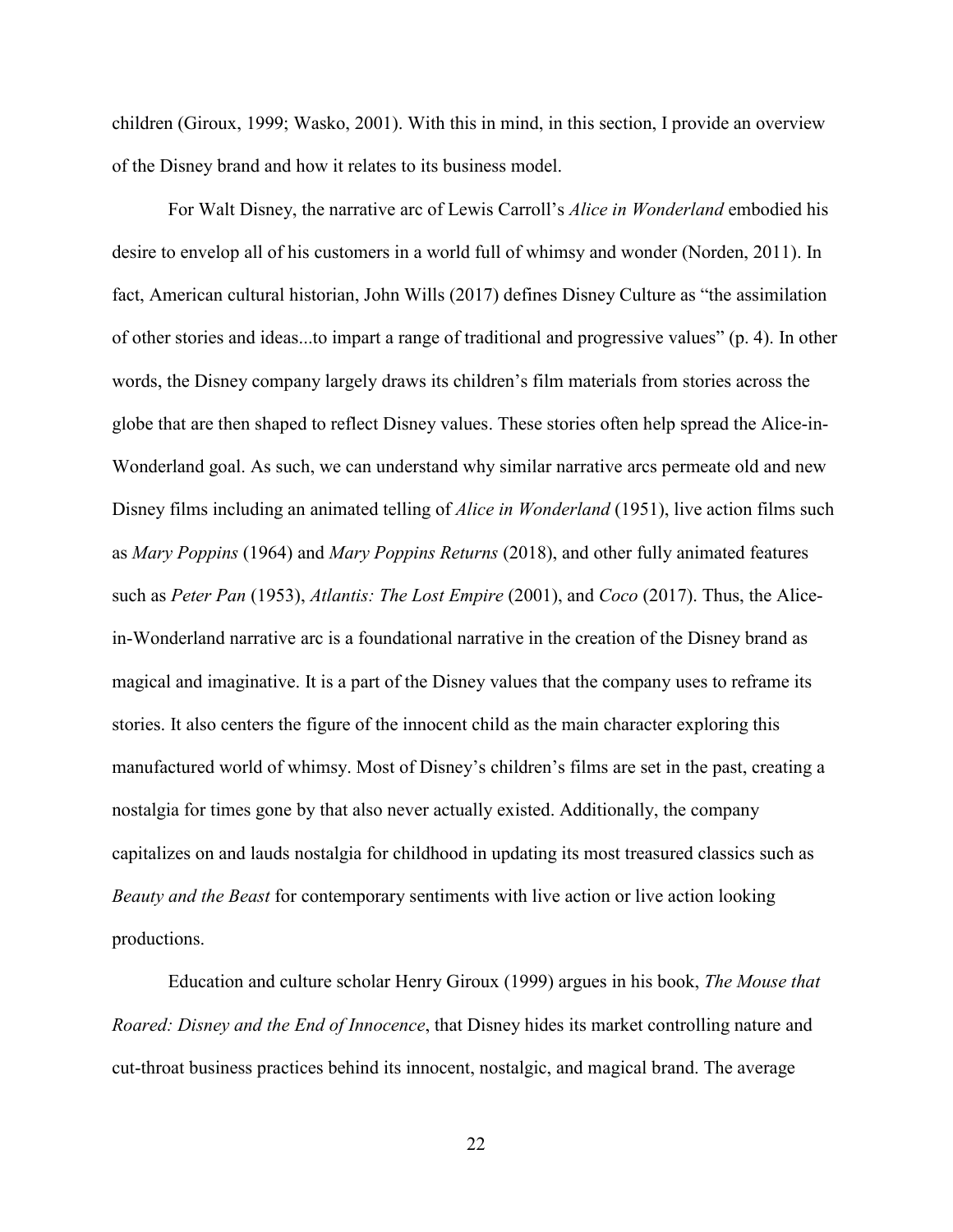audience member bemused by a Disney film would not suspect a larger politically influenced economic agenda is being pushed within the films. Giroux (1999) connects his argument to how, from the time of Walt, the Disney company has acknowledged that popular culture educates children to proper conduct in society. This acknowledgement creates an inherent contradiction as "education is never innocent" because it always comes from a particular viewpoint (Giroux, 1999, p. 31). Nevertheless, Disney sells its products as if they were untouched by political and historical context. For example, when Disney acquired ABC and its news network, ABC News was no longer allowed to run stories critical of the Walt Disney Company (Giroux, 1999). This was demonstrated in 1998, two years after Disney acquired ABC, when David Westin, ABC News president, put a stop to a *20/20* news story about the book, *Disney: The Mouse Betrayed*, by Peter and Rochelle Schweizer (Giroux, 1999). Disney also indoctrinates employees into certain standards of behavior and dress, creating strict guidelines that promote a work culture of strict surveillance, which means employees can be fired for the slightest infractions. They use catchy phrasing to drill in proper work procedures. In the late 1960s, Van Maanen (1991) was dismissed for having his hair brushing his ears. The process was also made very public to instill fear of dissent in other employees. He was ushered away from his station during working hours and then had his now invalidated punch card left on display in the clock-in room (Van Maanen, 1991). Despite these criticisms, Disney is "a model of successful entertainment capitalism" (Wills, 2017, p. 77). The Disney company holds seminars to teach others their management processes and several books have been written on the subject including *The Disney Way: Harnessing the Management Secrets of Disney in Your Company* by Bill Capodagli and Lynn Jackson (2007) and *Inside the Magic Kingdom: Seven Keys to Disney's Success* by Tom Connellan (2008). These works support Alan Bryman's (1999; 2004) concept of Disneyization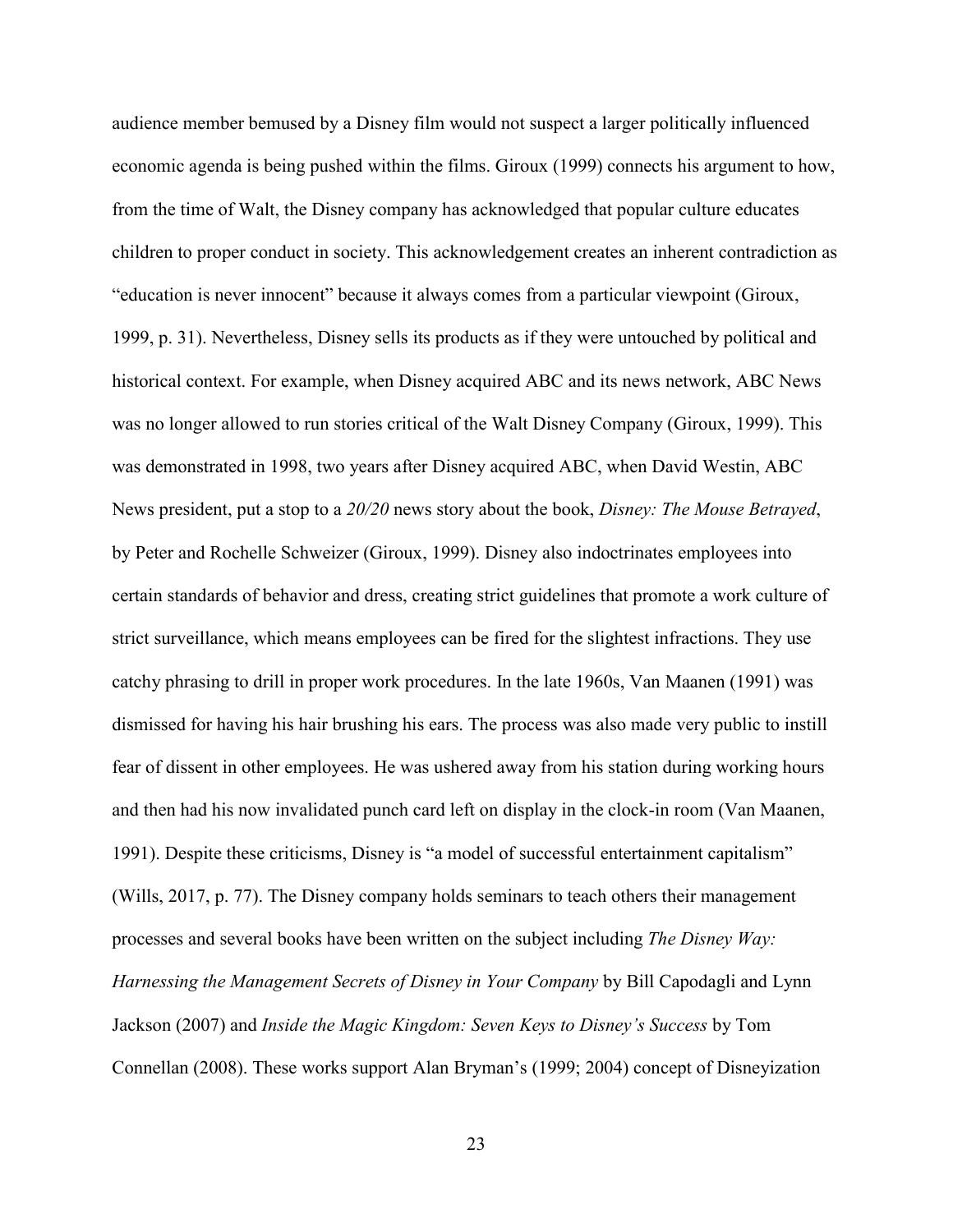which considers how Disney's corporate practices have come to define and influence other sectors of society.

There are many more examples of Disney's aim to dominate markets with its brand. For example, the company also distributes its films in such a way that forces theaters to accept a package deal rather than individual films, which could endanger the movie theater if even one of the films they are forced to accept is not a hit. Wills (2017) argues that Disney expertly capitalizes on consumer culture in every facet of their business. In particular, their parks function as elaborate shopping malls for Disney, with mainstreet as the main shop thorough fair, however, each ride ends in a gift shop and every area has its own special themed restaurants (Wills, 2017). Thus, Wills (2017) supports Giroux's (1999) argument that Disney's calculated corporate practices are very different from the fantasies of corporate utopia created via its parks and other endeavors which it envelops in innocence and nostalgia.

In her book, *Understanding Disney: The Manufacture of Fantasy*, communication scholar Janet Wasko (2001) describes the political economy that fuels the Disney media machine. Specifically, Wasko (2001) describes how Disney uses the concept of corporate synergy to market and build its brand through its media empire. For decades, Disney has thrived and expanded under this synergistic model of business. Disney uses the full force of their media conglomerate to cross-promote their franchises with special synergy managers for every department from books to radio stations to toys (Wasko, 2001). For example, when the live action Cinderella was about be released in 2015, the franchise cross promoted the film with a special Cinderella date episode featured on Disney owned ABC's *The Bachelor*. In another example from 2015, Disney used a dark version of the song "I've Got No Strings" from *Pinocchio* (1940) to promote the Disney Marvel movie *Avengers: Age of Ultron*, which was the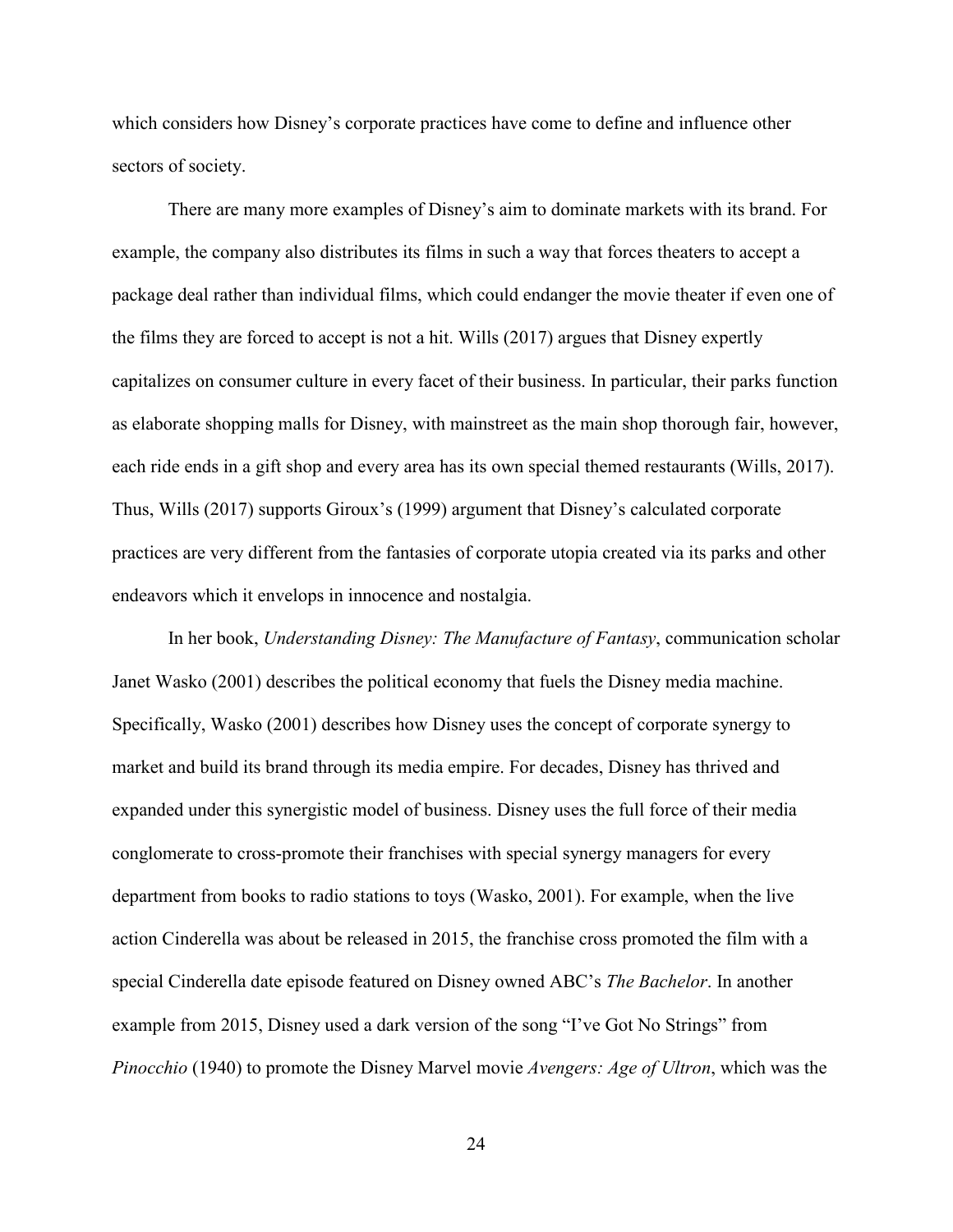same year of *Pinocchio*'s 75th anniversary as a Disney film. Another major aspect of Disney's synergistic practices is its early adoption of licensing of the Mickey Mouse image for the use on handkerchiefs to watches, a practice that kept the studio from bankruptcy in the early days (Wills, 2017). Realizing the importance of licensing, Disney was the only production company to constantly push its bounds, and licensing continues today to be a major arm of the Disney conglomerate (Wills, 2017). These highly calculated cross-promotional activities are prime examples of Disney synergy. In the next section, I will explore how Disney's synergistic brand and business practices are illustrated in Disney's endeavors in educational media since World War II. In other words, with companies like Disney, the effort to educate is always tied to an effort to expand an entertainment brand, which leads to messages that blend the citizen and the consumer, the educated and the indoctrinated.

#### **Disney's Edutainment**

When the US entered World War II at the end of 1941, Disney quickly became the largest producer of propaganda and troop education films, dedicating over 90% of Disney's 300 employees to the job (LIFE Magazine, 1941). In total, Disney generated over 68 hours of WWII material (Gavin, 2017). In 1943, Disney produced 94% of their government contracted material at cost (Churchill, 1945). This marked Disney's first major foray into what Walt Disney in 1948 would call "edutainment," defined as "films designed to educate as well as entertain" (Van Riper, 2011, p. 2). Disney's next popular edutainment series was made from 1948-1960. Called *True-Life Adventures*, the series consisted of highly anthropomorphized short narrative films designed to teach animal behavior but undermined this goal by ascribing human-like characteristics to the various wildlife (Van Riper, 2011). In 1954, coinciding with the opening of Disneyland, a *Disneyland* television series began playing on ABC each week featuring a segment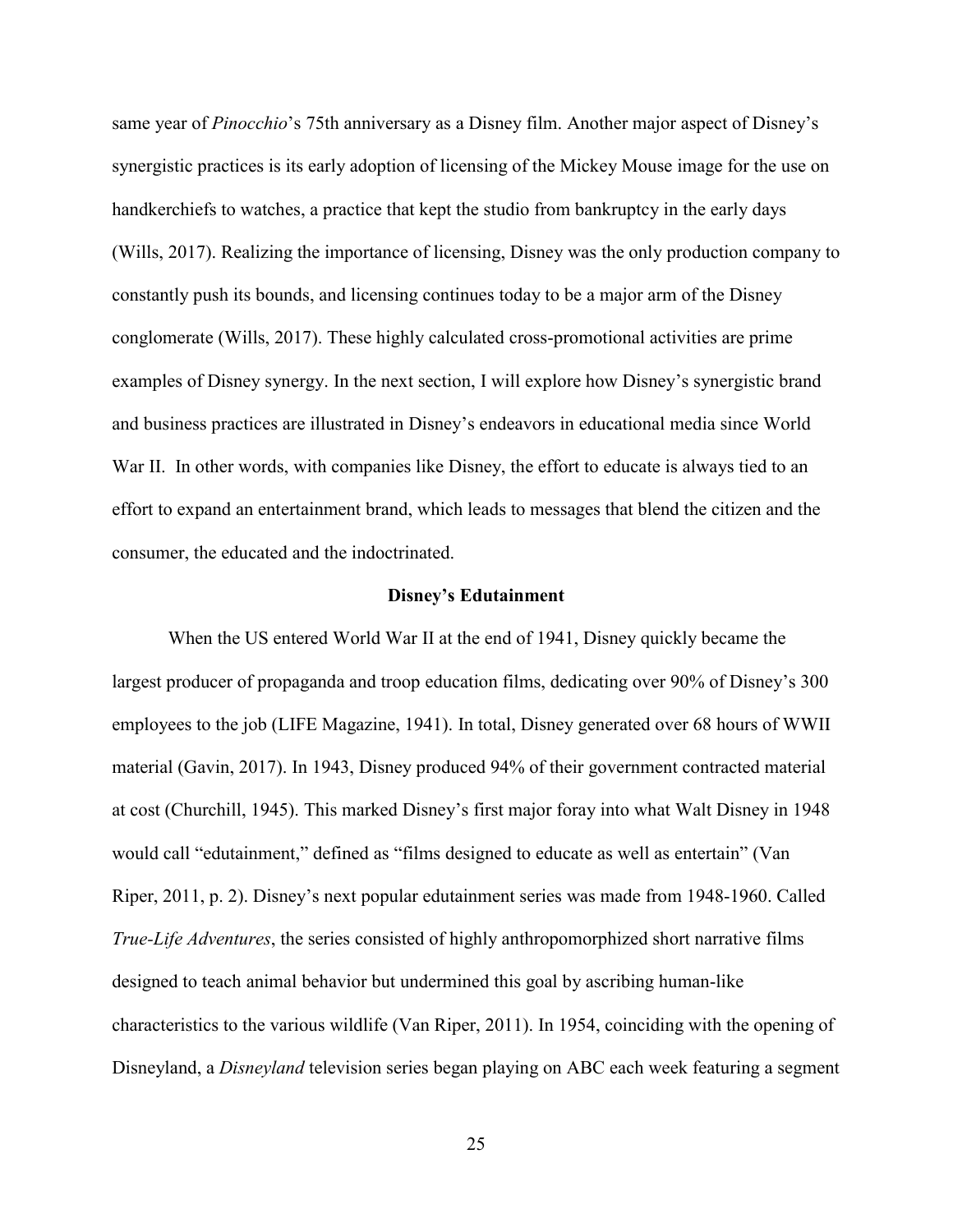thematically related to one of the park's four main sections: Fantasyland, Frontierland, Adventureland, or Tomorrowland (Mechling & Mechling, 1995). The Tomorrowland segments featured the most science related content. One notable original production for Tomorrowland was a short film called "Our Friend the Atom," which aired in 1957 (Mechling & Mechling, 1995).

As a cultural product, "Our Friend the Atom" is a quintessential example of the Disney brand and its relationship with science. After the horror of dropping atomic bombs on Hiroshima and Nagasaki, and under the Cold War shadow of the USSR and other nations developing nuclear weapons programs, this film was part of a widespread effort to make atomic energy seem friendly. President Eisenhower called this effort "Atoms for Peace" (Mechling & Mechling, 1995, p. 441). In the film Disney uses "The Fisherman and the Genie" from *The Arabian Nights* as a metaphor for harnessing atomic energy. The genie, a powerful magical being, represents the atom, thus exemplifying how Disney products often conflate magic with STEM (Mechling & Mechling, 1995). "Our Friend the Atom" is also a crucial example of Disney using their family friendly, seemingly innocent, brand to smooth over the dangers of atomic energy, similar to Henry Giroux's (1999) argument. The short film is also a great example of the marketing and brand building synergy that dominates Disney culture (Wasko, 2001). Not only was the program already a tie-in to promoting Disneyland, but it was promoted with a widespread advertising campaign, tied-in to a book published by Simon & Schuster, and supplemented by educational materials for elementary and secondary school students (Mechling & Mechling, 1995).

Another example of Disney's early edutainment efforts that conflated magic and science while building the larger brand is the 1959 featurette *Donald in Mathmagic Land*, which debuted with an accompanying comic strip by Dell (Norden, 2011). The featurette is the perfect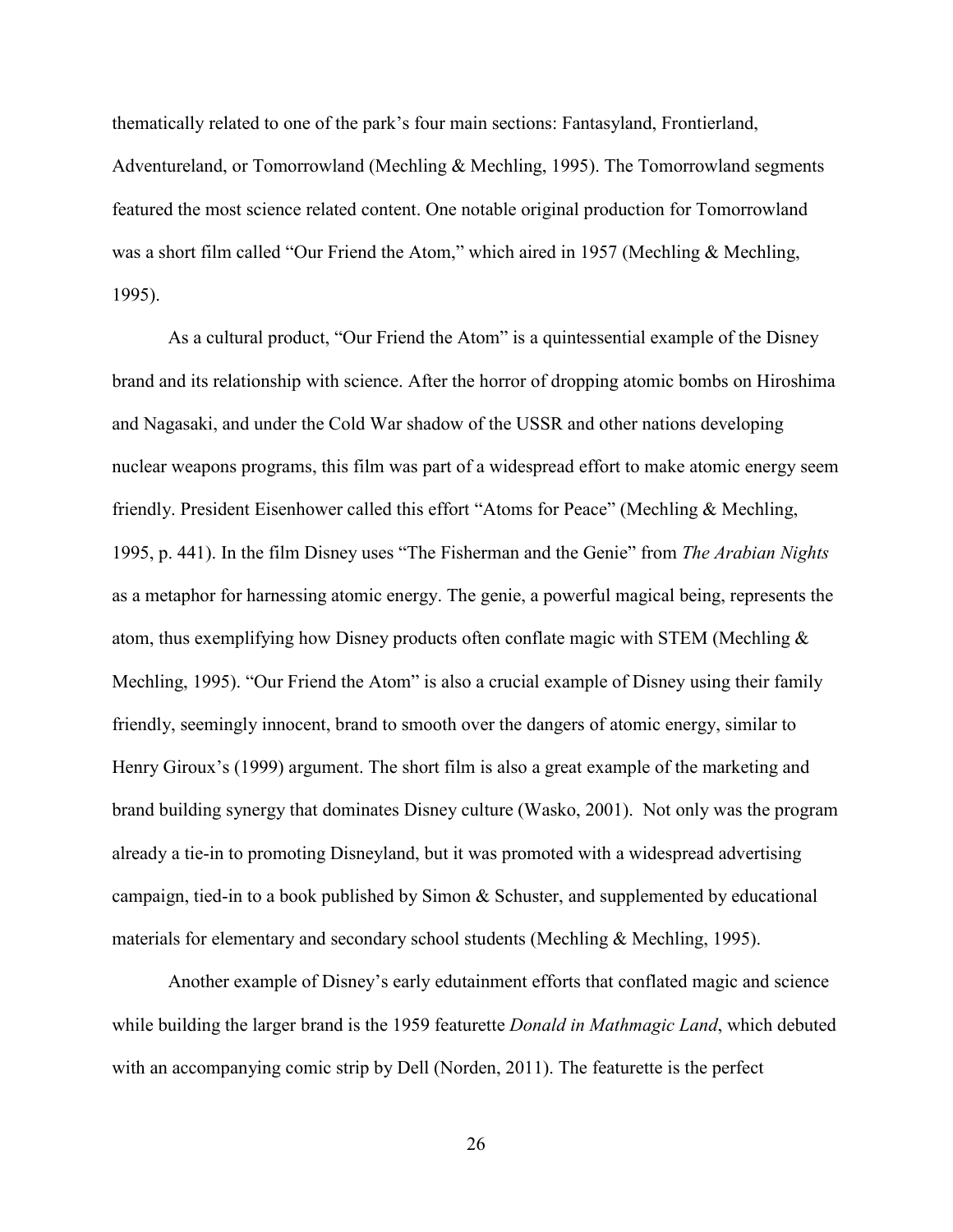embodiment of the war time principles the studio had learned. Three striking characteristics were that the film used an inexpensive production style, an Alice-in-Wonderland narrative arc, and an authoritative male narrator to teach a Disney icon pupil, Donald Duck (Norden, 2011). The male narrator became a staple for presenting Disney's scientific authority which reinforced a Disney stereotype of the man/father/king as the authority figure (Norden, 2011). While the film explains real mathematical principles, it does so in a world full of weird pencil beasts, trees with square roots, and odd geometric creatures; a world that magically jumps scenes and blends cartoons with live action. Thus, the line between the magical and mathematical is blurred, and the brand is foregrounded in the educational message.

Today, while Disney still produces content for classrooms such as Disneynature films, they also have started specifically targeting STEM content to young girls (ages 6+) with the Disney Fairies film series. These films exist to address what many scholars call "The Leaky Pipeline," a metaphor which refers to women dropping out of STEM due to various gender and age-related social pressures (Colatrella, 2011).

#### **The Cultural Context of Disney Fairies**

In 2005, Disney put the full force of their synergistic power behind its new line, Disney Fairies, with the launch of Gail Carson Levine's book *Fairy Dust and the Quest for the Egg* aimed at pre-tweens, girls ages 6-10 (McClintock, 2014; Petrecca, 2005). The franchise stems from the already popular Disney icon, Tinker Bell, who has remained highly visible since her 1953 debut in Disney's *Peter Pan*. Not only does she spread magic over the Walt Disney logo, and start the fireworks from a guy-wire in the parks, but her likeness has been festooned on numerous commercial products from watches to bath mats, earning Disney \$400 million annually (Orenstein, 2006). Tinker Bell was even briefly a part of the Disney Princess line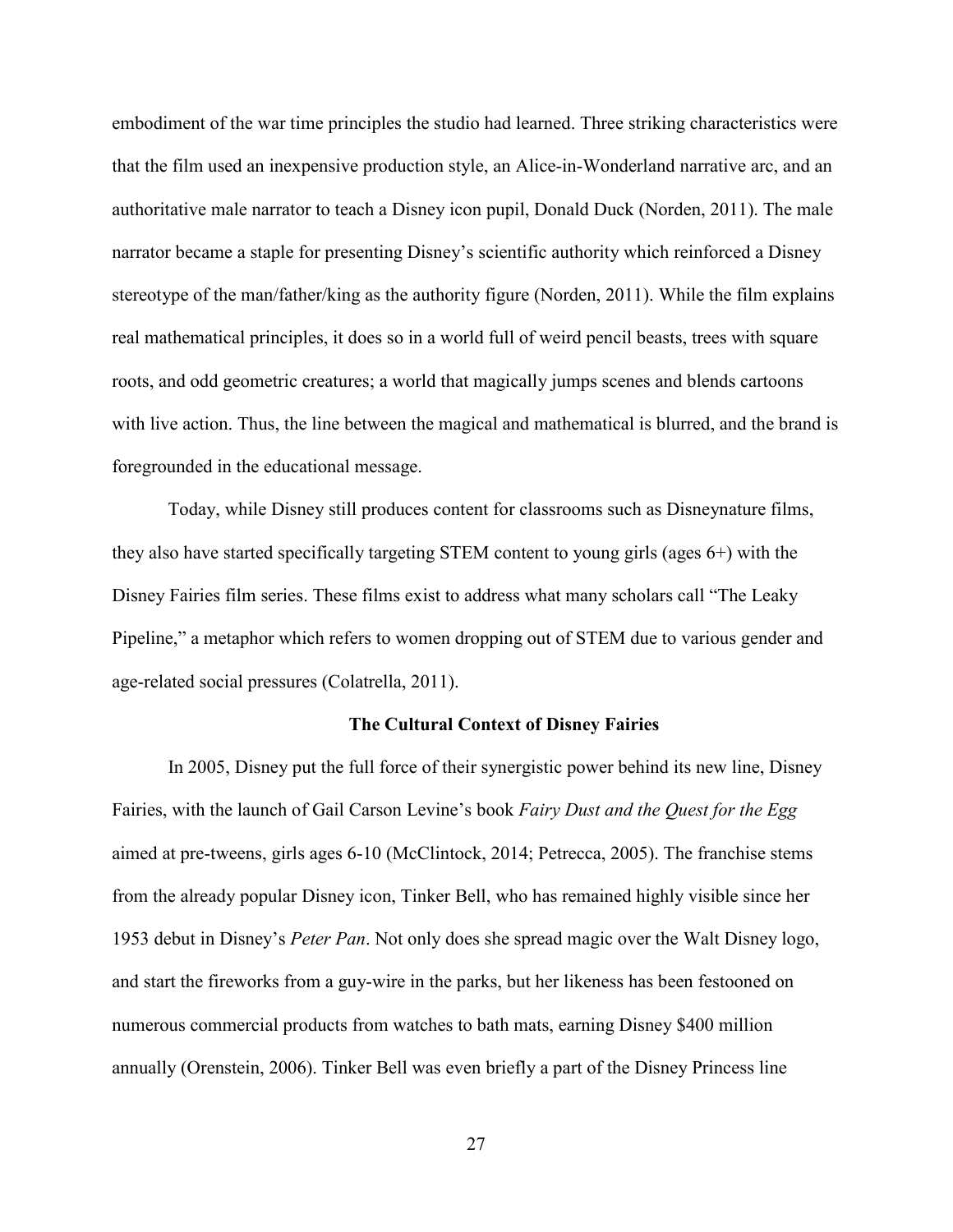(Orenstein, 2011). Playmates' toys were officially announced as the producers for the new Disney Fairies toy line at a time when Tinker Bell had a 90% brand awareness with girls ages 6- 11 and a 96% brand awareness with moms of 2 to 5-year-olds (Disney Consumer Products, 2005). In 2009, Tinker Bell was named the United Nations Honorary Ambassador of Green as an icon supporting environmental efforts (UN News, 2009). As of 2014, the Disney Fairies franchise is worth \$300 million. While significantly less valued than the Disney Princess franchise (\$3 billion), it was an outstanding sum for a fairly new line that produced films that have mostly been released direct-to-DVD (McClintock, 2014).

The Disney Fairies' films kicked off in 2008 with *Tinker Bell*, which was followed by *Tinker Bell and the Lost Treasure* (2009), *Tinker Bell and the Great Fairy Rescue* (2010), *Pixie Hollow Games* (a 20 minute television special), *Secret of the Wings* (2012), *The Pirate Fairy*  (2014), and *Tinker Bell and the Legend of the Neverbeast* (2014), each running about 80 minutes. The main characters consist of Tinker Bell and her friends: Silvermist, an Asian water fairy; Iridessa, a black light fairy; Flora, a white flower fairy; Fawn, a white animal fairy; and Vidia, a wind fairy of indeterminate ethnicity/race. Each film features Tinker Bell or one of her fairy friends as they embark on STEM motivated adventures. The Disney Fairies' films have reached about 30 million viewers, and the Pixie Hollow website was visited by approximately 20 million girls each year when the website was live (Meyers, McKnight, & Krabbenhoft, 2014). Today, while certain aspects of the franchise have been discontinued such as the films and the website, the franchise is still available via online games, internet streaming, books, DVDs, and merchandising (Gumeny, 2018; Meyers et al., 2014).

Despite the films' obvious STEM messaging, the creators and critics mostly talk of the franchise as generally empowering to girls and entertainingly celebrating magic. Bradley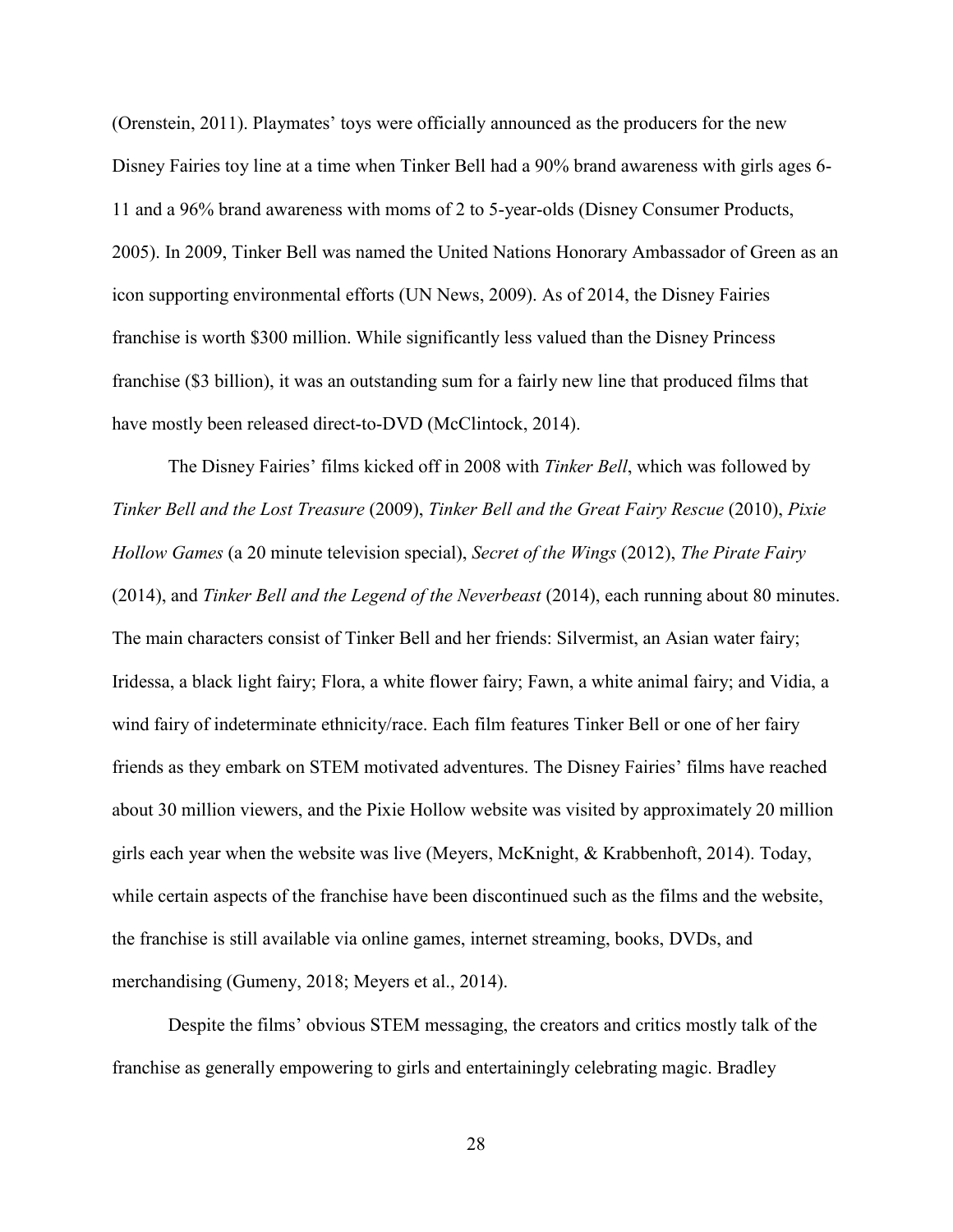Raymond, director of *Tinker Bell* and *Tinker Bell and the Great Fairy Rescue*, described the films in terms of "wish fulfillments" for elementary aged girls with the creation of a "magical world" in which the "magic of nature" turns out not to be natural processes as science understands them (Cedeno, 2010, para. 10-18). Peggy Holmes, director of *Secret of the Wings*  and *The Pirate Fairy*, relates how audiences "love the fairies because they have power and talents" and that "the fairies are superheroes to them" (McClintock, 2014). One critic did describe Tinker Bell as "something of a scientist," which implies perceiving a kind of amateurism in how Tink practices science (Osmond, 2010, para. 1). However, Liza Wyles (2015) of *The Mary Sue*, a feminist online magazine, lauded Tinker Bell as a STEM icon who had the potential to positively influence girls. Yet, for the most part, there have been few critical mentions of how STEM is represented in this content.

#### **The Problematic Messaging of Disney Fairies Features**

Disney's STEM edutainment is attempting to address the shifting market values of neoliberal postfeminism and girl culture. However, this messaging becomes problematic because it ultimately undermines any aspirations parents might buy into. This messaging reinforces normative gender roles, conflates STEM with magic, and reflects neoliberal capitalistic practices in the industrialization of pixie hollow. In fact, rather than producing liberatory content, Disney is reinforcing the structure of the pipeline and the very leaks which it purports to be fixing. In so doing, Disney is also participating in the creation of the consumer citizen. As such, in the following section, I will examine the problematic messaging of the Disney Fairies films in depth. The Disney Fairies films consist of six films, about 80 minutes each and one 20 minute television short. For this analysis, I deviate slightly from the three-point structure as the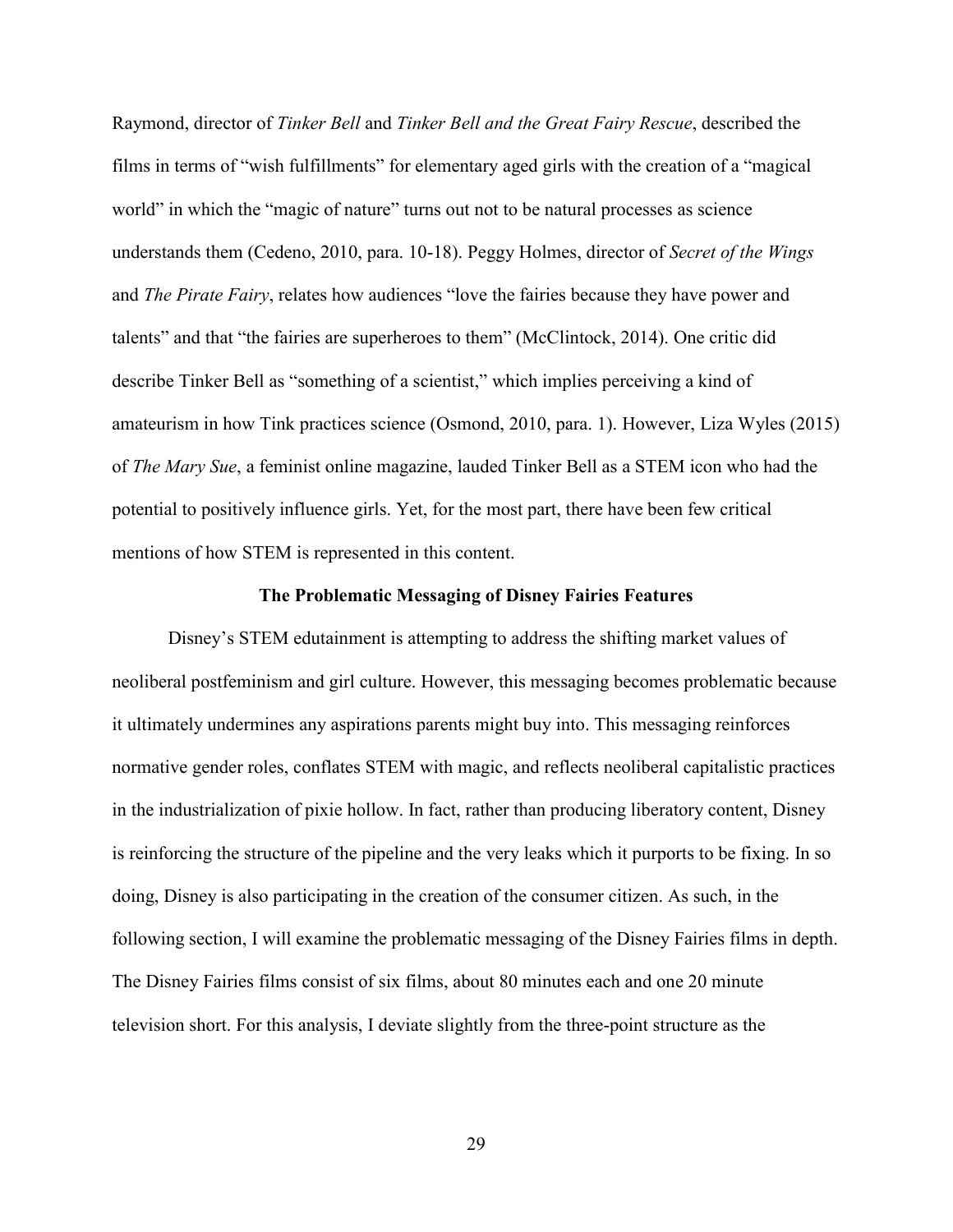following sections on the reinforcement of traditional gender roles and the neoliberal market values amply covers the topics discussed.

# **Traditional Gender Roles**

Above all, the Disney Fairies films support hegemonic values of traditional gender roles. As I discuss in this section, these hegemonic traditional gender roles are characterized by a white normative standard of female roles as passive laborers and objects for viewing (England et al., 2011; Kearney, 2015). The films do this by associating science with sparkle and play, rather than actual scientific facts. Additionally, they show mainly white men and white women as practicing STEM which reinforces the hegemonic position of white people across genders. Finally, the films present traditional messaging regarding female beauty standards.

Pixie Hollow is overflowing with sparkle from pixie dust, which feminist media scholar, Mary Celeste Kearney (2015) has described as a postfeminist phenomenon in girl culture that is primarily targeted to and enacted by "white middle-class female youth" via their consumption of sparkly "makeup, clothing and accessories" (p. 263). As such, Kearney (2015) is describing a neoliberal postfeminist practice of enacting identity through consumption as argued by Banet-Weiser (2012). Thus, Disney Fairies use of sparkle promotes consumerism, which is a key part of the traditional role of women and girls as shoppers. Kearney (2015) goes on to describe how this use of sparkle in Disney media often stands for the positive "channeling of supernatural power" (p. 268). Thus, while the use of pixie dust is a way for the fairies to enact power it also makes all the fairies' STEM practices less scientific and more magical. This marks a departure from previous Disney edutainment which at least attempted to convey some accurate scientific knowledge (Mechling & Mechling, 1995). In addition, it reinforces traditional gender roles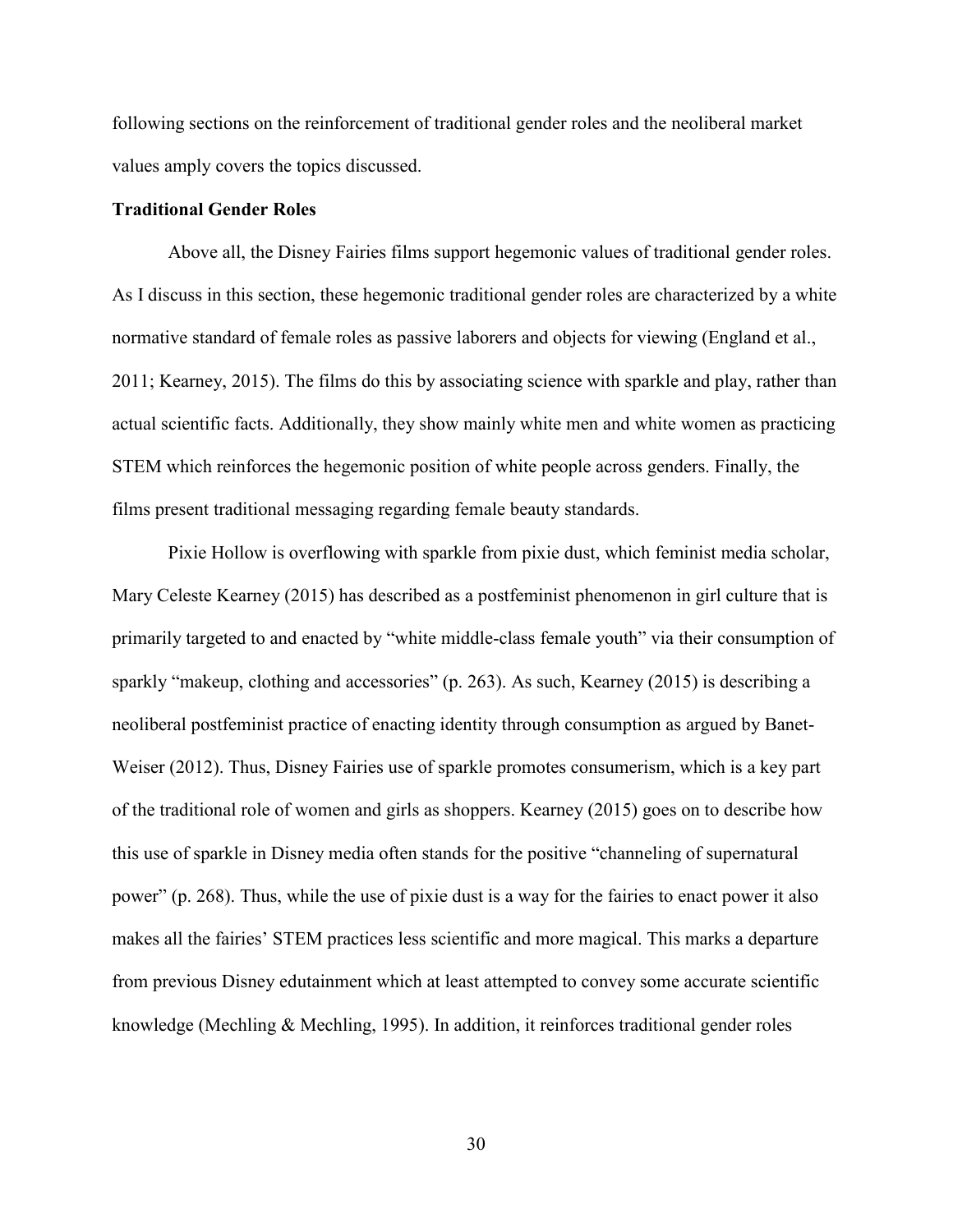because it promotes the idea that women and girls can play at science rather than do actual science.

Throughout the films, there are many examples of the fairies using pixie dust to conduct STEM endeavors. For example, in *The Pirate Fairy*, Zarina manipulates pixie dust so that different colors of dust emulate each of the fairy types' specific powers. Basically, rather than practicing chemistry with known elements and substances, Zarina is manipulating visually sparkly magic (Holmes, 2014). In fact, rather than promoting any real type of scientific knowledge, Zarina works to replicate a sparkly aesthetic that is linked with white girl culture consumption of sparkly products (Kearney, 2015). Thus, the practice of STEM is translated into something young girls and women can only play at or mimic through their choices of consumption. Essentially, it is saying that when women use science, it is not to solve real life issues that can transform the world, but to practice a fun hobby merely for personal enjoyment. Tinker Bell's mechanical engineering creations are essentially a mix of the practical and the magical. This means some of her inventiveness is a positive portrayal of impactful work. However, much of her work is undermined by being magical and thus not scientific, which again plays into girls lack aptitude in science fields. For example, in *Tinker Bell*, Tink repairs a human music box with gears to play the music and rotate the ballerina on top of the box (Raymond, 2008). Tink's skill reproduces popular imagery of girl culture, the ballerina music box, rather than a more innovative product. In *Lost Treasure*, Tinker Bell is commissioned to build the Harvest Scepter for the Blue Harvest Moon. The scepter will hold the light refracting moonstone to channel moonlight to create blue pixie dust. The blue pixie dust is then used to replenish the Pixie Dust Tree's supply of pixie dust for another year (Hall, 2009). Once again, Tink has been commissioned to design a product that demonstrates Kearney's (2015) definition of the sparkly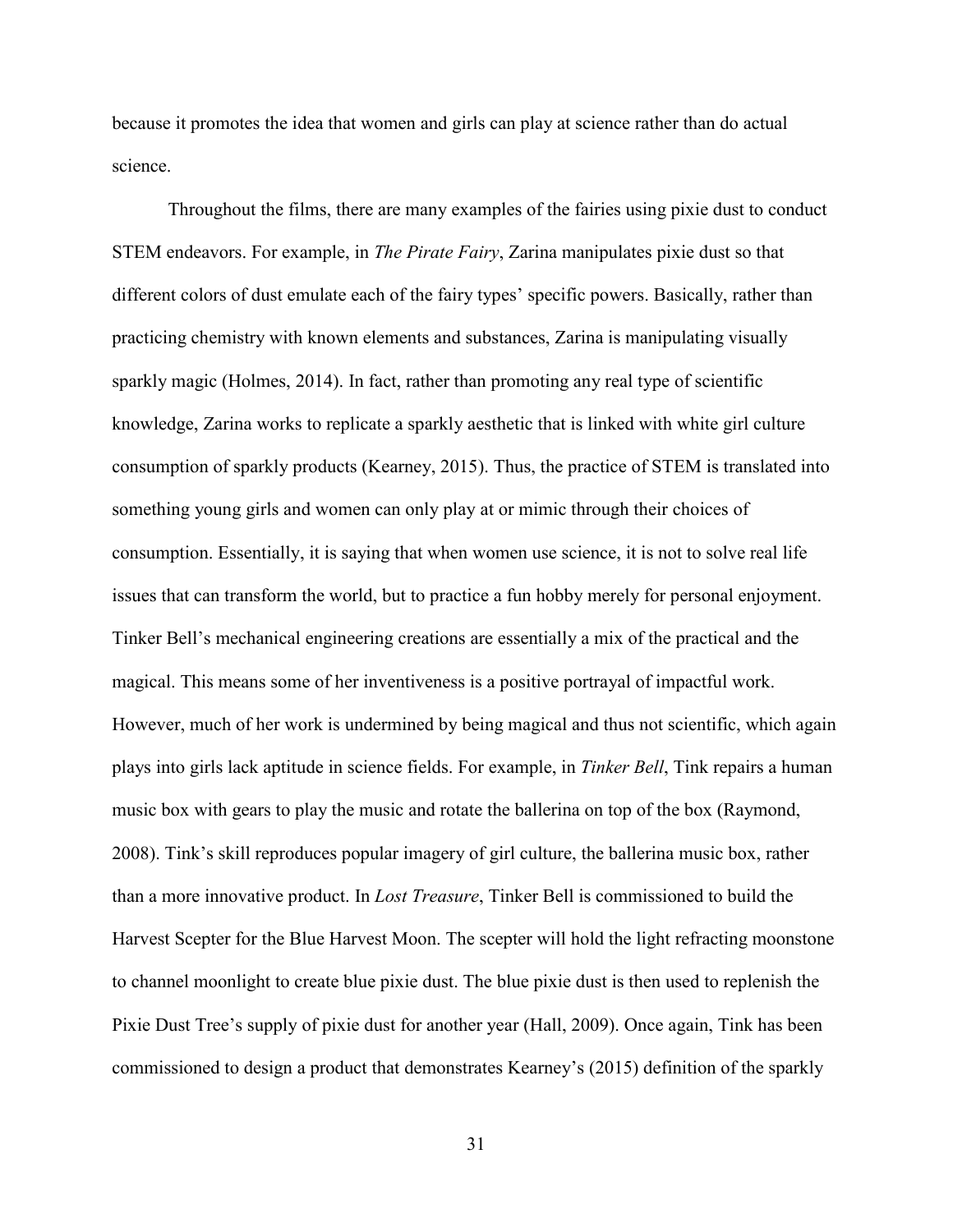aesthetic. While this sparkly aesthetic is about producing power for the fairies, it also reproduces the association of glitter with girl culture. In girl culture, while glitter can be subversive, it can also reinforce the idea that things for girls are meant to be eye catching as girls in general are meant to be eye catching (Kearney, 2015; Mulvey, 1988; Walkerdine, 1997). Thus, ultimately reinforcing traditional middle to upper class gender expectations for women and girls. In this same film, Tink creates a blimp-like craft that runs on pixie dust (Hall, 2009). This reinforces the idea that technology engineered by girls or women can only work by magic. Thus, in reality, women and girls are not capable of creating working machinery, but instead playing and pretending to be equal contributors in society. In *Great Fairy Rescue*, the conflation of pixie dust and science becomes very clear in an interaction between Tink and the human Lizzy. Lizzy says, "I had no idea fairies were responsible for changing the seasons. I thought it had something to do with the earth's axis as it rotated around the sun." Tink promptly replies, "That's what we wanted you to think" (Raymond, 2010). In the same film, Lizzy insists to her father that fairies paint butterflies, and then is actually able to prove herself correct to her father (Raymond, 2010). By conveying these ideas through a little girl like Lizzy, whom the target audience is most likely to identify closely with as they are young white girls themselves, Disney promotes the idea that girls should not believe in or participate in actual scientific thought or endeavor. This idea plays to the normative female gender roles in that women are expected to be passive, rather than active, participants in society (England et al., 2011).

Not only are the fairies' STEM practices undermined by pixie dust, but Tinker Bell's creations are often shown as dangerous. In *Tinker Bell*, Tink tries to create helpful inventions for the fairies' trip to the main land to change the seasons. Unfortunately, her invention, a nut cracker, the nut ends up hitting a squirrel in the face and making it cry. Her next invention, a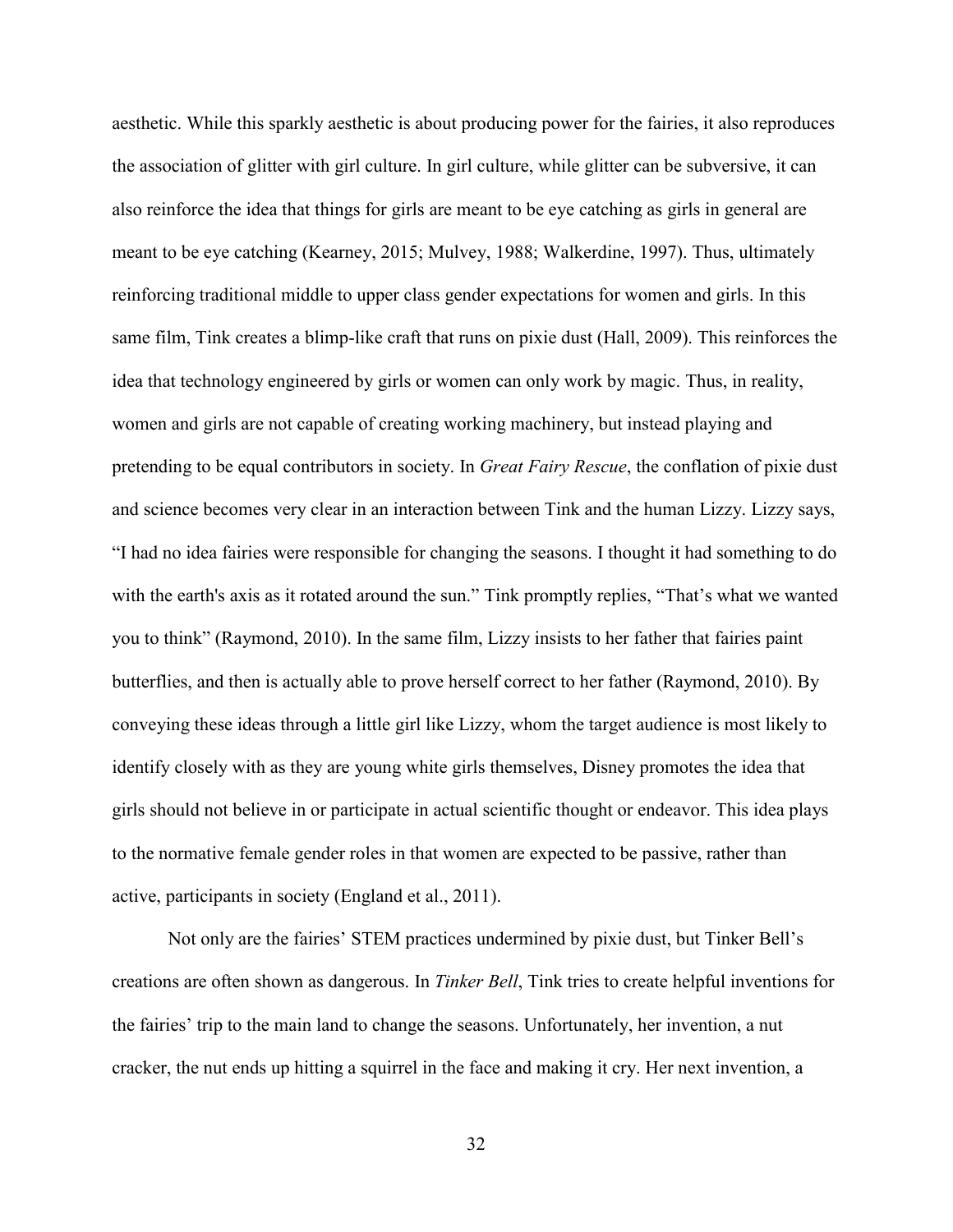sprayer to help paint flowers, also goes awry and sprays too much paint everywhere (Raymond, 2008). While her later inventions in the film are shown to be useful, Tink still has troubles with her creations. In *Lost Treasure*, Tink starts the film working on a "motor" boat, the motor is made from folded cards and rubber bands, to help the dust fairies make their deliveries. As she is testing the boat out, it starts to go much faster than she anticipated. The boat only stops when it crashes into a tree (Hall, 2009). In *Great Fairy Rescue*, Tink fashions a complicated mechanism in the human's attic to direct rainwater out of the house. Her work ends up being a precarious looking system made from objects scattered around the attic. While this is helpful and shows positive ingenuity, it is not as practical or sustainable as actually fixing the leaky roof (Raymond, 2010). This scene reinforce traditional ideas about how girls and women are incapable of making rational decisions. Finally, in *Secret of Wings*, Tinker Bell invents a machine to create fake snow, which is impactful enough to create a dangerous frost that puts the trees and fairies of Pixie Hollow in danger of freezing to death (Gannaway & Holmes, 2012). The tiny invention ought not be able to cause such a widespread freeze that is "magically" dangerous. Perhaps some of this representation could be remedied if the films made more of a point to obviously connect Tink's prototypes to actual finished products that do occasionally show up in later films. For example, Tink's ice machine works perfectly at a pixie gathering early in *The Pirate Fairy*, yet no comment is made to connect the previously disastrous machine and the newly function mechanism (Holmes, 2014). Since this connection remains unclear, Tink's engineering problems reinforce a TV trope that women who practice STEM are dangerous (Colatrella, 2011). The use of this trope reinforces traditional gender roles because the idea that women are dangerous in science strengthens the idea that traditionally women do not belong in the sciences. Perhaps some of this representation could be remedied if the films made more of a point to obviously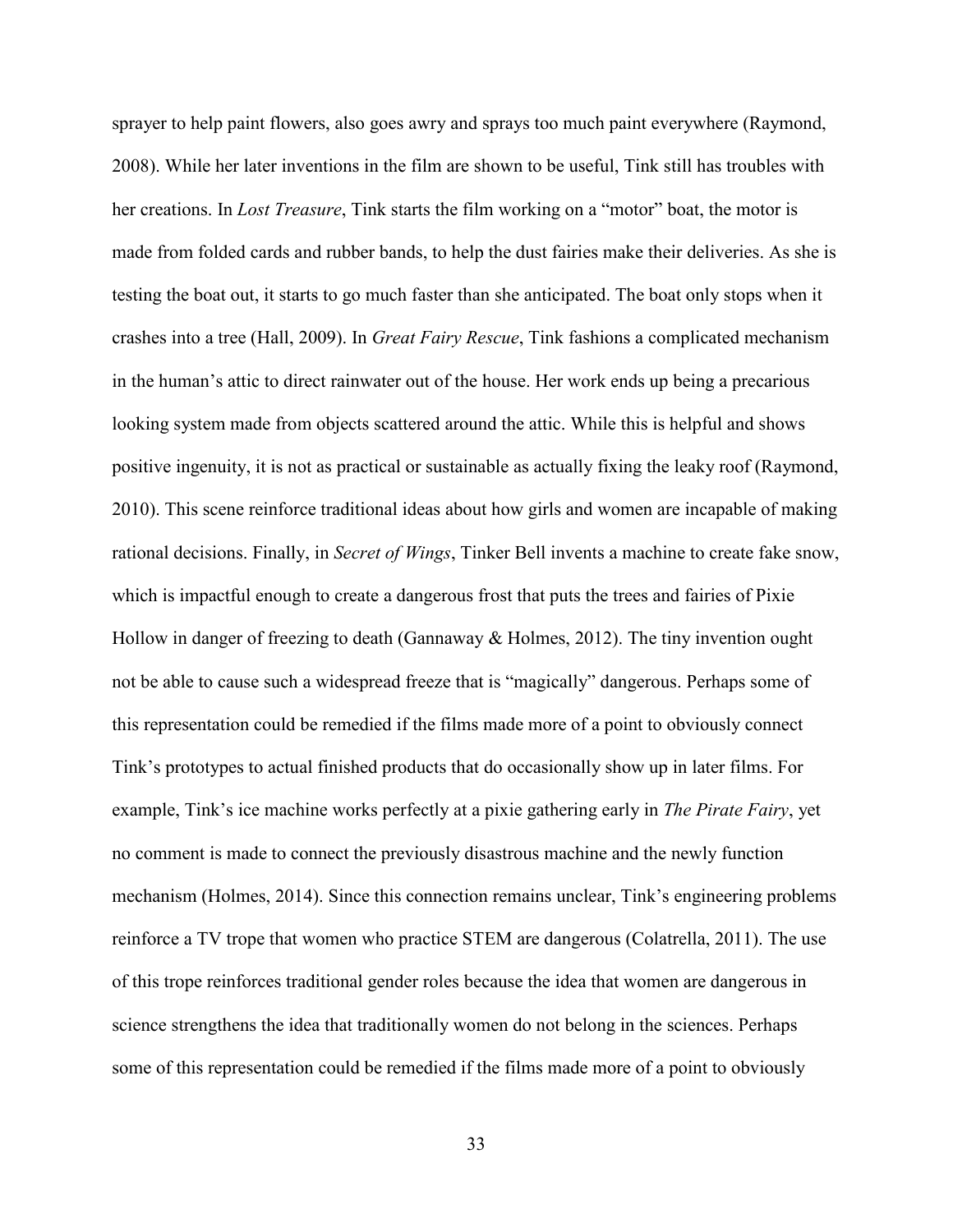connect Tink's prototypes to actual finished products that do occasionally show up in later films. For example, Tink's ice machine works perfectly at a pixie gathering early in *The Pirate Fairy* (Holmes, 2014).

Further reinforcing the idea that women are not needed in STEM, while Tinker Bell and the other tinker fairies are portrayed as interested in science, they are still in need of male counterparts to make it work; in essence, the films further portray science as a male's trade. Aside from Tinker Bell, there are fewer representations of female tinker fairies. In fact, the only other prominent female tinker fairy is Fairy Mary, who is in charge of all the tinkers. Whilst she is in a position of power, Fairy Mary rarely does anything STEM-like except her use of an abacus, which does not look adequate to the job. She appears as if she is just posing with it and pretending to calculate with it. In essence, Fairy Mary appears scientific, but seems clueless about her trade (Raymond, 2008). Otherwise, the only tinker fairies the audience gets to know are Tink's friends, Clank and Bobble, two white male fairies of geeky appearance. The limited number of women Tinker Bell interacts with in her own fairy class is indicative of mechanical engineering still being a field unfriendly to females. Even the chemist-like fairy, Zarina, is surrounded by male pirates in her endeavor to create pixie dust (Holmes, 2014). Thus, as a whole these examples portray messaging that girls and women are not really meant to be in STEM. It is only the exceptional few that can make it into STEM.

Another issue with the films is who is being represented as participating in STEM-like activities which detracts from any positive feminist messaging. Every film focuses on a white fairy or person. Since white male and female fairies or people are solely shown participating in STEM, it reinforces the idea that normative gender roles are based on white society. In the first two films, Tinker Bell designs and creates things from new clothes to a flying blimp-esque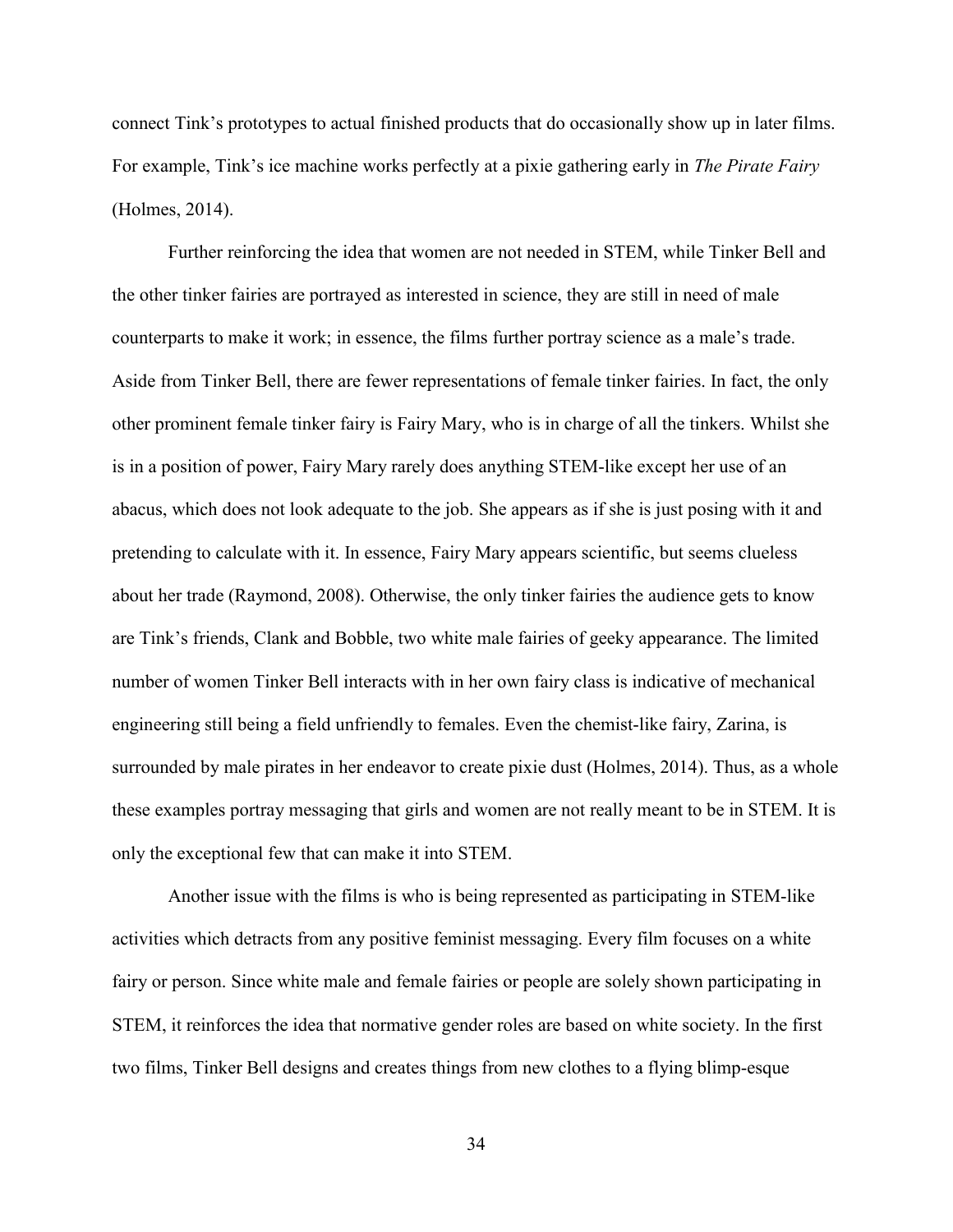vehicle. In the third film, *Great Fairy Rescue*, the white human girl Lizzy, whose father is a naturalist, practices naturalistic field-type research on fairies with Tinker Bell's help (Raymond, 2010). In *Secret of the Wings*, Tinker Bell's machine creates dangerous weather for Pixie Hollow (Gannaway & Holmes, 2012). In *The Pirate Fairy*, Zarina, a white dust fairy, performs chemistry-like experiments on pixie dust (Holmes, 2014). Finally, in *Neverbeast*, the white animal fairy, Fawn, does naturalistic studies by observing the behavior of the magical Neverbeast (Loter, 2014). Thus, the token diverse characters are not centrally featured in the films nor do they perform any STEM-like tasks. Clearly, this exposes a problematic normative precedent indicating who is truly being targeted: white 6 to 11-year-olds. This reinforces Vavrus (2000) who defines the neoliberal perspective as white and privileged. It also reinforces gender stereotypes because in the west normative gender roles are built around wealthy white people as the standard.

Finally, the films also lead to the idea of traditional gender roles for girls and women to conform to popular beauty standards. All of the main fairies are model thin, big eyed, unrealistically proportioned women, who have immaculate makeup and wear short skirted fashionable dresses, i.e., they are sexualized according to popular beauty standards. The fairies' body types reinforce negative beauty standards expected of women today. Only Silvermist has a longer skirt, only Vidia wears long pants, and only Tink's sister has leggings, while most of the female fairies wear sexy dresses. Their dress styles not only reinforce unrealistic beauty standards, but also provide style models of how young girls should dress as the primary consumers of such media. In fact, the films portray Tink designing her own clothes (Raymond, 2008). This not only reinforces the idea that girls should be concerned with fashion, but also promotes the idea that Tink is in some way owning her own sexiness, as she is the one to make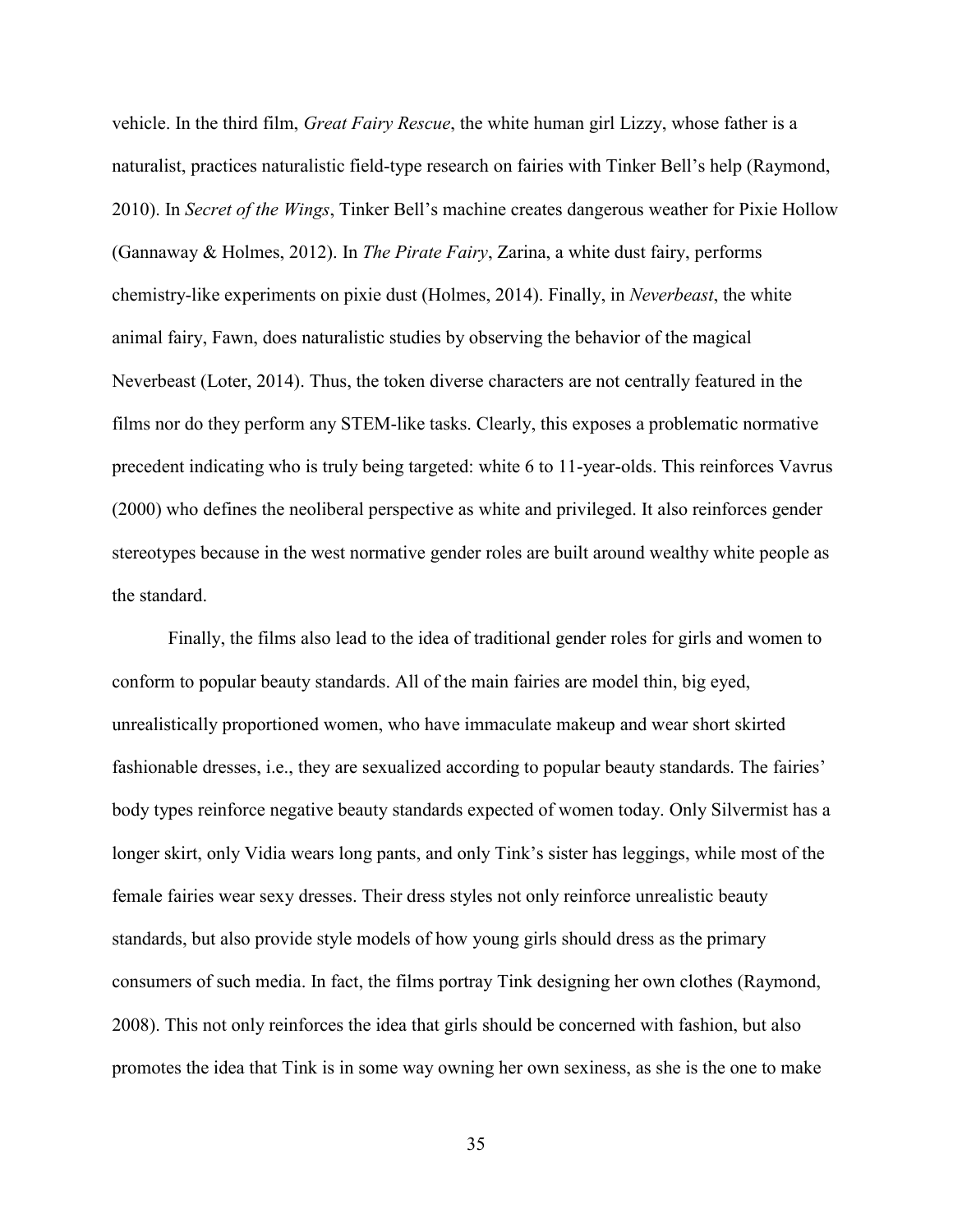the clothes. This is problematic because Tinker Bell is an animated character, thus, it is hard to make the argument she has any control over her design. Overall, these sexy beauty standards should not be sold to elementary aged girls, as they are too young to be participating in dating culture. The fairies' style also implicitly promotes girl's and women's roles as looking sexy for an audience (Mulvey, 1988; Walkerdine, 1997). Furthermore, it is problematic because dresses are also a way of policing the movement of young girls, who are less likely to be active when wearing dresses and skirts (Mergler, 2017).

As a whole, the Fairies films promote a hegemonic view of traditional gender roles. They reinforce ideas that women should not participate in STEM by showing women playing at science and often failing at science. They show mainly white men and white women as tinker fairies, which completely leaves out diverse representation and reinforces the idea of white people being the ideal standard. Finally, the films reinforce constricting beauty standards in how the fairies look and dress. As a whole, these messages largely undermine any positive aspects of female representation the films may portray.

## **Neoliberal Market Values**

As a monarchy, the pixie economic system centers on the norms of reciprocity. In this case, all labor is considered for the crown and everyone labors; thus, they all receive a scheduled allotment of pixie dust which helps the fairies fly and provides magic to perform their jobs. From birth to labor to compensation, the magic of pixie dust is everything in the fairy world. Disney uses the sparkle of pixie dust to create an instantly marketable aesthetic for any Disney Fairies branded products similar to the sparkly products Kearney (2011) describes. Pixie dust also creates a society ripe for industrialization much like the early 20th century that the series is shown to be set in. In the films, different parts of fairy society become more industrialized thanks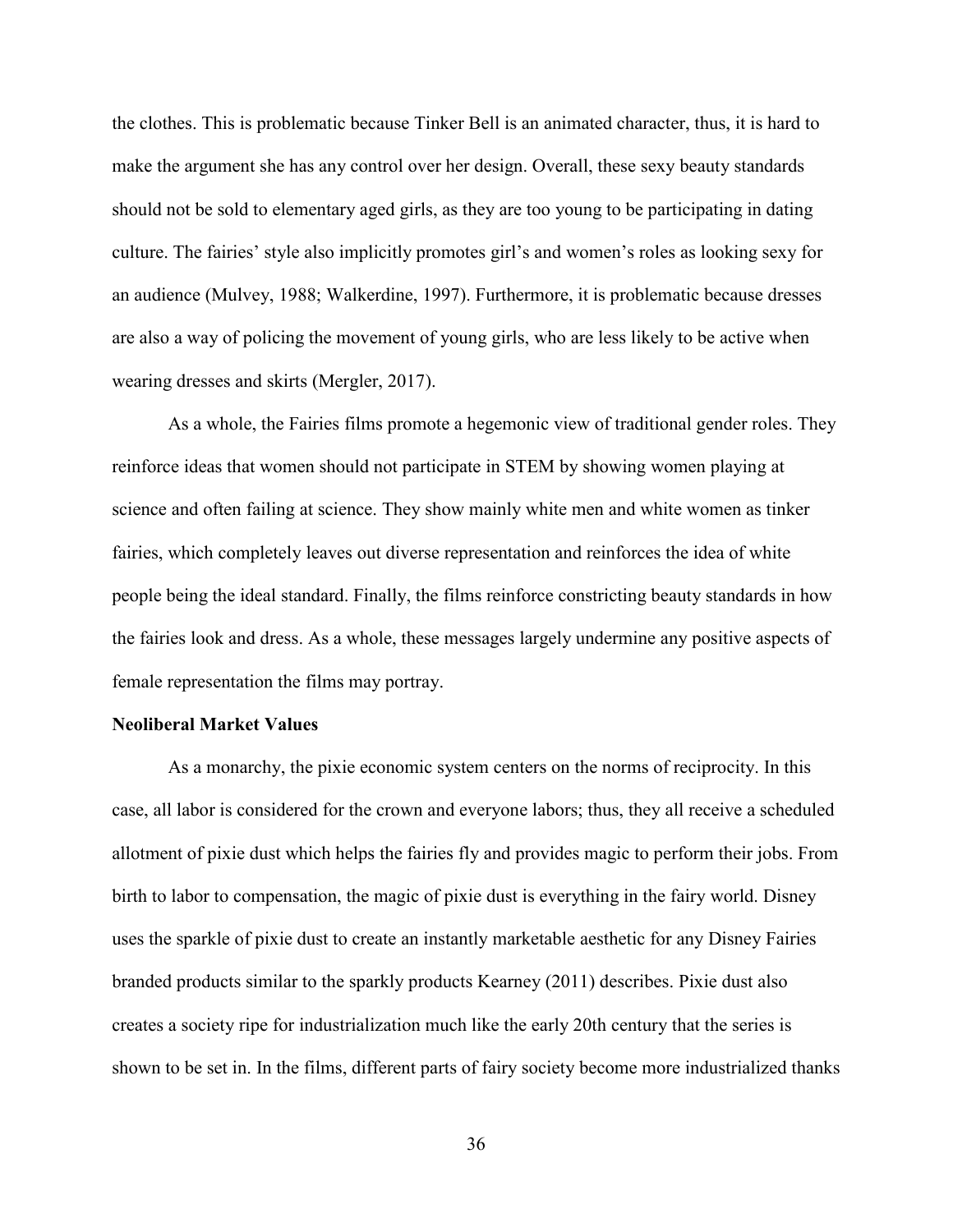to Tinker Bell's inventions. This is problematic because the depiction of industrialization reinforces commodity fetishism, which is the Marxist idea that consumers have little to no idea of how and under what conditions the goods they buy are produced and erases the environmental issues of industrialization (Buchanan, 2010). As such, in this section I will analyze how the films relate messaging of industrialization conveyed through Tinker Bells' gadgets, Tink's fascination with human technology, and how her creation of assembly lines promotes problematic messaging regarding the nature of production. This fascination with technology and industrialization reflects basic tenets of neoliberal capitalist consumer culture. Overall, these depictions create unrealistic standards of actual working conditions in STEM, and most importantly naturalizes a sense of worker exploitation that may turn many girls and young women away from STEM fields when they find them incompatible with communal values.

In *Tinker Bell*, as Tink tries being different kinds of fairies, she summarily destroys all the fairies' preparations for spring. This drives the plot to the point where it is up to Tink's last minute inventions to help the fairies speed their production processes along. For example, Tink invents paint sprayers to cut down on the time it takes to paint an insect from 10-15 minutes to a minute at most. She also creates a vacuum-like machine to help pick up all the spilled food baskets (Raymond, 2008). Thus, the film conveys an inherently positive message about technological advancement. In the real world, the military industrial complex often creates what eventually becomes civilian technology. So, the idea of technology being absolutely value free and only useful is a type of neoliberal commodity fetishism of the actual processes that produce "advancement" in our society (Buchanan, 2010). As such, the film does not adequately address the moral implications of working in STEM. While it is important to encourage girls to pursue STEM careers, it is equally important to have them consider the implications of said careers.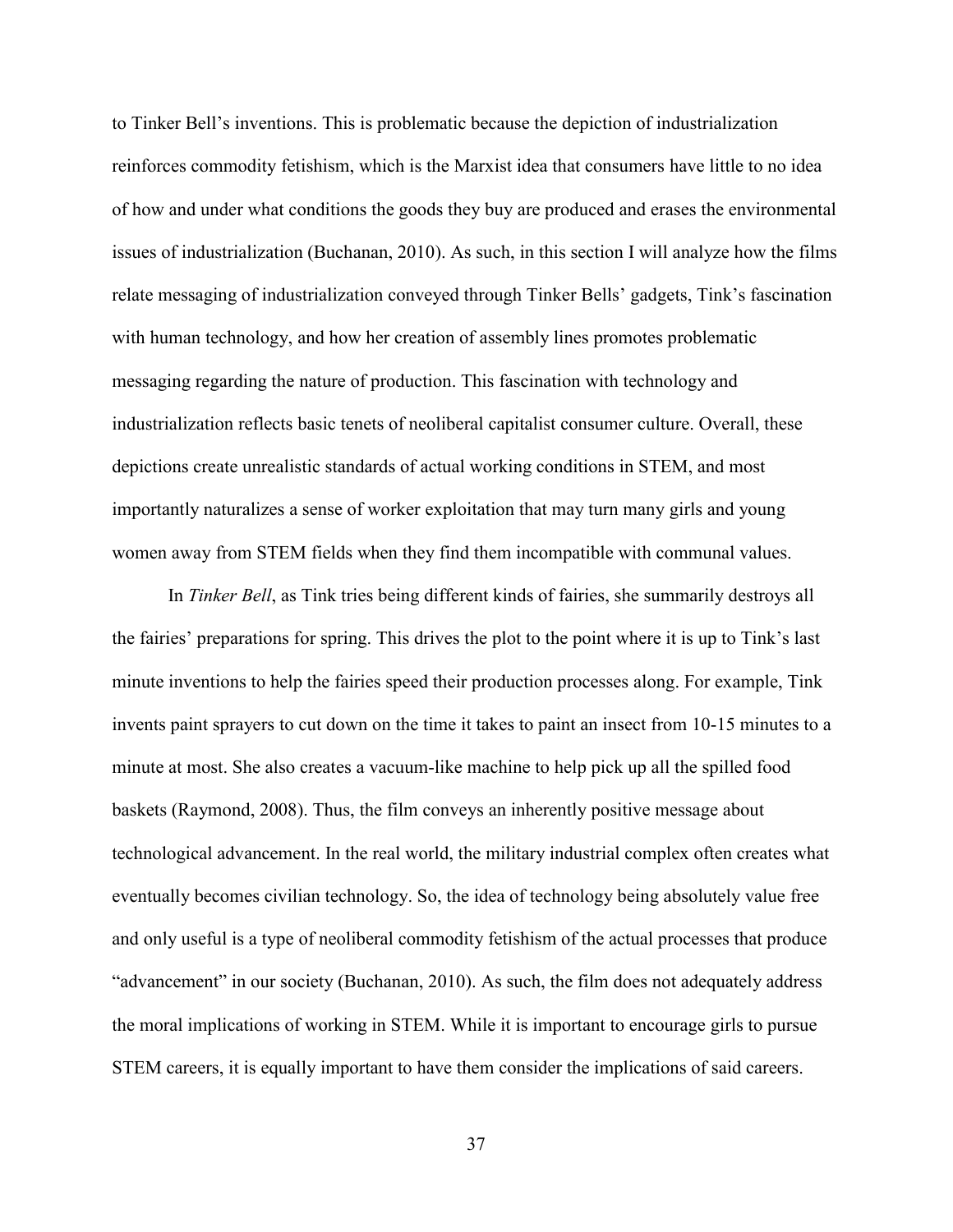Tinker Bell's creations erase the actual implications of production. In *Lost Treasure*, Tinker Bell works on a speed boat to help the dust fairies with their deliveries to river outposts and invents a blimp-like transportation machine. Since Tinker Bell uses recycled human materials, natural objects, and pixie dust to make her inventions work, none of her transportation devices come with the drawbacks of typical motorized vehicles, namely carbon emissions (Hall, 2009). Similarly, in *Great Fairy Rescue*, fairies use Tinker Bell's mechanized three loom weaving machine to create the plant Queen Anne's lace. Another fairy uses a bee-liner which is a gadget that quickly paints stripes on bees. This scene erases the inherent danger of working around mechanized means of production (Raymond, 2010). *Secret of Wings* is the only film that depicts one of Tink's inventions having a significant environmental impact. Her snow making machine makes all of Pixie Hollow very cold. However, the problem is shown to arise from the nature of the machine rather than a toxic byproduct of technology (Gannaway & Holmes, 2012). By not depicting a more realistic representation of factory processes, it gives young girls the idea that all technology is inherently safe.

Throughout the series, Tinker Bell is shown to have a fascination with human things, from the music box in the first film to car engines and light bulbs in the second, and more. Much of what Tink does in her inventions is translate these human mechanisms into fairy terms. For example, in *Great Fairy Rescue* we see Tink fascinated by a cars working engine and able to figure out how to best disrupt its mechanisms (Hall, 2009). In the television special following *Great Fairy Rescue*, *Pixie Hollow Games*, we see the fairies utilizing fairy adapted cars for racing (Raymond, 2011). This once again sanitizes human technology by eliminating the consequences of such technology. It also frames humans as these great inventors that pixie society can learn from to improve on their own primitive methods. Thus, the films parallel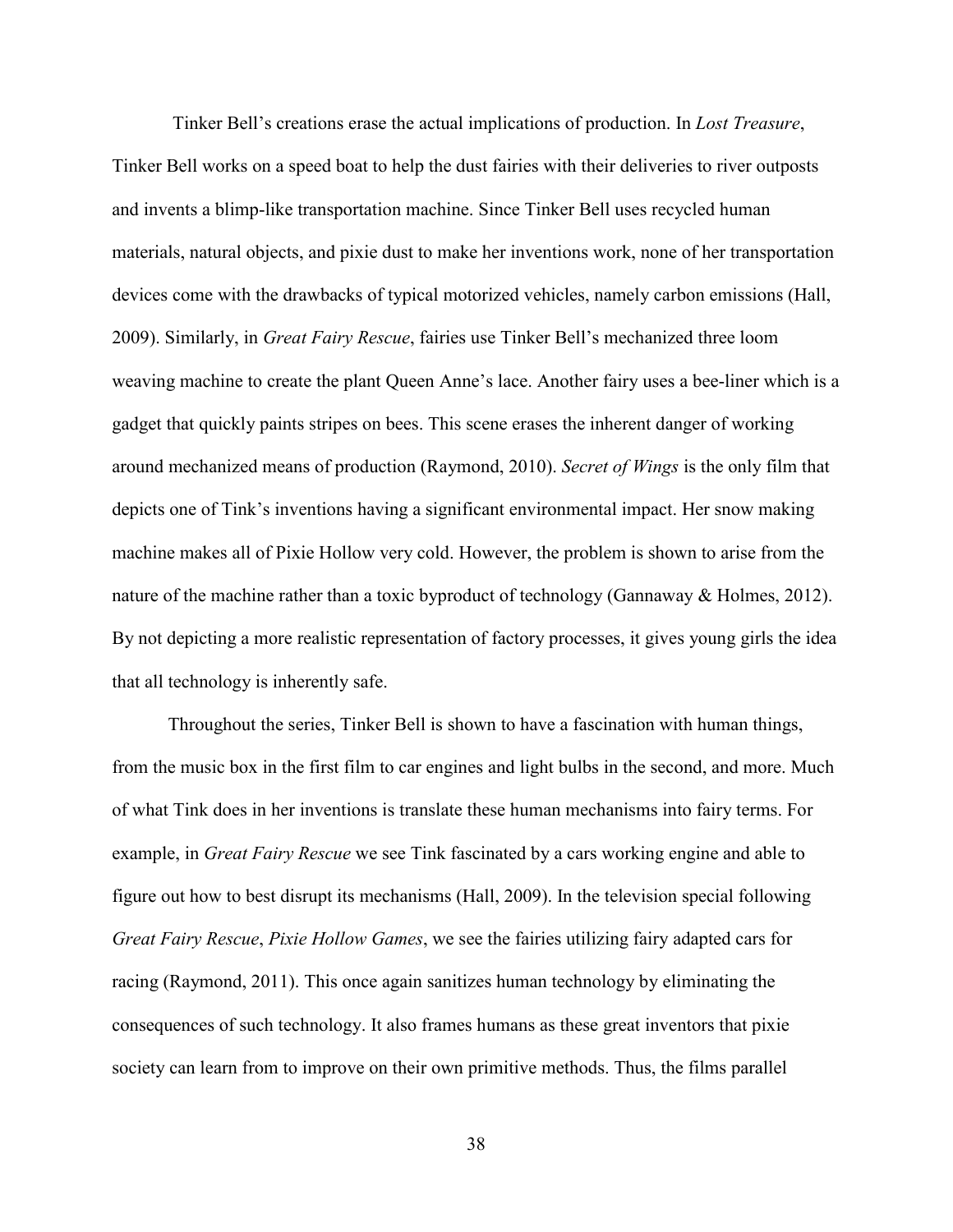messaging of colonialism where the more technologically advanced society insists they are improving a less technologically advanced society rather than systematically destroying a culture with their own (Scott, 2014). Rather than adopting messages that might be more feminine and inclusive, the films portray science as a masculine art of dominance, spreading the neoliberal message that those with power work for it, and are thus entitled to practice it over others. The science in Tink's world is value free, and implicitly praises those who benefit the most from material production. As such, girls are given a view to inherently support technology, rather than to take a more critical view of how technology influences everyday living standards.

Finally, pixie culture mimicking 20th century England can be seen in the creation of assembly lines across Pixie Hollow. In *Tinker Bell*, the Pixie Dust Tree produces a waterfall of pixie dust that pools in a central part of the tree's exterior. Dust is distributed via a line near the pool by a dust fairy with a spoon or by fairies simply flying through the waterfall of pixie dust (Raymond, 2008). However, in the next film, *Lost Treasure*, this process has become a mechanized production line. The pixie dust pool now drains into piping inside the tree that sends the dust to flower holders that dust fairies on an assembly line squeeze into bags made from grass or leaves. The full bags are then put on a giant honeycomb-looking machine that spins, like a dish return with shelves at a cafeteria, to the front office of the dust factory. There is even an alarm system consisting of bugs and flowers set up by the administrative assistant's desk to mark the end of a work period (Hall, 2009). The dust factory is also featured in *The Pirate Fairy*  (Holmes, 2014). In *Great Fairy Rescue*, we see a vertical belt system with flowers being filled with some sort of liquid, presumably nectar. There is also a horizontal conveyor system that carries leaves full of food across the fairy tree camp (Raymond, 2010). In *Secret of Wings*, the summer fairies' goods are placed into baskets via conveyor belts which are then raised to be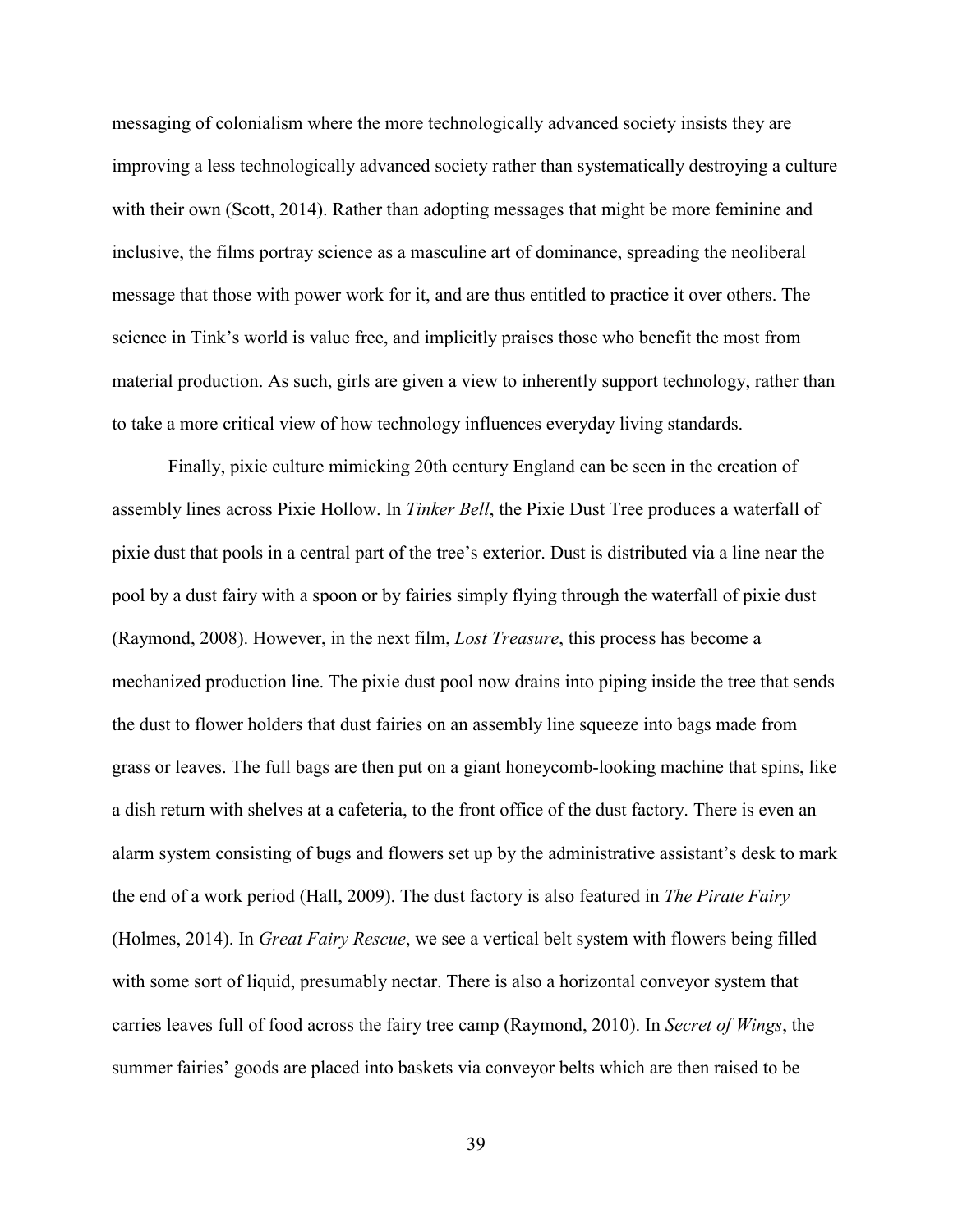picked up by snowy owls and taken to the Winter Woods (Gannaway & Holmes, 2012). Once again, these processes are devoid of all negative impacts. Once more, they practice commodity fetishism by not portraying the reality of most factory production lines, which are incredibly dangerous environments for workers, and are often depressing facilities that exploit their employees' labor with strict regulations on breaks and little pay (Buchanan, 2010). While it might be a tall order to have a children's show realistically deal with nuanced implications of STEM, it could at the very least explore either actual mechanical engineering for green technology or the industrial waste consequences of many mechanized processes. By avoiding the moral implications of STEM, the films replicate the market-based values of dominance and profit, working against the kind of inclusive culture that STEM fields sorely need but that Disney likely has no desire to create if it clashes with their capitalist agenda.

What is missing from the films further exemplifies the culture of exploitation that they promote. In the case of the fairies, they get to work in idyllic settings with the assurance they will receive their allotted amount of fairy dust, but that work seems to come at a price that is rarely acknowledged. The fairy land promotes worker exploitation especially because fairies are rarely shown participating in leisure activities. This reinforces the deceptive concept that work should be viewed as a type of leisure or simply a pleasant default activity of life. This false narrative encourages workers to work more, thus further contributing to commodity fetishism and the neoliberal ideas that the market is a positive social construct to participate in. For girls learning about STEM careers, the message could not be any clearer: to live is to labor happily. There is no depiction of the real implications of such labor such as reduced time for friends and family. There is no consideration for the real moral implications of working in STEM. The films imply that succumbing to the machines that laborers create and maintain is devoid of any real-world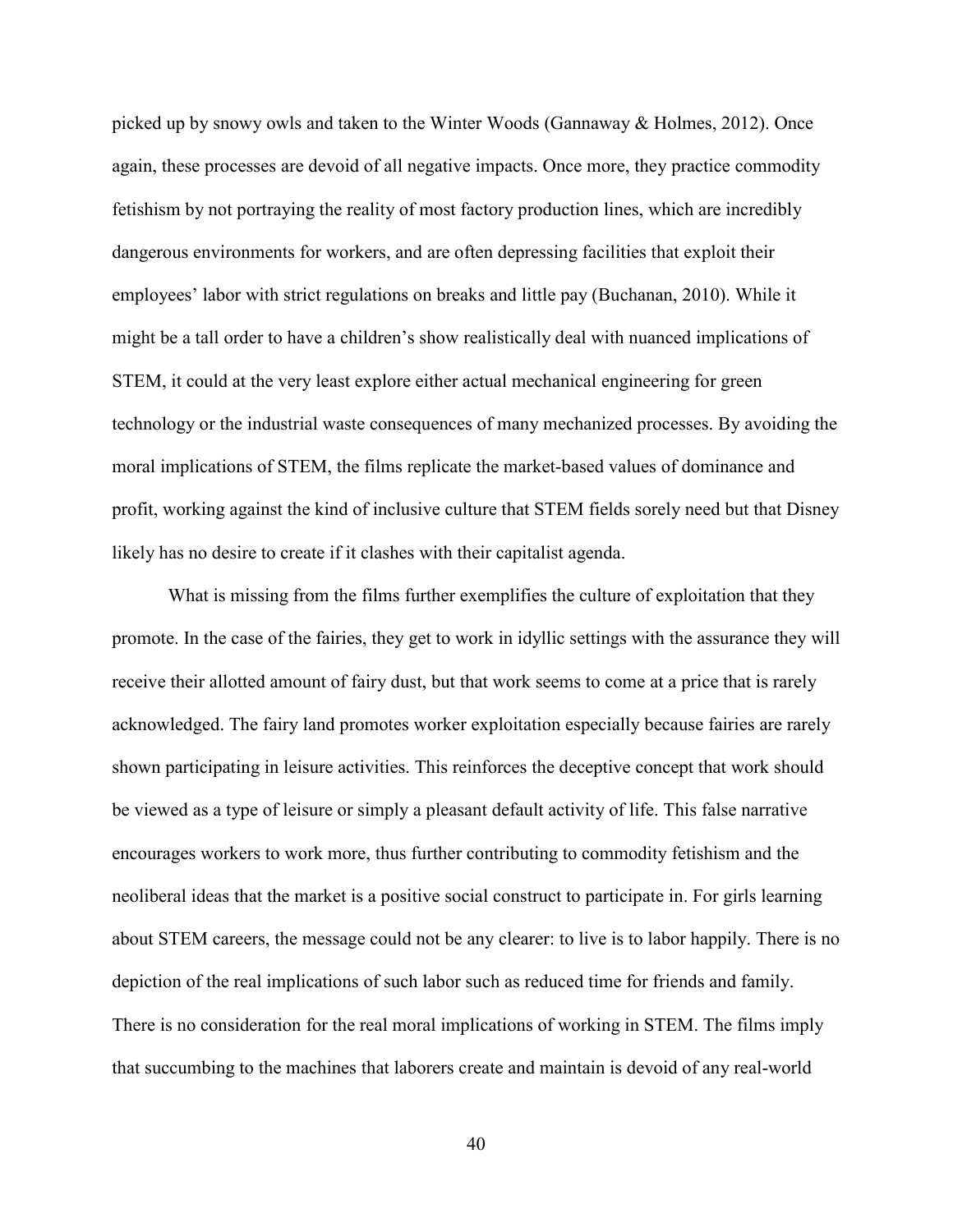impacts. For the many girls watching such messages, they inherently learn, true to the Disney way, that technology is good and consequence free. While it is good to try and get girls interested in STEM, it is dangerous to pedal consequence free technological labor as it encourages girls to be less critical.

# **Conclusion**

Overall, the Disney Fairies series reinforces traditional gender roles and demonstrates neoliberal consumer messaging. Rather than have the fairies' STEM work be based in real science, it is mostly centered around the practice of magic. This inherently promotes the idea that girls and women should not actually be in STEM, but rather uphold more traditionally passive roles in society. The fairies are also often shown practicing STEM skills for the purposes of traditional female interests such as ballet and fashion. The stories also work to promote inherently positive messaging about technology in an industrialized world, neglecting to take seriously concerns that such consumer culture is incompatible with the lives that many women eventually want for themselves. This messaging erases any of the disastrous side effects perpetuated by neoliberal capitalistic consumer culture such as environmental pollution, worker exploitation, and rampant sexism that makes it difficult to be a woman in the workplace. It also erases the substandard working conditions of most people under an industrialized society.

Disney's portrayal of STEM in the Disney Fairies franchise reflects Disney's long standing tradition of using their innocent and family friendly brand image to cover up more insidious facets of messaging, a theme common in Disney edutainment. In this case, Disney is pushing a seemingly positive portrayal of women in STEM, but in reality it does not teach any actual math or science. Therefore, the Disney Fairies films ultimately fail to structurally reshape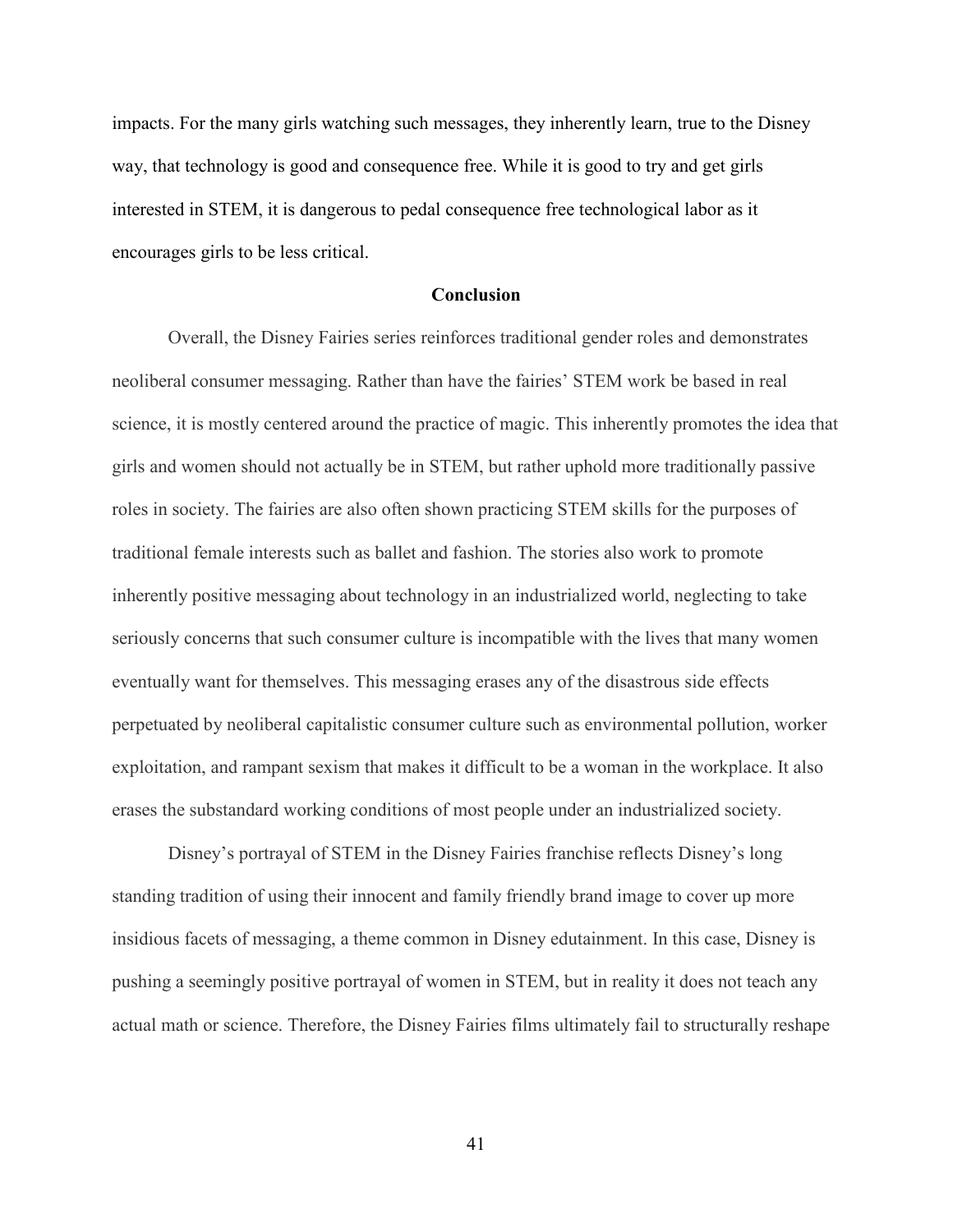the leaky pipeline, let alone patch it. The messaging of the films ultimately boosts Disney's profits but does little to promote social progress.

Disney Fairies films, taken as a whole, supports the production of similar feminine STEM toys and media within the established and controlled market. For example, a high percentage of "science" kits aimed at girls are to create some sort of body product, which exposes the marketing drive behind these products, thwarting any positive intent (MGA Entertainment, n.d.). In fact, these products reinforce stereotypical female gender roles of physical grooming and shopping (England et al., 2011). In chapter 3, I will analyze the Barbie screen series *Barbie Dream House Adventures*. I explore how the show, similar to Disney Fairies, uses concepts of STEM to reinforce traditional gender roles, hegemonic girl culture, and neoliberal ideas.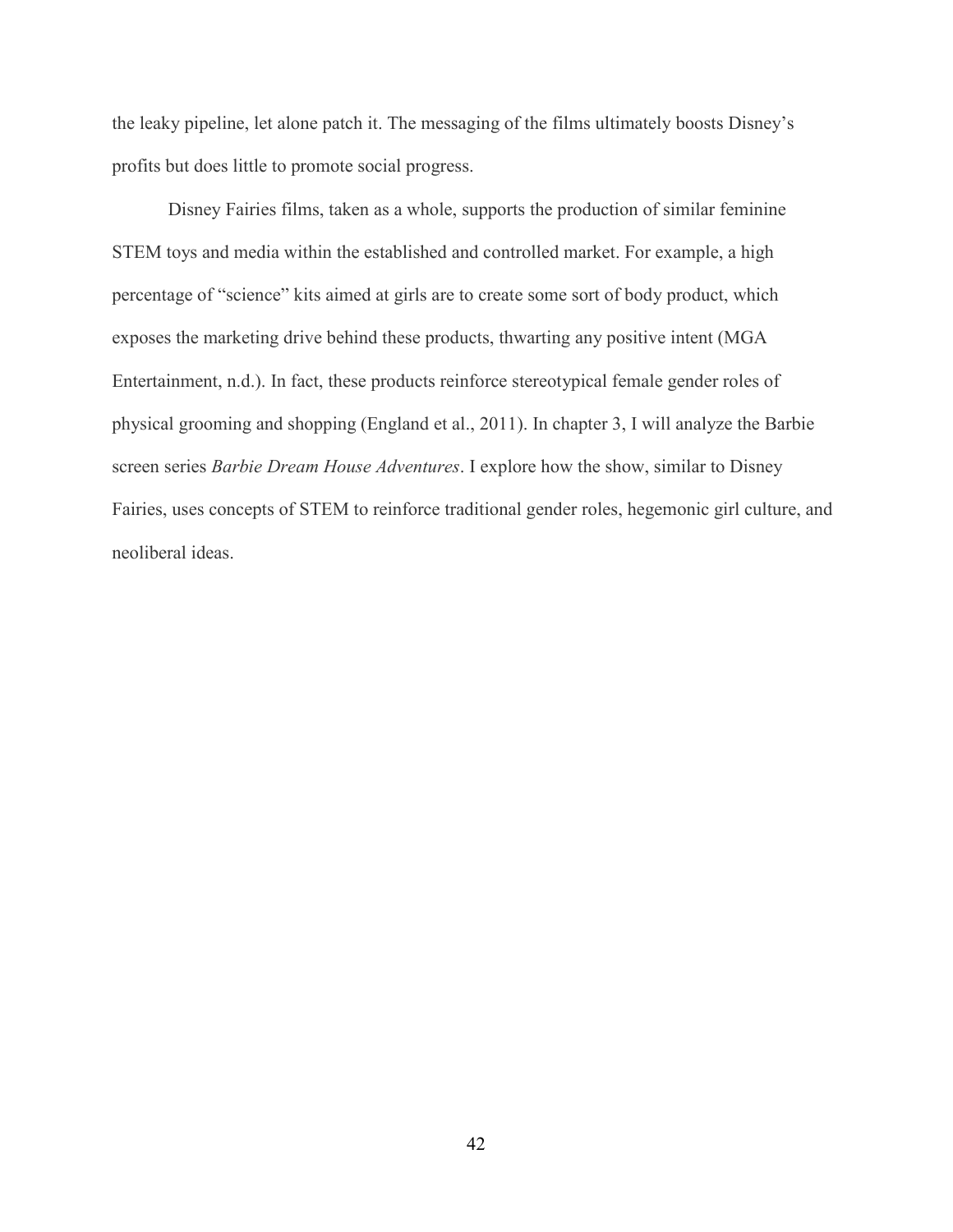#### **Chapter 2**

## *Barbie: Dreamhouse Adventures* **and the Barbie Brand of STEM**

The total number of Barbies sold between 1959 and 1995 would circle the world more than three and a half times if placed head to toe (Rand, 1995). In 2008, Mattel estimated that three Barbies were sold every second, meaning the total Barbies sold in that single year could wrap around the world over six times (Goldhill, 2014). In 2014, that estimate had dropped to one Barbie sold every three seconds (Goldhill, 2014). As of 2019, Barbie is coming back to prominence with a five year high in sales (Whitten, 2019). This uptick is part of Mattel's multiyear marketing efforts to shake controversies about the negative cultural values and beauty standards Barbie is seen to promote. Part of this media and advertising push has been reintroducing and emphasizing Barbie in the roles of various STEM related careers.

In 2018, Mattel announced the Dream Gap Project. The goal of the project is to close the Dream Gap, which Mattel defines as a lack of self-confidence girls start to demonstrate around age 5 (Diaz, 2018). One goal of the project is to highlight at least 10 prominent women from across the globe each year by immortalizing them with their own doll figurine (Mattel, 2019b). In 2019, Mattel announced they were partnering with National Geographic to produce a line of dolls centered on STEM careers also in support of the Dream Gap Project (Mattel, 2019a). This continues a long trend of Barbie in various STEM jobs with all her various pink science accessories, which is a foundational element of the Barbie ethos (Coleman, 2001; Driscoll, 2008). While Mattel states they are committed to getting every last detail right and has started to produce more realistic STEM tools (Fiesler, 2016), research psychologists Aurora Sherman and Eileen Zurbriggen (2014) found that whether girls played with a Barbie doll dressed in a lab coat or a fashionable outfit, in both cases the girls had a more limited view on their future career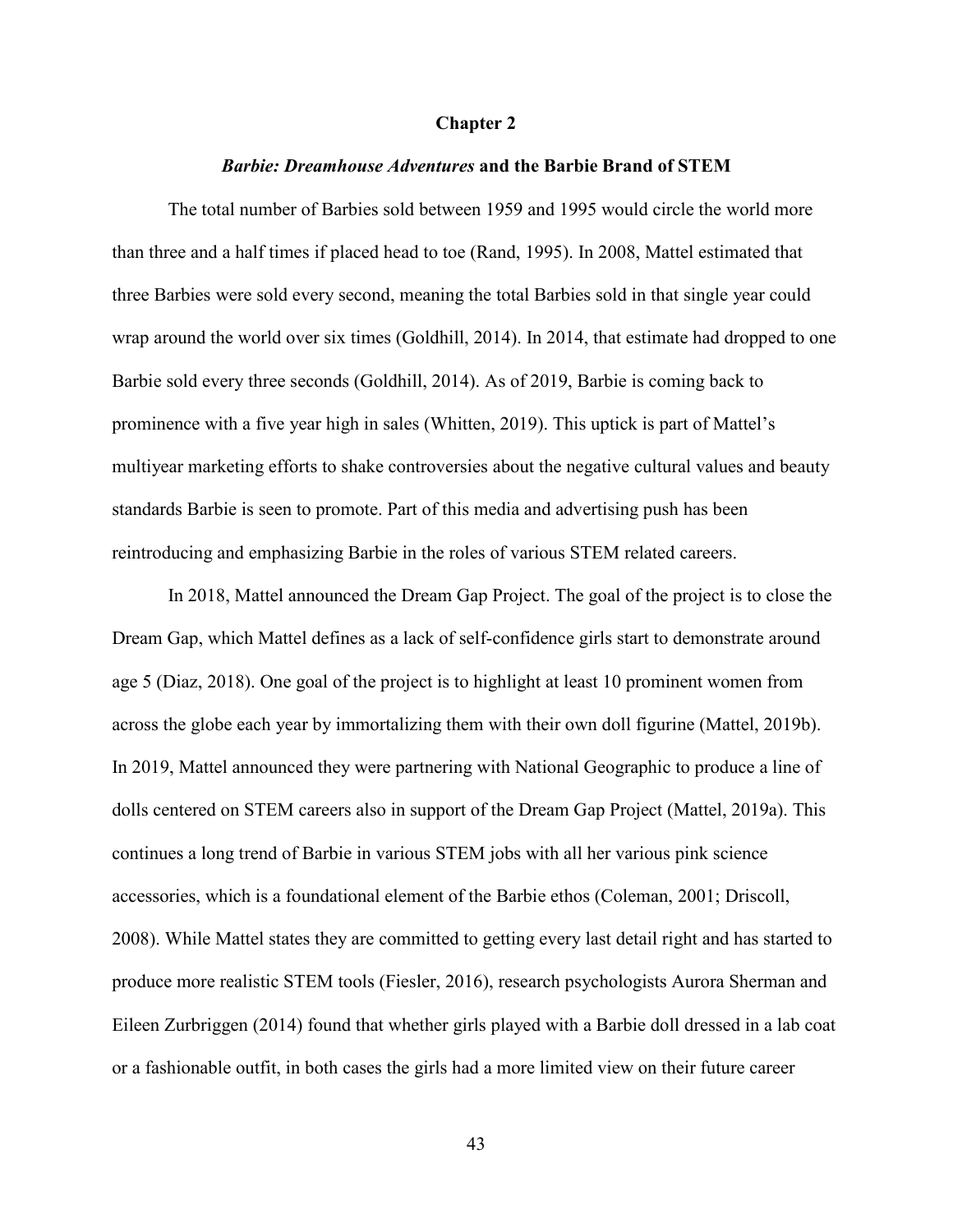options after playing with a Barbie doll. Additionally, as many critics have also pointed out, Mattel often undermines its attempts to promote Barbie in STEM (Associated Press, 1992; Bates, 2017; Elsesser, 2019; Ribon, 2014; Zarrell, 2014). This begs the question, is there any actual way for Mattel to encourage girls to pursue STEM careers with Barbie?

In this chapter, I argue Mattel cannot successfully promote STEM with Barbie, as no matter their efforts Barbie still promotes traditional gender roles and neoliberal views of technology, further damaging the leaky pipeline they profess to patch. To develop this argument, I will first explore Barbie's brand image, which is often characterized as constantly evolving. Then, I will look at Barbie's STEM careers, which are a decidedly mixed bag, but have aimed to broaden the appeal of Mattel's star over the years and make STEM fields more attractive to young girls. Finally, I use the animated series *Barbie: Dreamhouse Adventures* as a case study for how Mattel continues to promote traditional gender roles via STEM and neoliberal views of technology in their mediated content.

#### **Barbie's Brand Image**

According to Mattel, the secret to Barbie's continuing success is her ability to reinvent herself for every generation (Driscoll, 2008; Haig, 2004; Stone, 2010). In fact, girls studies scholar Catherine Driscoll (2008) sees Barbie as a product "of *all* the times and places in which she is and has been produced" (p. 39, original emphasis). Mattel sees Barbie as a doll of infinite possibility that can inspire generations of girls to follow their dreams. Barbie inventor and Mattel co-founder, Ruth Handler views this evolving aspect of Barbie as representing "the fact that a woman has *choices*" (Stone, 2010, p. 7, original emphasis). Mattel further emphasizes that, from her origin, Barbie has always been able to "'inspire little girls to think about what they wanted to be when they grew up'" (Haig, 2004). Meg Cabot, a *New York Times* bestselling author, reflects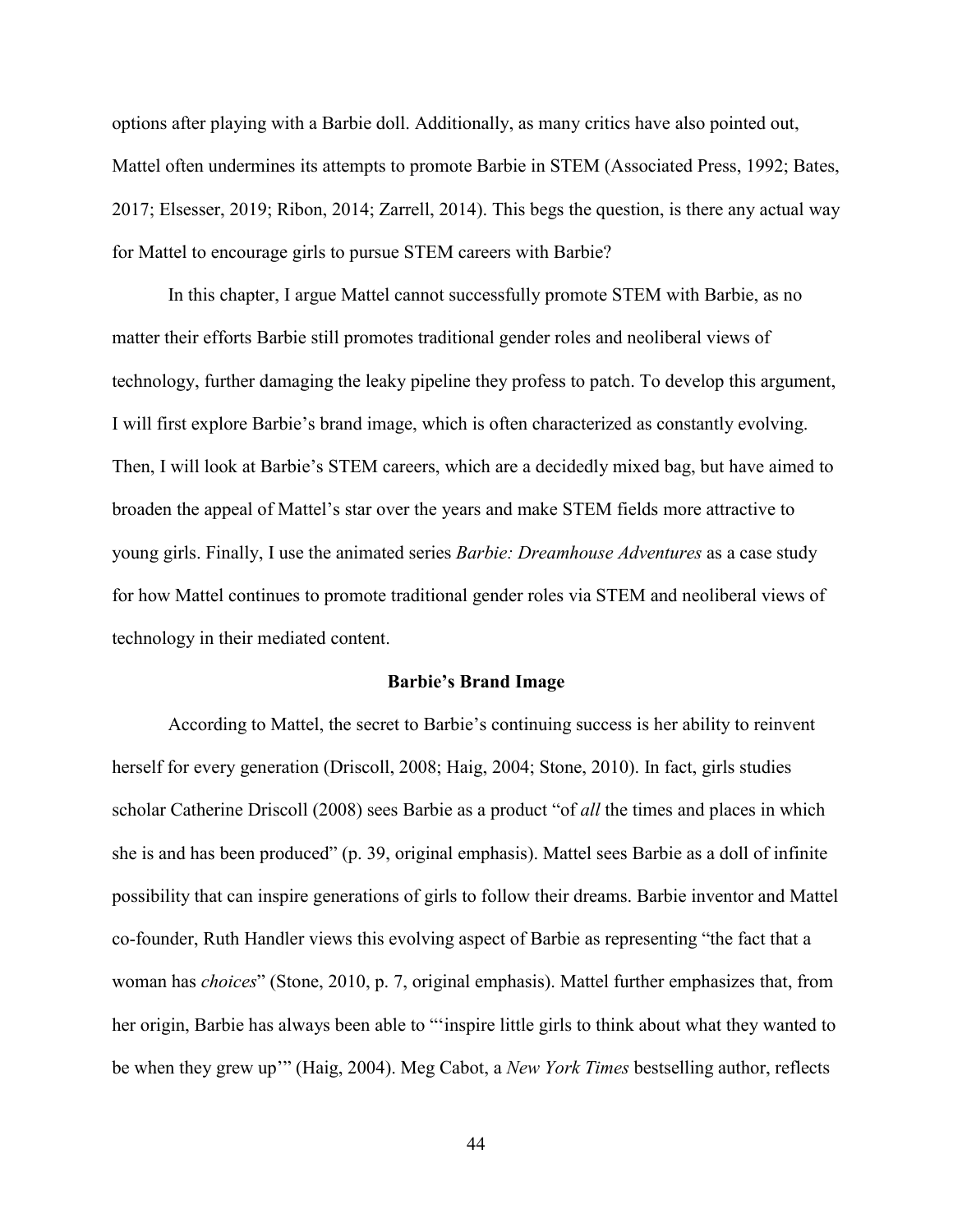this sentiment in her "Barbie Fix" forward in Stone's 2010 book *The Good, the Bad, and the Barbie*: *A Doll's History and Her Impact on Us*. Cabot writes "[Barbie] always existed solely for little girls to project their own fantasies onto" and "she taught us...we could be anything we wanted to be" (pp. 2-3). In many ways, this assessment is not unwarranted. As of 2016, Barbie has been portrayed as having over 200 careers, many of them nuanced repetitions of previous jobs (Mattel, 2016). Barbie was even running for president at the same time as Bill Clinton in 1992, sixteen years before Hillary Clinton ran for President (Halzack, 2016). Of course, unlike Hillary Clinton, Barbie wins her election. In 2000, Barbie's presidential platform was "opportunities for girls, educational excellence and animal rights" (Haig, 2004, p. 59). Barbie has been both a commercial pilot and an Air Force pilot (Driscoll, 2008). In 2019, as a part of its 60th anniversary celebration of Barbie, Mattel released a Barbie firefighter doll (TTPM, 2019). Meg Cabot praises Barbie for inspiring her friends' careers as voice over actor, literature professor, Humane Society director, and her own career as a writer (Stone, 2010). While Mattel capitalizes on the adaptability and inspirational potential of Barbie, I would argue Barbie, spot-lit as a cultural icon, is also inherently characterized by controversy.

Barbie has been a controversial figure since her release in 1959. In early product tests and production, many mothers criticized Barbie for her adult appearance (Coleman, 2001). Nevertheless, Barbie sold three editions, approximately 300,000 dolls, in its first year, which was considered a smashing success (Forbes, 2009; Peers, 2008). This success was due in part to Mattel strategically placing Barbie's first televised advertisement during Disney's *Mickey Mouse Club* (Driscoll, 2008). However, parents who grew up during the Great Depression remained wary of Barbie because her "world seemed narcissistic and extravagant" and the doll herself too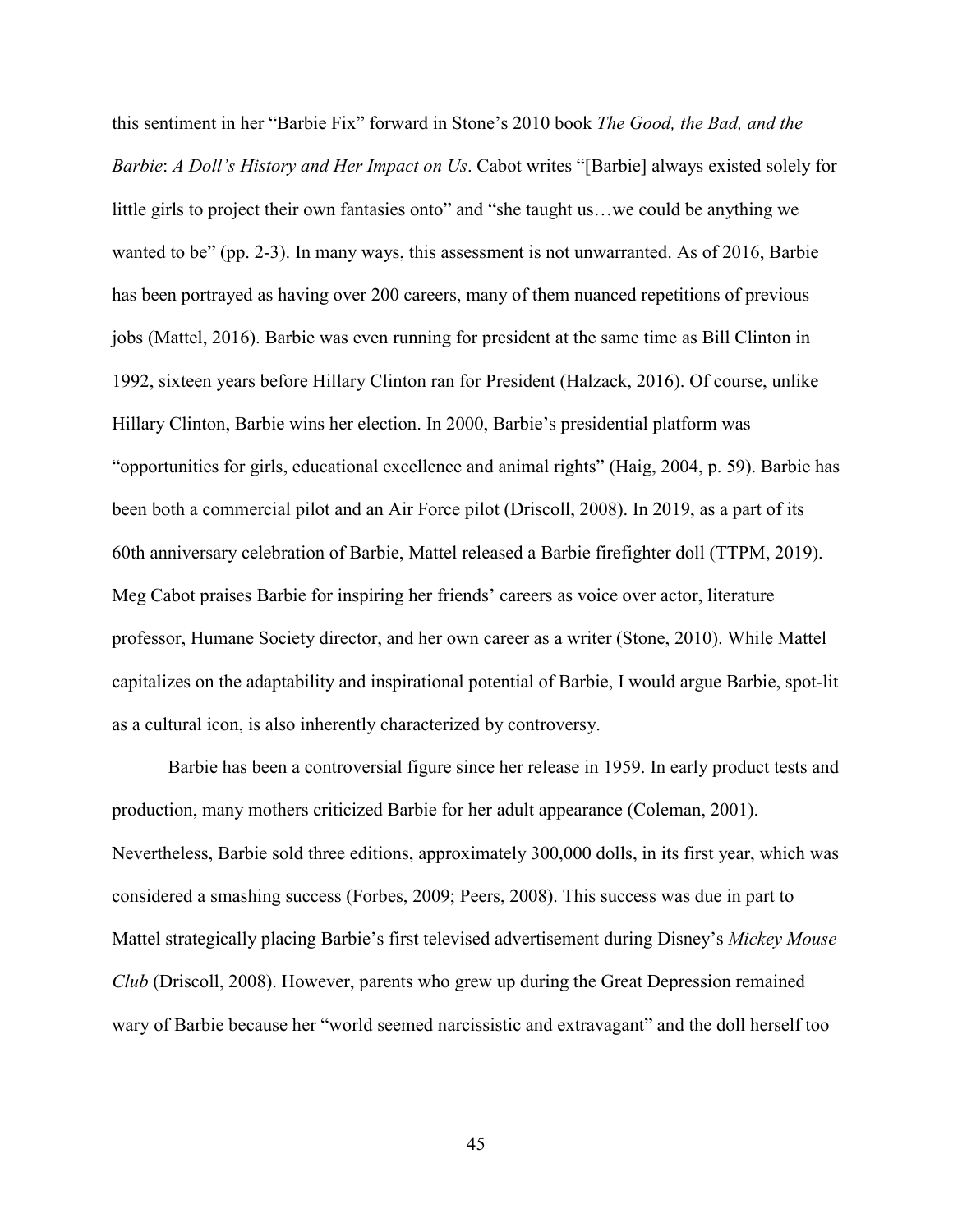alluring (Coleman, 2001). In response to the criticism, Barbie received her first redesign in 1960, which made her face seem more innocent with big eyes and less pouty lips (Coleman, 2001).

The year 2000 marked a redesign for the Barbie brand. That year Mattel found that girls in countries outside of the United States were just as willing to buy the original blonde Barbie as American girls regardless of their ethnic characteristics (Haig, 2004). This led to Mattel taking a more one size fits all approach. Rather than produce more ethnically nuanced Barbies as they had in the past, Mattel started to use the same mold and the same marketing strategies across the globe (Haig, 2004). For example, the 2002 Rapunzel Barbie had a single global marketing strategy making \$200 million in its first year of sale (Haig, 2004). Rapunzel Barbie also marked a turn to Barbie playing more fantastical and fantasy filled roles in the 2000s. According to Solman (2004), Barbie advertising was shifting to focus on the animated worlds Barbie has inhabited in her direct-to-DVD films. According to Tim Kiplin, then Mattel Senior Vice President of Marketing and Design, this change was done to "reinforce the idea of producing story content around this Barbie world" (Solman, 2004, para. 2). This new strategy could be seen in the direct-to-DVD film made to accompany Rapunzel Barbie, *Barbie as Rapunzel* (Haig, 2004). Needless to say, Mattel's new marketing strategy did not keep Barbie relevant for as long as they might have hoped.

In 2012, Mattel began to see a steady decline of Barbie's share in the world toy market (Goldhill, 2014). By 2013, Barbie had lost 10% of her 2011 world market share (Goldhill, 2014). In 2014, Mattel faced three straight quarters of drops in Barbie sales (Goldhill, 2014). Mattel responded by returning Barbie to her "roots," by stirring up controversy with Barbie taking the cover of *Sports Illustrated*'s 2014 swimsuit issue with the word, "#Unapologetic," accompanying her image (Elliot, 2014). The shoot returned Barbie to her beginnings as a fashion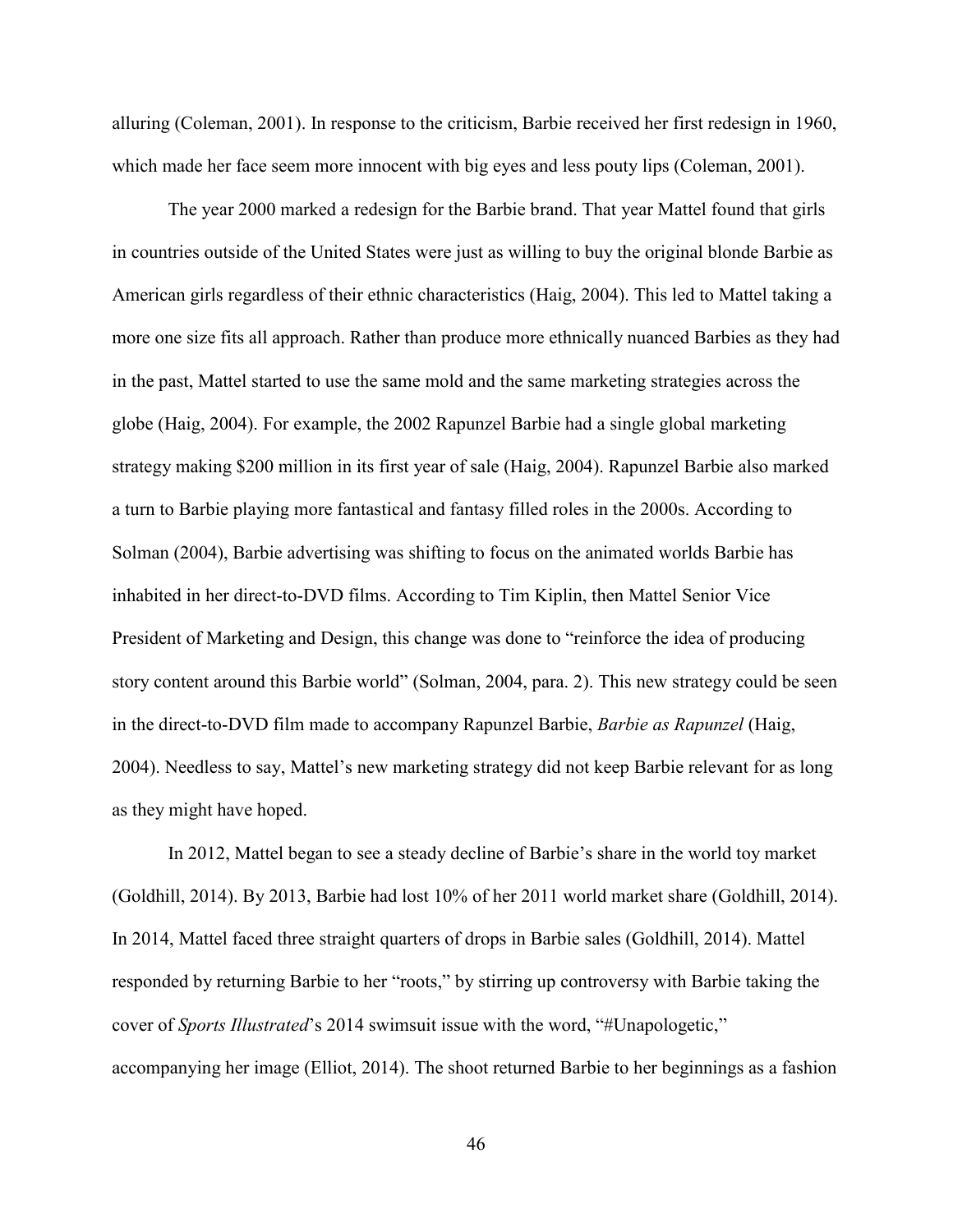doll wearing a black and white striped bathing suit. A spokeswoman for Mattel argued that Barbie in the swimsuit issue gave "Barbie and her fellow legends an opportunity to own who they are" as Barbie herself has often come "under criticism about her body and how she looks" (Pathak, 2014, para. 5). The stunt was met with mixed reviews. According to *The New York Times*, detractors complained that it was "easy to be unapologetic about your body" especially when it represents the ideal beauty standard (Elliot, 2014, para. 6). Some people found the whole stunt creepy, while others wondered if the photo shoot was appropriate for a children's toy (Elliot, 2014). However, Mattel saw the spot as an opportunity to redefine Barbie for the contemporary consumer (Elliot, 2014).

In 2015, Mattel released their new ad spot from advertising agency BBDO, "Imagine the Possibilities." The ad features young girls in real life situations portraying the jobs that they one day wish to have including: college professor, men's soccer coach, veterinarian, businesswoman at the airport, and natural history museum guide (Barbie, 2015; Madov, 2015). According to Matt Miller, BBDO's executive creative director, the ad was inspired by "a quote by Ruth Handler, Barbie's creator, saying that she created Barbie to show girls that they had choices" (Madov, 2015, para. 6). Kristina Duncan, Barbie brand's vice president of marketing communications, indicated the ads were meant to target millennial parents who "are more likely to respond to brands that stand for something" (Madov, 2015, para. 7). Earlier in the same year, Mattel introduced three new body types for Barbie: curvy, tall, and petit (Dockterman, 2015). The new body shapes were featured by a new 2014 line of Fashionista Barbie dolls, which is "a collection of 23 dolls that feature eight skin tones, 14 different facial sculpts, 18 eye colors, 22 hairstyles, and 23 hair colors and fashions" (Rodriguez, 2015, para. 1). As a result, Barbie is at a five year high of sales, with a 12% uptick (Whitten, 2019).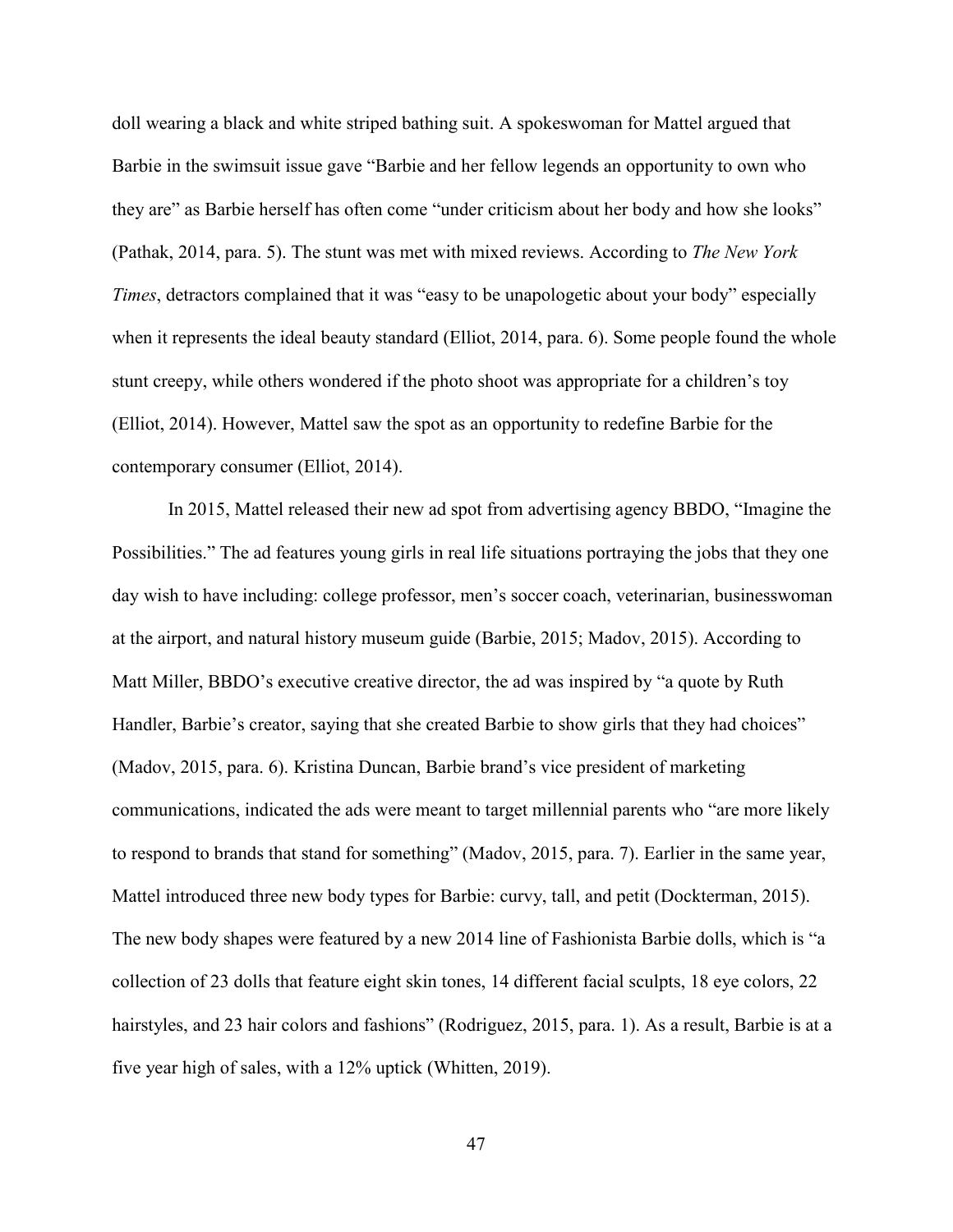Mattel and the Barbie brand has continued this trend of promoting Barbie as an agent of progressive values. For example, in October of 2018, they announced "The Dream Gap Project." This advertisement features young girls quoting statistics on how starting at the age of five "girls stop believing they can be presidents, scientists, astronauts, big thinkers, engineers, [and] CEOs" (Diaz, 2018, para. 4). In further press, the Barbie brand announced it was going to fund, in partnership with New York University Associate Professor Andrei Cimpian, "a two-year postdoctoral fellowship to further study the Dream Gap, which is still an under-researched subject especially in the case of girls from 5 to 7" (Diaz, 2018, para. 5). While Barbie sales are improving in recent years, Barbie remains a controversial figure. Clearly, the new ad campaign's rhetoric is postfeminist and neoliberal in nature, as it mostly assumes a stance that if girls have enough motivation, they will successfully struggle through the odds to reach their goals (Fraser, 2013; McRobbie, 2004). This is opposed to a more holistic feminist view of taking collective action to remove the barriers and rectify the institutional societal inequality that bar women from participating in STEM and other jobs. These issues become clearer as the Barbie brand more intentionally pushes into the realm of STEM.

## **Barbie and STEM**

In 1965, Barbie was first introduced as an astronaut, which Mattel is quick to point out is four years before Neil Armstrong walked on the moon and thirteen years before Sally Ride became the first American woman in space (Mattel, 2016; Zimmerman, 2018). Since then, Barbie has been an Astronaut in 1986, 1994, 2013, and 2019 (Brabaw, 2019; Pearlman, 2013; Peers, 2008). In 2013, Mattel partnered with NASA to commemorate the one year anniversary of the Curiosity rover landing on Mars with the release of Mars Explorer Barbie (Pearlman, 2013). The year 2019 marks the 60 year anniversary of Barbie, leading Mattel to produce a 60th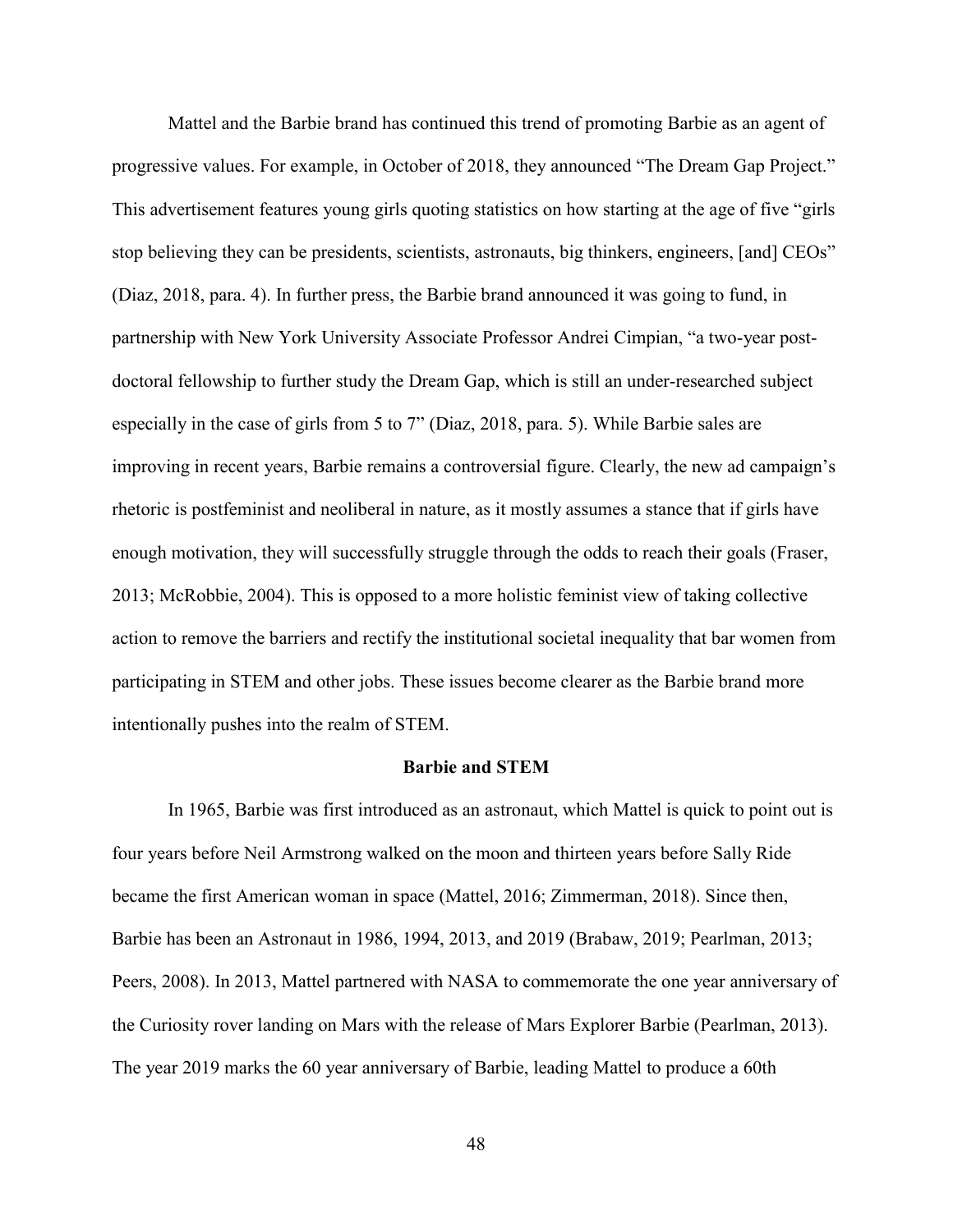Anniversary Astronaut Barbie (Brabaw, 2019). This follows a pattern of Barbie's careers pushing gender boundaries. Barbie has been sold as numerous types of doctors, including a surgeon and an Army medic, since 1973 (Driscoll, 2008). In 2016, Barbie was released as a Robotics Engineer, with a laptop that actually featured a coding program and notably was not available in her trademark pink (Fiesler, 2016). In fact, Mattel claims Barbie "has had over 200 inspirational careers" (Mattel, 2016). However, despite Barbie's various forays into STEM, questions remain about the actual effects of her maker's marketing-driven presentations of Barbie in different careers.

Undermining Barbie's STEM careers to date, Teen Talk Barbie was introduced in 1992 with a key phrase, "Math is tough!" Women's groups such as the American Association of University Women took serious issue with the phrase (Associated Press, 1992). They argued the Teen Talk Barbie reinforced "how schools shortchange girls" (Associated Press, 1992, para. 3). In 2014, Mattel misstepped again with the book, *Barbie: I Can Be A Computer Engineer*, which featured Barbie's inherent ineptitude with computers. Barbie designs but does not code for the game that she is creating, and she also inadvertently spreads a computer virus to her and her sister's laptops; eventually the viruses are fixed by her male friends (Ribon, 2014; Zarrell, 2014). In 2017, Mattel released Engineering Barbie, taking on another field in which women are grossly underrepresented. Cultural progress is frustrated, though, because the only products this Barbie could build were in some way tied to fashion or housework. She could make a moving clothes rack, a washing machine, a jewelry holder, a shoe rack, or design dresses, all in pink (Bates, 2017).

On a more positive note, in 2019 Mattel released a series of new Barbies to target the dream gap. In February 2019 Barbie announced a new line of dolls which feature two dolls with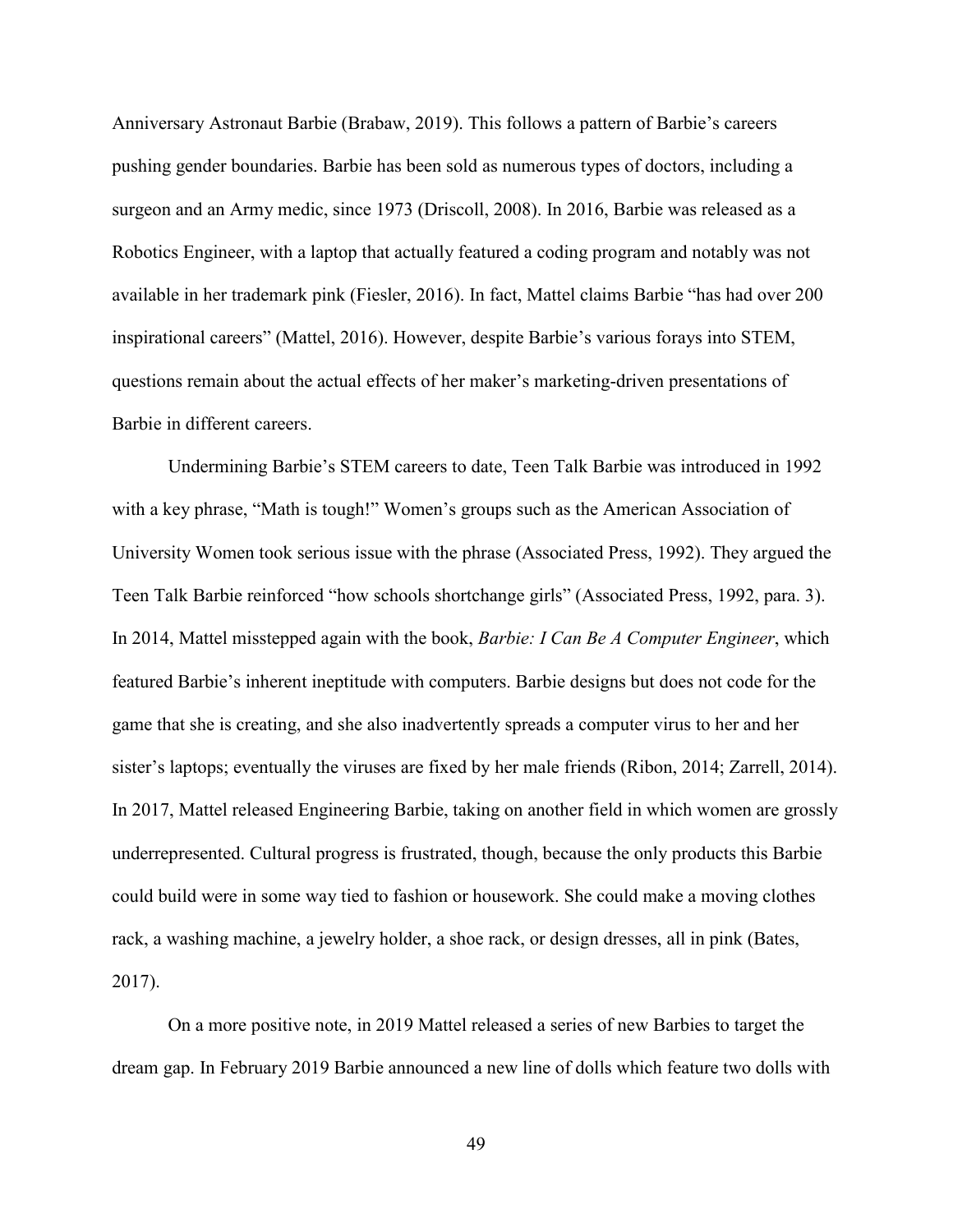visible disabilities; one has a wheelchair, the other has a prosthetic leg (McNamara, 2019). Also, in 2019 Mattel announced a line of STEM related and adventure Barbies coming out in partnership with National Geographic in support of Barbie's newly developed Dream Gap campaign. The new dolls announced include Barbie as a wildlife conservationist, astrophysicist, polar marine biologist, wildlife photojournalist, and entomologist (Mattel, 2019a). However, the new line is already getting flack. Forbes writer Kim Elsesser (2019) argues that STEM Barbies are not the way to get girls into STEM. Elsesser (2019) cited a 2014 study by Aurora Sherman and Eileen Zurbriggen which found that no matter how Barbie was dressed, as a doctor or as a fashionista, girls who played with the toy viewed themselves as having fewer career options. This finding supports the results of Diana Betz and Denise Sekaquaptewa (2012) study which found that hyper-feminine examples of women pursuing degrees in math and science demotivated young girls.

Mattel's troubling forays into STEM with Barbie are not limited to the physical toy and her accessories. Barbie movies and digital screen productions also portray problematic STEM messaging. In 2016, tech inspired films *Barbie: Spy Squad* and *Barbie: Star Light Adventure* came out direct-to-DVD. In *Spy Squad*, Barbie and friends are gymnasts turned spies to catch an infamous cat burglar who is about to steal the final gem needed to activate a world ending device. While the spies have cool gadgets, and Barbie's friend Teresa voices technical knowhow, viewers only see the white male Lazlo actually inventing and distributing his snazzy tech inventions to the spy squad. In *Star Light Adventure*, Barbie is shown with some tech skills as she fixes her hoverboard, but her ultimate useful skills for the movie come from her purely physical ability to ride the hoverboard and a magical singing voice. Clearly, these 2016 films' attempts to relate to STEM were less than stellar. The 2017 film, *Barbie: Video Game Hero*,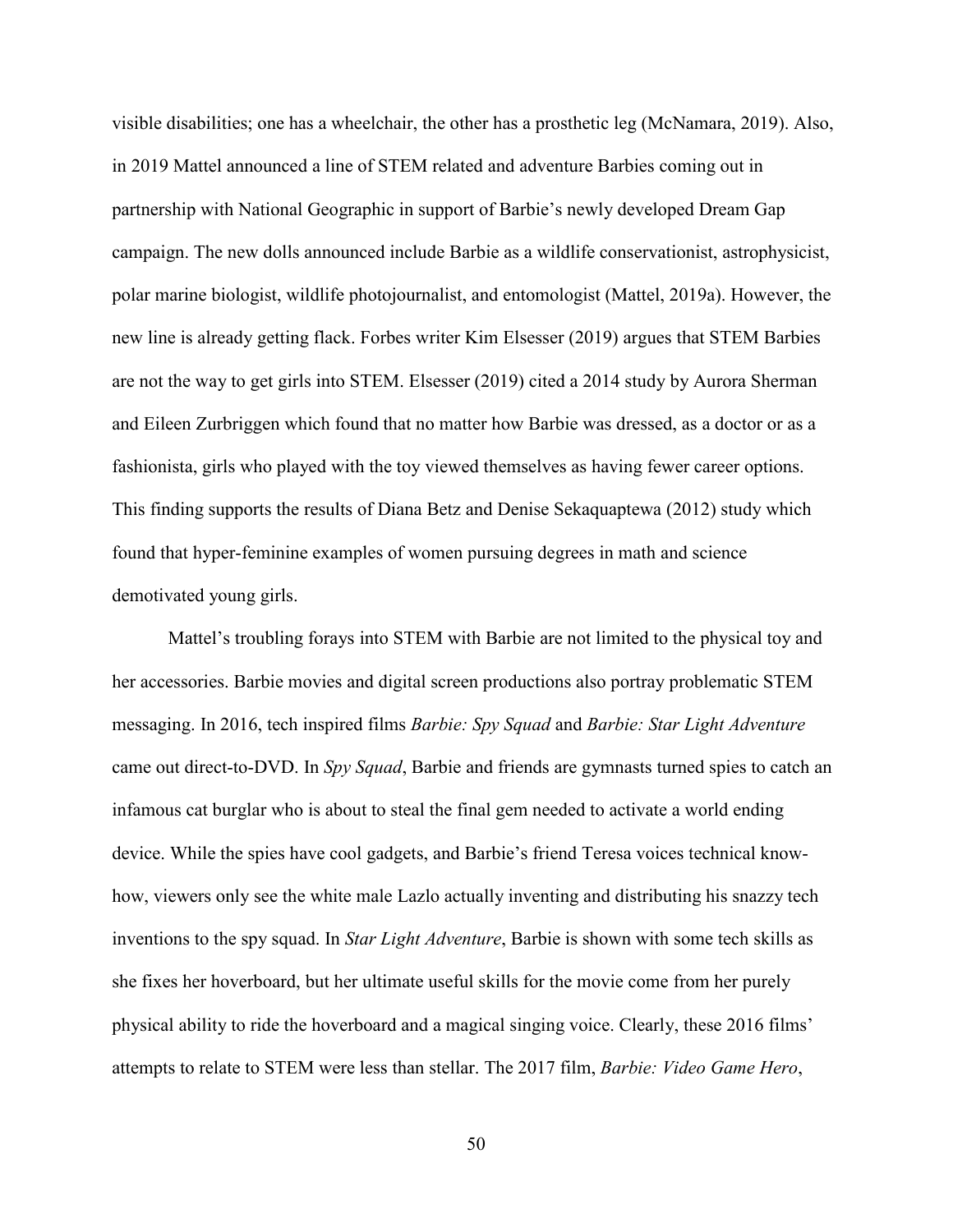does a better job by showing Barbie use computer programmer skills to save a video game world. However, the movie still relies on the magical premise that Barbie has been sucked into the world of her own video game. This brings us to Mattel's latest digital adventures with Barbie, *Barbie: Dreamhouse Adventures* and the tie-in Barbie vlog on YouTube. In the next section, I explore how *Barbie: Dreamhouse Adventures* and its tie-in media content fit within the Barbie brand and today's broader cultural context of promoting diversity and women in STEM. Most importantly, I will describe how the messages in *Barbie: Dreamhouse Adventures* fall short of fixing the leaky pipeline for girls and women in STEM.

#### **Problematic STEM Messaging of** *Barbie: Dreamhouse Adventures*

*Barbie: Dreamhouse Adventures* was announced in 2016 and stems directly from Mattel's effort to make Barbie more inclusive and personable (Wolfe, 2016). The show aims to answer fan requests to know more about Barbie and her family by following the adventures of Barbie, her sisters, and her friends. A key intention is to "have every girl believing anything is possible" (Wolfe, 2016, para. 4). Along with this emphasis, the series also incorporates references and plotlines involving STEM as much as possible. In many ways the web series seems to be a longer form of Barbie's vlogs which started in 2015 and have since adapted their style to more closely reflect the show. The vlog, much like the show, is a mixed bag of Barbie sharing beauty tips, addressing systemic inequality, cooking with friends, and promoting prominent historical women in the arts and sciences (Vincent, 2018). Similarly, *Dreamhouse Adventures* is done in a reality TV vlog style, with cuts to Barbie providing commentary on events throughout the episodes in front of her computer. The topics range from STEM to magical fairies. Nevertheless, each twenty-three minute episode is packed with some sort of family friendly lesson. The series currently consists of twenty-six episodes over three seasons totaling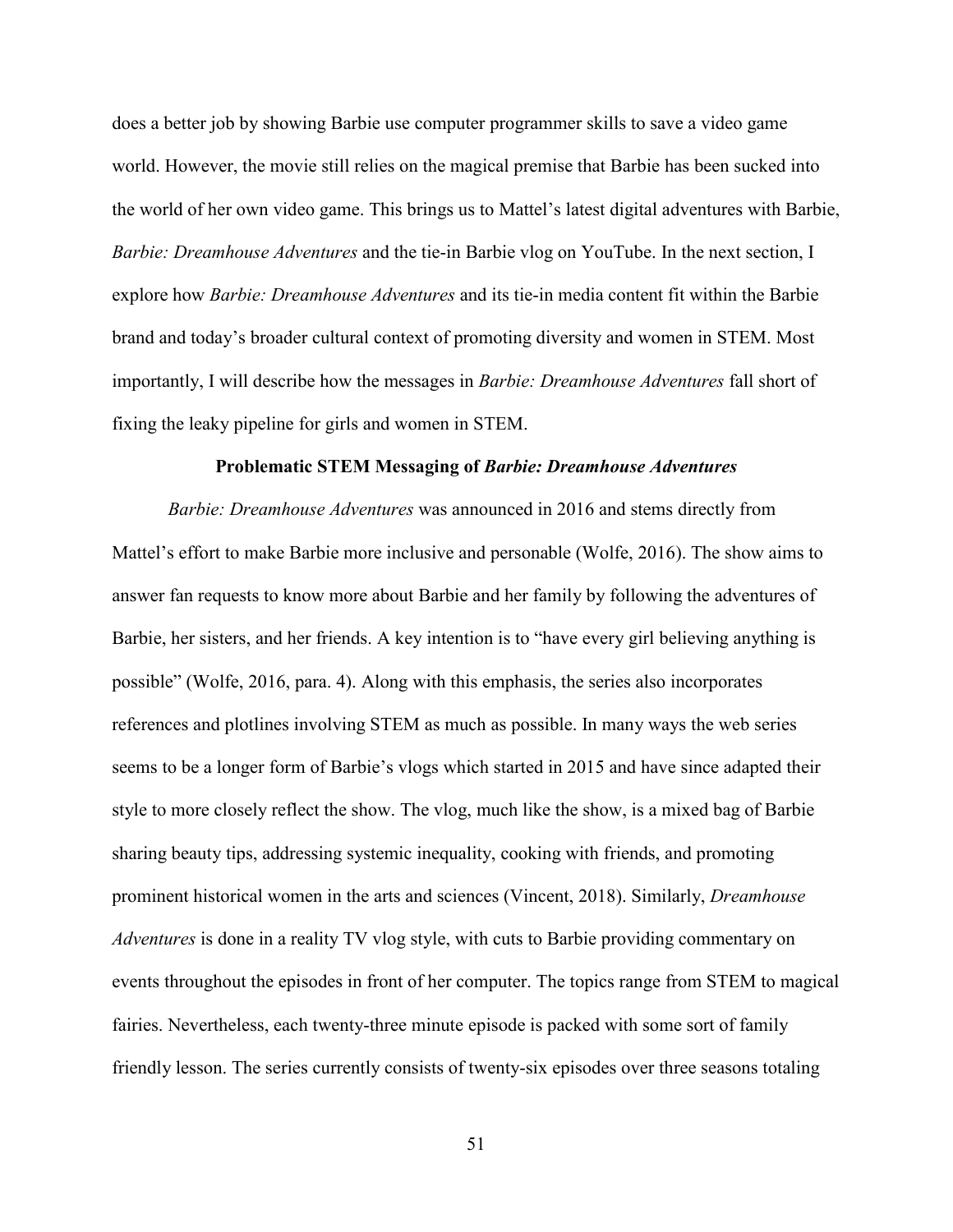roughly nine hours of content. Each episode features Barbie either interacting with her family (mother, Margaret Roberts; father, George Roberts; and younger sisters, Skipper, Stacie, and Chelsea) and/or on adventures with her friends (Teresa, Renee, Daisy, Nikki, and Ken). While the mixed bag of topics does present a well-rounded Barbie, I argue that most instances of STEM are undermined by factors such as traditional gender roles and consumerist neoliberalism.

# **Traditional Gender Roles**

While *Dreamhouse Adventures* does try to push gendered interests in STEM with moments of learning that Chelsea's bear is named Dr. Wiggles, Stacie thinks bugs are cool, and Margaret works as a mechanical/computer engineer, these "progressive" gender roles are often undermined by a variety of themes that fail to address the causes that create the so-called leaky pipeline. Much like other examples of this genre, being a woman is portrayed as somehow incompatible with scientific careers. More specifically, *Dreamhouse Adventures* exhibits three recurring plot devices that reflect traditional gender roles, including explicitly feminized science, displays of incompetence, and pretend play science.

**Feminine STEM.** Whilst portraying STEM interest or activities, the Roberts family and friends are often shown reinforcing hegemonic feminine characteristics and expectations. In particular, STEM is often linked to caretaking, heteronormativity, and girl culture. Together these three traditional gender roles work to feminize stem which can be ultimately restrictive to girls interest in STEM careers (Betz & Sekaquaptewa, 2012).

Throughout the series interest in STEM and working with technology is linked to the traditional female gender role of caretaking, especially in regard to emotions and food. Chelsea is most often seen throughout the series wearing a shirt with the atomic symbol, which is a loose representation of the way atoms are constructed. However, Chelsea's atomic symbol is made up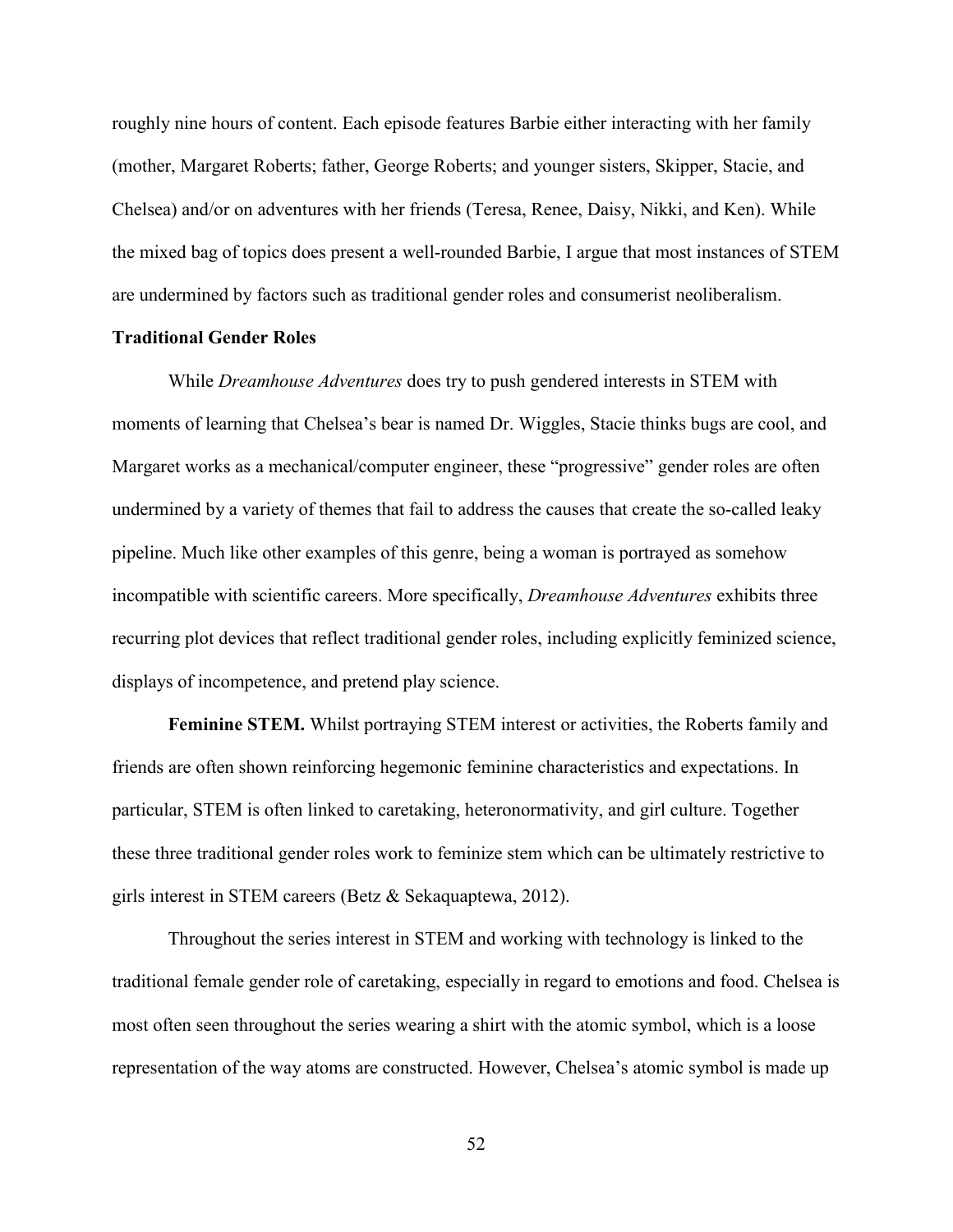of purple hearts, which is an obviously girly way to express interest in science. It also connects back to traditional gender roles because the heart symbol is associated with emotions and feeling, and women are stereotyped as being overly emotional, which is antithetical to the logic that is imbued in the STEM fields (Colatrella, 2010). Furthermore, in episode 8 of season 2 we see Skipper and Stacie using the Roberts' 3D food printer to make a phone shaped cake. Once again, science and technology are being used for the traditional female role of cooking. In episode 2 of season 1, Barbie, Skipper, Stacie, Nikki, and Teresa decide to upgrade Chelsea's outdoor clubhouse, which looks like a typical playhouse for a little girl. While the upgrade does involve designing a new look, which Nikki and Stacie put together, the toy being upgraded is still a playhouse that comes with a kitchen play area and pink trim, ultimately reinforcing stereotypical images of "girl play" as a way to prepare for the adult woman task of keeping a home. Additionally, we see very little of the work process to clean up and transform the Dreamhouse, which further divorces the characters from the manual labor of STEM, perhaps because it's not girly to depict sawing or painting. Episode 7 of season 1 starts off with Barbie noting how baking is a science. While this is technically true, baking is still considered a traditional feminine occupation. Later in the episode, Barbie and her sisters engineer robotic arms that will respond to Barbie's actual movements so that she and her sisters can remake an anniversary cake to replace the one that she had originally made because Skipper accidently destroyed the first one. While this also has the positives for female STEM collaboration and showing some of the actual process of technical creation, the invention is nonetheless being used to bake a cake. In season 2, episode 2, "Life Can Be a Dream," Barbie has a dream about the various careers that she could have in the context of the work necessary to save her city from a giant object falling from the sky. In the show, Barbie as Mayor, is in a plane with her friends and numerous other Barbies.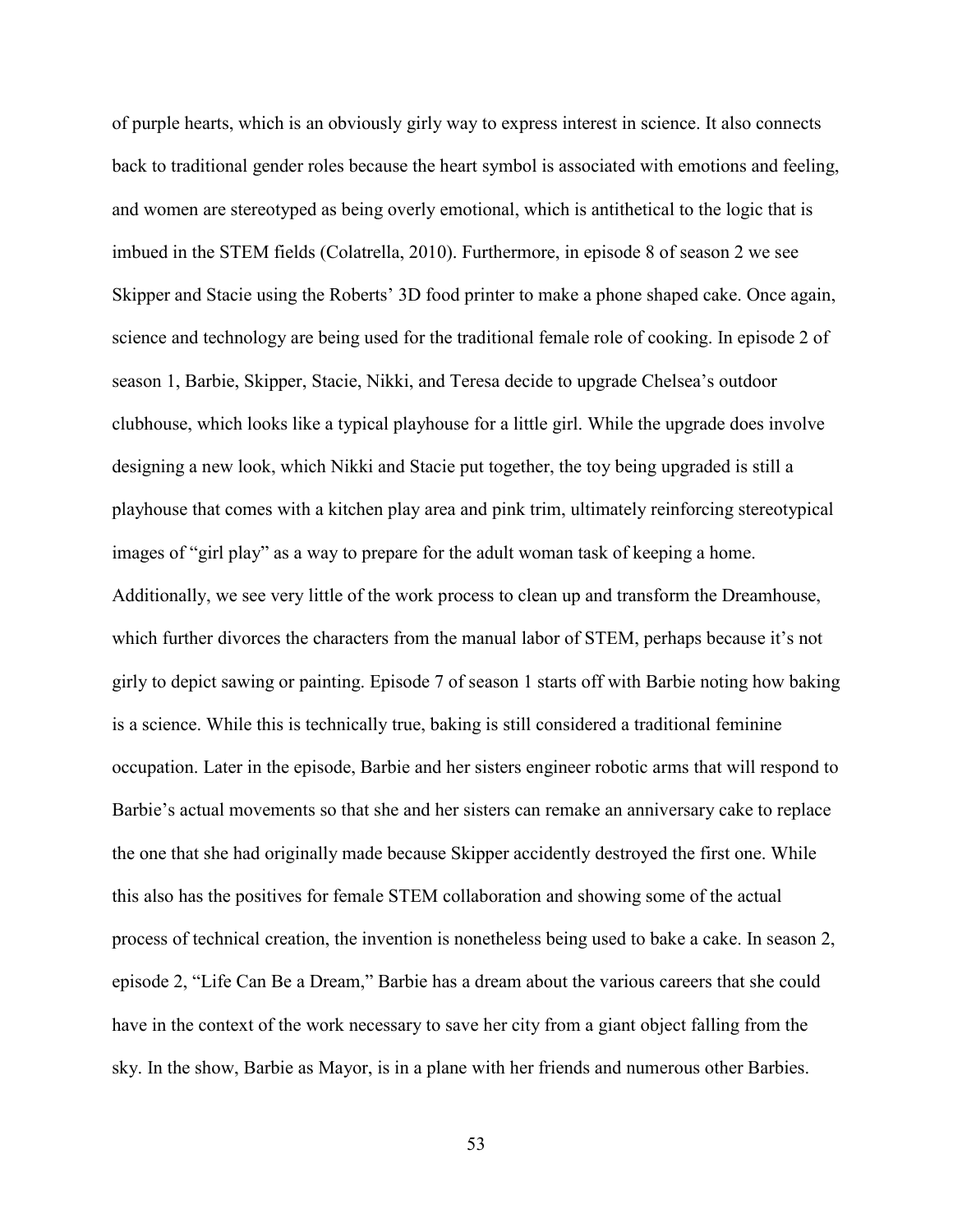Daisy asks if anyone is there to hand out pretzels. Renee responds, "You mean like Flight Attendant Barbie?" (Keenan & Pistor, 2018). To which a new career Barbie replies, "She's not here, but you got me, Pilot Barbie" (Keenan & Pistor, 2018). Pilot Barbie then proceeds to hand Daisy a bag of pretzels, and the audience is never shown Pilot Barbie actually flying the plane. This undermines the purpose of a Pilot Barbie, as all we do is see her performing the tasks of a flight attendant. Flight attendants are stereotyped as primarily female because the act of caring for others is seen as primarily a feminine role. However, later in the episode we do see Mayor Barbie piloting a helicopter, which may somewhat make up for the commercial Pilot Barbie snafu. Nevertheless, these examples add up to a restricting view of STEM as primarily being related to women's caretaking abilities.

Secondly, *Dreamhouse Adventures*, pushes traditional values of hegemonic heteronormativity in relation to STEM. In season 1, episode 1, "Welcome to the Dreamhouse," the mother's engineering skills are called into question as the Dreamhouse malfunctions. Margaret is annoyed when her husband, George, suggests that maybe she made a mistake in the house's coding. To make up, George says somewhat nervously, "You're so pretty." This shows stereotypical heteronormative argument tactics. These tactics are clearly misguided and to the show's credit Margaret is not impressed. At one point in season 2 episode 5, Barbie and Ken get stuck in a secret annex room that is part of a larger escape room related to time travel and a love story between a mad scientist and the woman whom he loved. The annex room is designed to look like a cave from prehistoric times. Barbie speculates whether she and Ken have actually time traveled through a wormhole. Ken baldly replies, "That's not science" (Keenan & Pister, 2018). The scene may be interpreted as a stereotypical moment of a boy feeling the need to explain to a girl something she already knows, in many cases better than the boy, which has been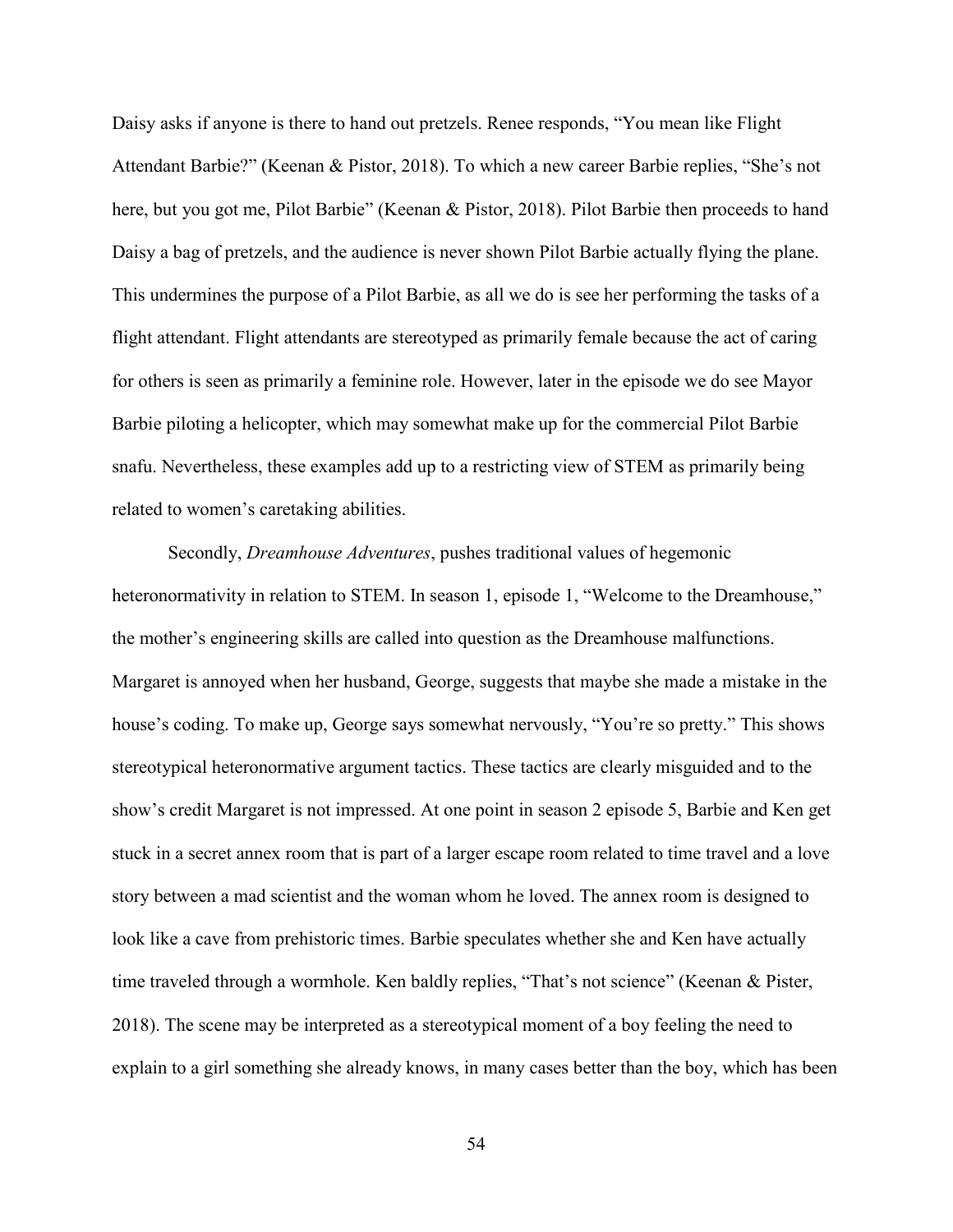commonly termed as mansplaining. The solution to escaping the annex is to put together two halves of a heart box in order for the mechanisms to open the box to work, which is mechanical in nature but also is centered on the idea of heteronormative love. In fact, the escape room episode hints that Barbie and Ken are developing romantic feelings for each other. Additionally, it is a male mad scientist and the woman lacks even a job title and is simply referred to as "his love" (Keenan & Pister, 2018). Finally, the solution to the whole escape room, 11:11, seems less mathematically based and more romantic because it is based on the idea of two people standing together in time. Thus, not only is the science speculative but is framed as a love story, which because of their emotional content are traditionally seen as stories for girls. This narrative is additionally reinforced as Barbie has a cut scene where she gushes about the romantic nature of the story. This reinforcement of hegemonic heteronormativity in relation to STEM can be discouraging to girls who do not identify with heteronormativity.

Finally, *Dreamhouse Adventures* reinforces the dominant narratives of girl culture by portraying Barbie and her friends and family using STEM practices of exploration and discovery to create fashionable outfits, fun parties, dancing robots, and obtain fame. In season 1, episode 6, Barbie and friends stop at a dinosaur museum, which we only see the entrance of. However, the second stop they make is at a cave full of sparkly gems, which we do get to see. As everyone goes into the cave, Nikki comments that she can find sparkly stones to make jewelry and complete Daisy's DJ outfit she is designing. It seems like a missed opportunity that we spend more time with sparkly rocks than dinosaurs. Girls are supposed to be interested in shiny pretty things. This use of sparkle links with Kearny's (2015) third form of sparkle adornment, which includes "sparkly makeup, sequined clothing bejeweled accessories" (p. 269). Kearney (2015) argues that such eye catching adornment perpetuates the postfeminist view that "performance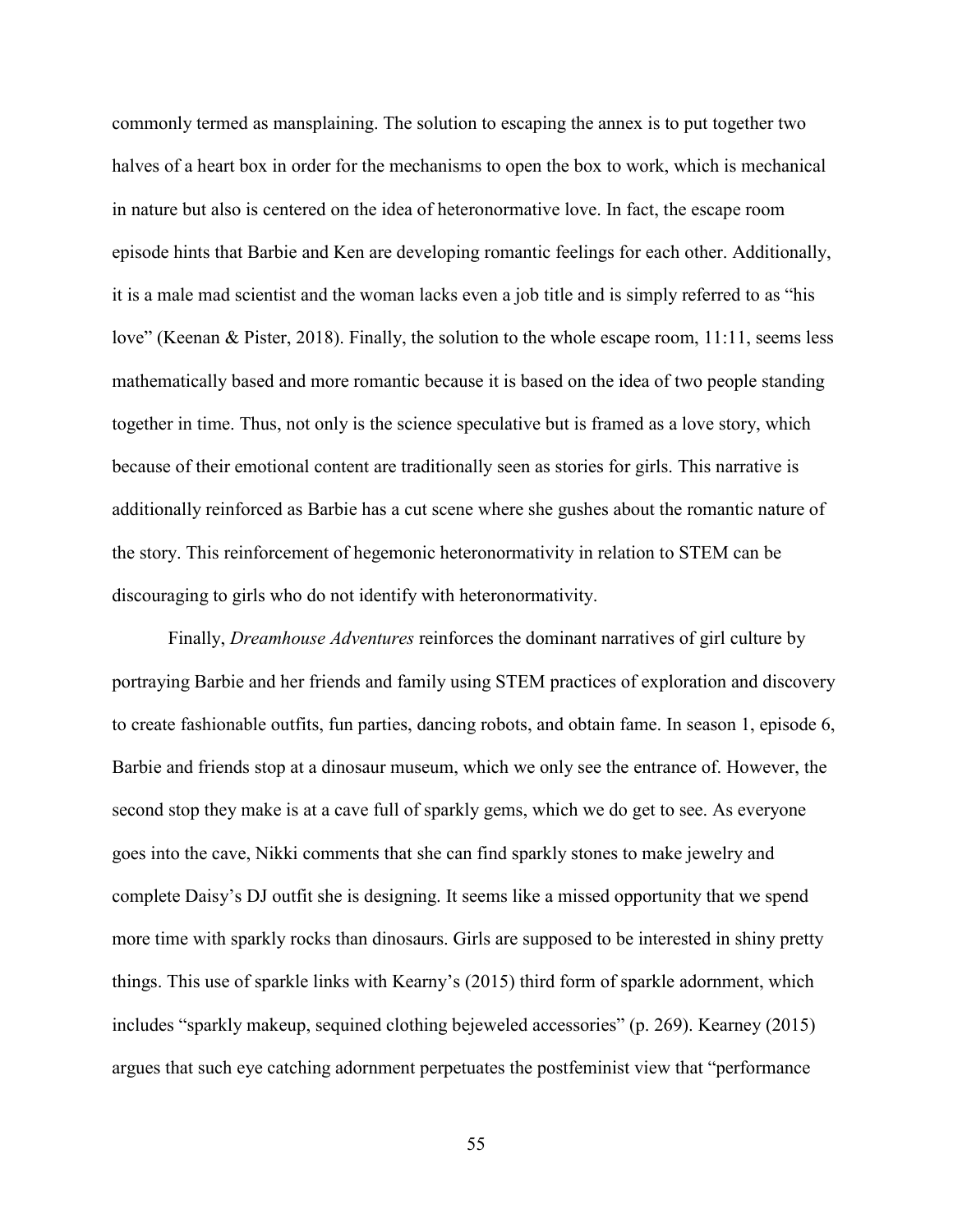and celebrity [are] chief modes of empowerment for *all* girls" (p. 269, original emphasis). Like other episodes, it does have some redeeming features, such as Teresa's excitement over the geological conditions of the cave and the use of the gems to cleverly refract light to make it easier to see in the cave. In Episode 7 of season 1, Barbie gets the opportunity to go to a robotics convention to turn her robot design into a reality. At the convention, we are shown the robot Barbie is working on is meant to be a dance robot. Thus, the robot reinforces the idea that girl culture is about having fun rather than world saving inventions. The final episode of season 2, "A Delicate Situation," features Skipper and Stacie going through the engineering process of their new product, socks with skates on the bottom, which reinforces the idea that science for girls focuses on creating fun rather than world saving projects that could equally interest girls. In season 3, episode 1, "Virtually Famous," Teresa uses statistics and tracking algorithms to plan out videos that will go viral and make Barbie's vlog popular. Ironically, Barbie's actual YouTube channel has over 5.7 million subscribers. Throughout the episode we see Teresa creating various graphs and charts based on data collected in real time. As Teresa says, numbers are "only the epicenter for understanding the entire universe!" (Keenan & Pistor, 2019). While the episode prominently features a real life application of mathematics, the purpose of the math is to promote being seen and famous, which is a dream commonly sold to young girls. Clearly, *Dreamhouse Adventures* continues to define and reinforce the elements of girl culture via STEM activity. This practice inherently undermines STEM use for the benefit of humanity and focuses it on the arguably trivial values pushed by girl culture.

**Incompetent in STEM.** Throughout *Dreamhouse Adventures*, when women and girls practice STEM, they are often shown as struggling and incompetent. These portrayals ultimately work to reinforce stereotypes about women in STEM being less capable and more dangerous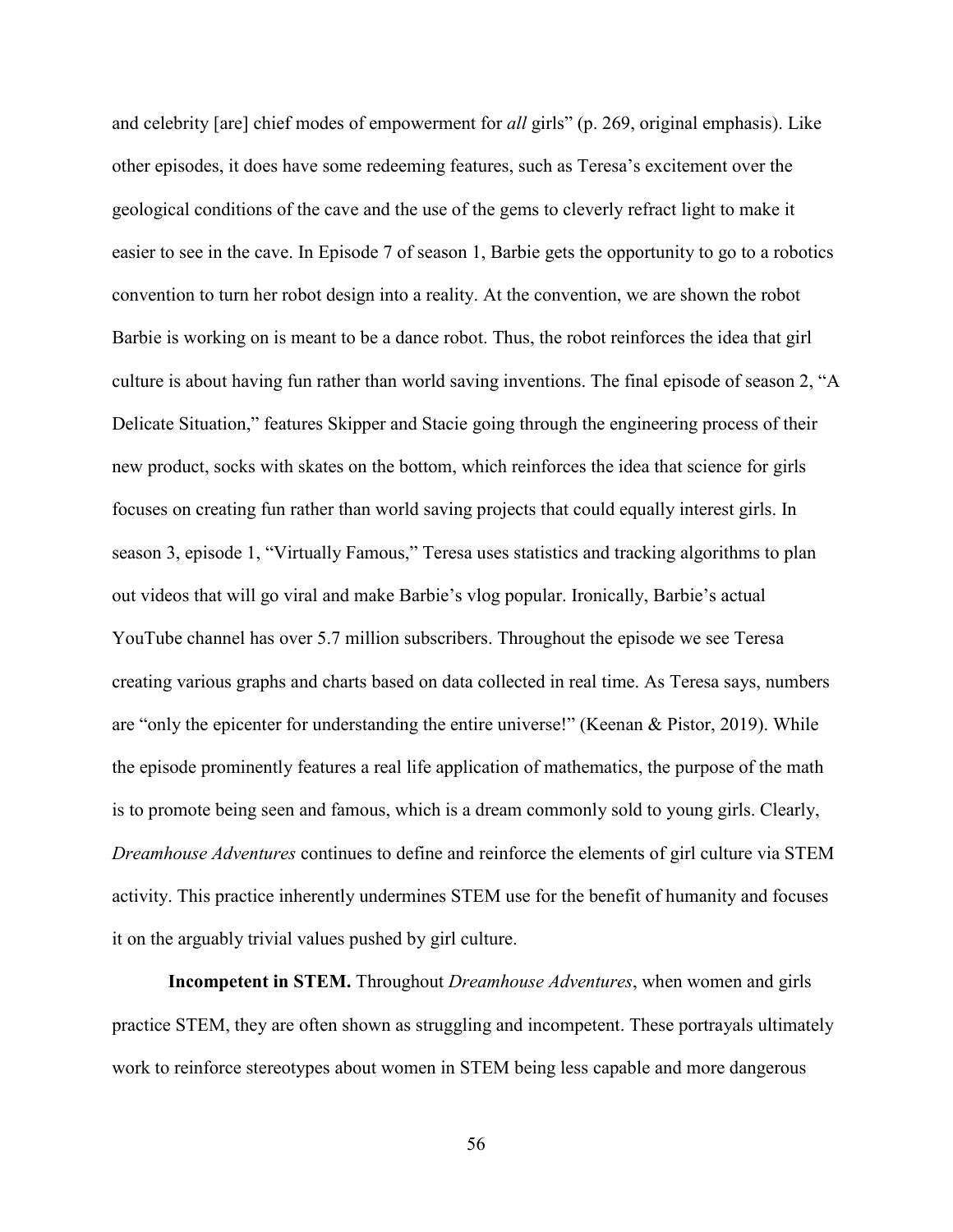than their male counterparts (Colatrella, 2011). This plays into a larger narrative of women being seen as less valuable outside the home. For example, in season 1, episode 1, the Roberts family finds that a squirrel has chewed the wiring of the dreamhouse, causing it to malfunction. Margaret ends up shocking herself trying to fix the system. While she ultimately prevails, the moment she gets shocked re-enforces ideas that women are less competent in STEM. In the episode about upgrading the playhouse, there is a scene where Teresa describes the app she designed to triangulate the location of a person based on their phone signal. Admittedly, in the same scene, there is a woman, named Ben, who owns a junkyard who is completely baffled by Teresa's science talk. Thus, Teresa's tech savvy is portrayed as elitist. In season 1, episode 6, "Road Trip," Barbie, Daisy, Teresa, Nikki, and Renee are all driving in the Dream Camper to a festival where Daisy is going to be the DJ. Along the way, Daisy makes various stops because she is nervous about getting to the show. For one stop, she pretends to be really into dinosaurs, so they stop at a dinosaur park. At the park, Teresa, Nikki, and Renee stay and relax in the camper, while Barbie and Daisy go to the museum. Rather than see Barbie and Daisy actually explore the dinosaurs, we only see them leaving and entering the park. Additionally, Daisy buys a stuffed dinosaur as a souvenir without knowing its specific type. Her ignorance in the scene demonstrates her actual lack of knowledge and interest in dinosaurs.

In season 1, episode 7, Barbie is invited to the All-State Robotics Convention where her work ultimately seems isolated and incompetent. Initially, Barbie is very excited, but going means she will miss her parents' 20th anniversary celebration. Her mother insists she should go, and Barbie turns her science homework into a real working robot. Even though it is exciting to see Barbie go to a robotics convention, especially in light of the fact that Barbie loves the world saving prospects of technology, what we see of the convention is Barbie alone at her table with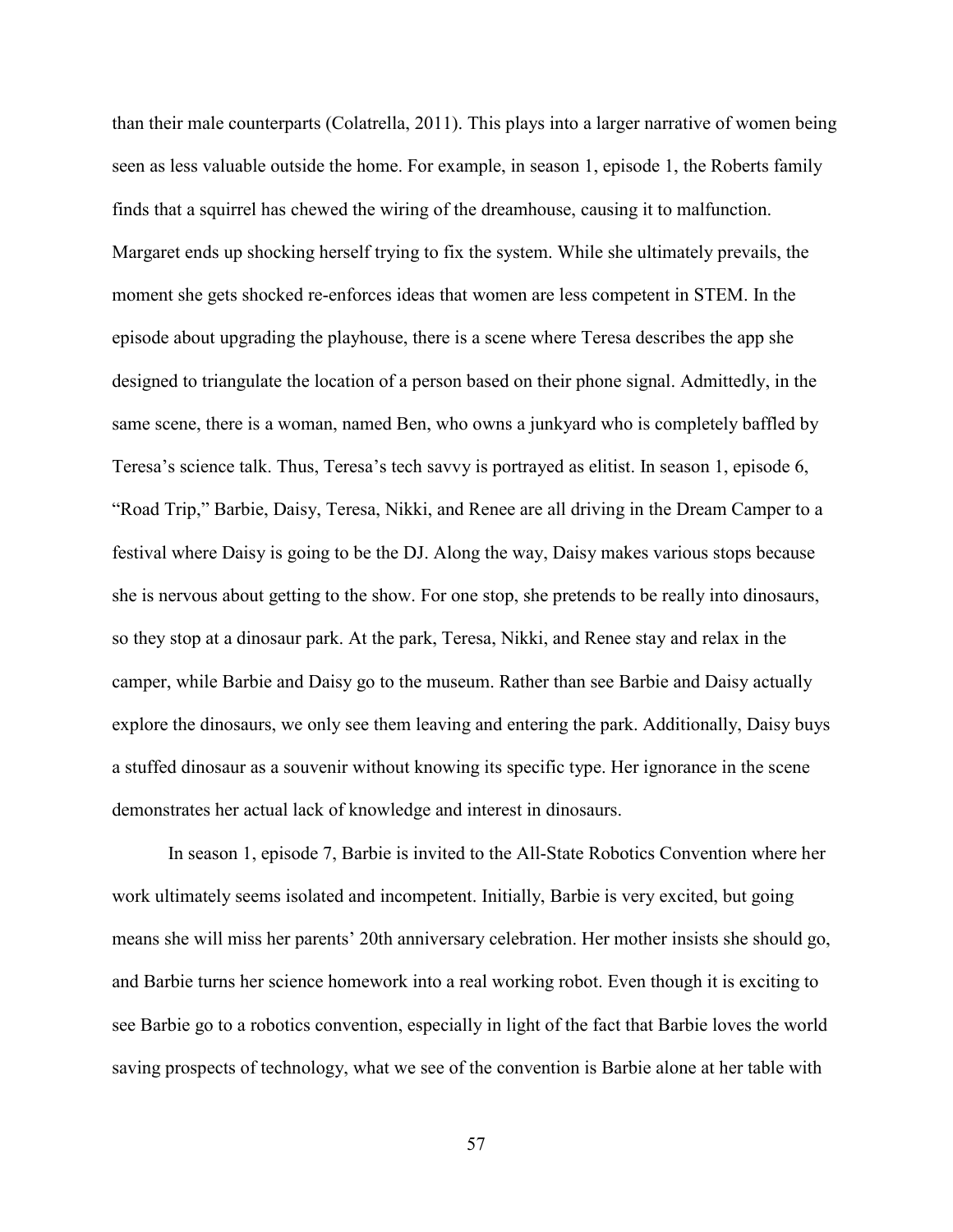her robotics gear and charts. In short, it seems more like Barbie is sitting in the middle of nowhere alone rather than at an actual convention where she might have been interacting with a diverse community of robotics enthusiasts. Additionally, the robot Barbie is working on is meant to be a dance robot, which continuously malfunctions, despite Barbie "trying everything right" (Keenan & Pister, 2018). While the malfunctioning robot does show the process of real life engineering, Barbie is never shown making the final tweaks that actually make her robot work by the end of the episode. Thus, we never see Barbie actually demonstrate her ability to competently build and program a robot, which further reinforces her earlier incompetence.

Season 3, episode 3, "The Ballad of Windy Willows," features a primarily negative view of technology, thus furthering negative stereotypes of women in STEM. Barbie and Daisy go to visit Barbie's Aunt Adele in Windy Willows, Wisconsin. When they first pull in, we see Aunt Adele fixing the roof. However, rather than successfully completing her task, she ends up falling off the ladder. In the next scene, Barbie attempts to use an electric orange juicer to make orange juice and instead makes a mess in the common area of her aunt's bed and breakfast. Later, in an attempt to help her aunt manage the hotel, Barbie upgrades her old vacuum cleaner to be selfpropelled like a roomba. However, her invention becomes out of control when the cat messes with it. The vacuum starts travelling around the B&B, even going up the walls and ceiling, culminating with the vacuum eventually exploding. Next, Barbie programs a remote control to adjust the furnace. Once again, the cat interferes with it, causing the B&B to become overly hot and it melts a large cheese statue of a cow resulting in another huge mess. Finally, in an attempt to bring guests to Adele's B&B, Barbie and Daisy decide to hold a dance party where Daisy DJs. Unfortunately, all of Daisy's DJ equipment causes the breaker to overload and the power to go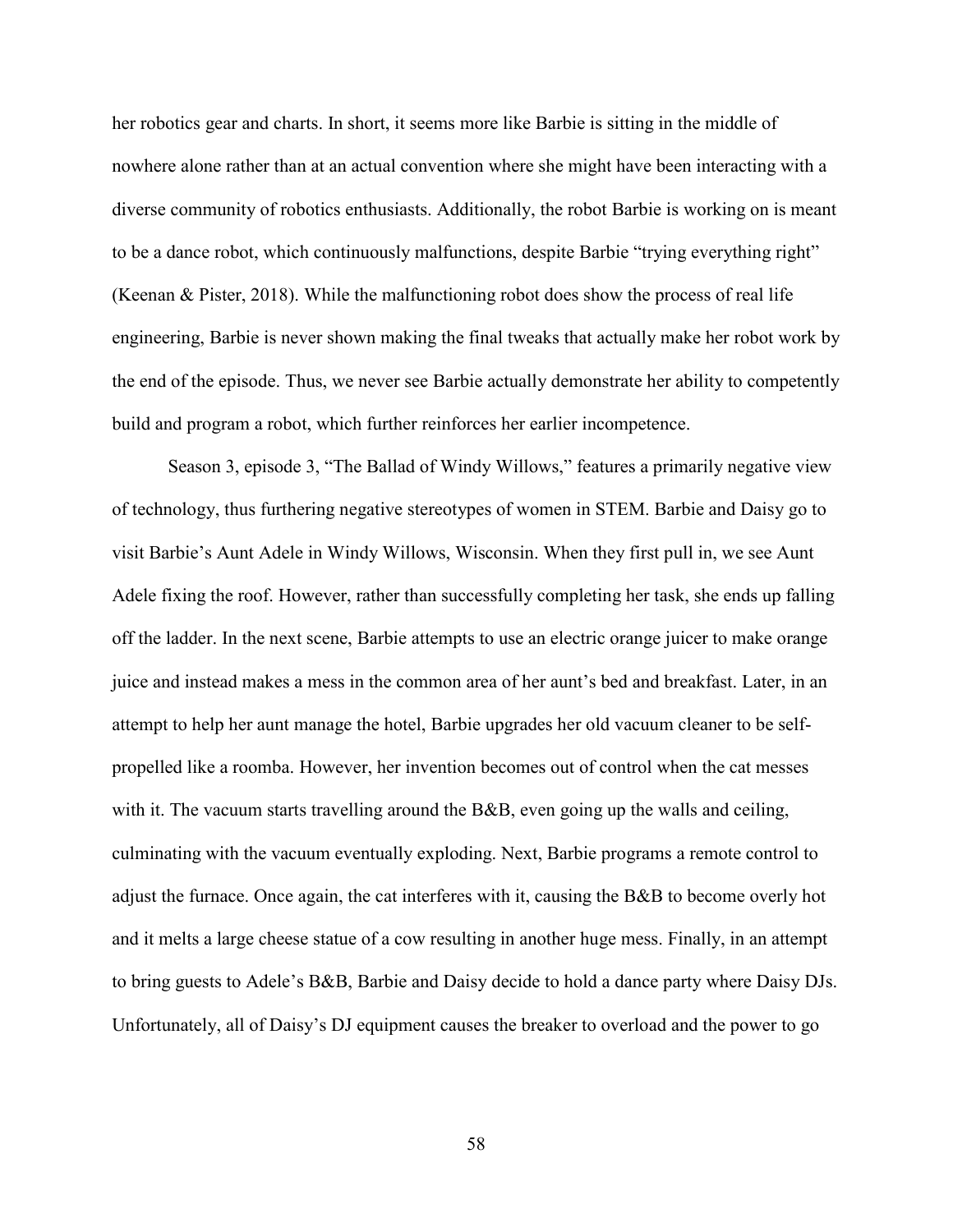out. Thus, the episode in its entirety promotes the idea that women in STEM are dangerous and bound for disaster, which implies women should stick to their more traditional roles at home.

Taken together these examples of incompetence reinforce the specific gender stereotype of women being incompetent and even bordering on dangerous when involved in activities such as STEM outside of the home. This incompetence is further agonized as the show presumes a lack of interest in STEM by depicting pretend play science.

**Pretend Play Science.** Finally, *Dreamhouse Adventures* perpetuates pretend play in two main ways. First, characters and actions are continuously defying the laws of physics. Second, the show perpetuates false scientific information and implausible STEM situations. Together these features combine to portray women and girls as incapable of real STEM, further marginalizing them in a field dominated by men (Colatrella, 2011).

Barbie and her sisters are shown a number of times in situations that are unrealistic and are contrary to the laws of physics. At the end of episode 7 in season 1, Barbie is back at her computer desk with her now perfectly dancing robot that can also fly, but the lack of any visible flying mechanism such as wings or a copter makes it seem aerodynamically impossible. Finally, the most STEM heavy episode of the season is followed by the most magical episode in which Barbie's old doll temporarily comes to life as the magical Roof Fairy. This magical moment contributes to an ethos of unrealistic science that decidedly permeates season 2. In season 2, episode 1, Barbie gives up her tradition with her father and gives it to her youngest sister, Chelsea. However, Barbie ends up getting the traditional equinox pizza event after she decides to deliver the pizza to her sister and father. This involves Barbie and the pizza box in many gravity defying stunts as Barbie bounces from, flies through the air, and lands on the pizza box without a scratch. While the scene is clearly meant to be funny, it further depicts an ethos of girls not being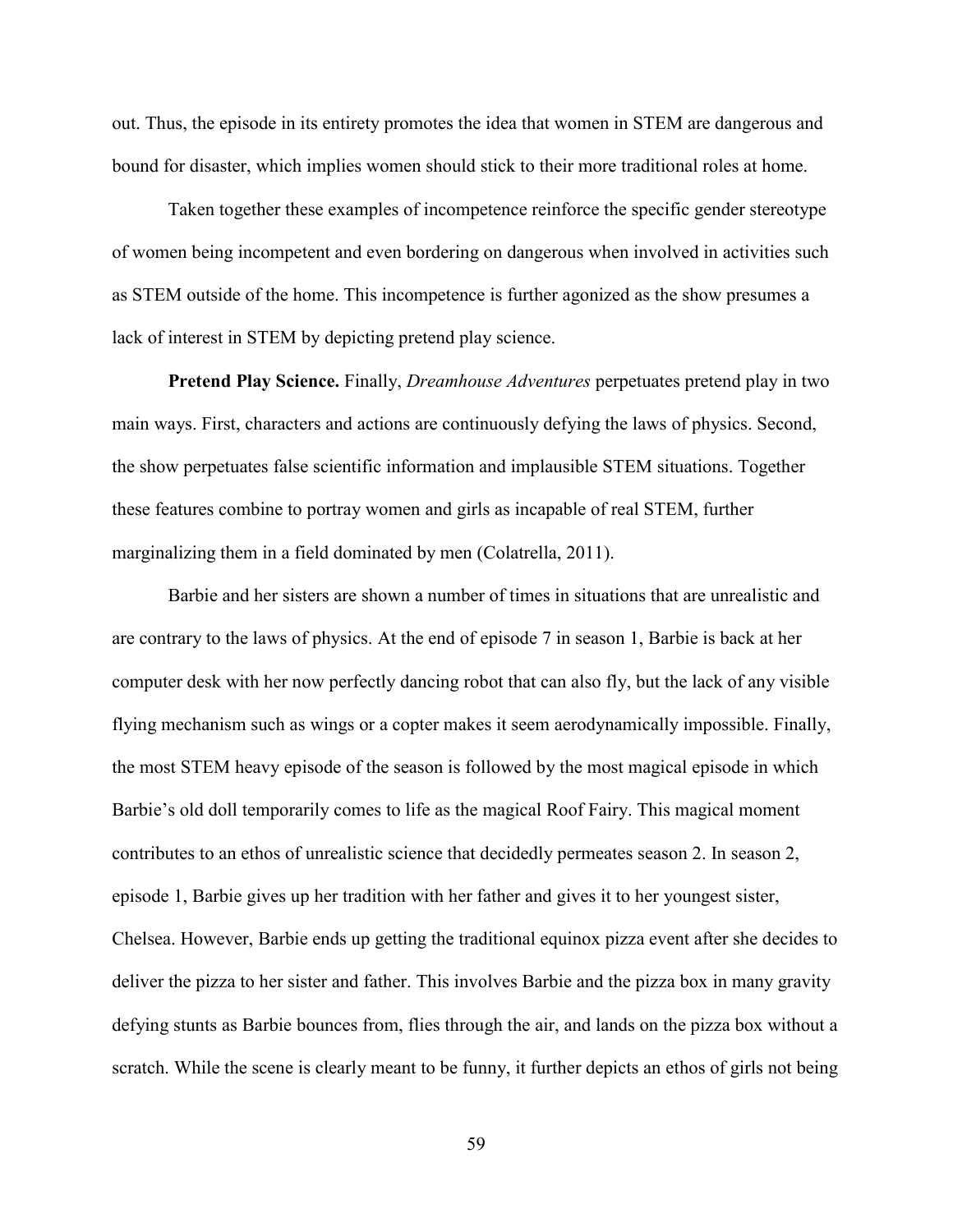able to handle the serious nature of science. Season 2, episode 6, "Putts for Pups" features an unrealistic use of drone technology featured throughout the seasons. This episode features Chelsea's ridiculous charity to teach dogs to read and her golf putting challenge fundraiser to benefit her charity. In this episode, Chelsea is shown dangling from a drone with a rope and harness in order to make a difficult golf shot. While some drones may be strong enough to hold a person, the design of the Roberts family drone leaves many questions about the feasibility of such a feat, especially given that most passenger drones look like mini helicopters (Holley, 2018). This held true in season 2, episode 1, where Stacie is hooked up to the drone in a similar manner, which is even more unrealistic as Stacie is older and heavier than Chelsea. Earlier in the episode, we see Barbie at a father-daughter charity golf tournament with George. George's sneeze startles Barbie, which in turn causes her to make a physics defying shot that bounces off a tree and over a cliff ledge to land directly on Ken's sandwich. Once again, the show reinforces the idea that only physics defying science is interesting. At the beginning of season 3, episode 1, Barbie's phone bounces wildly around the pool area off the slide, floaties, and people in the pool to ultimately land in the water. Thank goodness for Barbie's waterproof case! However, the actual scene of the falling cell phone is unrealistically lengthy since gravity would cause a falling phone to far less dramatically bounce around a tiny bit before a final landing. We also see Chelsea once again dangling from the drone. Clearly, these numerous physics defying falls and flying tie into a larger issue of unrealistic science depictions.

Second, the show either promotes patently false or implausible science which promotes the idea girls are either not smart enough to know the difference or they are just uninterested in science. In season 2, episode 1, "Balancing Act," is about Barbie and George's father-daughter yearly tradition of going to see a meteor shower on the equinox. The episode is filled with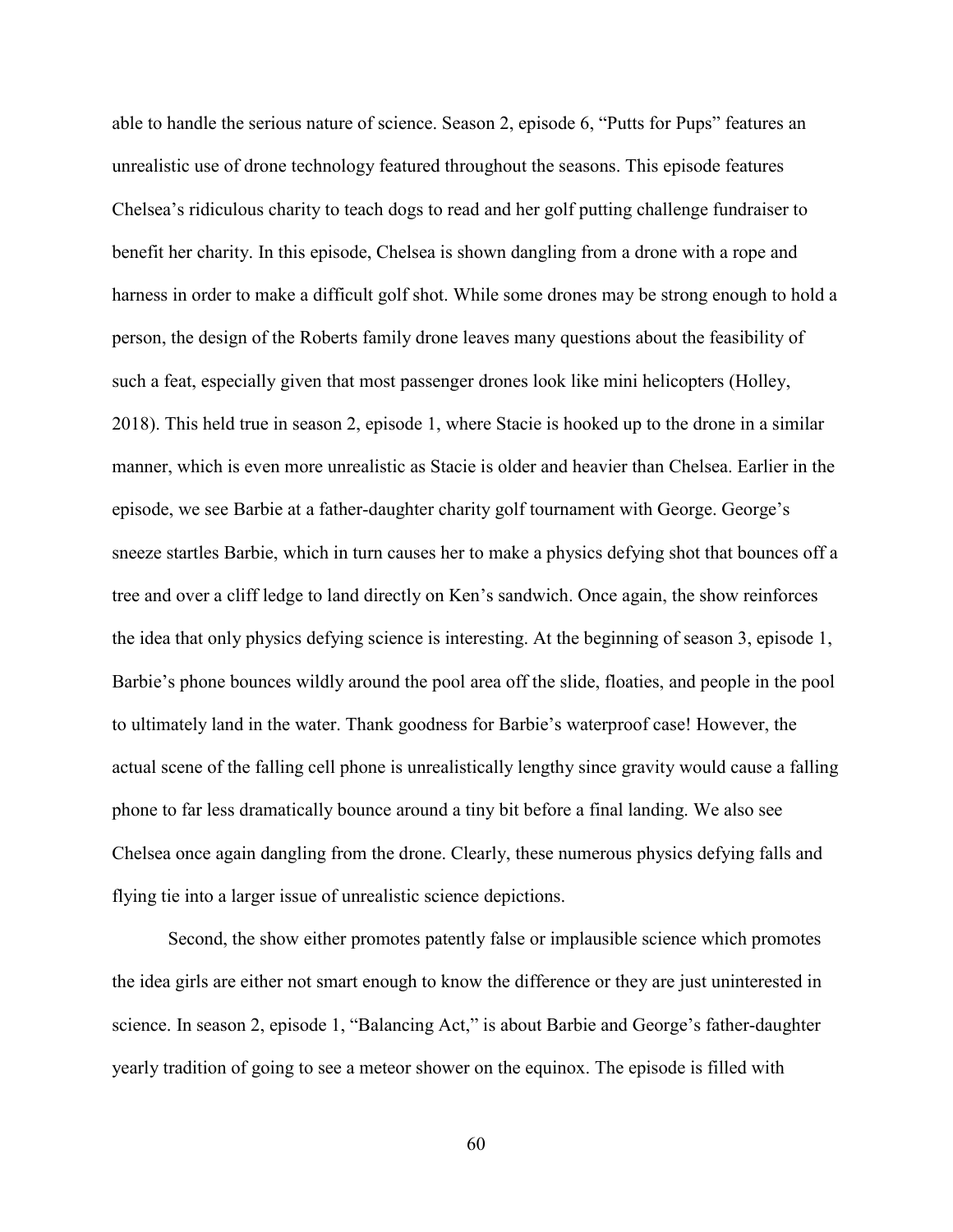physics defying fun facts and moments. For example, the episode purports the myth that eggs can only be perfectly balanced on the equinox (Portelli, n.d.). Additionally, there are no meteor showers that are close to the time of the equinox, and even if there were one, it does not mean they precisely fall on the day of the equinox every year as the show depicts Barbie and her father's yearly tradition. For example, in 2018, when the series came out, none of the normal expected meteor showers were near the equinox (St. Fleur, 2018). These misrepresentations of facts undermine genuine science and undermines girls' ability to learn real science, with the implications that the underlying rhetoric is that girls are not smart enough for science. Episode 3 of season 2, "Trey is for Horses," continues the season's foray into unrealistic science. This time animal behavioral science is called into question. The episode starts with Chelsea trying to raise money to teach dogs to read on behalf of her Malibu Puppy Literacy Association charity. This scene is followed by Skipper teaching dog tricks to a horse, which may be possible, but it is an abnormal position for a horse to sit like a dog and is considered a potential sign of colic (EquineSpot, 2019). Afterwards Barbie teaches the horse to dance, which starts out realistic enough, but ends up with the horse breakdancing. Again, the movements defy science, giving way to pretend science that in reality would probably lead to otherwise avoidable injuries to the animal (EquineSpot, 2019). As a whole, these examples once again play into the idea that real science would not be interesting to girls. "Time Will Tell," season 2, episode 5, sees Barbie and her friends visiting an escape room with a time travel love story theme. As such, the room is littered with scientific-looking images and devices. For example, there is a pair of binoculars which makes the user see everything in the room as double. There is also a recreation of Leonardo da Vinci's Vitruvian man as well as many schematic drawings of machines. However, the science is undermined as at one point, Barbie and Ken end up in a separate room that looks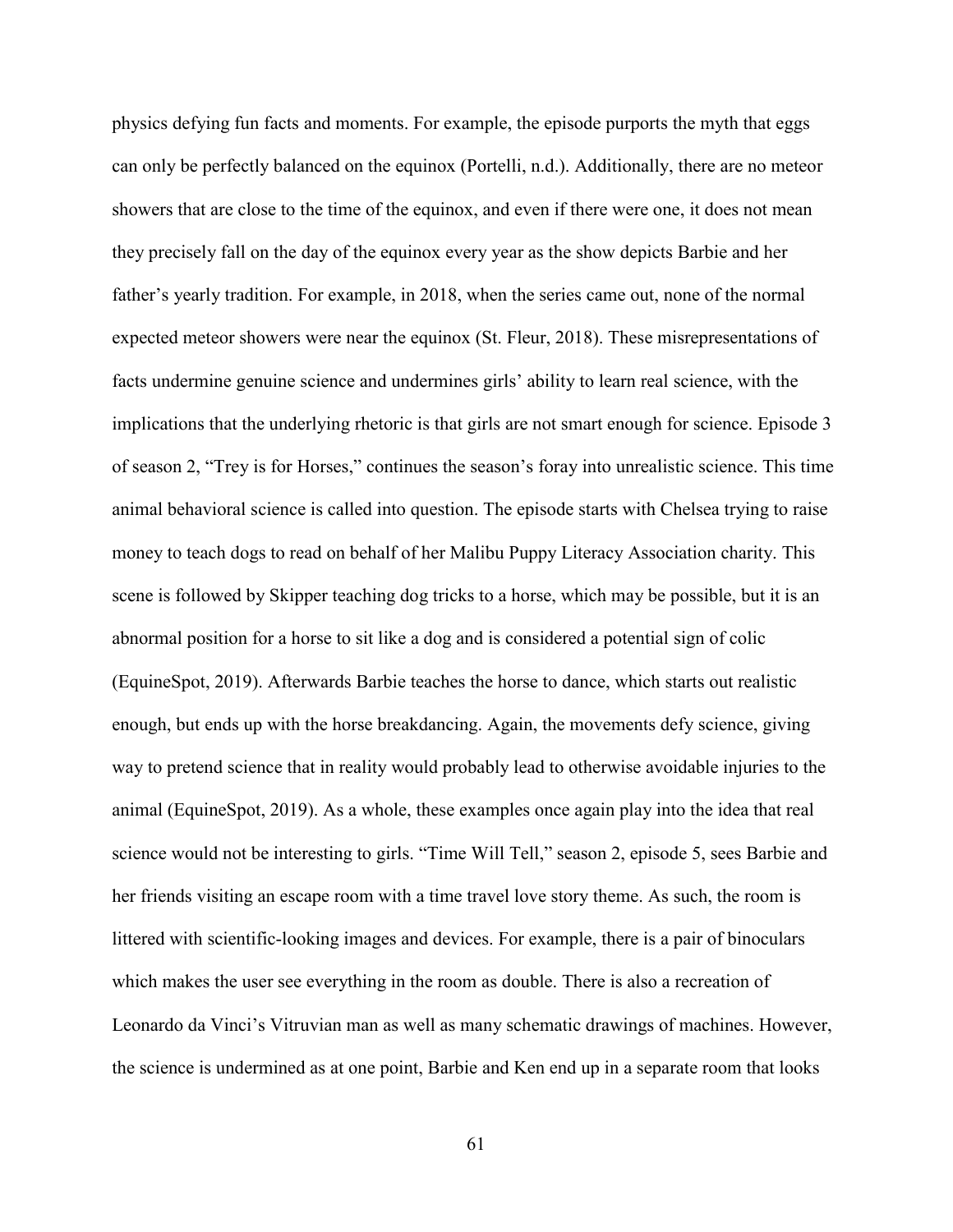like a cave from prehistoric times. Barbie speculates whether she and Ken have actually time traveled through a wormhole. Ken replies "That's not science" (Keenan & Pister, 2018). Barbie replies "Sure, yet to be proven science" (Keenan & Pister, 2018). Thus, we are back in the realm of play science, not quite science.

## **Consumer Feminism/Neoliberal Values**

Beyond the gendered elements of *Dreamhouse Adventures*, the show also promotes consumer neoliberal cultural messaging at every turn. In this section, I describe how STEM practices and technology in the show are used to promote three essential themes that normalize and erase problematic features of STEM: the capitalistic values of surveillance, consumerism, and entrepreneurship. This may lead to girls forming less critical opinions about the field of STEM, which could possibly lead them into supporting the very structures that make it difficult for women to succeed in STEM.

**Capitalistic Values of Surveillance.** While surveillance methods are only used once in the typical way businesses use internet and focus group data to develop and refine their next products, the show is characterized by covert and overt data gathering via technology such as telescopes, binoculars, and phones. I argue that this type of surveillance is similar to and normalizes the data mining done by digital tech companies in service of their business and other corporations. The first real example of market research is in season 3, episode 1 "Virtually Famous." Teresa uses math and tracking algorithms to predict what kinds of videos will go viral and make Barbie and her friends internet stars. We see her using statistics to create graphs mapping the hot trends of the moment and correlating those trends to Barbie's views as may be inferred from her four computer screens running various stat software and displaying a multitude of charts. This example most directly promotes an uncritical attitude towards capitalism and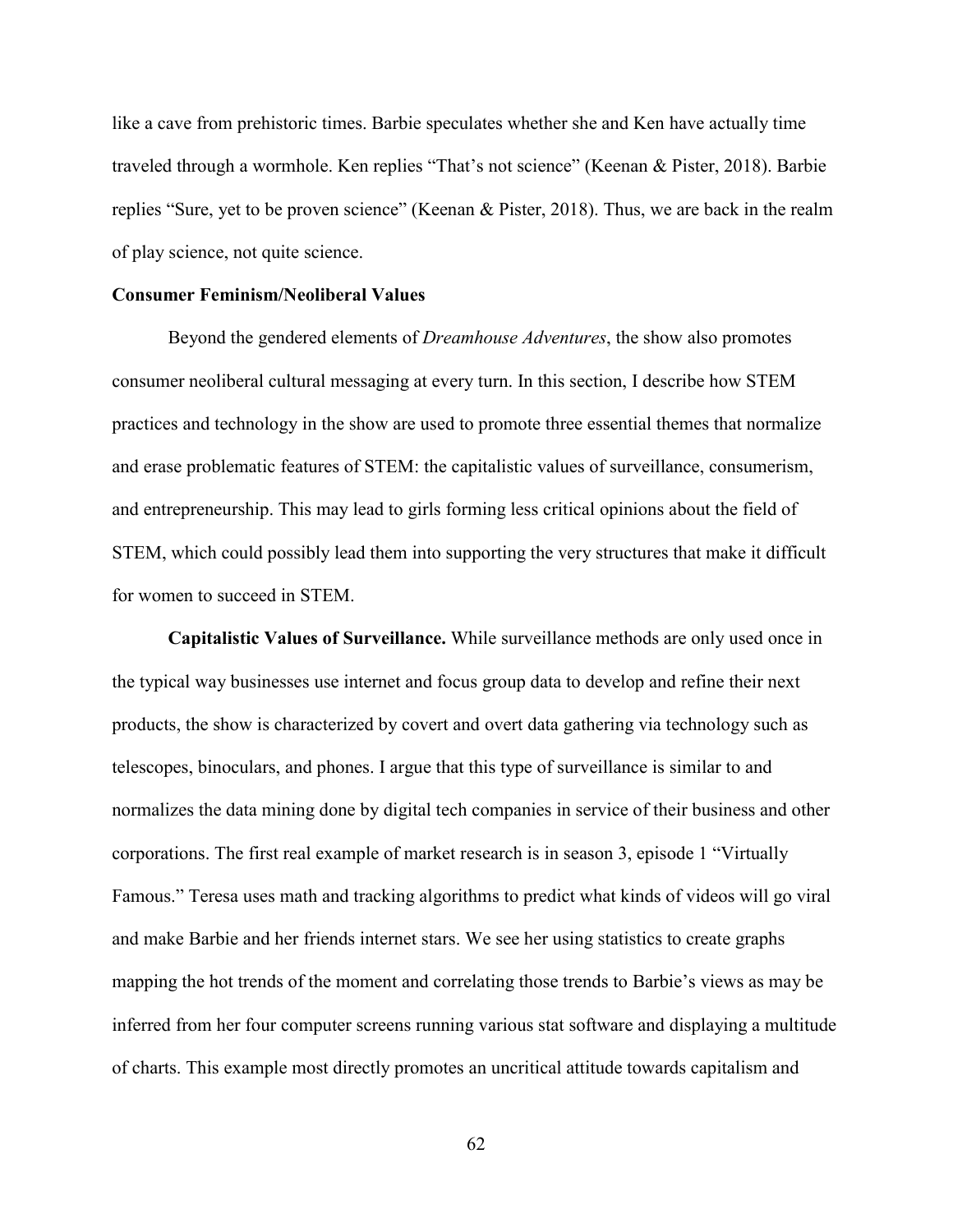market research. Teresa's work is viewed inherently as a positive means to becoming popular. While Barbie is not totally happy following the trends just for views, there is no instance in which Teresa's plan and math skills are not working. The other examples are primarily covert or overt surveillance and documentation, which does not directly promote the benefits of market research but does normalize the idea of technology being used for tracking and branding purposes. In short, the show normalizes being watched, tracked, and used as data, morphing young viewers into the perfect neoliberal subject.

Throughout the series, there are multiple instances of covert surveillance. For example, in season 1, "Clubhouse (Remix)," Teresa has been developing a software that can track any cell phone as long as she has the number. In the following episode, "Nobody's Cupcake," Barbie's competition on an extreme baking show is using drone technology to video and spy on her as she prepares for the competition. Then, throughout the episode, Tammy Bounceaway uses wireless tech to receive tips from the producer of the competition to help her cheat to win the various contests. In the season 2 escape room episode, the escape room has surveillance set up to watch the progress of Barbie and her friends. The Roberts' unfriendly next door neighbors, the Reardons, spy on Barbie and her sisters as they develop promotional material to support Nikki in her run for city council. In season 3, in episode 8 and the second part of episode 7, "Barbie Roberts: Undercover Mermaid Part 2," Barbie and her friends use Barbie's telescope and phone to try and catch a jewel thief that has been plaguing the resort where they are vacationing. In fact, every episode has some sense of surveillance as the dreamhouse is constantly recording the actions of those inside. As such, *Dreamhouse Adventures* normalizes such practices of surveillance, leading viewers to accept being watched, watching others, and ignoring the privacy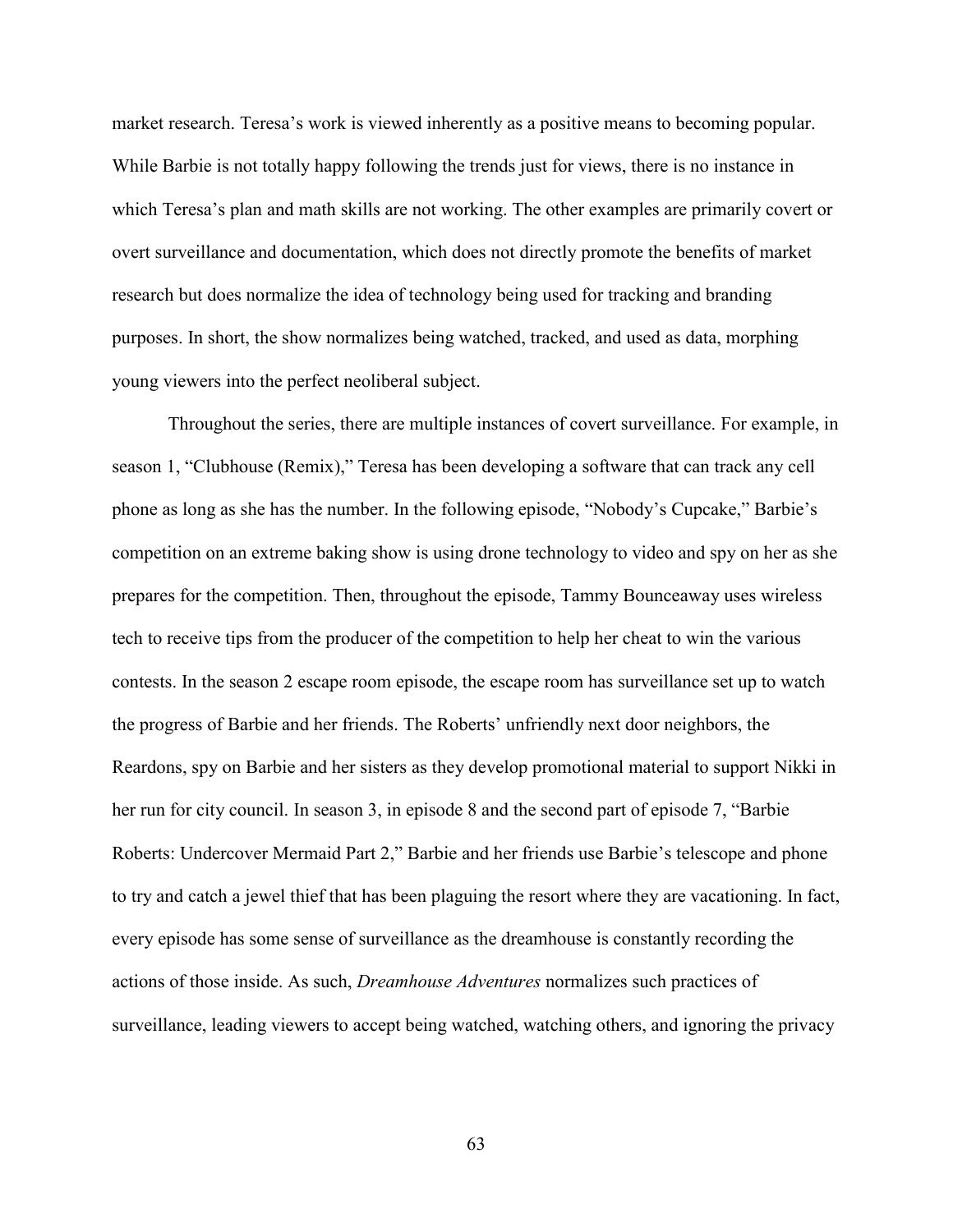rights that protect individuals against the large companies that wish to benefit from tracking them and their every move.

The normalized treatment of tracking and being tracked is shown in the show's depiction of video recording and how it is used purposefully to document specific events for experimental and research purposes. For example, in season 1, episode 4, "The Great Pioneer Adventure," Ken is asked to film the Roberts family trying to live like pioneers for a weekend. In "Picture Perfect Cake," video technology is used so Barbie can help bake a cake for her parents' anniversary and participate in the events while she is at a robotics convention. In "Life Can be a Dream," season 2, episode 2, Barbie dreams that she is multiple people with different jobs; for example, in her dream she is simultaneously the Mayor of her city, while another version of her is a reporter. Thus, throughout the episode the reporter is consistently documenting the events that transpire. In episode 6 of season 2, Barbie and Nikki act as commentators for the recording of Chelsea's charity event to raise money for her Puppy Literacy Association. In episode 7 of season 2, "Balancing Act," Barbie helps Chelsea place a mini camera on a puppy's collar to document animal behavior for Chelsea's school science project. In the following episode, "A Day at the Beach," the episode initially starts off with Renee, Daisy, and Barbie going to the beach to record the sound of tidepools for one of Daisy's DJ mixes. Season 3, episode 1, "Virtually Famous" is all about documenting hijinks for viral video views. In season 3, episode 6, "Totally Spying," Skipper records Stacie skateboarding with a drone mounted camera and Stacie has a helmet camera. Later in the same episode, the helmet camera is used to prove Trey Reardon is lying about tripping over Stacie's skateboard and hurting his leg. Additionally, the stories Barbie shares are meant to give the viewer a peek into her life. As such, it promotes this consumeristic notion of self-branding with vlogging your documented experiences. Only Chelsea's puppy cam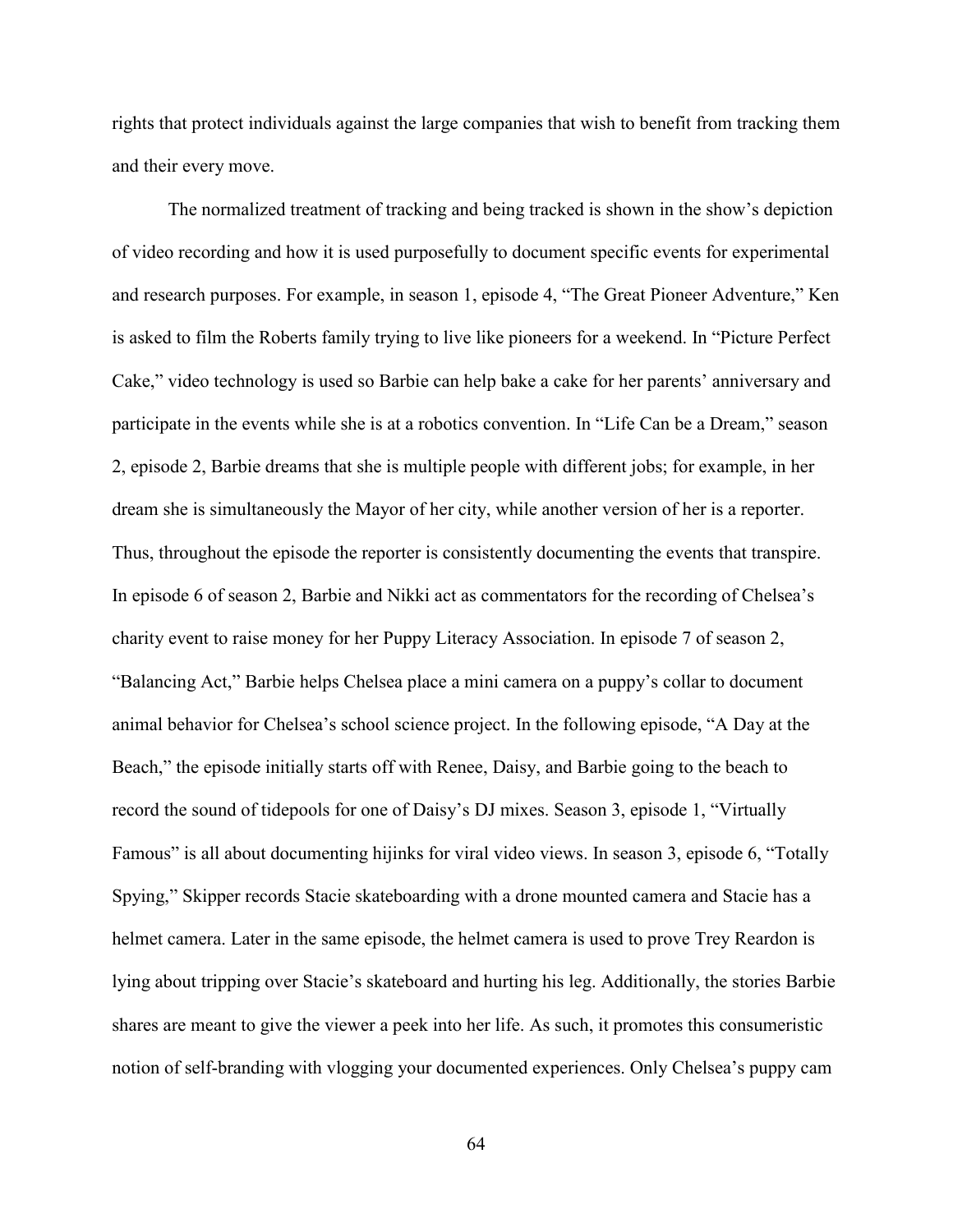is used for a specific scientific purpose, while almost every single depiction of recording is about branding oneself, participating in consumer culture, and making one's private actions available to be watched by others.

**Consumerism and STEM.** Secondly, *Dreamhouse Adventures*, portrays STEM use to support an extravagant lifestyle. This principle is most evident in the dreamhouse itself. However, Barbie's car and camper van also have over-the-top fancy technology. For example, in the dreamhouse, the stairs turn into a slide that lands in a ball pit. In the kitchen, there are multiple kinds of juice on tap at all times. There is also a 3D food printer. Each girls' room is specially designed to fit each girl's needs. For example, Chelsea's room has a tea set that will pop up out of the floor. Stacie's side of the room that she shares with Skipper, has a bed that can be raised or lifted to clear her space so she can play basketball. Similarly, Skipper's side of the room has custom installed DJ tables. Barbie's room can be converted into a dance disco space for exercising. She has a closet that pulls up specific outfits one at time. Additionally, there is a system that Barbie has in her room for catching her sisters in a net if they try to sneak in and play a prank. In fact, by season 3, Barbie has her room set up so that when she sits on the bed, her room immediately goes into sleep mode, and when she steps on her dance matt, her room will not let her stop until she has finished a full workout. This feature in particular promotes postfeminist/neoliberal thinking because it perfectly encapsulates Barbie's mentality of "I don't do quit" which is a way of promoting jumping through the hoops to make it to where you want to go, rather than collectively working together to level the playing field (Rottenberg, 2014). Similarly, in season 1 episode 2, we learn that Barbie's car can automatically expand from a two seater to a five seater. Also, when the campervan expands, it opens up and out to create a mini pool with a slide. Broadly, all of these handy and fancy uses of technology contribute to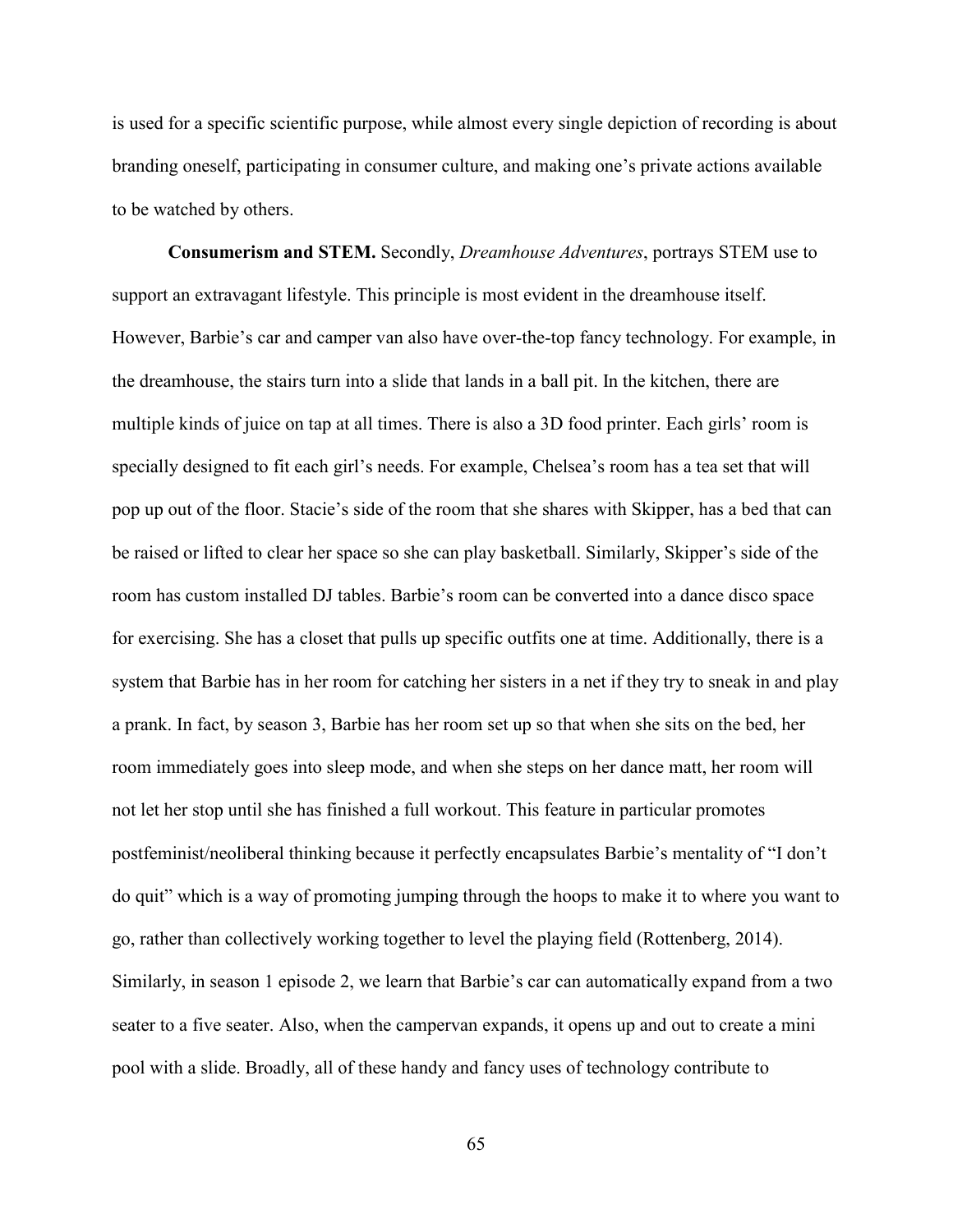promoting the use of STEM to benefit the rich. This can be seen in the fact that the cul de sac upon which the Roberts live depicts expensive homes. Thus, the videos stoke a particular version of the American dream under neoliberal capitalism that favors the wealthy and perpetuates the belief that anyone can have a sweet dreamhouse life if they just work hard enough (Rottenberg, 2014).

**Entrepreneurship and Capitalism.** Finally, STEM practices in *Dreamhouse Adventures*  are used to promote entrepreneurial practices, which help fuel a capitalistic market. The first explicit use of technology to promote business is at the end of season 1, episode 5, "Baby Sister Babysitter," when Skipper creates an app to promote her babysitting business. In episode 3 of season 2, we are first introduced to Chelsea's Malibu Puppy Literacy Association. She is making a video to post online to raise money for her "charity." In episode 6 of season 2, Chelsea arranges to have a charity putting event around the cul de sac to raise money for her Puppy Literacy Association. In the video of the event Barbie and Nikki are making, Nikki refers to Chelsea as a "young golf entrepreneur," thus directly tying Chelsea's event to capitalistic efforts. In the same episode, Chelsea becomes upset because the next-door neighbor made fun of her for thinking dogs could read. Barbie consoles her by providing Chelsea a list of inventions and discovery that came about from STEM research on accident such as microwaves, x-rays, and penicillin. Thus, Barbie is comparing Chelsea's theoretically unstable charity to research that at least had slightly more theory behind it leading to great inventions and discovery. I suppose it is possible Chelsea will discover something amazing trying to teach puppies to read, but it is highly unlikely. In episode 9 of season 2, "A Delicate Situation," Skipper and Stacie are working on inventing socks with skates on the bottom. This turns out to be socks with roller wheels duct taped to the bottom. Nevertheless, throughout the episode, the audience is shown Skipper and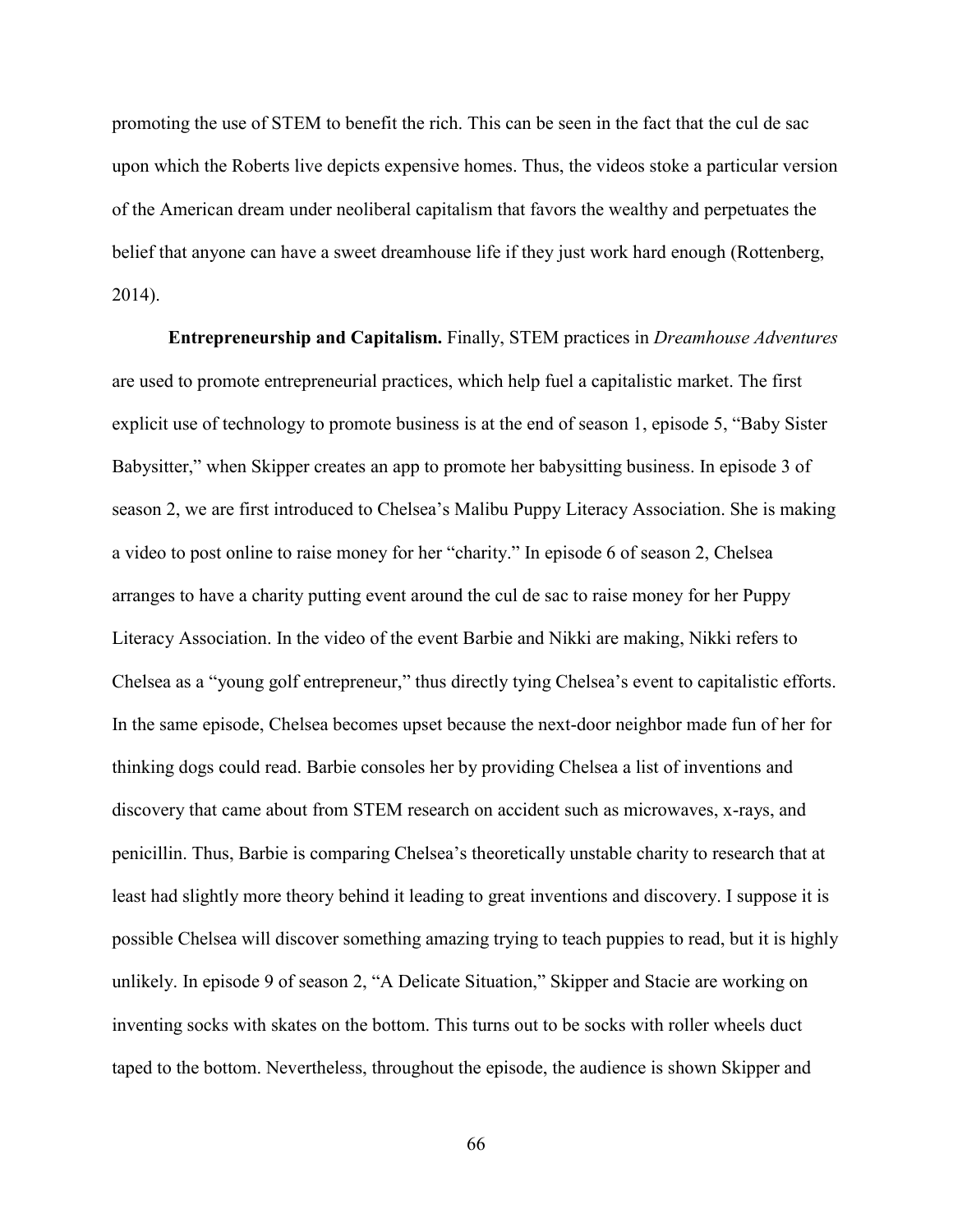Stacie's multiple trial runs, which leads to the breakthrough of adding a break to one of the skates. On the positive side, these scenes demonstrate a scientific and engineering process. However, this process is closely tied to capitalistic endeavors as Stacie and Skipper argue over what to name their invention based on what name they think would be most marketable. Skipper thinks "Slide Socks" is the better name, while Stacie thinks "House Skates" is better. While both Chelsea's and Skipper and Stacie's projects can be tied to STEM, they also both inherently promote entrepreneurial capitalistic process over scientific discovery. Thus, while *Dreamhouse Adventures* occasionally shows Barbie and her friends practicing STEM in useful ways, it is always for profit. If it is feminism that the show is selling, it is a brand of neoliberal feminism that constantly reinforces capitalism, ultimately putting profit and individualism above all else (Rottenberg, 2014).

# **Conclusion**

From 2014's incompetent Engineer Barbie to 2017's very pink Mechanical Engineer Barbie, Mattel constantly connects STEM to Barbie's traditional associations with numerous material possessions such as the perfect home, car, camper, and clothes (Coleman, 2001; Driscoll, 2008). *Barbie: Dreamhouse Adventures* continues this tradition, much in the same vein of Disney Fairies films, as both promote traditional gender roles and neoliberal ideals. In particular, Barbie promotes traditional gender roles by depicting STEM in relation to housework, heteronormativity, and typical girl culture. Additionally, Barbie reinforces the idea that girls are not meant for and are probably uninterested in STEM careers by showing Barbie, her friends, and her mother as constantly incompetent or defying the laws of science. *Dreamhouse Adventures* reinforces neoliberal ideals by normalizing surveillance, promoting consumerism, and emphasizing entrepreneurship. Ultimately, these depictions do not fix the leaky pipeline and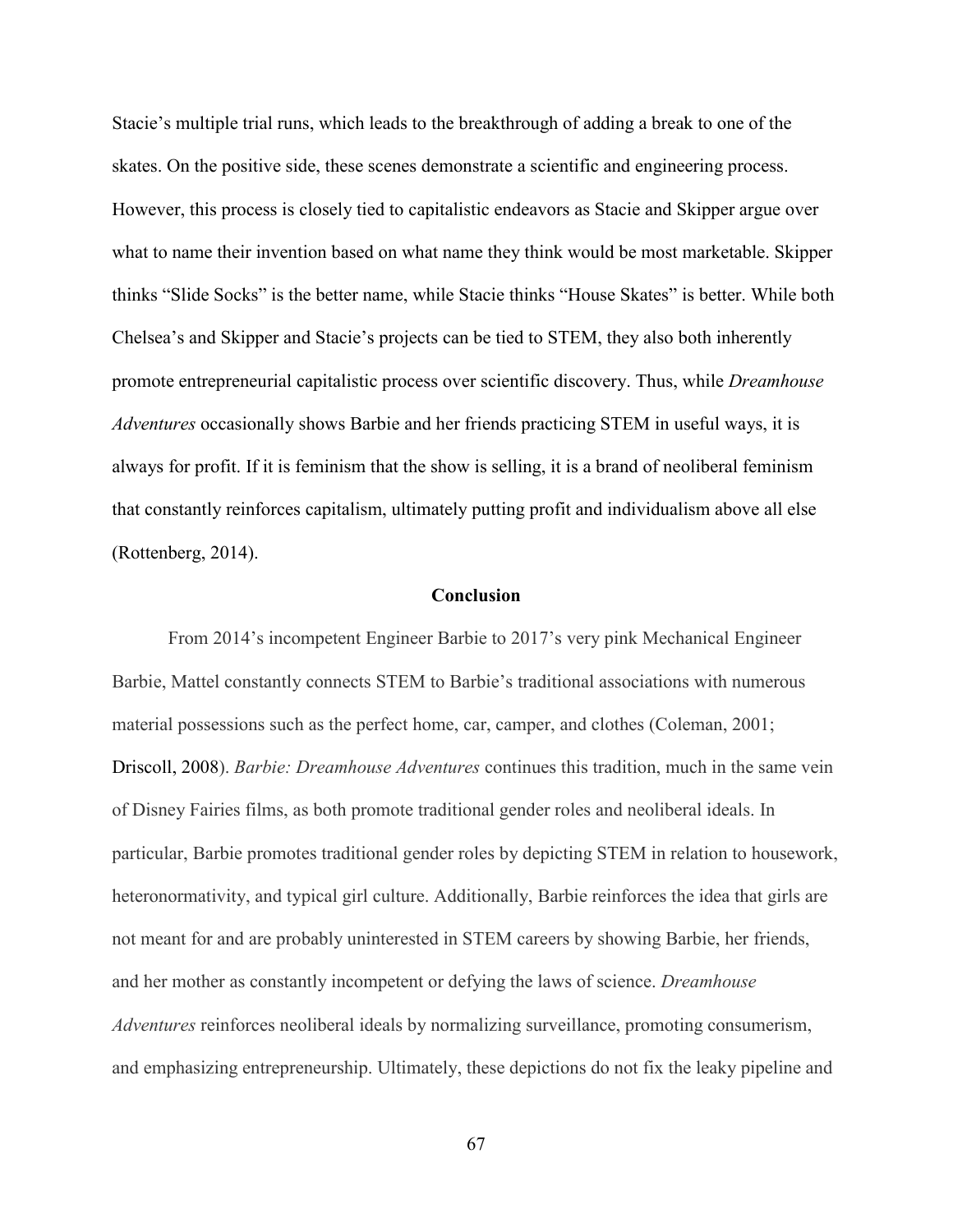rather actively reinforce the structures that block women and girls from STEM. Thus, these views can be seen as normalizing the pipeline so it is viewed as girls' fault for losing interest in STEM, which is a neoliberal postfeminist perspective as it individualizes the issue to every girl rather than viewing it as a collective problem (Fraser, 2013; McRobbie, 2004).

However, Mattel is not the only toy company using a popular girls brand to push problematic messaging in relation to STEM. Hasbro has recently produced a new product line called My Little Pony: Equestria Girls, which takes a distinctly STEM bent to everyone's favorite ponies from *My Little Pony: Friendship is Magic*. In the next chapter, I argue the STEM content produced in the media surrounding My Little Pony: Equestria girls reinforces traditional gender roles and neoliberal ideals, providing yet another example of kids media that aims, but ultimately fails, to patch the leaky pipeline.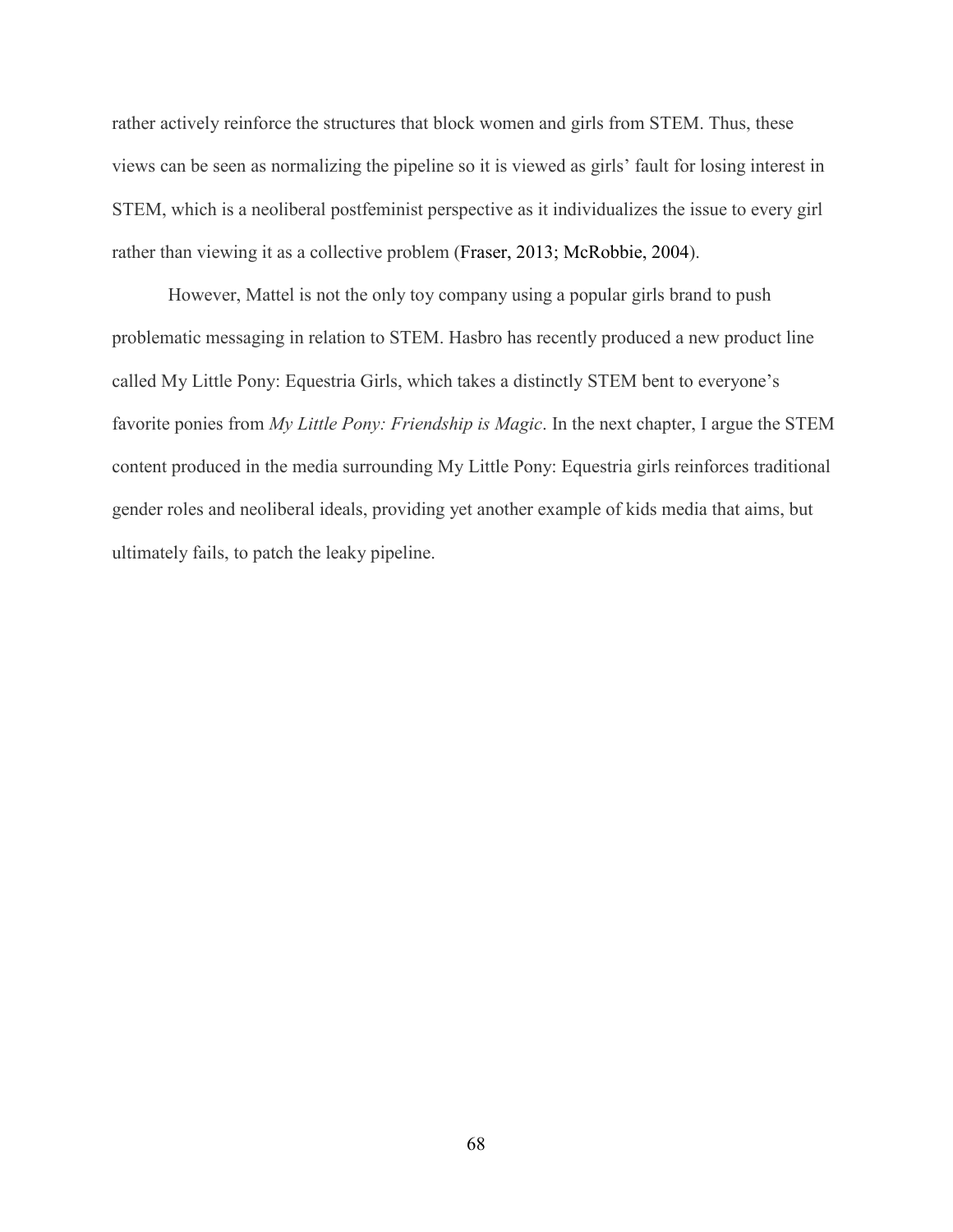## **Chapter 3**

### **My Little Pony:** *Equestria Girls* **and the My Little Pony Brand of STEM**

A common myth surrounding the origin of My Little Pony (MLP) is that the product was developed entirely on Hasbro's market research (Connelly, 2017). In fact, the dolls started as the brain child of Bonnie Zacherle. Zacherle explained that her inspiration for the toy line was her own childhood in which as a little girl she wanted nothing more than a pony (Low, 2016). Hasbro initially produced her original line as My Pretty Pony, which were larger and painted more realistically than what is typically thought of as a MLP doll (Connelly, 2017). Yet, there is some truth to the marketing story because the ponies ended up with pastel colors based on Hasbro's product testing with young girls (Connelly, 2017). Thus, My Little Pony dolls became the bestselling toy for the next seven years (Ellery, 2003). This first batch has been popularly termed Generation 1 (G1), which lasted from 1983 to 1993 (Connelly, 2017; Lepitre, 2008). Soon after, Zacherle left Hasbro, and Hasbro continued to develop MLP by promoting the ponies with an animated television series of the same name as the brand, which ran for two years, 1984- 1986 (Connelly, 2017).

In comparison to Barbie, My Little Pony has a relatively short history of consciously promoting STEM careers for girls (Seiter, 1993). Even though STEM was apparent in early My Little Pony television shows through the depiction of the industrialization of natural processes, it was not until *My Little Pony: Friendship is Magic* in 2010 that obvious attempts at showing girls or ponies in STEM was showcased. Then, in 2013, *My Little Pony: Equestria Girls* took things a step further by producing actual merchandise to go along with its STEM messaging. In *Equestria Girls*, the characters are not actually ponies but girls in high school located on a world separate from Equestria.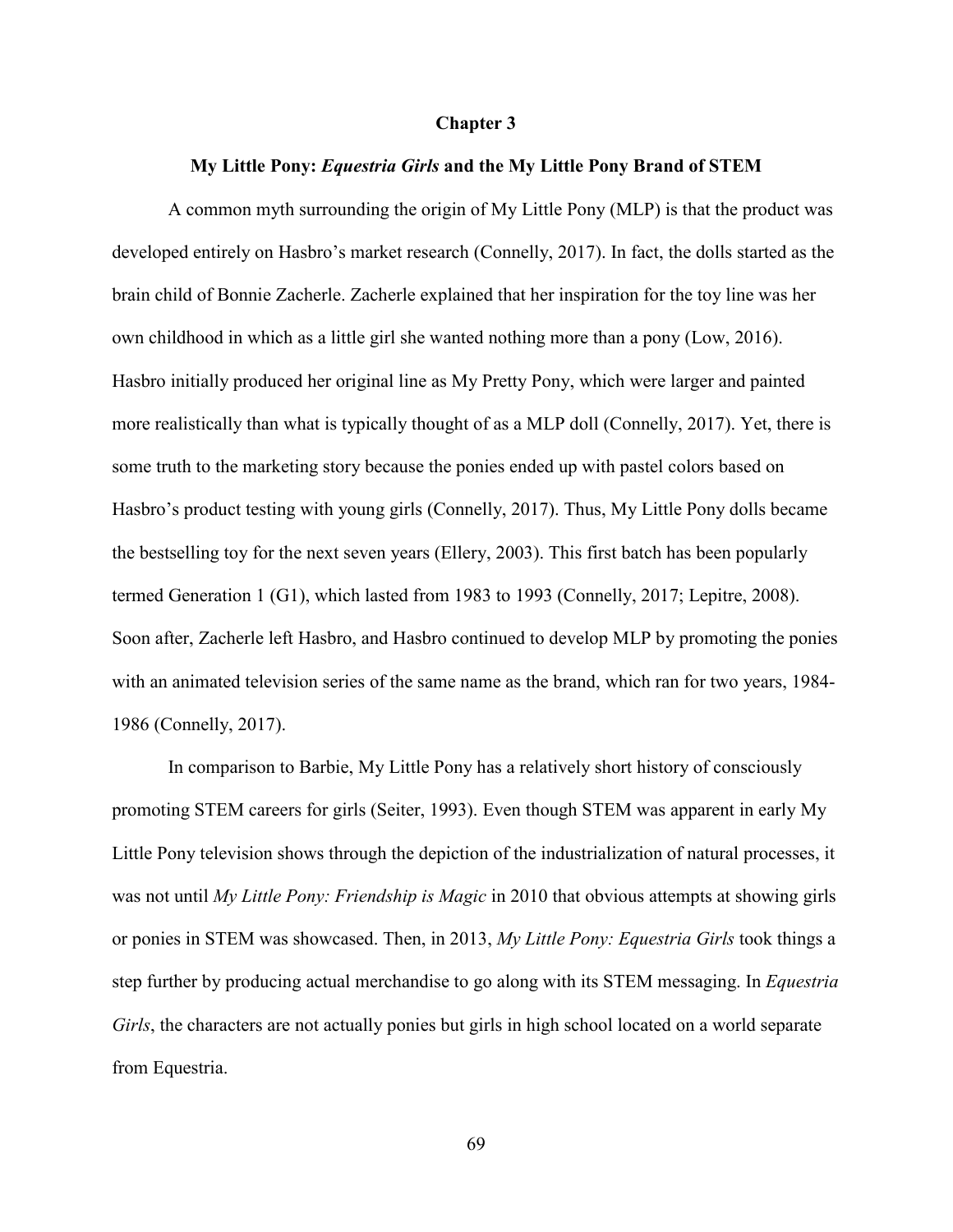When *Equestria Girls* was first announced, adult fans of *Friendship is Magic* were apprehensive at best. The apprehension was due in part to the fact Lauren Faust, the creator of *Friendship is Magic*, was not a part of *Equestria Girls* development (Romano, 2013). On a larger scale there was a debate about who the show's target audience was. Some speculated the show was more for adult male fans of the show, Bronies, a contraction of "brothers for ponies" (Marcotte, 2013; Romano, 2013). Bronies thought the new show was too girly (Connelly, 2017). Mothers were worried the new humanized looks were detrimental to children's images of healthy beauty standards (Pesce, 2013). Hasbro thought *Equestria Girls* was a good way to expand the *Friendship is Magic* universe and celebrate the 30<sup>th</sup> Anniversary of the MLP brand (Schmidt, 2013a; Schmidt, 2013b). Very few critics responded to the portrayals of STEM in the show, however. Thus, a closer analysis of these themes in a brand trying to normalize STEM for girls is sorely needed, especially to determine how it might actually perpetuate the problem of the leaky pipeline.

In this chapter, I argue that *My Little Pony: Equestria Girls*, despite its more conscious attempt to promote girls in STEM, still stumbles into pitfalls that ultimately do not fix and, in fact, may contribute to the leaky pipeline. These pitfalls include reinforcing traditional gender roles by feminizing science, showing girls as dangerous in science, and showing more pretend science than actual science. Additionally, these pitfalls promote STEM in relation to neoliberal ideals such as individual self-promotion and materialism. In order to make this argument, I first provide a history of My Little Pony's brand image. Then, I discuss MLP's history with STEM representation, followed by a brief cultural context for *Equestria Girls*. Lastly, I provide an indepth analysis of how *Equestria Girls* actually upholds traditional gender roles and neoliberal values in its representation of girls in STEM instead of a more progressive message.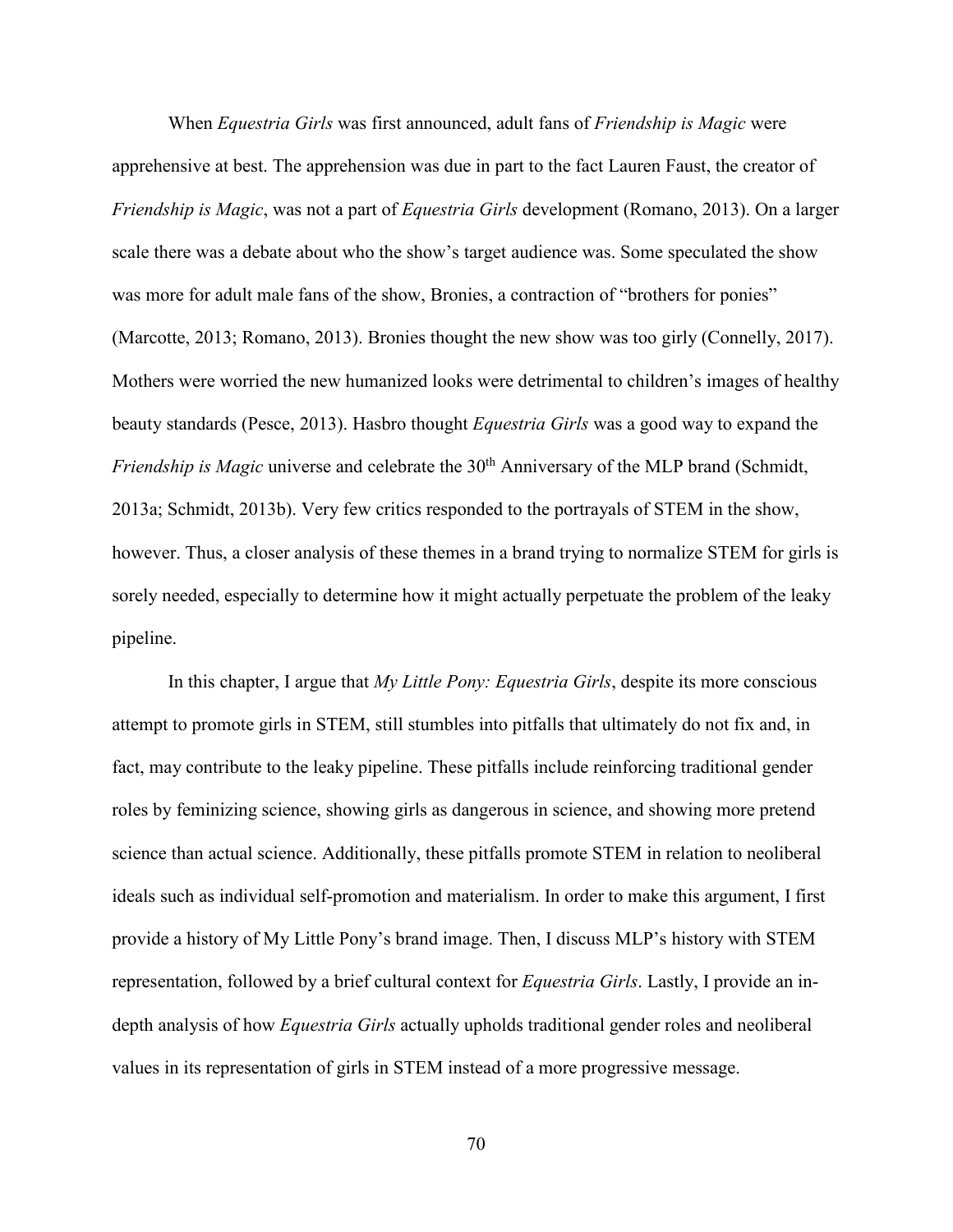# **My Little Pony's Brand Image**

While Hasbro pedals MLP and its related media as innocent, girl friendly fun (Seiter, 1993), MLP media has been popularly characterized as trashy and cash grubbing, which reflects poorly on the dolls themselves (Connelly, 2017; Seiter, 1993). Generation 1 of MLP dolls is characterized by pastel colors, each pony with flowing manes, magical powers, and a human character trait like courage or vanity (Connelly, 2017). These Generation 1 MLP dolls were accompanied by the television series *My Little Pony* (1984-1986), the subsequent movie, *My Little Pony: The Movie* (1986), and a second television series, *My Little Pony 'n Friends* (1986- 1987) (Connelly, 2017; Seiter, 1993). The original *My Little Pony* series draws directly from the dolls as the ponies live in Ponyland which draws its aesthetic from Disney's *Fantasia*, particularly Beethoven's Pastoral Sequence (Connelly, 2017). Episodes typically follow a group of pony friends who are helped by their blue eyed, blonde haired human friend, Megan, who lives over the Rainbow in the human world. Megan is repeatedly called on to save Ponyland from disaster by practicing emotional empathy and support (Seiter, 1993). The first film, *My Little Pony: The Movie* (1986) is essentially an extended version of this type of story arc (Connelly, 2017). *My Little Pony 'n Friends* continued to feature Megan and the ponies from *My Little Pony* (Connelly, 2017) in much the same vein as Generation 1's previous televised media, with episodes airing in 10 minute segments along with stories featuring other Hasbro merchandise.

Generation 2 of My Little Pony rolled out in 1997 and was so unsuccessful that production was halted two years later (Connelly, 2017; Lepitre, 2008). Yet, in a 1998 press release, Hasbro tried to boost sales by describing Generation 2 playsets as "reminiscent of the 1980s favorite that won millions of girls' hearts worldwide" (PR Newswire, 1998a, para. 8). The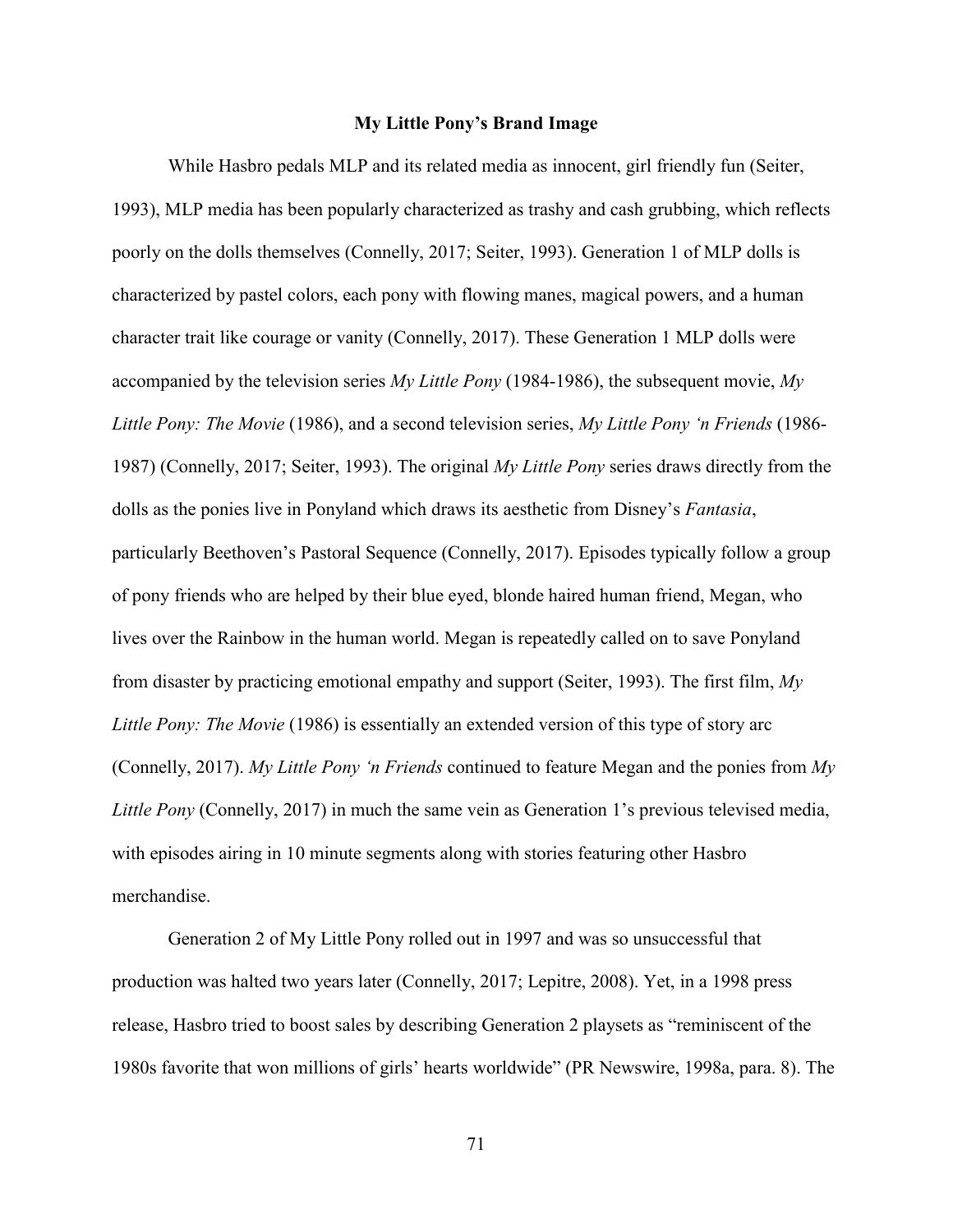four Generation 2 playsets included Secret Surprise Friends, Magic Motion Friends, Pony Magic Playsets, and the Pony Garden Play Case. Secret Surprise Friends came with "special accessories highlighting each pony's individual personality" (PR Newswire, 1998a, para. 8). Magic Motion Friends heads can be turned, causing their legs and tails to also move (PR Newswire, 1998a). Pony Magic Playsets and the Pony Garden Play Case were made to be portable so they could "go wherever girls go with their collection of My Little Pony ponies" (PR Newswire, 1998a, para. 8). The only media to accompany Generation 2 was a CD-ROM game, for ages 3 to 7, where users could play with the ponies featured in Secret Surprise Friends and Magic Motion Friends who all lived in Friendship Gardens, Ponyland (Connelly, 2017; PR Newswire, 1998b). Five years later, as Generation 3 geared to launch in 2003, an article in PR Week explained that Generation 2 failed because the product had not been sufficiently updated (Ellery, 2003).

In 2001, Hasbro My Little Pony launched Generation 3 ("Our Work", 2019). After much market research and product development, Hasbro approached Mason Williams PR firm to advertise this updated generation of MLP ("Our Work", 2019). Mason Williams explained that one of their main goals for the campaign was to "make MLP an icon – stylish and fashionable" ("Our Work," 2019, para. 12). Mason Williams considers their campaign a smashing success, suggesting their firm helped launch the retro toy craze and built MLP into the fashion icon it is today ("Our Work," 2019). The marketing change is ironic when considering that Alpana Virani, Hasbro's Senior Brand Manager, framed the 2003 return of MLP as a "return to innocence for young girls" because actually the "girls market is becoming more focused on fashion, glamour and glitz" (Connelly, 2017, p. 47). Ultimately, the changes reflect a goal stated by Hasbro's vice president of North American Consumer Products that the relaunch was to "make [My Little Pony] a lifestyle brand" (Connelly, 2017, p. 48). One of the goals of the launch was to be more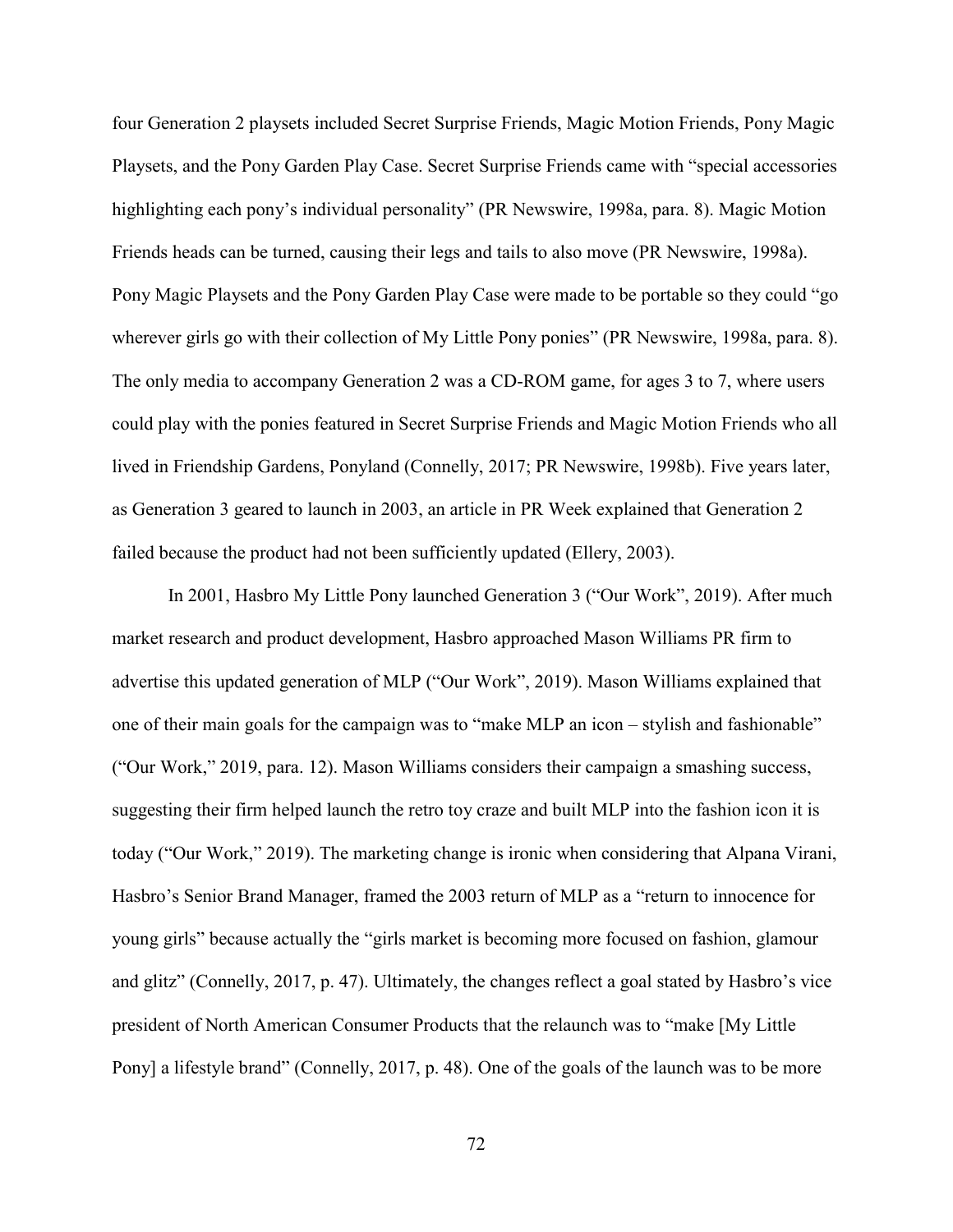character focused (Connelly, 2017). To achieve this goal, Hasbro worked closely with book publishers (Connelly, 2017; Raugust, 2003). As such, Generation 3 was licensed to HarperCollins for activity and board books, Running Press for novelty mini book kits, Walter Foster for how-to-draw books, and Publishers International for sound books (Raugust, 2003). Additionally, the retailers Target and Mervyn's were promotional partners who helped cross promote the physical toys with the mediated products (Raugust, 2003). Generation 3 had numerous television shows, several theatrical release features, and televised specials (Connelly, 2017). These animated features continued in the same vein as previous MLP media except this time the ponies were on their own as there were no humans working with them to save the day. However, three years after the Generation 3 launch, My Little Pony was being outsold by Littlest Pet Shop (Connelly, 2017). It was, once again, time for Hasbro to try something new.

While My Little Pony attempted to revamp Generation 3 with a focus on fewer pony characters, they were already developing Generation 4 with Lauren Faust, who had been hired in 2008 to develop a reboot series for My Little Pony (Connelly, 2017). Faust had originally come to Hasbro to pitch her toy line, Galaxy Girls, and had previously collaborated with her husband on *Powerpuff Girls* (1998-2005) and *Foster's Home for Imaginary Friends* (2004-2009). In 2009, Faust was announced as the new creative steward for MLP. The same year it was announced that a new television series was being created. Fans were concerned that with the reboot MLP would lose its popular essence and the critics were up in arms at Hasbro's continuous commercial promotion of its product lines (Connelly, 2017).

Finally, after a few years of production and market preparation, *My Little Pony: Friendship is Magic* debuted in 2010. Despite initial backlash, it was a smashing success and gained numerous youth and adult fans (Connelly, 2017). Faust (2010) admitted that her intention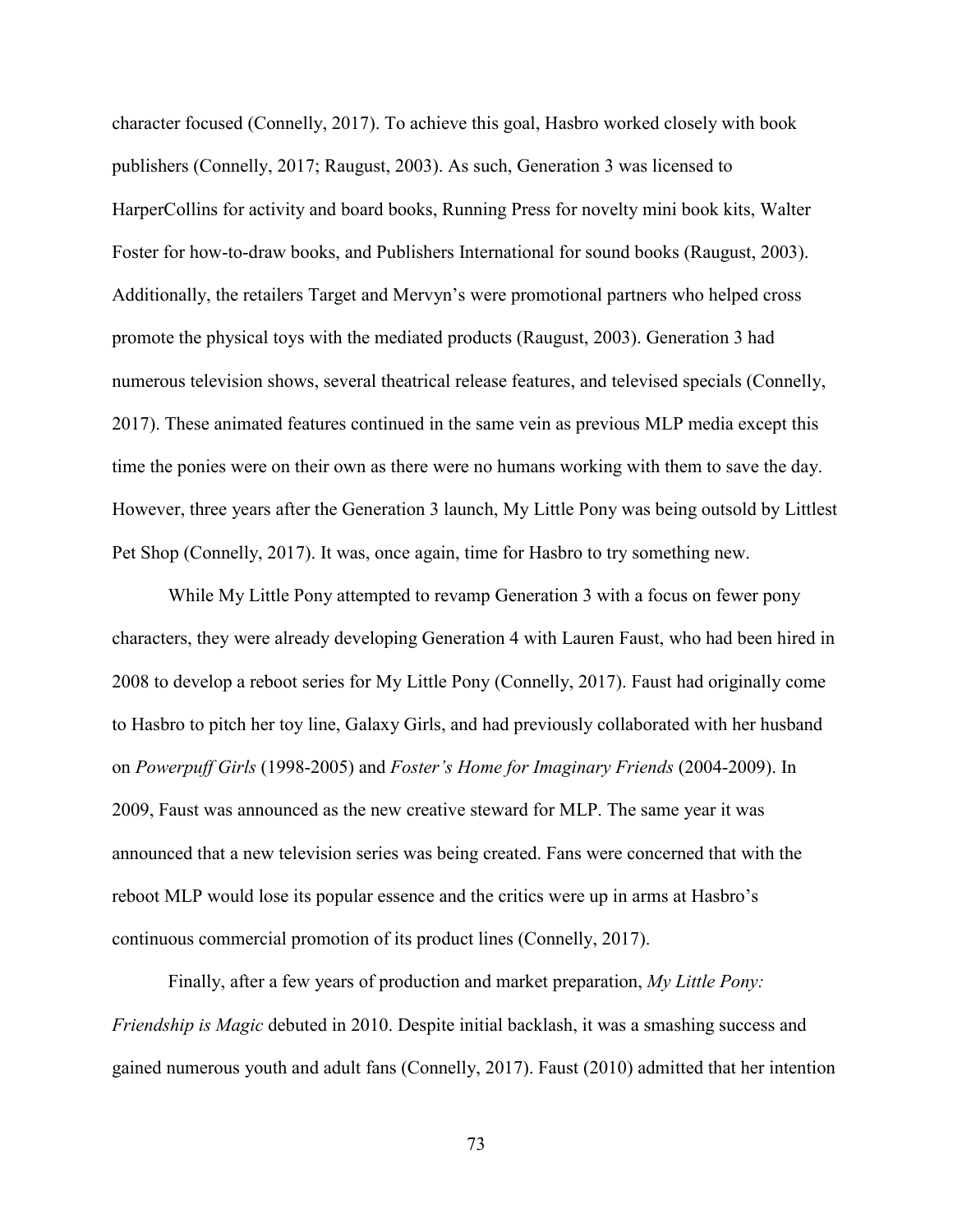behind creating *Friendship is Magic* was to buck the perception that shows based on toys for girls were boring and lame. She wanted *Friendship is Magic* to show girls that they do not have to be limited to one ideal depiction of a girl, but that there are many interests a girl can cultivate. Faust wanted to convey the messages that girls can be friends with girls who are nothing like them and that girls can be true to themselves. Faust also wanted her show to depict these values using the complex and engaging plots that girls crave (Faust, 2010; Frevele, 2011). Among the many things that Faust encouraged girls to do, aside from making friends, is to be creative, and to consider themselves more STEM minded.

### **My Little Pony and STEM**

While the Generation 1 toy sets did feature domestic technology like lamps, microwaves, refrigerators, toasters, and sinks, the Generation 1 media primarily portrayed cutting edge technology as masculine in nature. Often natural processes, such as weathering stones and growing trees, were depicted as taking place in underground industrial factories (Seiter, 1993). For example, the Delldroves, "gnomelike male creatures," were shown working in an underground factory to polish stones and hammer acorns before these items were placed outside on the ground as if they had naturally occurred (Seiter, 1993, p. 158). Other episodes involved male villains with treacherous machines that could destroy the Ponies' world. For example, when Evil King Charlatan of the North Pole, a megalomaniacal penguin, wants to freeze the whole world with his new machine, it's up to the Ponies and Megan to talk him out of it and remind him of his real priorities such as friends and family. Then the ponies are able to destroy the machine with a magic ray once the king realizes the error of his ways (Seiter, 1993). As such, in Generation 1 MLP media, technology is either used to minimize any impression of the harmful effects of industrial processes by linking them with natural processes or is made out to be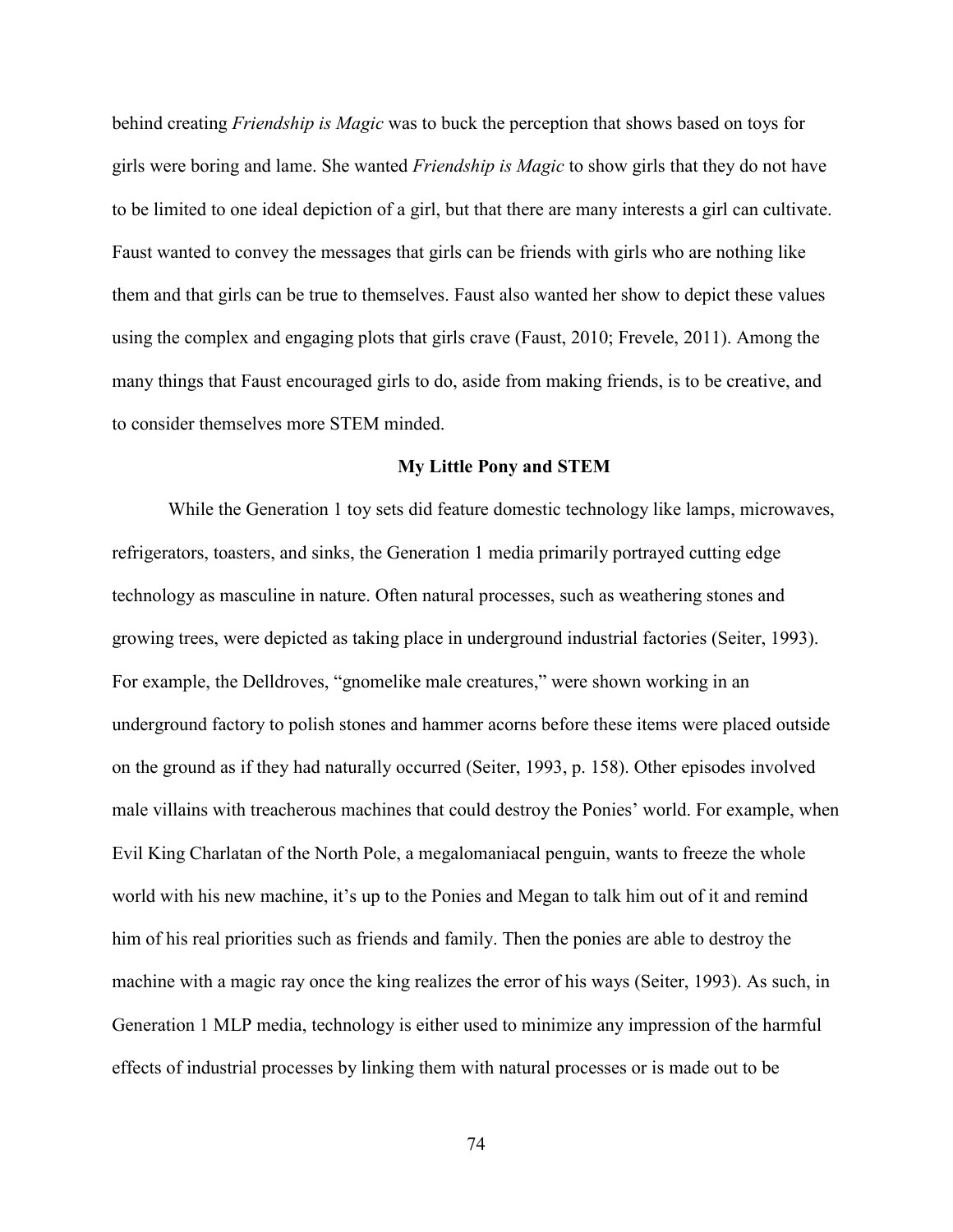dangerous. Either way, these portrayals are not specifically about growing little girls' interest in STEM.

Generation 2 did not have any animated shorts or movies (Connelly, 2017). However, many of the toy lines featured transportation technology such as a carriage and a sailing boat. Additionally, one of the products sold was a toy flip cell phone on which you could talk to three of your favorite ponies. In contrast, Generation 3 had numerous shorts and movies. However, the technology use was relegated to the everyday and often traditional roles for women, such as baking. In fact, there is a whole series called *Meet the Ponies* with individual ponies throwing a party for their friends. In episode 6 "New Cake Party," the point of the party is to bake a cake. Other episodes, many about parties, involve skating, riding scooters, and karaoke. Often the ponies who cannot fly are shown using hot air balloons to get around and reach tall heights. Overall, technology is shown and commodified as toys to be used for fun, transportation, and domestic duties.

The development of *Friendship is Magic* marks the brand's first intentional foray into portraying girls in STEM. Some of the portrayal is similar to previous MLP media. For example, in the introductory animation for *Friendship is Magic*, viewers always see Twilight Sparkle in her hot air balloon which is also sold as a *Friendship is Magic* accessory (Connelly, 2017). Throughout the series, the ponies are shown utilizing a train pulled by a pink engine with hearts all over it and a cupcake looking supply car behind it. However, there are instances of more intentional depictions of ponies utilizing STEM skills. For example, in season 1, episode 15, "Feeling Pinkie Keen," Twilight hooks one of her friends up to a machine to get brain energy readouts in her lab in the basement of the library she lives in. The lab is decorated with large chemistry flasks containing green and blue bubbling liquid and odd-looking machines, a call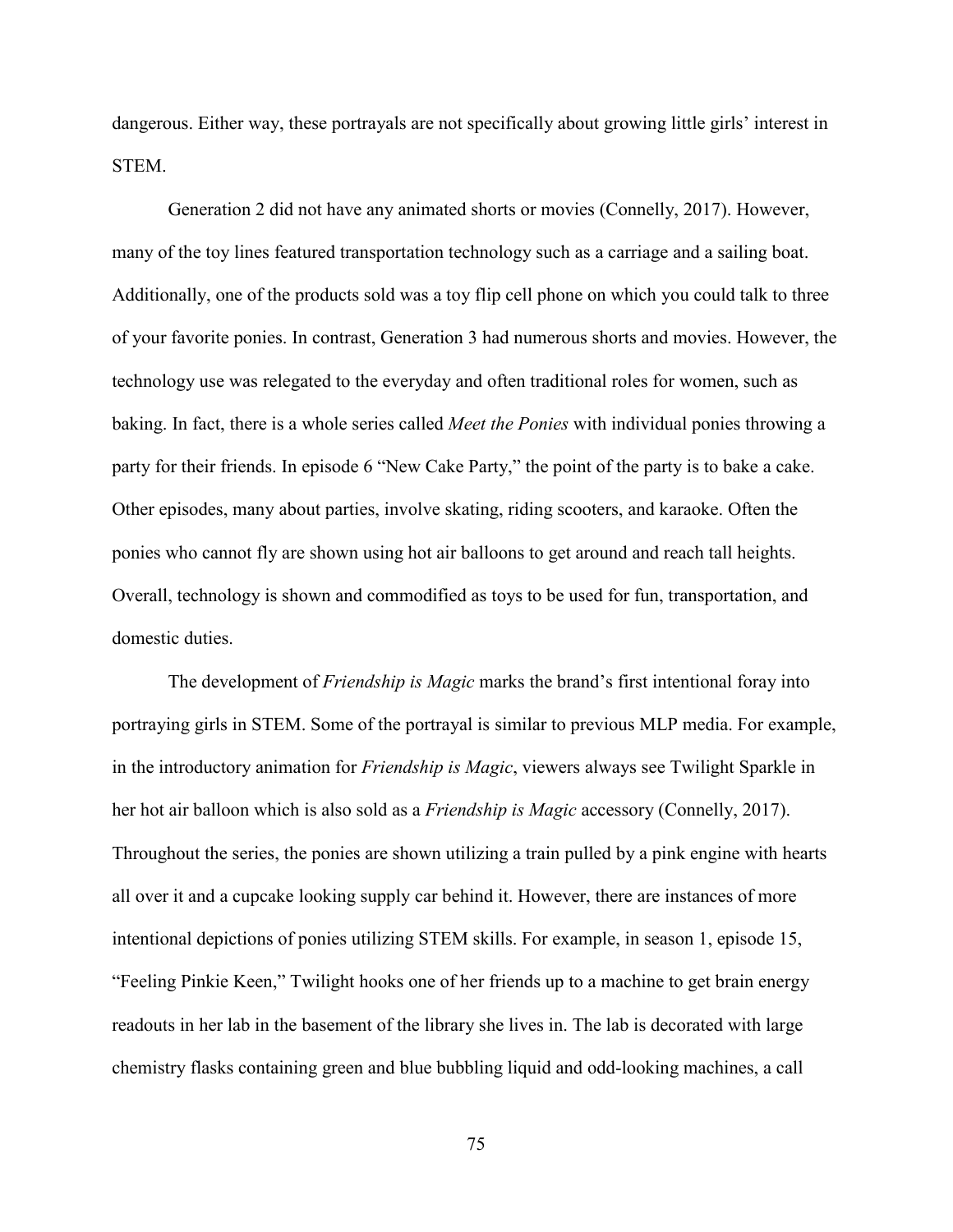back to classic mad scientist laboratories. In season 1, episode 12, "Call of the Cutie," one of the ponies encourages a friend in front of a crowd by saying she could grow up to "be a great scientist, or an amazing artist, or a famous writer. She could even be the mayor of Ponyville someday" (Faust, McCarthy, Thiessen, & Wootton, 2011). Clearly, it positively promotes science as a possible future job option, but it also plays into post-feminist ideals about endless opportunity. In season 2, episode 22, "Hurricane Fluttershy," Twilight Sparkle helps the pegasus ponies record their progress on generating wind power using an anemometer, which is a real life device used to measure wind speed. However, much like in the Tinker Bell movies, the anemometer is being used because the pegasus are training to magically influence the weather in order to transfer water to the pegasus home city, Cloud City, where all the rain is generated for Equestria. Once again, science is being confused with magic and used to support industrial practices, in this case by unrealistically influencing weather phenomenon. In season 6, episode 10, "Applejack's 'Day' Off," Applejack and Rarity try to have a relaxing time at a spa. However, Applejack ends up fixing a leaky steam pipe instead. In order to do so, she needs her tools, which leads to a sequence where she equips her tool belt, tools, and safety goggles in close-up, like the superhero preparation motif. Then Applejack is shown striking a regal pose in front of a blue background. Applejack successfully fixes the leaky pipe and is shown a hero for it. As such, this is presumably a positive portrayal of STEM use in MLP, and – perhaps coincidentally – references the sociological leaky pipeline. However, it is undermined by the fact that Applejack fixed a leaky pipeline in a spa, which is associated with stereotypical feminine interests. While *Friendship is Magic* has such instances throughout the series, it is not something Hasbro clearly emphasizes with the playsets. While there are TinkerToy kits, where you can actually build one of the ponies from *Friendship is Magic*, there are no sets featuring Applejack with her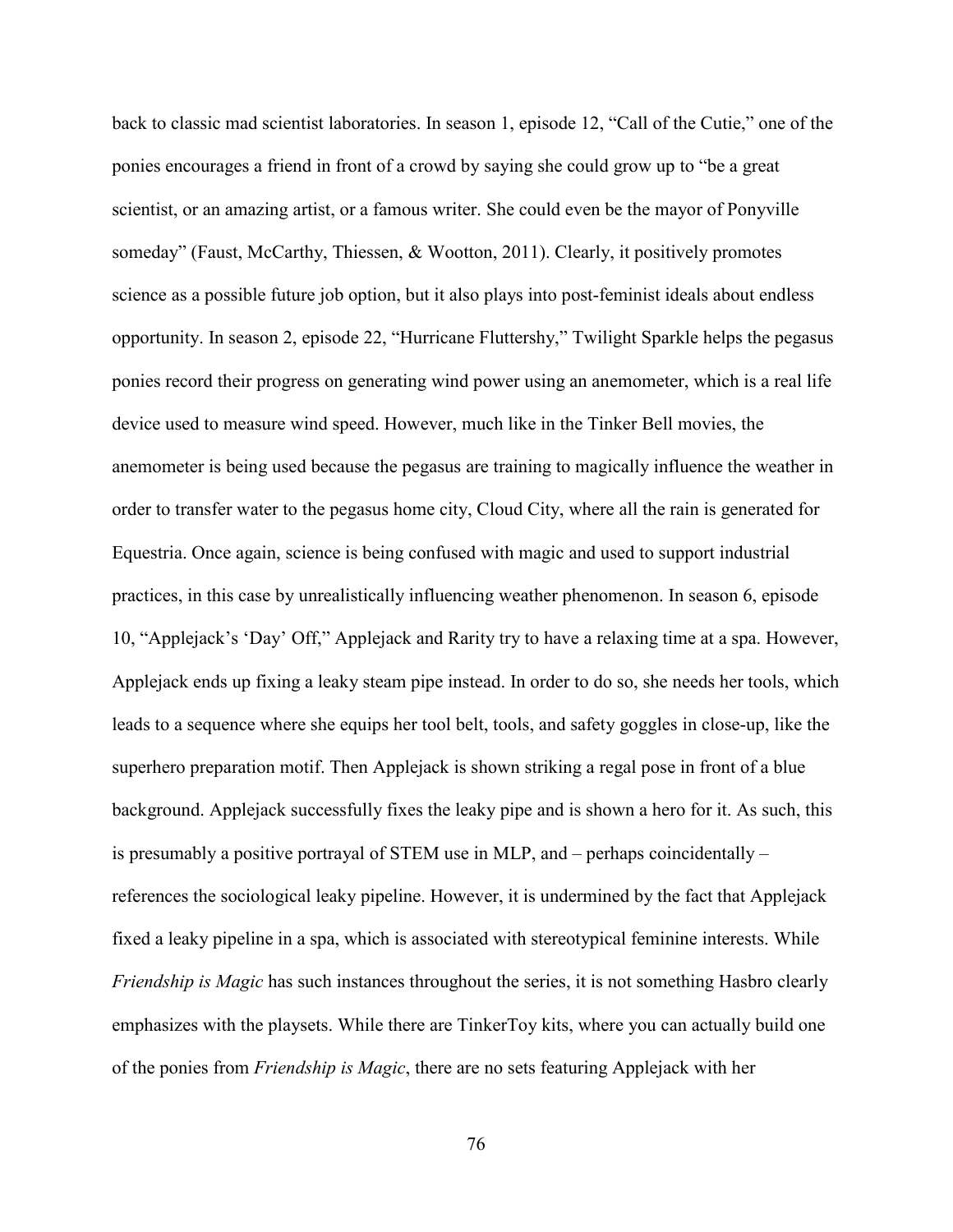construction tools or the pony version of Twilight Sparkle in her science lab. As such, *Equestria Girls* seems to be the only recent MLP line to intentionally promote STEM in their media and toy sets. This STEM representation may be a part of Hasbro's hopes for *Equestria Girls* to expand the fan experience of the brand (Schmidt, 2013b). In the next section, I delve into the cultural context of *Equestria Girls* to better understand the creation of and popular initial response to Hasbro's announcement.

## **Cultural Context of** *My Little Pony: Equestria Girls*

When *Equestria Girls* was first announced, there was speculation as to why Hasbro was developing an alternate universe where the ponies looked like humans. Indeed, the announcement received querulous and mixed responses. One article claimed in the headline that the creation of *Equestria Girls* was a "Triumph of the Bronies" because they "have expressed a strong interest in seeing the Ponies in sexy, humanized forms" (Marcotte, 2013, para. 5). Marcotte's assertion seems less wild when considering that even *The New York Times* reported on Hasbro's expansion into a lifestyle brand for Bronies (Schmidt, 2013a). Yet, many Bronies were actually disapproving of the new series calling it "overly girly" and "really feminized" (Connelly, 2017, p. 151). Some mothers were concerned that the human looking ponies could give their daughters unrealistic beauty standards with their short skirts and tiny waists (Pesce, 2013). An article for the *Huffington Post* described the *Equestria Girls* as "My Little Pony meets Barbie" (Driscoll, 2013).

Hasbro, on the other hand, professed a very different view of their new series. Meghan McCarthy, the head writer for the first *Equestria Girls* film, said the series was meant to be "an extension of [My Little Pony's] mythology" (Schmidt, 2013b, para. 6). John A. Frascotti, chief marketing officer for Hasbro, said that *Equestria Girls* was a response to fans' desires "to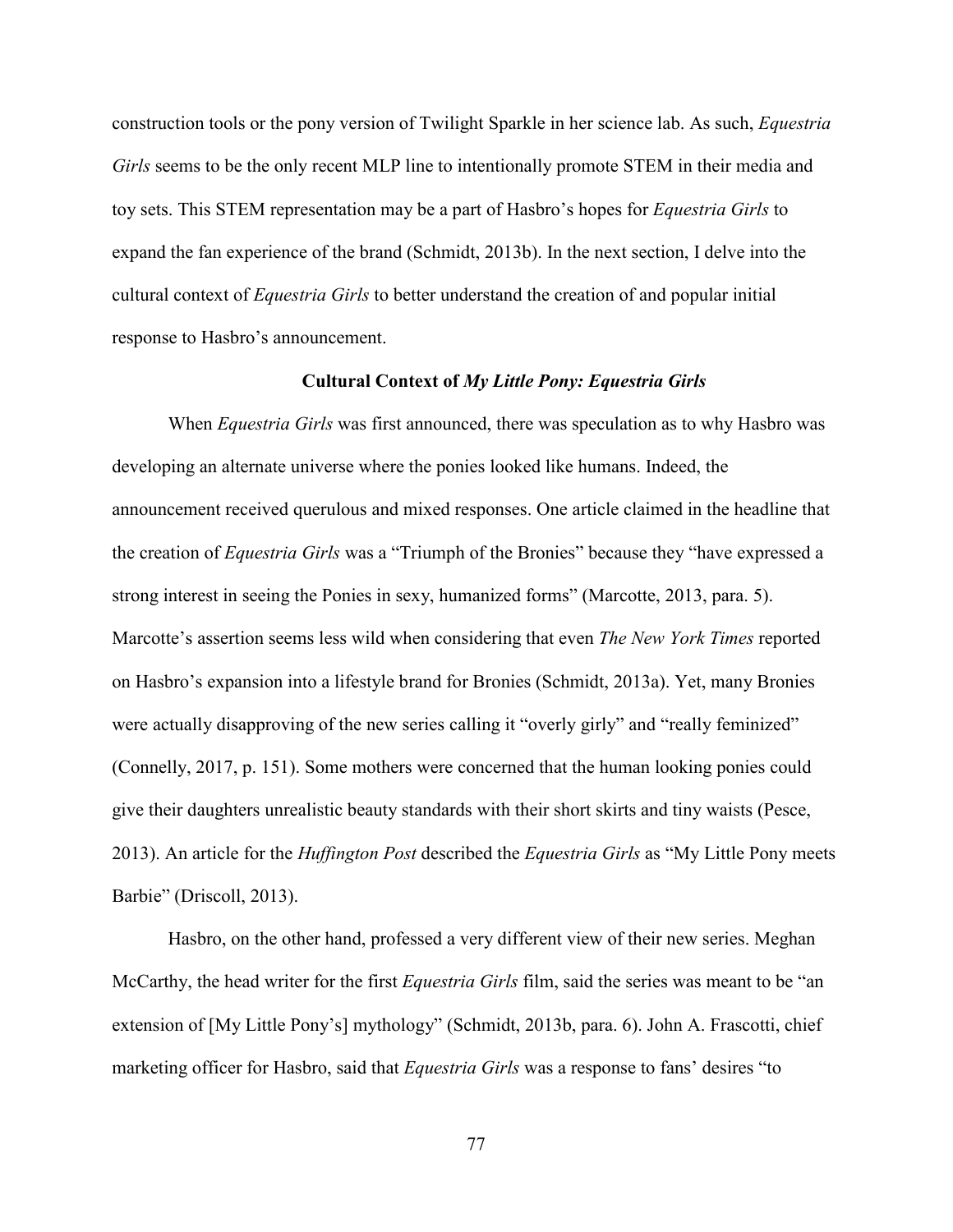experience the brand in more ways" and as "a major strategic initiative" for Hasbro (Schmidt, 2013b, para. 4-8). Either way, Equestria Girls has done well enough to have a new YouTube series announced by Hasbro in 2017 (Orsini, 2017). A review from *The Mary Sue*, a popular culture review site dedicated to women's representation, stated that "kids and die-hard *My Little Pony* fans will dig the series" (Jusino, 2017, para. 7). Unlike *Friendship is Magic*, *Equestria Girls* clearly markets more directly to women in STEM with the My Little Pony Equestria Girls Minis Twilight Sparkle Science Star Class Set which accompanies the *Twilight Sparkle Science Fair Sparks* chapter book. Additionally, on Hasbro's My Little Pony website, Sunset Shimmer's favorite class is listed as "maths," Twilight's favorite class is "chemistry," and Fluttershy's favorite class is "biology" ("Equestria Girls," 2019). As such, *Equestria Girls* media products are worthy of analysis for determining the quality of its scientific content.

# **Problematic STEM Messaging of My Little Pony: Equestria Girls**

For this chapter, I analyzed over 11 hours of animated material and one book. The animated content includes the following: three approximately seventy-five minute films, *My Little Pony: Equestria Girls* (2013), *My Little Pony: Equestria Girls: Rainbow Rocks* (2014), and *My Little Pony: Equestria Girls: Friendship Games* (2015); the less than three minute promotional short for *Friendship Games* "The Science of Magic"; three forty-four minute specials, including *My Little Pony: Equestria Girls: Legend of Everfree* (2016), *My Little Pony: Equestria Girls: Forgotten Friendship* (2018), and *My Little Pony: Equestria Girls: Rollercoaster of Friendship* (2018); the mini-series *Tales of Canterlot High* (2017) containing three interconnected twenty-two minute episodes; and a roughly three minute short part of season one of *Equestria Girls* digital shorts, "Twilight Sparkle's Little Shop of Horrors." Moreover, I analyzed the 167 paged, kids book *My Little Pony: Equestria Girls: Canterlot High*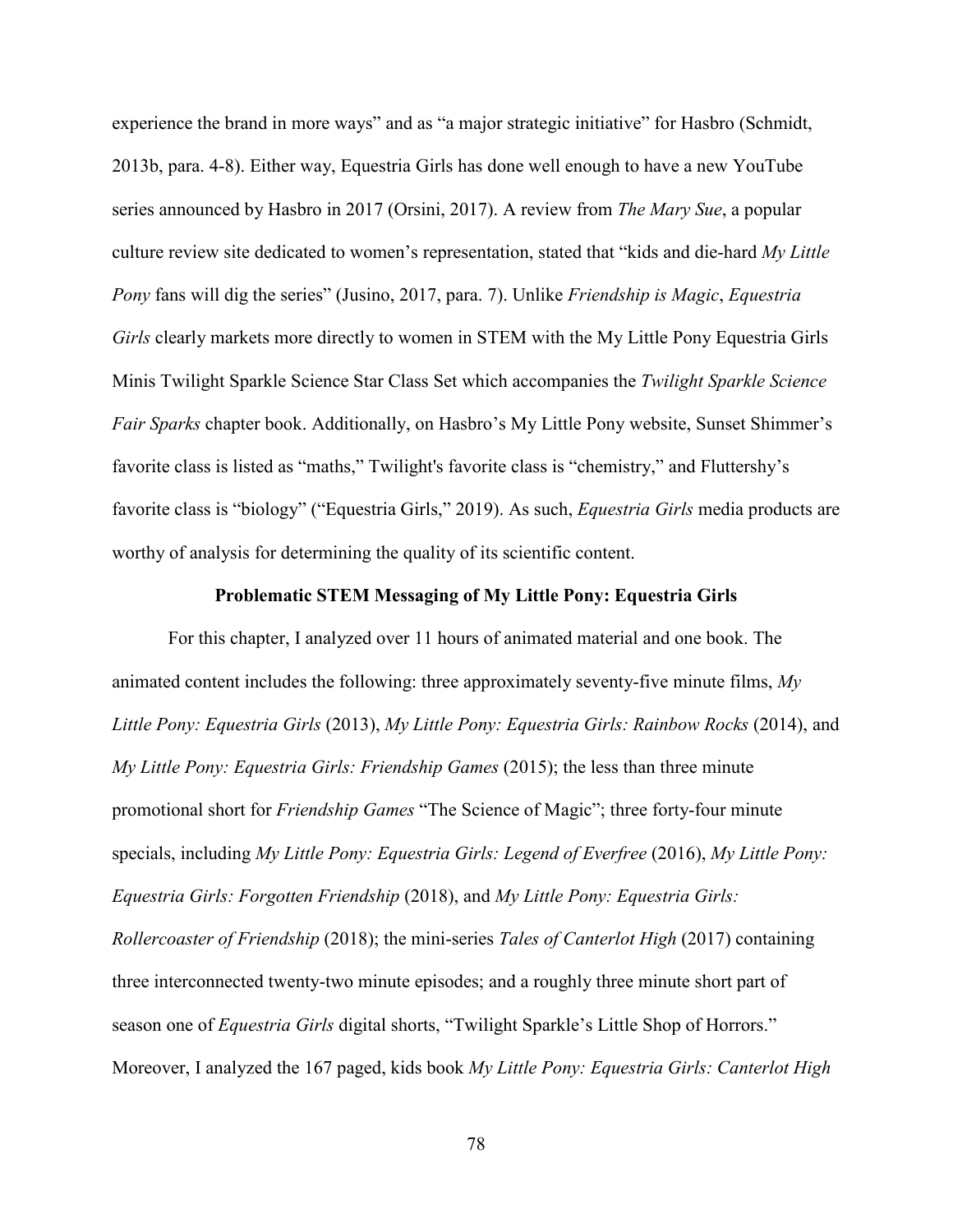*Stories: Twilight Sparkle's Science Fair Sparks*, written by Arden Hayes and published in 2018. Each story features the main group of humanoid girl friends: Rainbow Dash (blue skin, rainbow hair), Twilight Sparkle (purplish-pink skin, navy blue hair with a purple and pink streak), Fluttershy (yellow-skin, pink hair), Applejack (light-orange skin, yellow hair), Rarity (the color white skin, purple hair), Pinkie Pie (pink skin, curly pink hair), and Sunset Shimmer (former pony, now girl with orange-skin, yellow and red streaked hair).

The *Equestria Girls* media features STEM more prominently and explicitly than *Friendship is Magic*. *Equestria Girls* is Hasbro's most direct MLP foray into promoting STEM for girls, however it also is fraught with messaging that undermines truly progressive goals and reinforces the leaky pipeline. In particular, My Little Pony: Equestria Girls media promotes traditional gender roles by associating STEM with feminine values, showing girls as dangerous STEM users, and portraying pretend science rather than real science, while also promoting neoliberal market values such as individual self-promotion and materialism in relation to STEM use. Together, these messages reinforce girls' and women's concerns about STEM fields, explaining why such media does little to fix the leaky pipeline.

# **Traditional Gender Roles**

While the specific promotion of girls in STEM has not always been associated with MLP, MLP has almost always depicted problematic STEM practices. In *Friendship is Magic* and *Equestria Girls*, these depictions have become more intentional. In fact, *Equestria Girls* is even more specifically designed to push girls into STEM. However, despite being more intentional, these depictions still reinforce traditional gender roles, particularly, feminized STEM practices, showing girls in STEM as dangerous, and promoting science that is not real and therefore, more like play.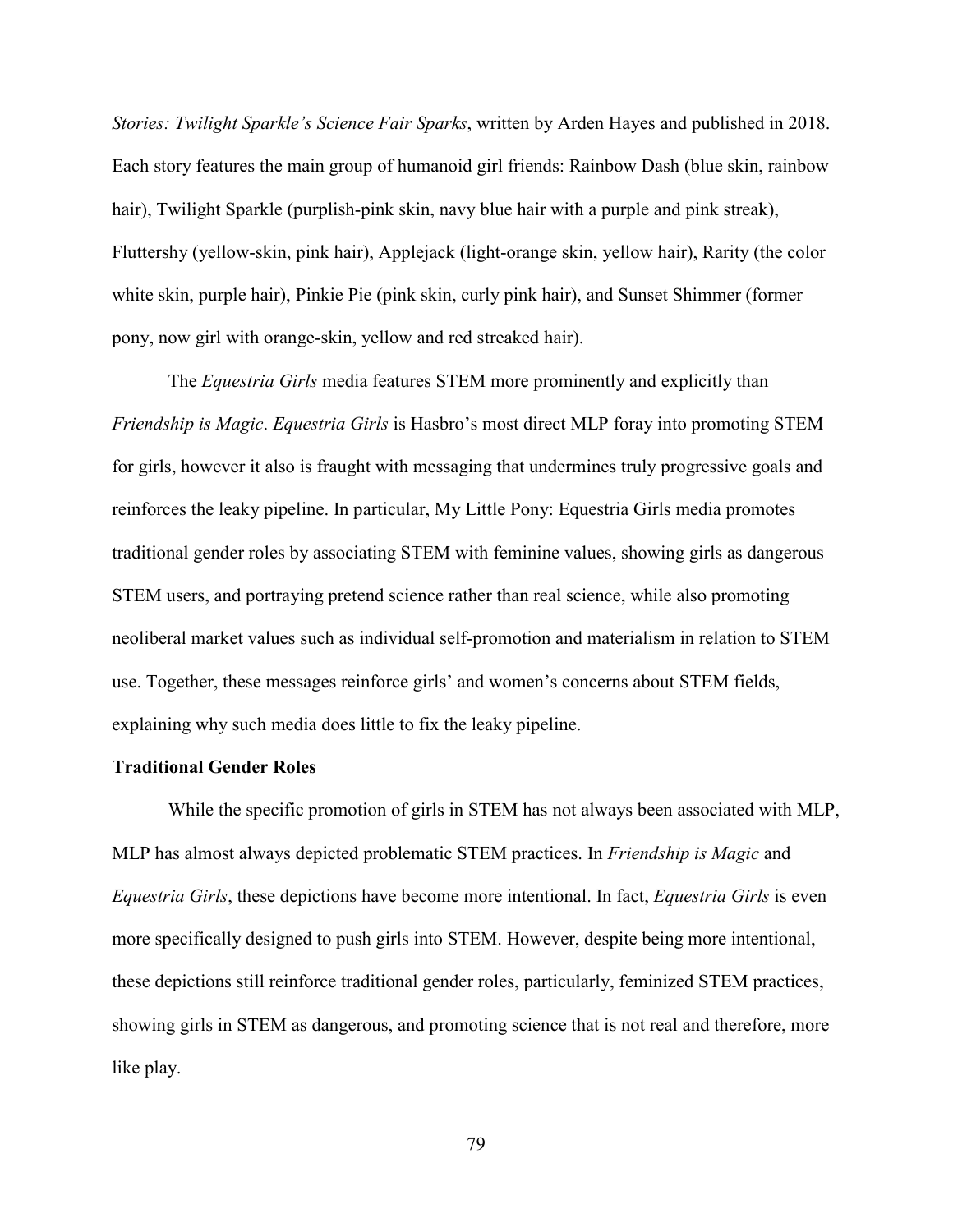**Feminine STEM.** *My Little Pony: Equestria Girls* typically mixes STEM use with the main tenets of girl culture and feminine gender roles. In terms of girl culture, the texts typically link STEM with rock/pop bands, parties, and stardom, with a special emphasis on fashion. In terms of feminine gender roles *Equestria Girls* emphasizes cooking, heteronormativity, and loss of female agency.

*Equestria Girls* connects STEM to girl culture in terms of parties, music, and stardom, quite frequently throughout its media content. For example, throughout the movies Pinkie Pie, who is her truest self when she is throwing parties so everyone can have fun, has two party cannons. Shaped like old timey cannons, they are colored pink and shoot sparkly confetti everywhere. Additionally, the science fair project Twilight is working on in *Twilight Sparkle's Science Fair Sparks*, with a male partner who came up with the idea, is a machine that is supposed to make people more willing to dance at parties. Another running theme is the use of musical instruments by the main characters' band, the Rainbooms, whose main goal is to bring people together through music and fun. In fact, in *Science Fair Sparks*, the Rainbooms record a new song for the machine Twilight is making to help inspire crowds to dance. Their instruments are also a way for the main characters to channel their friendship magic which causes them to 'pony up'. When the girls pony up they grow pony ears and their hair lengthens so it looks like they have a pony's tail. Additionally, Fluttershy, Rainbow Dash, and Twilight Sparkle now have wings sprout out of their backs, similar to their pony counterparts who have wings in Equestria. They can then combine their powers to create that cornerstone of girl culture, a powerful unicorn. In "Movie Magic", episode 2 of *Tales of Canterlot High*, the main characters are featured on a movie set to assist a popular director in making the next *Daring Do* film, a highly popular series in their world. While it may be somewhat debatable if the main characters are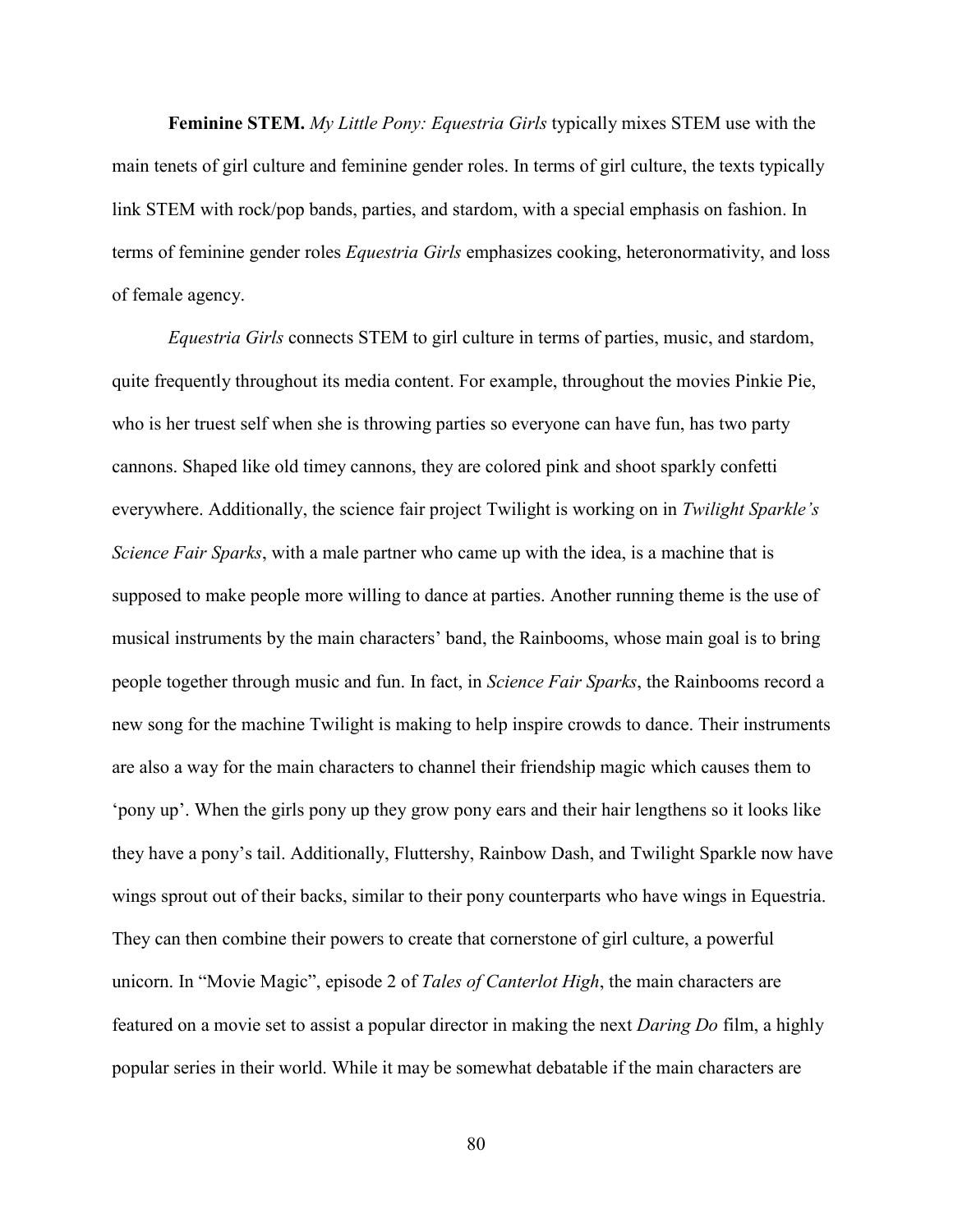striving for stardom, they are still participating in the culture that up holds stardom as a desirable achievement in girl culture.

*Equestria Girls* promotes fashion most prominently in relation to STEM and girl culture. In *Friendship Games*, Twilight Sparkle, who has always lived in the human world, creates a scientific device that can detect and capture magic. However, it takes the form of a fashionable amulet necklace the Equestria Girls can wear. In *Legend of Everfree*, Twilight knows a lot about gems, which is technically geology. However, in this case, it is geology focused on sparkly gems, not actual science. According to Kearney's (2015) taxonomy of sparkle, gems would fall under the less subversive category of adornment. Later, the gems, which are otherwise a natural phenomenon, give the main girls (referred to as the "Mane 7" by Hasbro and in fandom) additional magical powers and are worn by the main girls as fashionable necklaces. The book cover of Twilight Sparkle's Science Fair Sparks simultaneously promotes science with scientific cover art like the atomic symbol, test tubes, beakers, and a rocket ship. However, on the back cover, there is also a blurb which invites readers to "channel your inner Twilight Sparkle with fun fashion tips inside!" (Hayes, 2018). Once you finish the book, which centers around a science fair, "Twilight Sparkle's Signature Style" section is only a page turn away. The section starts out declaring, "Twilight Sparkles is the queen of geek chic" (Hayes, 2018). The section continues with 14 more pages describing each of Twilight's signature clothing items and activities that invite the reader to design an outfit for Twilight and various other shopping and fashion related activities. Additionally, these pages are done all in purple, which is one of Twilight's primary colors, but it is also the color after pink most associated with girliness.

Similar to *Barbie*, *Equestria Girls* also depicts the typically female role of cooking in relation to science. In the *Friendship Games*, the hard science of a chemistry class is juxtaposed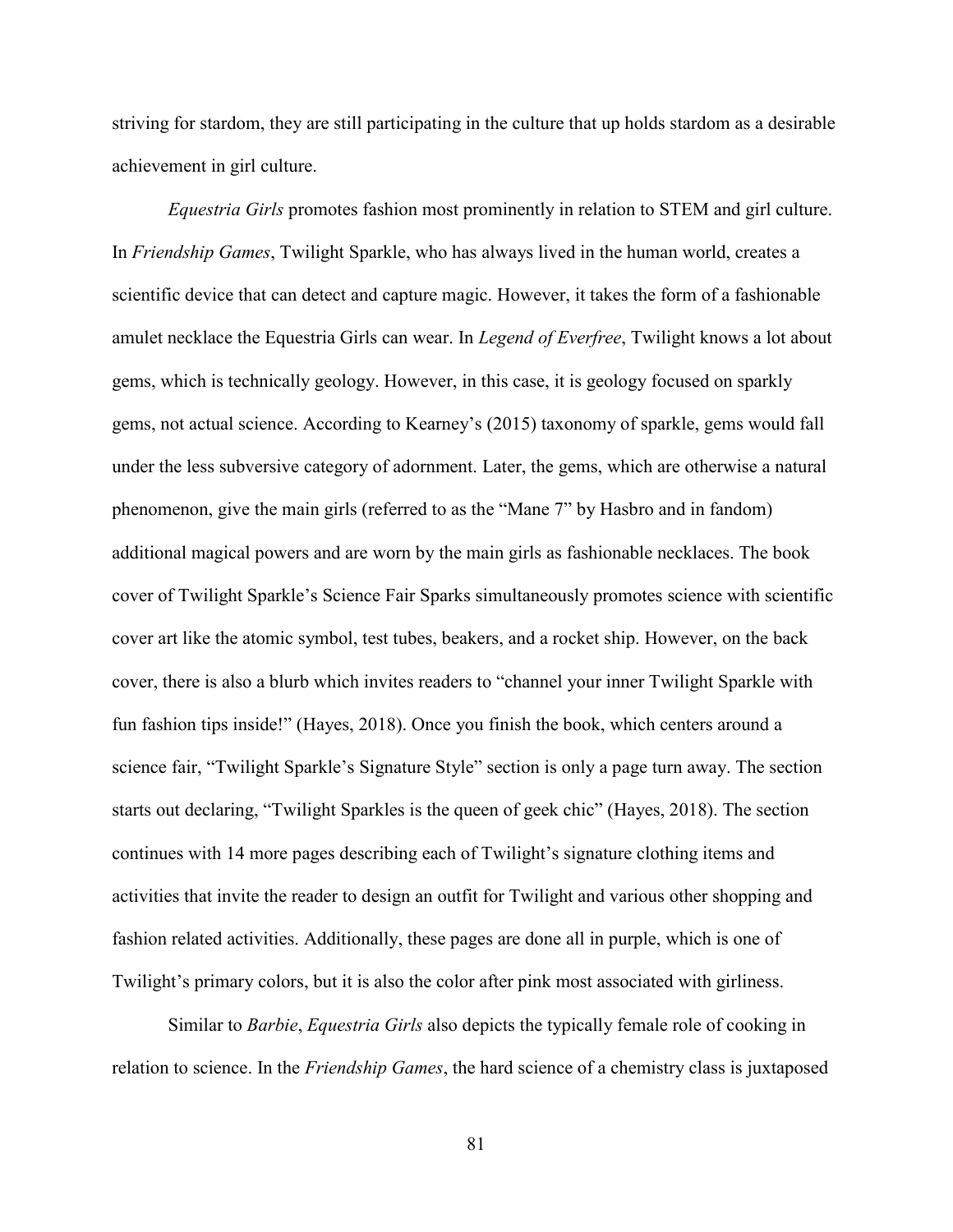with the traditionally feminine subject of a cooking class by showing the main characters in both classes. Cooking certainly is a form of chemistry but the show is not progressive about this fact because it does not emphasize the science behind cooking. Instead, it juxtaposes cooking and chemistry by showing the main characters participating in each class side by side in a kind of montage. This juxtaposition of the hard science of chemistry with cooking implicitly associates cooking with science. While cooking does involve scientific principles, it is generally thought of as a traditional women's role. Thus, even the scientific girl in the show is portrayed as tethered to traditionally feminine roles of being in the kitchen.

Heteronormativity is particularly emphasized as a subplot of *Twilight Sparkle's Science Fair Sparks*. In the book, Flash Sentry feels jealous of Twilight and her science fair partner. This subplot inherently supports heteronormativity in relation to STEM because Flash normalizes the idea that opposite sex science partners may be inherently meant for each other when he thinks "maybe he was meant to be Twilight's science fair partner, and they'd date and be happy together" (Hayes, 2018, p. 47). Thus, Flash is not allowing for the possibility that Twilight and her science fair partner, Rising Star, can just be friends. On the other hand, the story itself does little to dispel the notion as Twilight seems to be developing a crush on Rising Star. Additionally, the back cover summary states "Twilight falls under his spell" (Hayes, 2018).

Finally, the way *Equestria Girls* content feminizes science for girls is sometimes even dangerous; while connecting the science to more feminine objectives – like cooking and dancing – female agency is occasionally erased or downplayed altogether. The book, for instance, tells a troubling tale of the loss of female agency. During her science fair project, Twilight thinks she is working on a device that allows people to shed their inhibitions and dance. However, it is later revealed that Rising Star intended to develop a machine to manipulate and brainwash the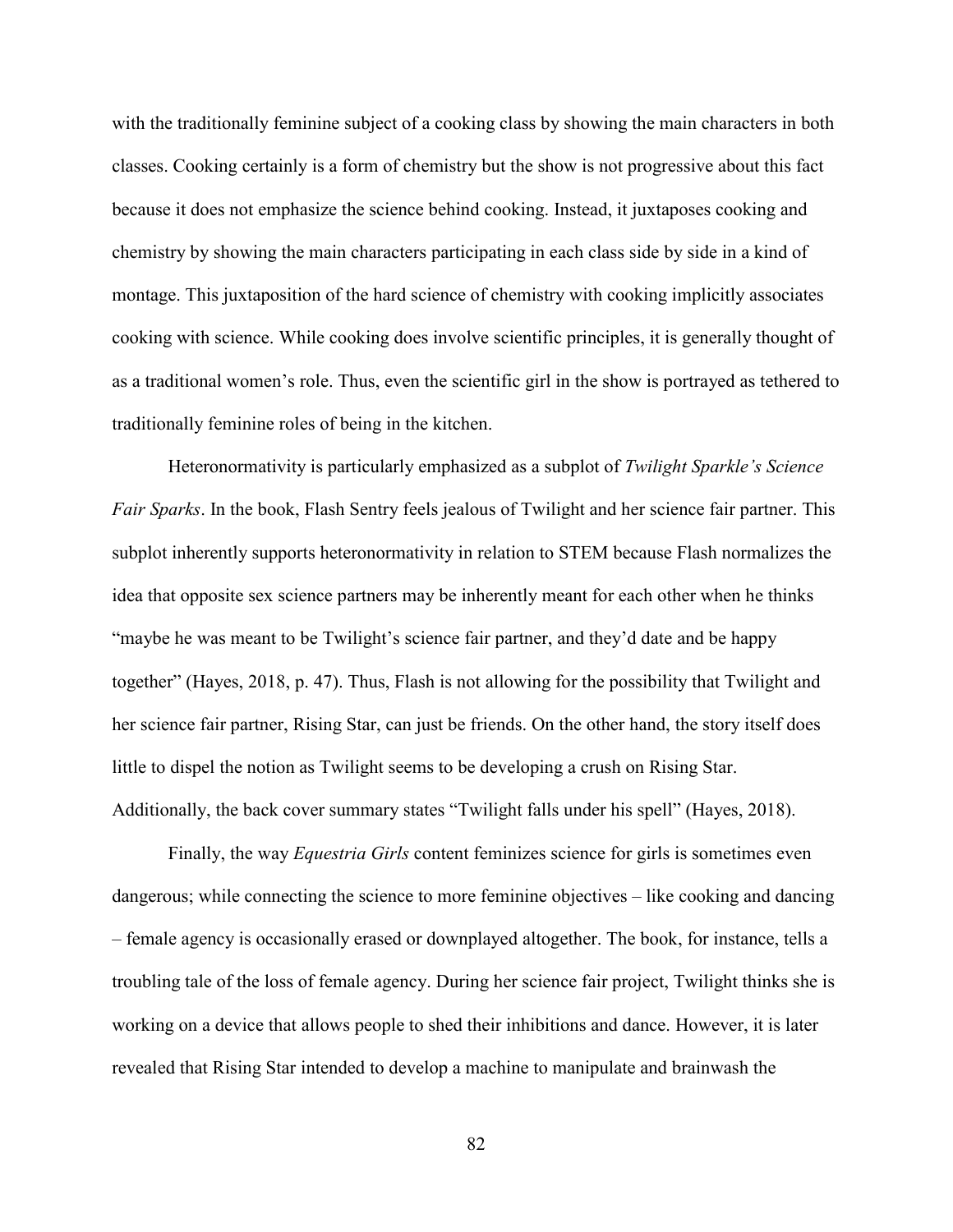students of Crystal Prep into being nicer. The story seems to be about Twilight's science skills being hijacked for the purposes of a male colleague. At some level, the story is about strengthening female agency, as Twilight reclaims the project and decides to continue inventing a machine that influences people to be more inclined to dance. The message about agency, however, is muddied by the purposes of Twilight's machine. Even though Twilight and her peers are insistent their machine does not actually manipulate anyone who does not already want to dance, the machine can be portrayed as removing inhibition, in a similar manner as alcohol. Consequently, the question of agency with regards to those who are influenced by the machine is problematic. Thus, while connecting the science of machine making to something as feminine as dancing at a party, the book indicates that losing one's inhibitions is the way to have fun. At the very least, the story suggests girls and women should relish losing control, a message that is antithetical to working in a STEM field that is dominated by men. Even worse, the theme seems to put women in the same subservient positions to men in their lives, and possibly more dangerous situations in real life that can make working in a male-dominated field undesirable.

**Dangerous in STEM.** Much of the STEM portrayed in *Equestria Girls* is depicted as dangerous. Admittedly, most of what makes it dangerous is the mixing of STEM and magic. Nevertheless, girls interacting with STEM is portrayed as a potentially dangerous combination. This depiction plays into a common stereotype of women in STEM fields as being incompetent, incapable, and hazardous (Colatrella, 2011).

For example, a short, "The Science of Magic," has been created to promote *Friendship Games*. The short depicts Sunset Shimmer using scientific devices to determine how the girls' pony up magic works in the human parallel world. To do this, Sunset hooks her friends and their instruments to various machines that are meant to produce useful data. However, the process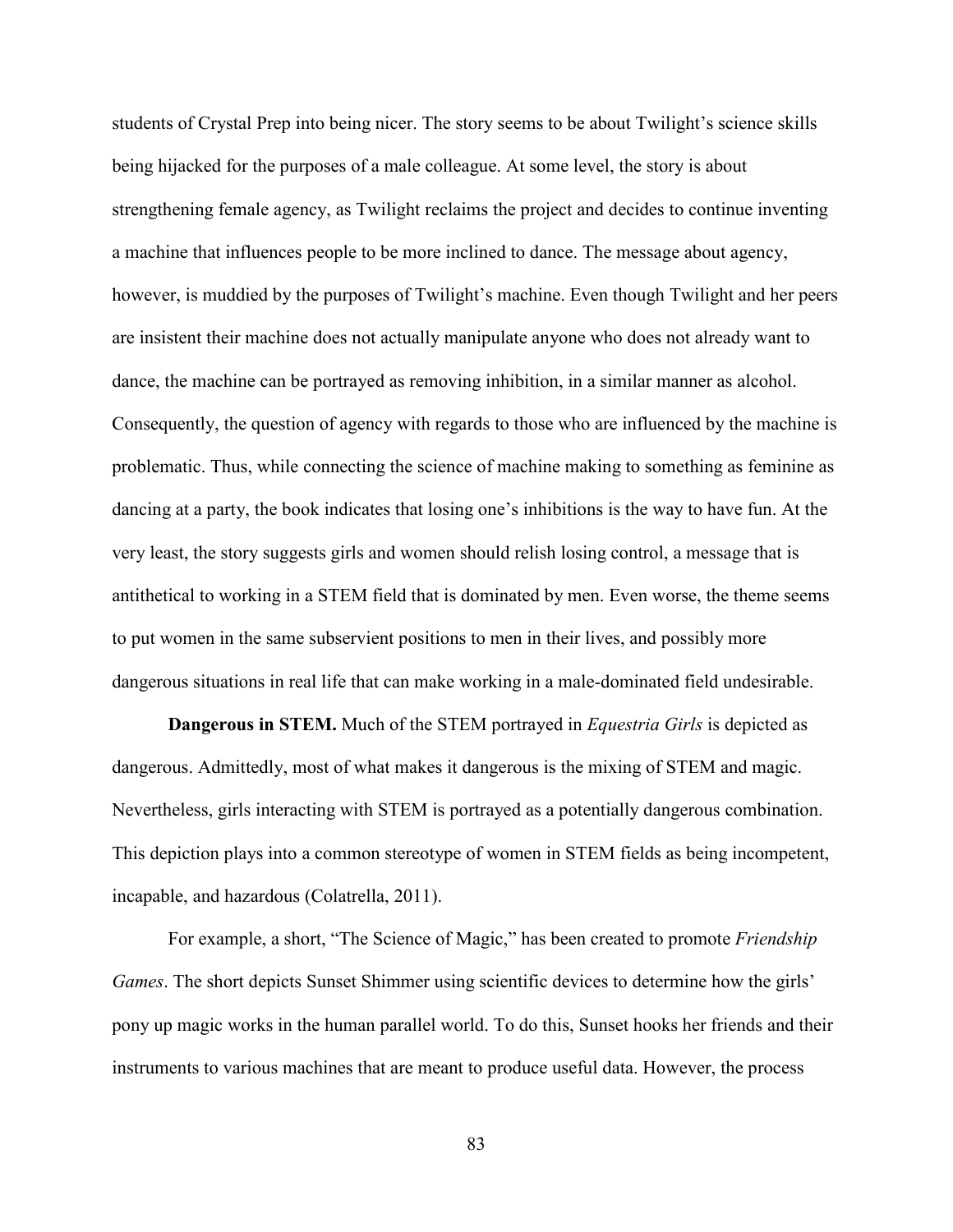goes horribly awry and Sunset is often injured. Sunset starts her experiments with Fluttershy. She puts a helmet on Fluttershy while she plays her tambourine, which causes the machine to show a butterfly picture on its screen, which eventually escalates into Fluttershy's helmet flying off and the room going dark. When Sunset Shimmer tests Applejack with her bass, magical apples come shooting out and knock Sunset over. In another research attempt, Sunset Shimmer hooks Rarity and her keytar to electrodes, Rarity starts to fly, causing Sunset to trip and fall on the chords. Pinkie Pie plays her drums hooked up to another machine, which eventually generates enough energy that Sunset is electrocuted and thrown across the room by Pinkie Pie's magic balloons. Finally, Sunset decides to test her final subject, Rainbow Dash, while behind safety glass. However, Rainbow Dash's magic travels through the chords hooked up to her electric guitar and causes a rainbow explosion to go off in the room where Sunset was supposed to be safe. At the end of the short, a bedraggled looking Sunset, with wild hair, burnt lab coat, a scratched face, and smoke coming off her dejectedly announces to her friends "I've come to the definitive conclusion. I have no idea how magic works in this world," then faints (Hasbro, 2015). Clearly, trying to study magic scientifically is a dangerous endeavor for the scientist, but these comedic scenes also suggest an incompatibility between girls and science altogether.

In *Friendship Games*, human world's Twilight Sparkle makes a machine that can detect magic. However, her device has the unintended effect of sucking magical energy up as well. For example, when Twilight leaves Crystal Prep to investigate Canterlot High she ends up trapping the main girls' powers in her amulet. Unfortunately, Twilight even sucks up the magical portal between Equestria and the human world. The magic ends up being too much for her device, so it dangerously spits portals randomly to different parts of Equestria. When Twilight tries to harness the power, she is turned into a scary harpy like creature called Midnight Sparkle, who terrorizes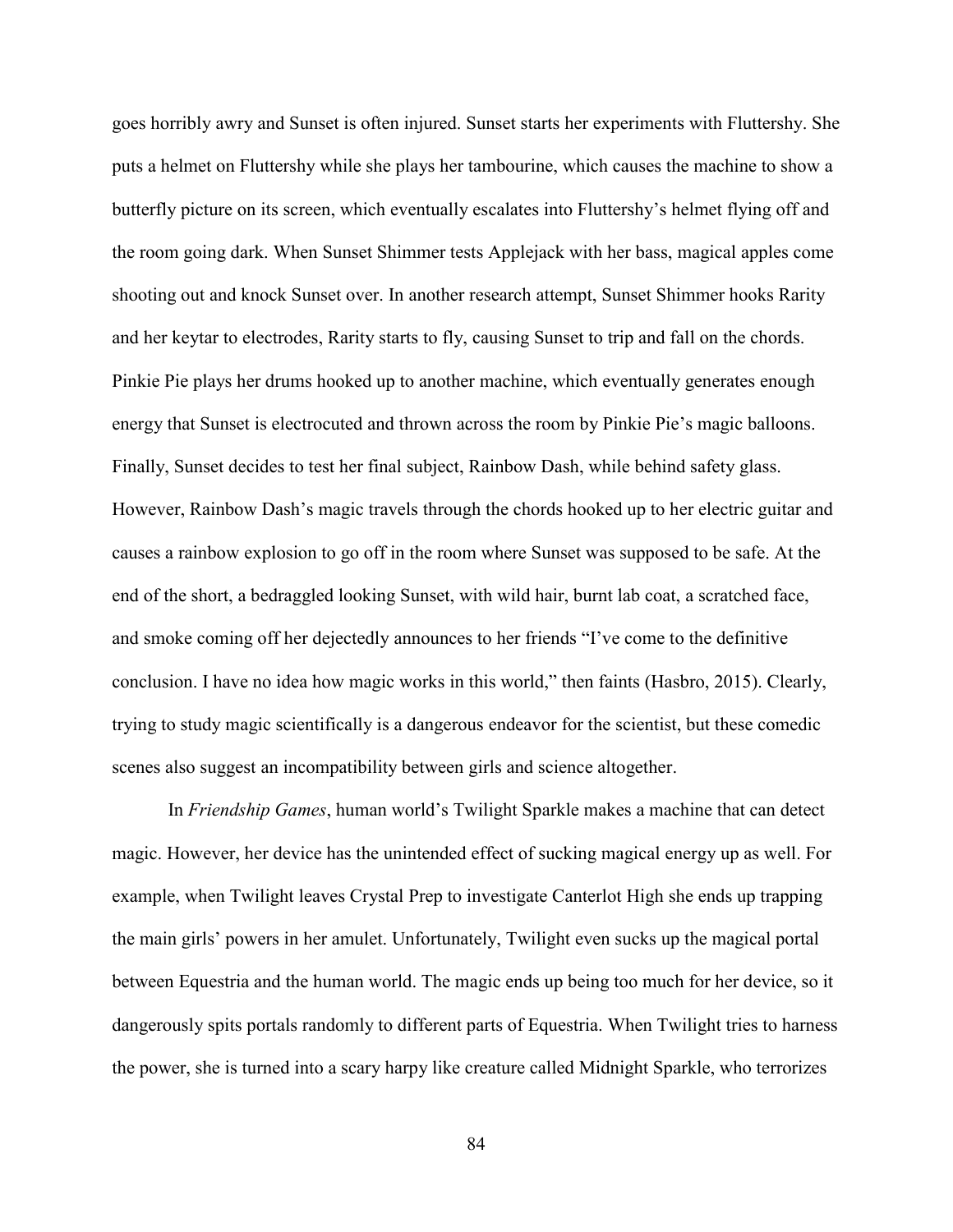the school with her new magic. Sunset Shimmer rescues Twilight and her friends' magic from the device to ultimately save the day. The effort of detecting magic is yet another example of a well-intended STEM endeavor becoming dangerous, further suggesting that femininity and science are truly mutually exclusive.

This theme of girls being dangerous in STEM fields resurfaces time and time again in *Equestrian Girls* content. In *Legend of Everfree*, the Rainbooms and their school friends are constantly trying to fix an old dock at Camp Everfree, where they are staying during a field trip. However, in the process the dock is destroyed a couple of times. Particularly notable is the second destruction of the dock depicted in an after credit scene in which Pinkie Pie uses her new magical powers to create giant exploding balloons. Thus, the dock repair project that the Rainbooms and their peers have been working on throughout the movie is ultimately destroyed during the end credits.

In *Rollercoaster of Friendship*, magic mixes with Vignette Valencia's phone and allows her to click a picture of anyone or anything and replace it with a digital simulation version that is exactly the way she wants. Vignette is in charge of the opening day parade for the new Equestria Land theme park. Though the technology is in the hands of a more obvious antagonist this time, her issues are depicted in terms of perfectionism taken to the extreme. With her phone, she ends up zapping and replacing several of the Rainbooms who are there to perform for the parade held for the park opening. The girls are zapped to a void-like all-white room, where they are trapped. While nothing inherently life threatening occurs, Vignette does ruin the parade in her endeavor to make it perfect. Her magical phone heinously zaps a person and replaces them with a fake digital version. Again, another girl is portrayed as being bad at something scientific.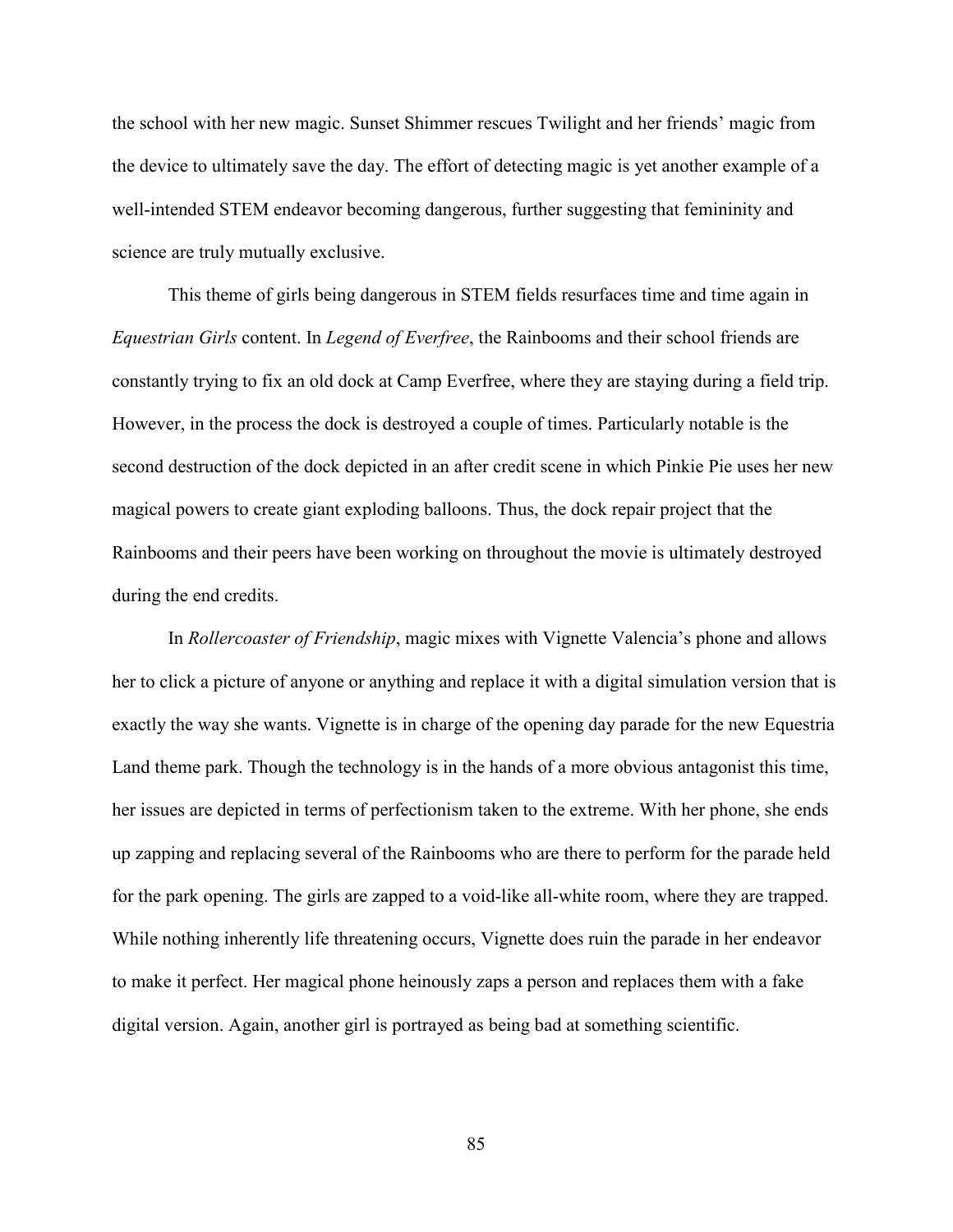Finally, although the perpetrator is technically male, Flash and Twilight's friends believe Rising Star is using Twilight to create an evil brain washing machine for the science fair in *Science Fair Sparks*. As such, the group comes very close to destroying the machine before learning that Rising Star 's device was intended to make the students at Crystal Prep nicer. As such, this almost works as an opposite example where in male hands, the technological intent is benevolence and no danger arises. Although a machine that influences free will, even if used for benevolent purposes, is still quite questionable.

Overall, the implication is that girls utilizing STEM may be dangerous, which implies and even demonstrates, in one case, that boys in STEM can have inherently friendlier motives and outcomes. However, most of these examples have involved STEM use when mixed with magic, which I argue in the next section makes any STEM shown in *Equestria Girls* more like play science.

**Play Science.** While science can be used to find and explain unknown or theoretical phenomena, it seems less like science when it is being used to study magic and more like girls playing at science. These depictions reinforce the idea that women and girls aren't really meant for real science, but only to play at it. For example, the machine Twilight works on with Rising Star for her science fair project is loosely based on scientific research that different music and certain color patterns can affect a person's mood (Gunn, 2002). However, the ability of her machine to remove a person's inhibitions about dancing seems far-fetched.

In a short that promotes the *Friendship Games* and features magic in the Equestria girls' world, Sunset Shimmer is wholly unable to prove anything regarding magic with her scientific tools. However, given the way magic seems to be able to interact with and influence electronic devices, there is an argument to be made that the magic in *Equestria Girls* is a type of play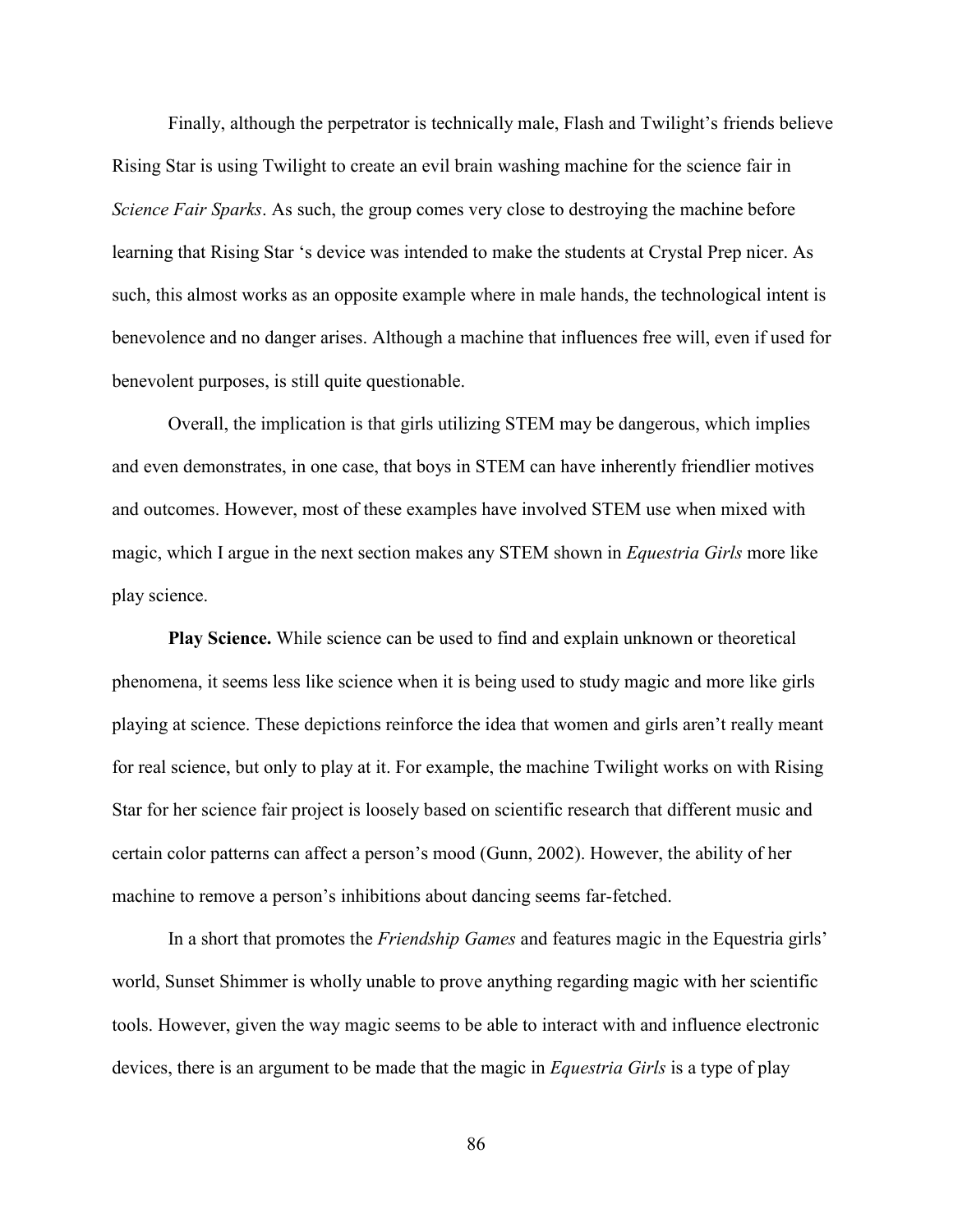science in itself. This argument is bolstered by *Friendship is Magic*, the parent show of *Equestria Girls*, in that the pony Twilight in season 1, episode 15, "Feeling Pinkie Keen," describes magic as something that can be studied and learned, much like scientific theory in our world or practical magic tricks for that matter. As such, *Equestria Girls* seems to follow this trend from *Friendship is Magic* and depicts magic as a kind of "science" that does incredible physics defying feats akin to those in sci-fi shows. However, since it is magic and not actual science, that puts it in the realm of play science, something that requires little actual learning since it is only pretend.

Pretend science surfaces routinely in *Equestria Girls* content. In another short, "Twilight Sparkle's Little Shop of Horrors," the watering can Twilight uses has magic all over it which causes the plants to come to life, some even seem to have faces. Twilight is initially excited to be watering the plants for Principal Celestia because she can learn more about botany this way. However, when the plants all come to life they start singing and begging for more water and start to attack Twilight to get it. Twilight texts Applejack for help, and Applejack uses the built in sprinkler system to wash away the magic from the plants and the watering can. Thus, the care of plants and the potential to learn about botany, which is rooted in science, becomes magical and therefore, akin to pretend play science. Reinforcing gender roles of play, *Equestria Girls*  constantly emphasizes that girls might be interested in science, but they should not worry themselves to actually understand it.

# **Neoliberal Market Values/ Consumer Feminism**

Obviously, the reasons to develop Equestria Girls includes selling more toy sets and related media while attempting to promote STEM to girls. As such, it should come as no surprise that the media itself relates STEM use to the neoliberal ideas of personal advancement and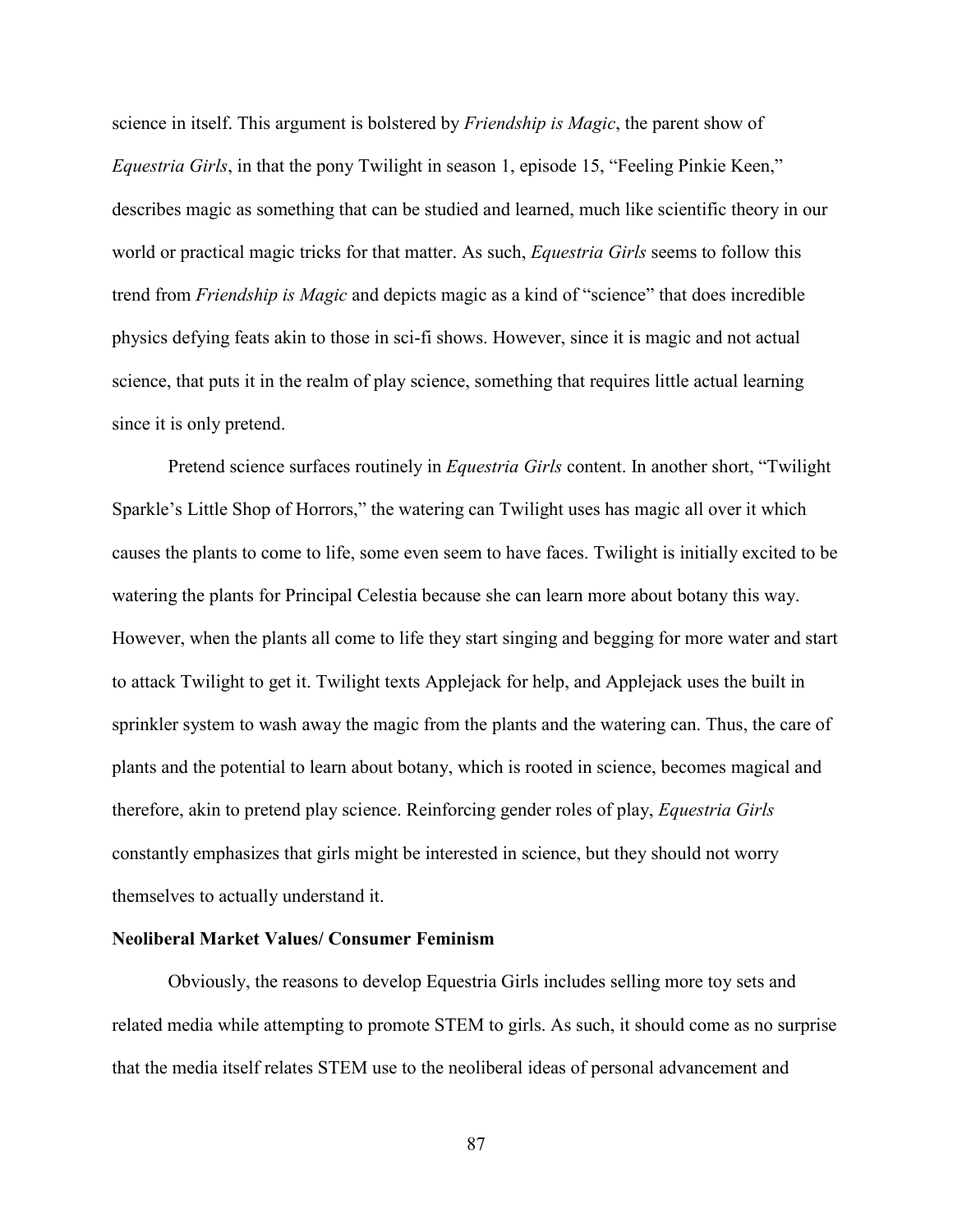materialism. The leaky pipeline has been said to exist because girls and women do not see how STEM careers serve their larger communities. As such, *Equestria Girls'* messaging reinforces an image of STEM that makes many seek alternative careers.

**Personal/Job Advancement and STEM.** In keeping with the idea that technology is dangerous, STEM use is portrayed in a neoliberal light of use for personal advancement. While this use is inherently rebuked in *Equestria Girls*, each character who pushes for such use is generally forgiven, meaning girls could be receiving the message that using STEM for individual gain is fine because in the end you will be forgiven no matter what. Truthfully, the intent of MLP is likely to teach that no one is beyond redemption and everyone can learn and earn that redemption especially with the help of friends. However, given how quickly forgiveness can be given in *Equestria Girls* the message has the potential of being lost. Either way, the portrayal of using STEM for personal use still plays into neoliberal messaging.

In *Friendship Games*, Crystal Prep's principal, Principal Abacus Cinch, inappropriately suggests that Twilight Sparkle help her peers win at the Friendship Games over Canterlot High, with the implication that if Twilight does so, then Principal Cinch will give her a good recommendation on her transfer papers to a fancy math and sciences school. Later, Principal Cinch sings along with the Crystal Prep students to pressure Twilight to use her misfiring magical science amulet to win the Friendship Games. Thus, for the sake of the school's image, Twilight is encouraged to cheat, which ends up being ultimately dangerous to her, her peers, and Canterlot High. In *Rollercoaster of Friendship*, the main antagonist, Vignette Valencia, is using her magicked phone to make everything perfect because she wants to receive the highest recognition for her own success at her job. While both Principal Cinch and Vignette are ultimately forgiven for their actions, as Principal Cinch appears in a later book and Vignette is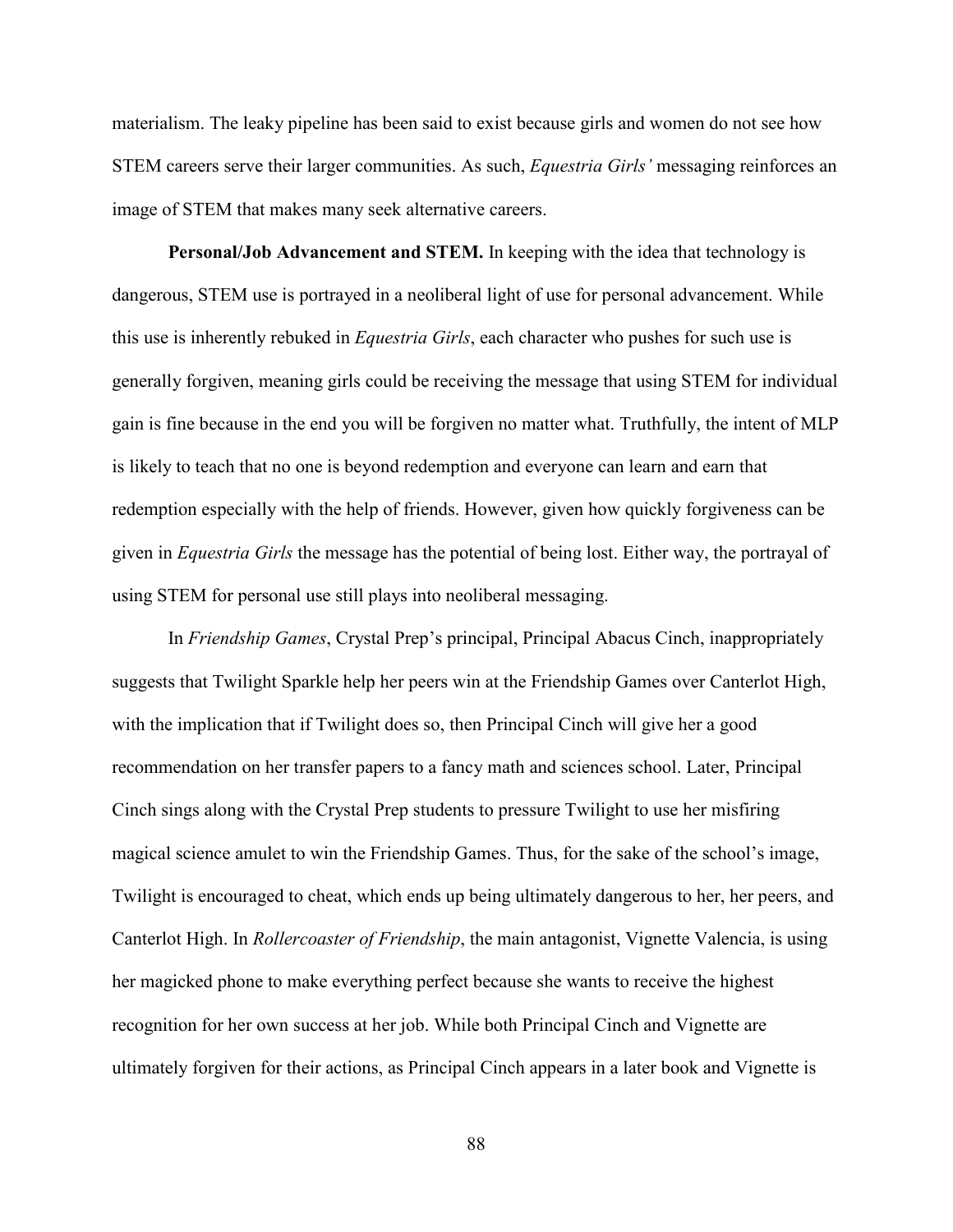obviously forgiven on the spot, both instances purport questionable morals around neoliberal values.

As magic can be viewed as a type of "science" in the *Equestria Girls'* world, two additional examples of this type of STEM use are seen in *Tales of Canterlot High* episode three, "Mirror Magic" and *Forgotten Friendship*. These instances depict antagonistic characters using magic for personal gain. However, despite the negative light these actions are given, the antagonist is instantly forgiven, which undermines any real critique of neoliberal values. In "Mirror Magic," the Rainbooms' new nemesis, Juniper Montage, is seeking revenge for being exposed as sabotaging the next Daring Do movie in the previous episode. Juniper acquires a magic mirror that can suck the Rainbooms into a white void. Thus, Juniper is seeking revenge based on a personal vendetta against the Rainbooms, who are eventually able to use their magic to escape the mirror realm. Once they escape and destroy the magic mirrors' powers, they forgive Juniper for acting out and offer to be her friends. *Forgotten Friendship* has a similar episode arc where a Canterlot High student, Wallflower Blush, the sole member of the Garden Club, uses a magical stone she found while gardening to make people forget Sunset Shimmer has redeemed herself. Consequently, Sunset loses her friends. Wallflower Blush's motivation is, once again, a personal vendetta as she has been consistently ignored by Sunset and her friends. However, Sunset reverses the spell and everyone, once again, offers to be Wallflower's friend. Thus, even if magic is only really "science" in the logic of *Equestria Girls*, these are examples of STEM being used for personal gain, which are painted negatively. However, the almost instant forgiveness makes the aggressive actions seem more like a faux pas and overlooks the promotion of the problematic neoliberal value of self-aggrandizement.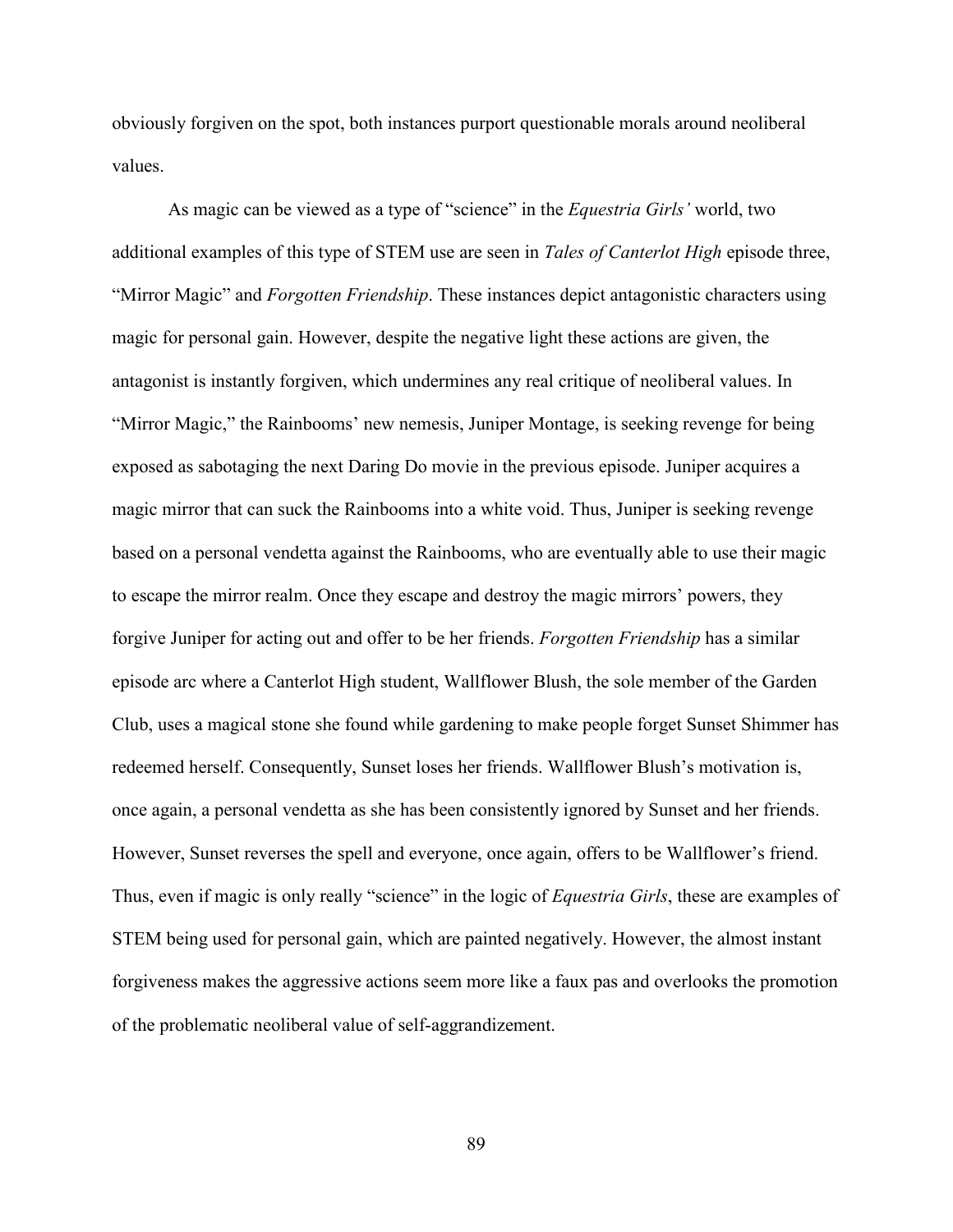**Materialism and STEM.** While no one owns a technologically amazing dream house, there are obvious instances of material wealth in relation to STEM. For example, Pinkie Pie's giant party cannons must cost a pretty penny not to mention the up keep. In *Rainbow Rocks*, all the students in Canterlot High are able to obtain the equipment they need to form various bands. Whether this shows the school as being wealthy for being able to purchase the equipment for their students or that the students are all wealthy enough to purchase their own equipment is not able to be assessed. Either way, it speaks to an implicit level of wealth that is neoliberal in nature, suggesting that hard work helps those interested in STEM acquire material goods, a message that is against the communal goals that tend to drive women to other fields.

In "The Science of Magic," the short meant to promote *Friendship Games*, not only is Sunset Shimmer roughed up during the experimental process but also the school's expensive experimental equipment is damaged. For example, the laptop Sunset is using squirts rainbow magic from its screen. Additionally, an electric overload triggered by the Rainbooms' magic caused an electrical blowout at one point. As such, there is implicit cost in repair work related to the damage done by Sunset's experiments. This is not directly addressed as a concern for anyone present, which suggests a level of wealth or school wealth that goods can be broken and easily repaired or replaced. Thus, the short promotes the neoliberal value of materialism by displaying that material goods, no matter their cost, are easily replaced.

In *Twilight Sparkle's Science Fair Sparks* by Arden Hayes (2018), Principal Celestia suggests to Twilight that once she creates her "next big invention or some great science fair project, no one is going to remember" Twilight's past mishaps which almost destroyed the school (p. 19). While the advice is meant to encourage Twilight to join the science fair, it rings of neoliberal ideas around the idea that success, which comes with the implication of wealth,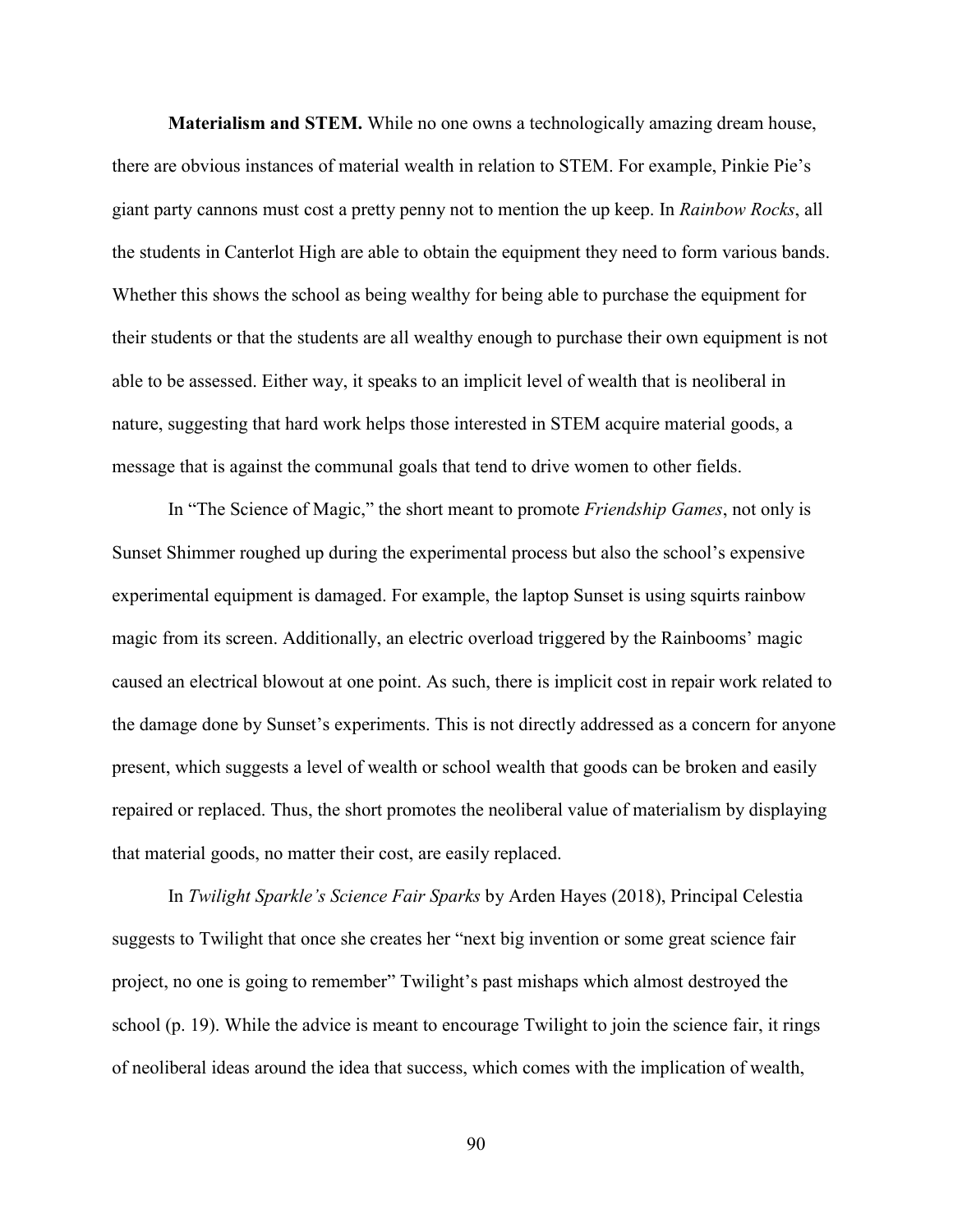puts one above reproach. As such, even if intended as innocent advice, the words still carry implicit values regarding STEM and STEM success that are inherently materialistic in nature.

In the back materials of *Science Fair Sparks*, "Twilight Sparkle's Signature Style," not only is the content centered around the consumer world of fashion, but there is even an activity titled, "Time to go to the mall!" (Hayes, 2018, n.d.). The directions for the activity state that you should "fill out your Twilight Sparkle--inspired shopping list!" (Hayes, 2018, n.d.). There cannot not be a clearer call for the consumption of material goods. Additionally, part of the back materials includes an ad for a *Friendship is Magic* DVD featuring Applejack. Also, the back cover depicts a small but obvious pitch for the next book in the series, *Rainbow Dash Brings the Blitz*. While this sort of advertising is standard for most book series, attached to a children's toy or not, it still is a call to buy material goods. This call is out of sync with the legitimate STEM messaging that the story intended to convey to its primary consumers, girls. Thus, Hasbro surrounds its STEM focused media with messages meant to promote materialism via STEM and around STEM.

### **Conclusion**

My Little Pony's history of trying to promote STEM for girls may be shorter than Barbie's, but nevertheless they share similarities in the portrayal of STEM that reinforces traditional gender roles and neoliberal ideals. In particular, *Equestria Girls* portrays girls working in STEM to feminine pursuits, dangerous ends, and in unrealistic pretend ways. Additionally, it connects STEM with the neoliberal ideas of individual advancement and materialism. Therefore, *Equestria Girls* works, much like Barbie and Disney Fairies, to normalize portrayals of girls in STEM as excessively girly and promoting consumerism values which can either be off putting to girls who may be interested in STEM careers or give girls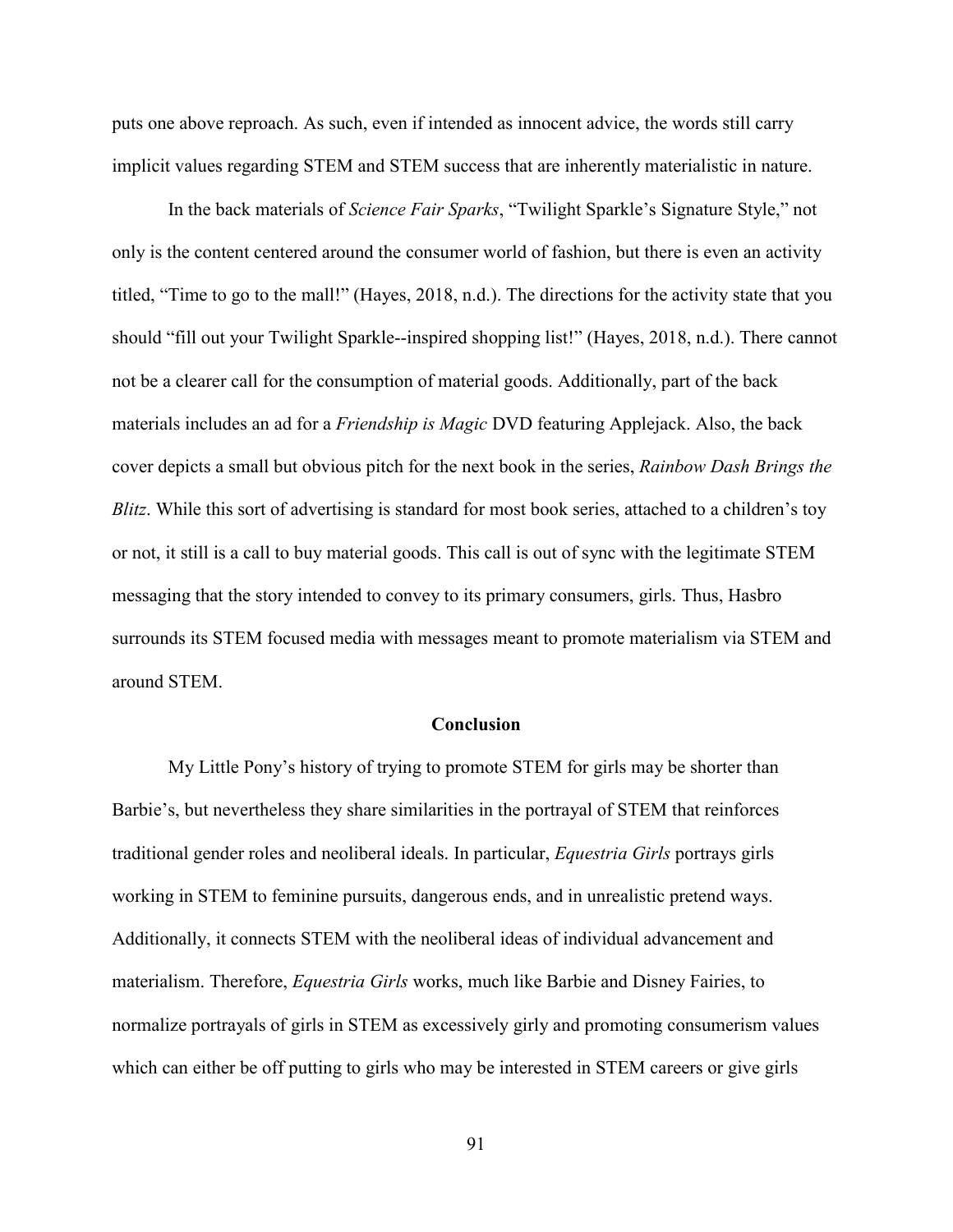unrealistic ideas about what work in STEM means (Betz & Sekaquaptewa, 2012; Sherman & Zurbriggen, 2014). As such rather than helping to fix the leaky pipeline, these portrayals continue to reinforce the very structures that shape it.

In the final chapter, I discuss in more depth the implications of reinforcing the leaky pipeline, which makes STEM careers seem less available and harder for girls and women to navigate. In particular, I will explore the implications of popular girls brands promoting STEM in terms of traditional gender roles and neoliberal ideals. I argue these portrayals, while ambivalent in nature, seem to have the potential to do more harm than good. Finally, I will present some ideas on how representation in girls media can be used to restructure the pipeline, which would make STEM more appealing and easier for girls and women to navigate.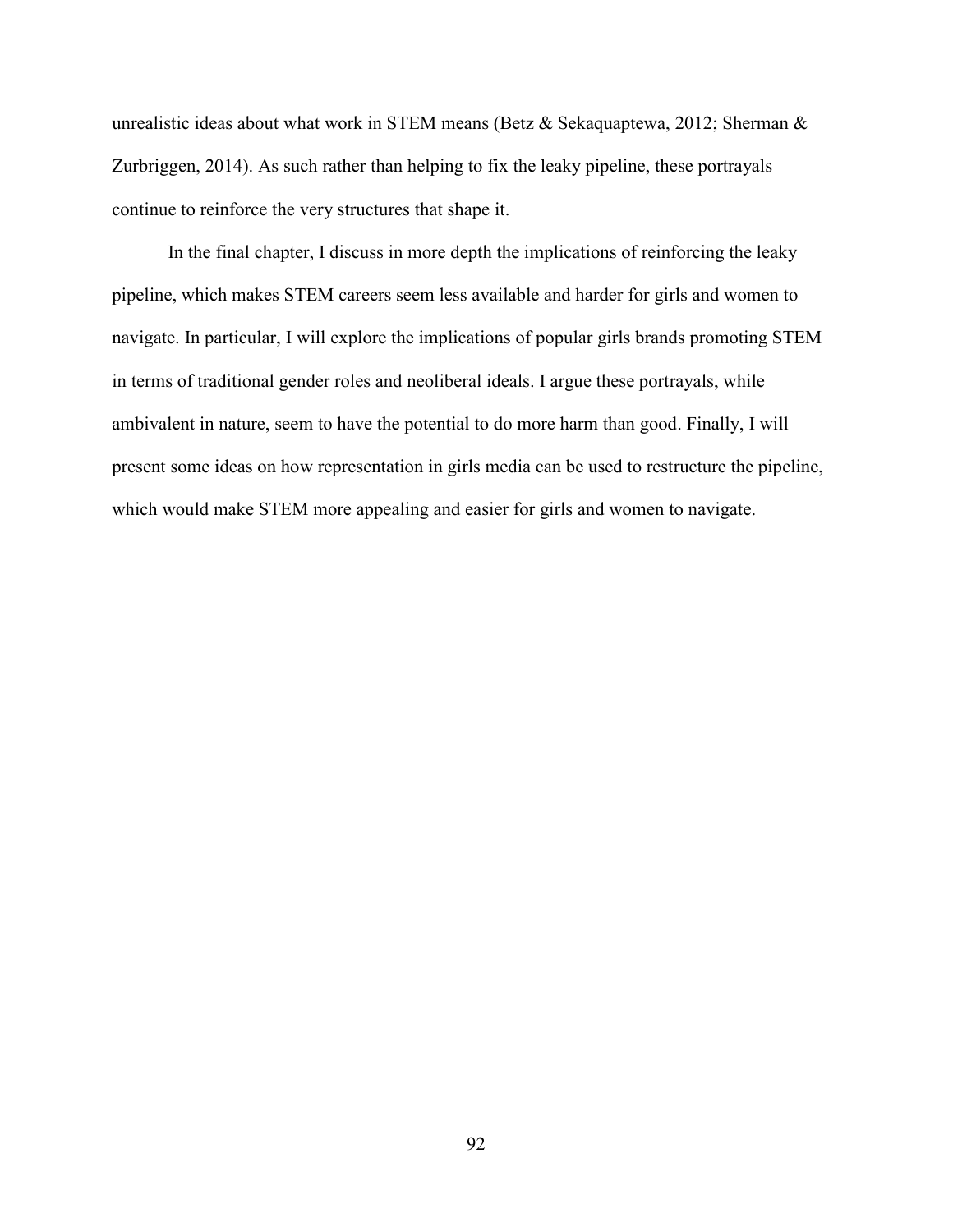### **Conclusion**

### **Leaky Representation: The Failures of Girl Branded STEM Promotion**

Girl branded media promotion of STEM is inadequate to the task of addressing the issues that scholars argue make up the cracks and blockages of the leaky pipeline. This failure is due in large part to the way girl branded media reinforces gender norms and neoliberal values in their portrayals of women and girls in STEM. Reinforcing hegemonic gender norms, such as western beauty standards, heteronormative expectations, women's incompetence in STEM, and pretend STEM practices, all work to reinforce limiting ideas about how women and girls in STEM should behave and ultimately that women do not inherently belong in STEM fields. This supports studies showing that overly feminine images of female scientists cause girls to feel even less interested in STEM careers (Betz & Sekaquaptewa, 2012; Sherman & Zurbriggen, 2014). These forms of media also attach STEM to neoliberal values. Thus, the girl branded media inherently supports commercial market driven notions such as industrialization, surveillance, consumerism, entrepreneurship, personal advancement, and materialism that have been proven to discourage girls from STEM fields (Diekman et al., 2010; Diekman, Weisgram, & Belanger, 2015; Saucerman & Vasquez, 2014).

Through three case studies, I have demonstrated that these themes recur in branded media efforts to reach young girls and promote STEM education. In Chapter 1, I analyzed Disney Fairies media. The depiction of STEM in relation to gender norms in these films is primarily through situations that uphold STEM as play, white hegemony, and western beauty standards. Taken as a whole, the series promotes neoliberal market values by prominently displaying instances of industrialization via technological advancement. Chapter 2 focused on the Netflix show, *Barbie: Dreamhouse Adventures*. The show promotes traditional gender roles focused on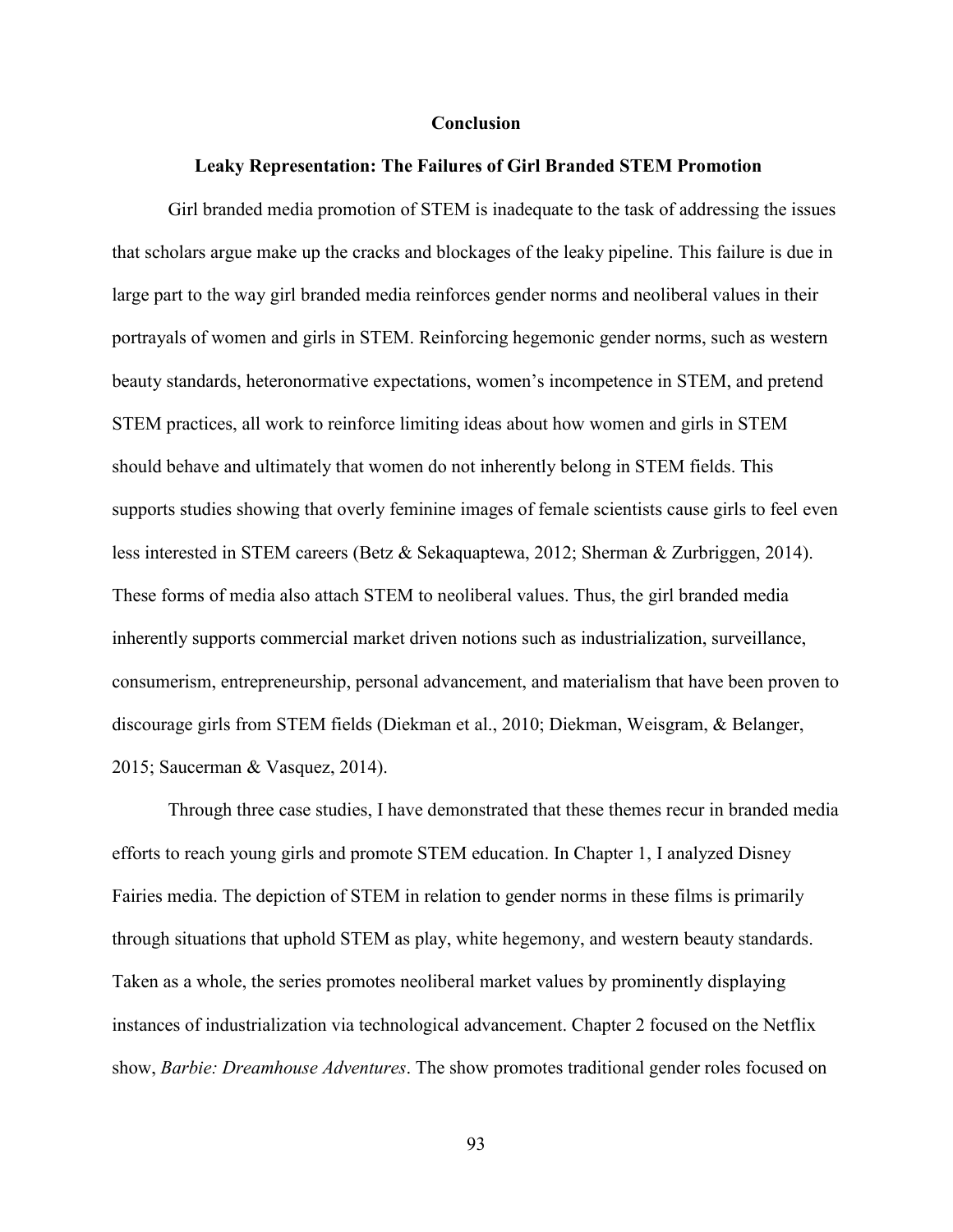feminized STEM centered around caretaking, heteronormativity, and girl culture. Additionally, it promotes neoliberal values regarding consumer surveillance, consumerism, and entrepreneurship in relation to STEM. In Chapter 3, various My Little Pony: Equestria Girls media was analyzed. Overall, these media products promote traditional gender roles in terms of feminine STEM (girl culture, cooking, heteronormativity, and lack of agency), depictions of girls as dangerous in STEM, and feature more play science than actual science. Additionally, and like the other cases, Equestria Girls media primarily focuses on neoliberal market values in relation to personal advancement and materialism.

As I complete this study, it is important to note how my own positionality influenced my work on examining portrayals of gender identity in STEM. Growing up with a primarily middle class background, I have known many of my peers who are women and/or minorities to enter STEM fields. While I have never felt STEM fields were my calling, I have always had an interest in STEM and the opportunity to engage with STEM in a variety of ways. This interest reflects my status as having relatively easy access to STEM information and enrichment at school, at home, and in relation to peers who have gone into STEM fields. Additionally, given my biracial identity, as half-white, half-Asian, I belong to the two largest groups represented in STEM fields. As of 2017, both groups combine to make up 86% of early career science or engineering doctorate holders (National Girls Collaborative Project, 2018). Although, because of my biracial identity, it is likely I would be counted among the 3.1% of other minority women racially underrepresented in science and engineering (National Girls Collaborative Project, 2018). Given the advantages I have had as part of the middle class and my uncertain standing in relation to racial representation in STEM fields, I surmise I come from a privileged position in relation to STEM. This positionality influenced my analysis in that I had to be additionally self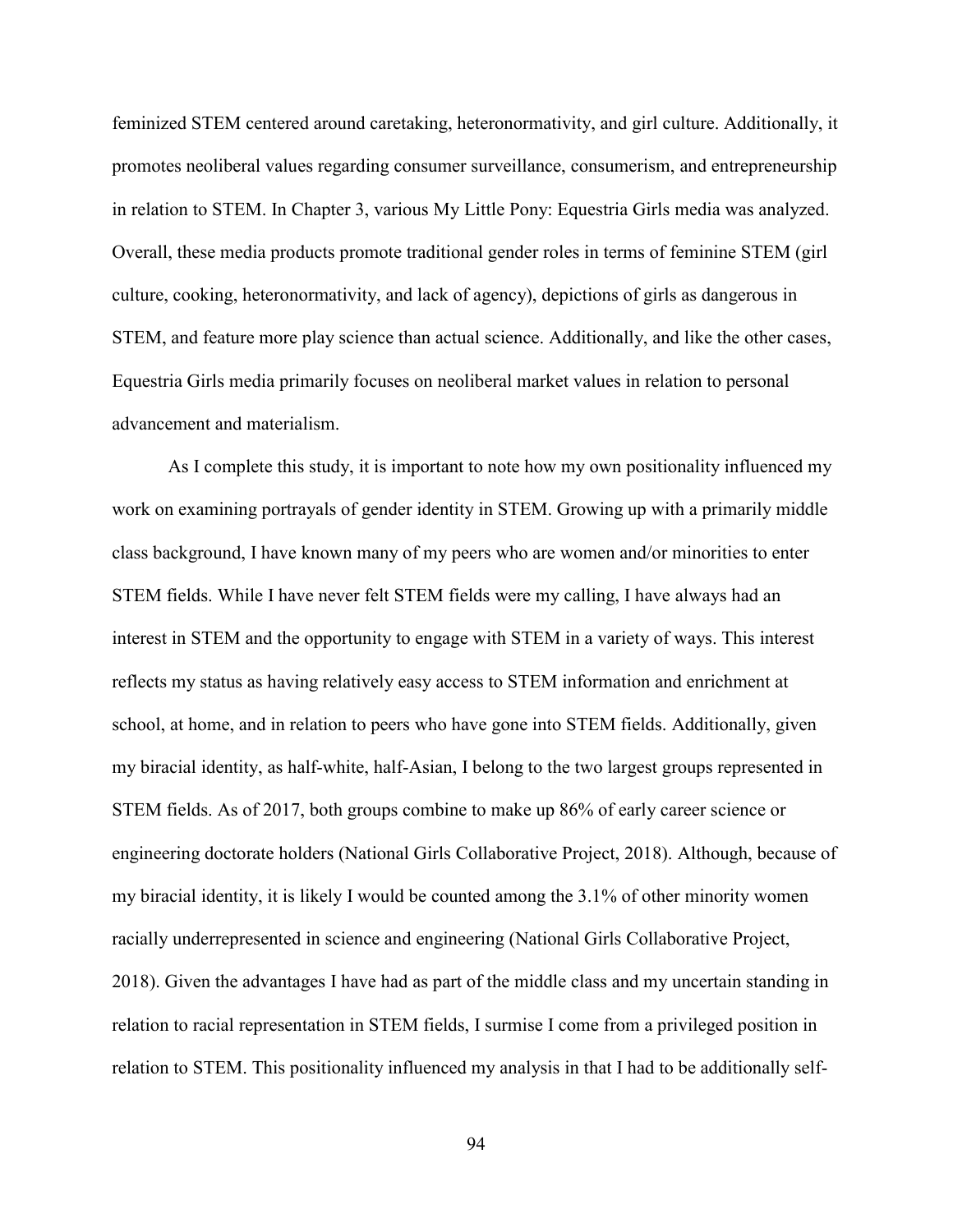aware and vigilant of my own personal biases that could stem from my privileged position. In particular, I had to consider perspectives outside those that dominate white middle class and Asian views of STEM. Essentially, this means I had to make sure I considered perspectives outside my own intersectional identity to provide a wider, more inclusive analysis. As such, I hope to bring a broader perspective to the larger implications of my findings.

This study has many implications. The mistake of repeating messages of traditional gender roles and neoliberalism in girl branded media speaks to larger issues within the attempted promotion of STEM to girls. Not only do these restrictive portrayals serve to turn away girls who might be interested in STEM, but also they support larger hegemonic structures that collectively work against the advancement of women and minorities and ultimately our society at large. First, girl branded STEM media promotion of traditional gender roles works to normalize societal structures that inherently disadvantage women and minorities. For example, in the Disney Fairies films, only white fairies are shown practicing STEM. While *Barbie: Dreamhouse Adventures* shows more diversity in girls practicing STEM, the audience still only primarily sees white Barbie and her sisters participating in STEM endeavors. In the world of My Little Pony and *Equestria Girls*, skin color is not meant to be indicative of race (Faust, 2010). However, it is worth noting that all the voice actors for the main characters are white women. As such, these texts implicitly reinforce white hegemony. Therefore, this is unsurprising as these texts are inherently characterized by postfeminism, which comes from a white perspective (Vavrus, 2000).

Beyond the portrayal of gender roles, the neoliberal messaging in girl branded media not only provides examples of messaging that are known to lead girls away from STEM, but that also works to normalize neoliberal corporate culture, which is inherently designed to profit off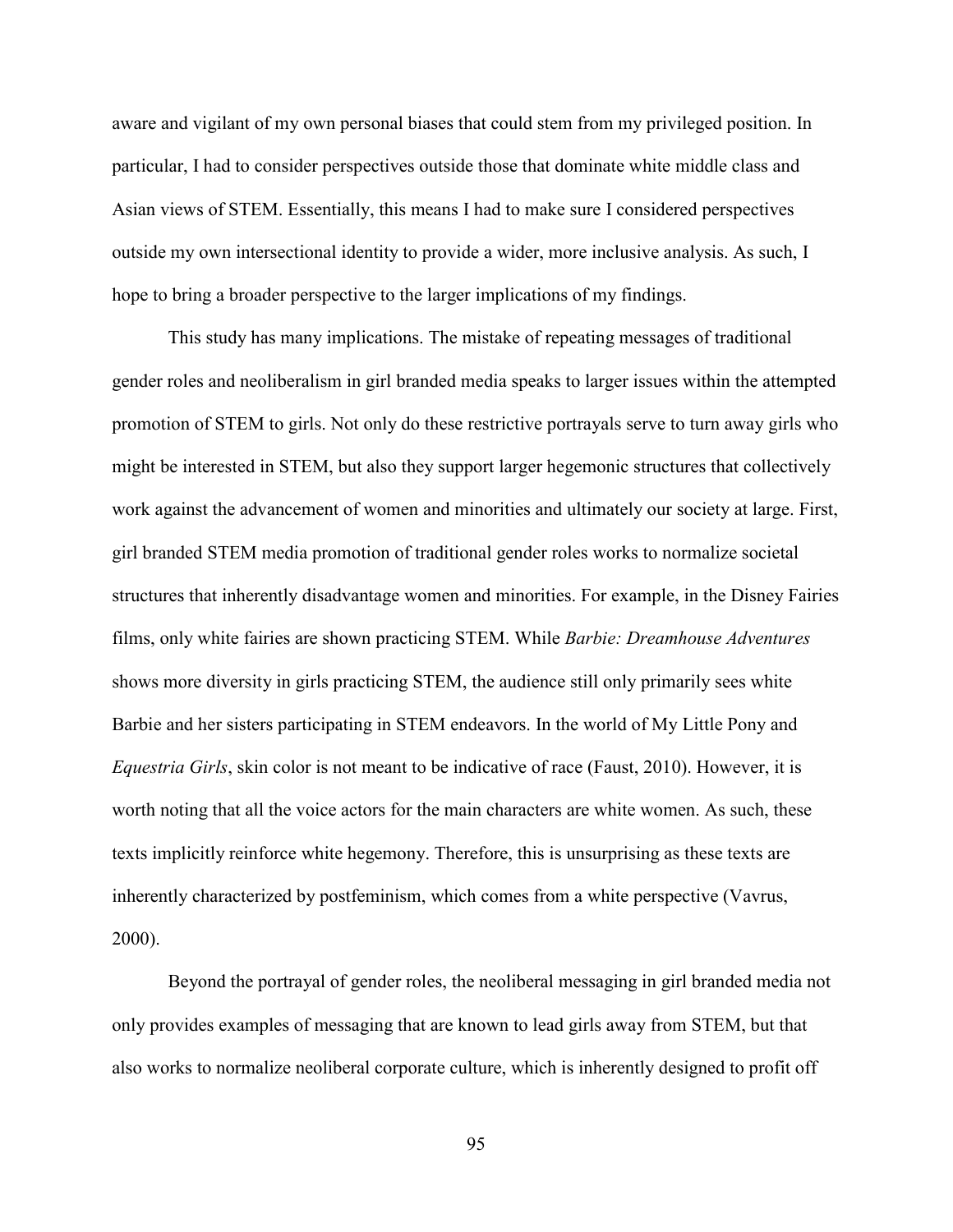the lower classes. The Disney Fairies movies portray industrialization as consequence free. In reality, industrial practices have deeply harmed and, despite common sense attempts to regulate waste and pollution, continue to harm the environment and our health. Owner profit driven industrial practices also strive to exploit workers around the world for cheap labor in poor working conditions. Scenes in *Dreamhouse Adventures* have the consequence of normalizing practices of surveillance in the workplace which are critical to corporate strategies designed to take advantage of workers. Additionally, the show promotes a lifestyle of extravagant consumption by surrounding the characters with the latest and greatest new technology and showing their excitement with every new gadget that is supposed to make some aspect of their lives better. This reinforces cultural messages which inherently ignore the real concerns of constant internet surveillance and a mode of production that concentrates the wealth among only a few members of society. *Equestria Girls* furthers the neoliberal idea of focusing on personal advancement above all else. While the messaging is somewhat ambivalent on this matter, it certainly implies that pursuing goals, no matter the cost, has few serious consequences, i.e., the end justifies the means, a philosophy that has repeatedly undermined otherwise apparently successful civilizations.

Finally, the leaky pipeline itself functions as an imperfect problematic metaphor. Jessica Heybach and Austin Pickup (2017) argue that the metaphor is used to create promotional content formulated to show the benefits of STEM for girls and minorities as individuals, rather than the more radical and progressive notion that girls' and minorities' involvement in STEM may transform these fields by producing less biased experimental designs and interpretations of findings. Another prominent issue with the leaky pipeline metaphor is the idea that the pipeline leaks women, which suggests holes worn by time, rather than specific mechanisms within the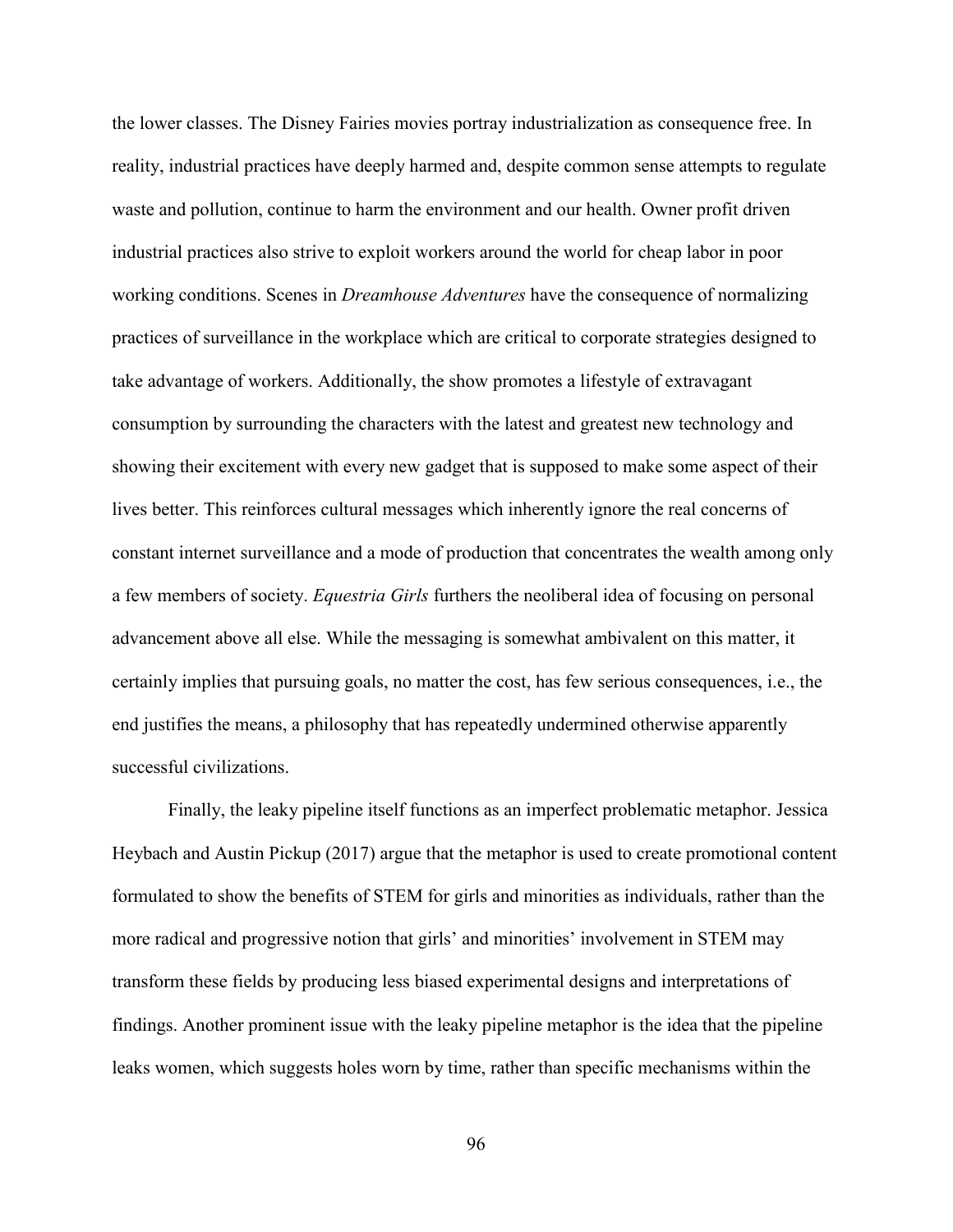structure that actively push women out of STEM (Pawley & Hoegh, 2011). I argue that a third issue with the leaky pipeline metaphor is that it puts the onus of struggling through its blockages and past its inherent holes on women and minorities who desire to enter the STEM field without taking into consideration that anyone involved in STEM may help to stop the leaks and improve the flow. This idea is reinforced in girl branded media via the promotion of traditional gender roles and neoliberal values. In particular, the traditional gender roles reinforce notions that women should focus on domestic caretaking, such as cooking for the family or tending to children, two skill sets hegemonically deemed to be necessary for wives and mothers. From a neoliberal perspective, these texts reinforce ideology regarding the American Dream as interpreted as pulling oneself up by the bootstraps, which cannot literally be done. As such, if a woman or minority fails to make it through the pipeline successfully, these girl branded stories reinforce the idea that it is no one's fault but their own for not making it. Therefore, rather than STEM representations that function to obscure the inhibiting structural issues of society and that promote isolating individual struggle, it would be more productive to portray STEM in terms of collective action that can lead to impactful structural change.

Given all of these implications, it is worth wondering what kind of STEM outreach would be best. In other words, what are the alternatives to the case studies I analyzed in this project? While it is difficult to hold up a particular contemporary kids show as perfectly promoting STEM to girls, in the following, I will outline some potential improvements to STEM promotion within girls media. First, I believe it would be crucial for girl branded media to focus on actual scientific principles rather than the magical or false science such as is common in Disney Fairies movies, *Dreamhouse Adventures*, and *Equestria Girls*. Shows like *The Magic School Bus* and *The Magic School Bus Rides Again* prove it is possible to portray magic, which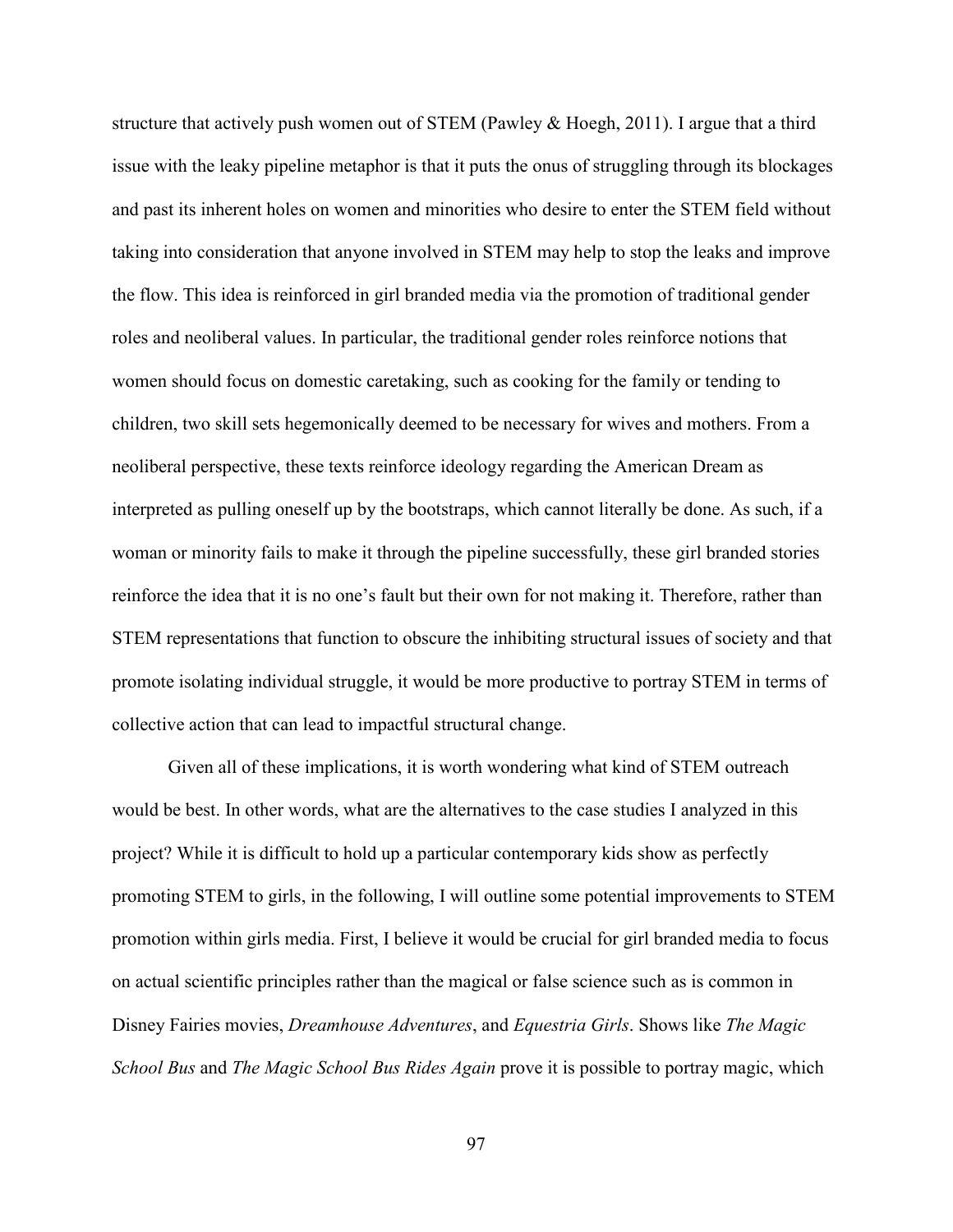in this case is a time traveling school bus that can go anywhere from inside a human body to outer space, while still teaching real science such as biology and astrophysics. Entertainment and science are not exclusive values. In short, while magic might attract kids to shows, the hard science need not be sacrificed. Secondly, it would be important to tie neoliberal values such as industrialization, surveillance, and materialism to real world consequences such as pollution, invasion of privacy, and consumer fetishism. If so many women turn away from STEM fields because they eventually see them as antithetical to community interests, programming for children might be better served by focusing on how science could be profitable *and* valuable in solving community based problems. Finally, it would be beneficial for such media to address, and even to portray innovative solutions for, the structural obstacles women and minorities face in order to make it in STEM fields. All of the programs I analyzed emphasized that girls are capable of accomplishing anything, but this message sets up unrealistic expectations. Perhaps instead of leading to girlplay, such shows can emphasize why girls feel lost in these fields, why they may drop out of STEM in the future, and how to start chiseling away at those problems. To this end, I believe a return to an emphasis on the symbiotic relationship between the humanities and STEM fields would greatly help.

There are signs such an integration may be occurring with the promotion of STEAM. STEAM looks to integrate arts and STEM learning. However, STEAM runs the risk of framing art solely in terms that ultimately uphold STEM as the end goal. In other words, art could be shown as only valuable because it can help advance someone's career or schooling in STEM. Yet, there is also the potential that the integration of art with STEM may lead to an empathetic approach to solving structural issues. One study found that integrating STEM and art led students and teachers to consider the human side of technical problems that face society as a whole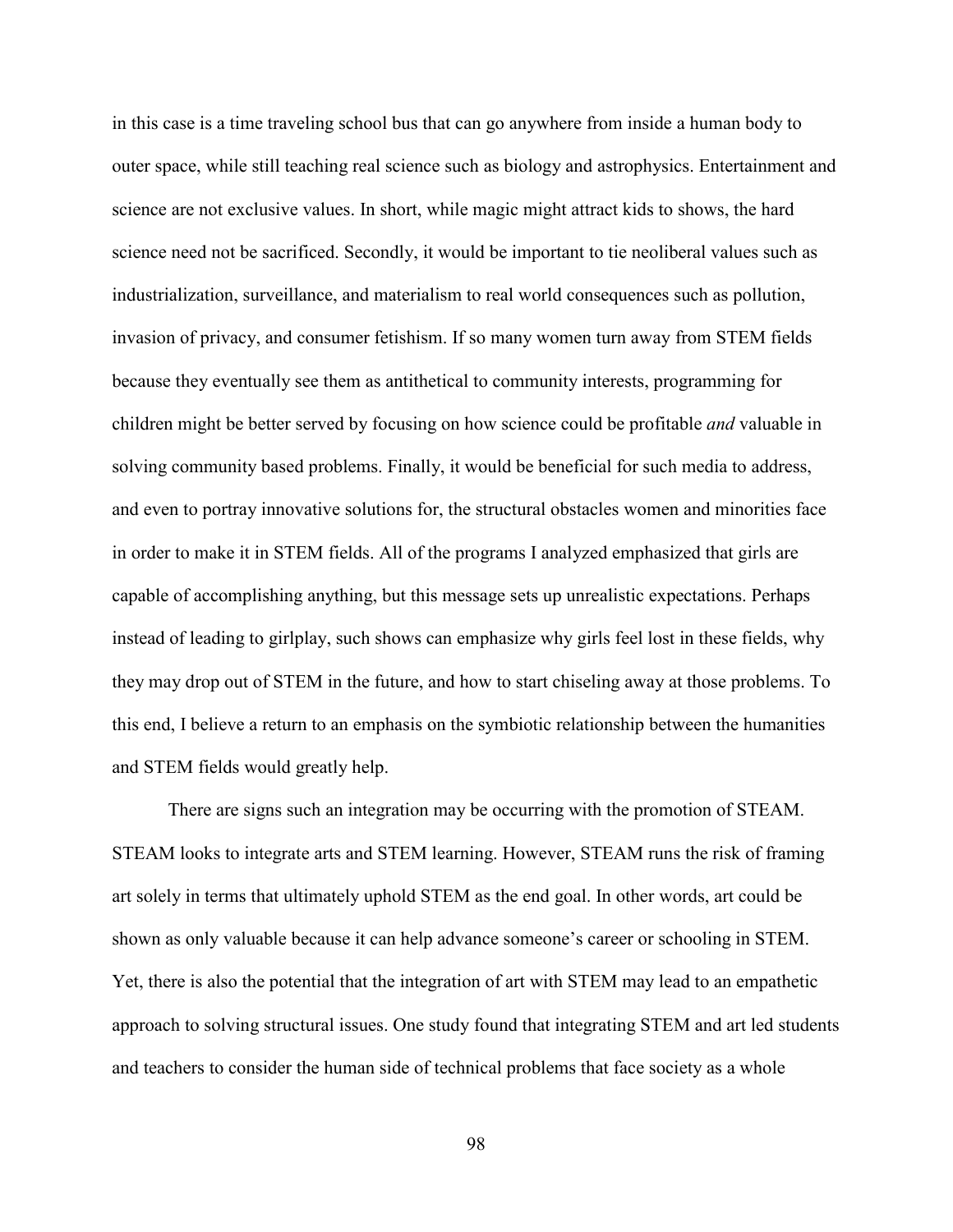(Sochacka, Guyotte, & Walther, 2016). Therefore, I surmise there is hope for further integration of STEM practices with the humanities in order to more wholly address the multifaceted structural issues that plague society. As such, the best way to fix a leaky pipeline may not be to patch the leak but to restructure the pipeline.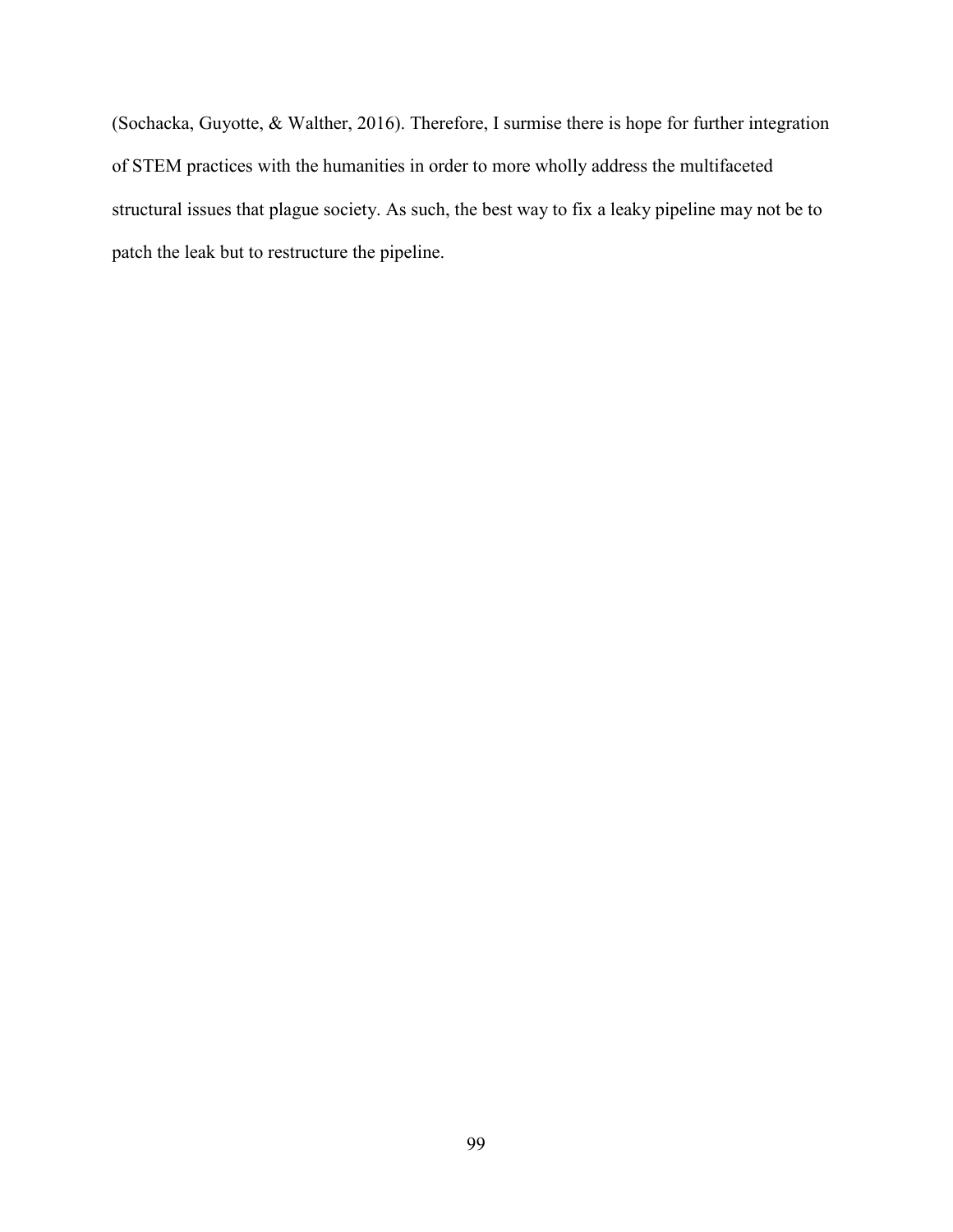## **References**

- Archer, L., DeWitt, J., Osborne, J., Dillon, J., Willis, B., & Wong, B. (2013). 'Not girly, not sexy, not glamorous': Primary school girls' and parents' constructions of science aspirations. *Pedagogy, Culture & Society*, *21*(1), 171-194. http://dx.doi.org/10.1080/14681366.2012.748676
- Ashby, E. (2017). I am Frankie. *Common Sense Media.* Retrieved from https://www.commonsensemedia.org/tv-reviews/i-am-frankie
- Associated Press. (1992, October 21). Company news: Mattel says it erred; Teen Talk Barbie turns silent on math. *The New York Times*. Retrieved from https://www.nytimes.com/1992/10/21/business/company-news-mattel-says-it-erred-teentalk-barbie-turns-silent-on-math.html
- Banet-Weiser, S. (2012). *Authentic: The politics of ambivalence in a brand culture*. New York: New York University Press.
- Barbie. (2015, October 8). Imagine the possibilities: Barbie [Video file]. Retrieved from https://www.youtube.com/watch?v=l1vnsqbnAkk
- Bates, L. (2017, January 26). Why 'engineering Barbie's' pink washing machine defeats the point. *The Guardian*. Retrieved https://www.theguardian.com/lifeandstyle/womensblog/2017/jan/26/why-engineering-barbies-pink-washing-machine-defeats-the-point
- Bawden, T. (2011, March 5). Lego bids to build a greater appeal for girls. *The Guardian*. Retrieved from https://www.theguardian.com/business/2011/mar/06/lego-appeal-to-girls
- Becker, R. (2018, March 12). The physicist who melded the science and fiction of *A Wrinkle in Time*: Meet Stephon Alexander, the film's science adviser. *The Verge*. Retrieved from https://www.theverge.com/2018/3/12/17111504/science-physics-fantasy-wrinkle-in-timestephon-alexander-ava-duvernay
- Betz, D. E., & Sekaquaptewa, D. (2012). My fair physicist? Feminine math and science role model demotivate young girls. *Social Psychological and Personality Science*, 1-9. doi:10.1177/1948550612440735
- Blickenstaff, J. C. (2005). Women and science careers: leaky pipeline or gender filter? *Gender & Education*, *17*(4), 369–386. https://0-doiorg.library.uark.edu/10.1080/09540250500145072
- Brabaw, K. (2019, February 16). Mattel is launching Astrophysicist Barbie this year (an astronaut, too!). *Space.com*. Retrieved from https://www.space.com/astrophysicistbarbie-astronaut-doll-mattel-2019.html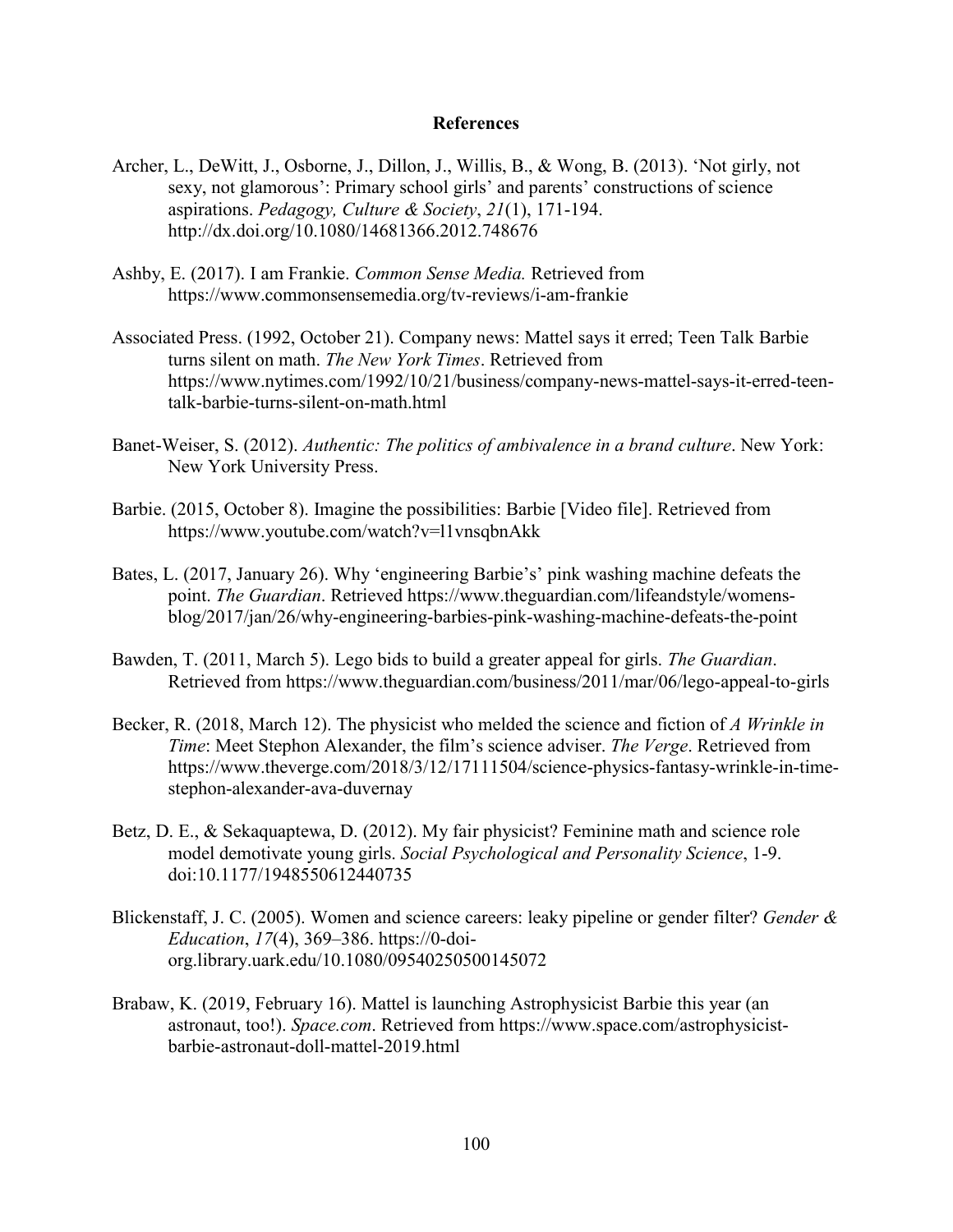- Bryman, A. (1999). The Disneyization of Society. *The Sociological Review*, *47*(1), 25-47. https://doi.org/10.1111/1467-954X.00161
- Bryman, A. (2004). *The Disneyization of society*. Thousand Oaks, CA: SAGE Publications Inc.
- Buchanan, I. (2010). *A dictionary of critical theory*. Carey, NC: Oxford University Press.
- Capodagli, B. & Jackson, L. (2007). *The Disney way: Harnessing the management secrets of Disney in your company*. New York, NY: McGraw-Hill.
- Cause Marketing. (2017, March 15). G*E #BalanceTheEquation campaign: 'What if scientists were celebrities?'* [Video File]. Retrieved from https://www.youtube.com/watch?v=PdhzZ56D4Kc
- Ceci, S. J., & Williams, W. M. (2011). Understanding current causes of women's underrepresentation in science. Proceedings of the *National Academy of Sciences*, *108*(8), 3157. doi:10.1073/pnas.1014871108
- Ceci, S. J., Williams, W. M., Ginther, D. K., & Kahn, S. (2014). Women in Academic Science: A Changing Landscape. *Psychological Science in the Public Interest*, *15*(3), 75–141. https://0-doi-org.library.uark.edu/10.1177/1529100614541236
- Cedeno, K. (2010, June 11). Behind the pixie dust: A chat with the creators of Tinker Bell's next adventure. *DVDizzy.com*. Retrieved from https://www.dvdizzy.com/tinkerbellgreatfairyrescue-interview.html
- Chambers, D. W. (1983). Stereotypic images of the scientist: The draw-a-scientist test. *Science Education*, *67*(2), 255-265. https://doi.org/10.1002/sce.3730670213
- Chandler, A. (2017, November 6). The success of LEGO's Women of NASA set proves that girls want STEM inspiration. *Metro*. Retrieved from https://metro.co.uk/2017/11/06/thesuccess-of-legos-women-of-nasa-set-proves-that-girls-want-stem-inspiration-7057087/?ito=cbshare
- Cheryan, S., & Plaut, V. C. (2010). Explaining underrepresentation: A theory of precluded interest. *Sex Roles*, *63*(7-8), 475-488. doi:http://0 dx.doi.org.library.uark.edu/10.1007/s11199-010-9835-x
- Cheryan, S., Ziegler, S. A., Montoya, A. K., & Jiang, L. (2017). Why are some STEM fields more gender balanced than others? *Psychological Bulletin*, *143*(1), 1-35. http://dx.doi.org/10.1037/bul0000052
- Cho, S., Goodman, M., Oppenheimer, B., Codling, J., & Robinson, T. (2009). Images of women in STEM fields. *Journal of Science Communication*, *8*(3) doi:10.22323/2.08030203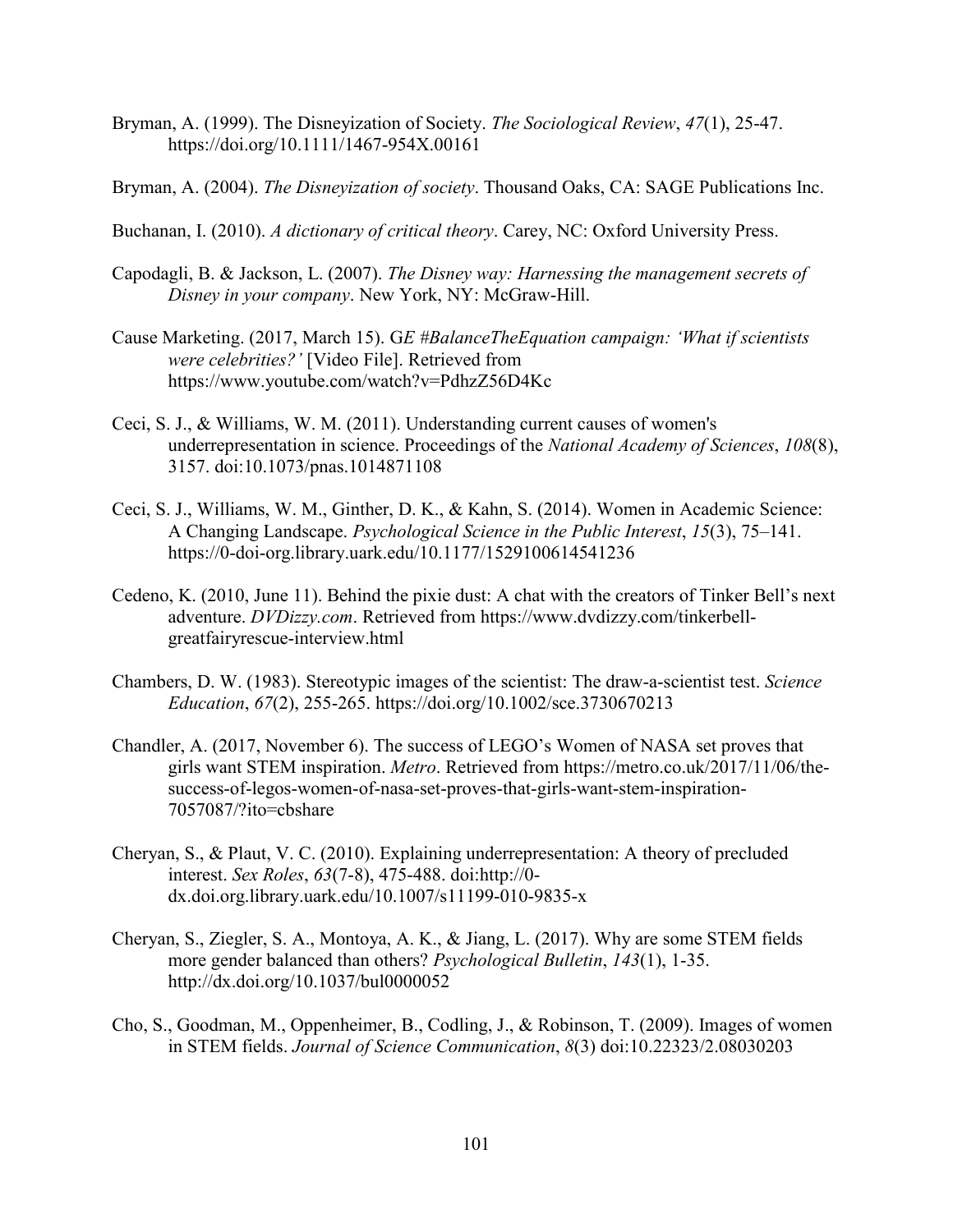- Churchill, E. (1945, March). Walt Disney's animated war. *Flying and Popular Aviation*, *36*(3), 50-51,134-136-138. Retrieved from Disney Resource Index
- Colatrella, C. (2011). *Toys and tools in pink: Cultural narratives of gender, science, and technology*. Columbus, OH: Ohio State University Press.
- Coleman, B. J. (2001). Barbie. In *Girlhood in America: An Encyclopedia* (Vol. 1, pp. 63-68). Santa Barbra, CA: ABC-CLIO.
- Connellan, T. (2008). *Inside the Magic Kingdom: Seven keys to Disney's success*. Austin, TX: Bard Press.
- Connelly, S. (2017) *Ponyville confidential: The history and culture of* My Little Pony, 1981- 2016. Jefferson, NC: McFarland & Company.
- Dasgupta, N. & Stout, J.G. (2014). Girls and women in science, technology, engineering, and mathematics: STEMing the tide and broadening participation in STEM careers. *Education*, *1*(1), 21-29. doi:10.1177/2372732214549471
- Denio, D. (2017, July 24) Ava DuVernay's 'A Wrinkle in Time' could be sabotaged by hype. *The New York Observer*. Retrieved from https://0-search-proquestcom.library.uark.edu/central/docview/1923042312/27B8D1CE7E914F1CPQ/3?accountid =8361
- Diaz, A.-C. (2018, October 11). Mattel's Barbie commits to closing the 'dream gap' for young girls. *Ad Age*. Retrieved from https://adage.com/creativity/work/mattel-barbie-dreamgap-project/951921
- Diekman, A. B., Brown, E. R., Johnston, A. M., & Clark, E. K. (2010). Seeking congruity between goals and roles: A new look at why women opt out of science, technology, engineering, and mathematics careers. *Psychological Science*, *21*(8), 1051-1057. doi:10.1177/0956797610377342
- Diekman, A. B., Wiesgram, E. S., & Belanger, A. L. (2015). New routes to recruiting and retaining women in STEM: Policy implications of a communal goal congruity perspective. *Social Issues and Policy Review*, *9*(1), 52-88. https://doi.org/10.1111/sipr.12010
- Disney Consumer Products. (2005). Playmates Toys enters the fairy world of Disney's newest franchise - Disney Fairies: Line of dolls, playsets and accessories to launch in fall 2006 as part of new girls' property. *Internet Archive Wayback Machine*. Retrieved from https://web.archive.org/web/20061027015538/https:/licensing.disney.com/Login/display Content.do?layout=pressReleaseDetail&contentId
- Dockterman, E. (2015). Barbie's got a new body. *TIME*. Retrieved from http://time.com/barbienew-body-cover-story/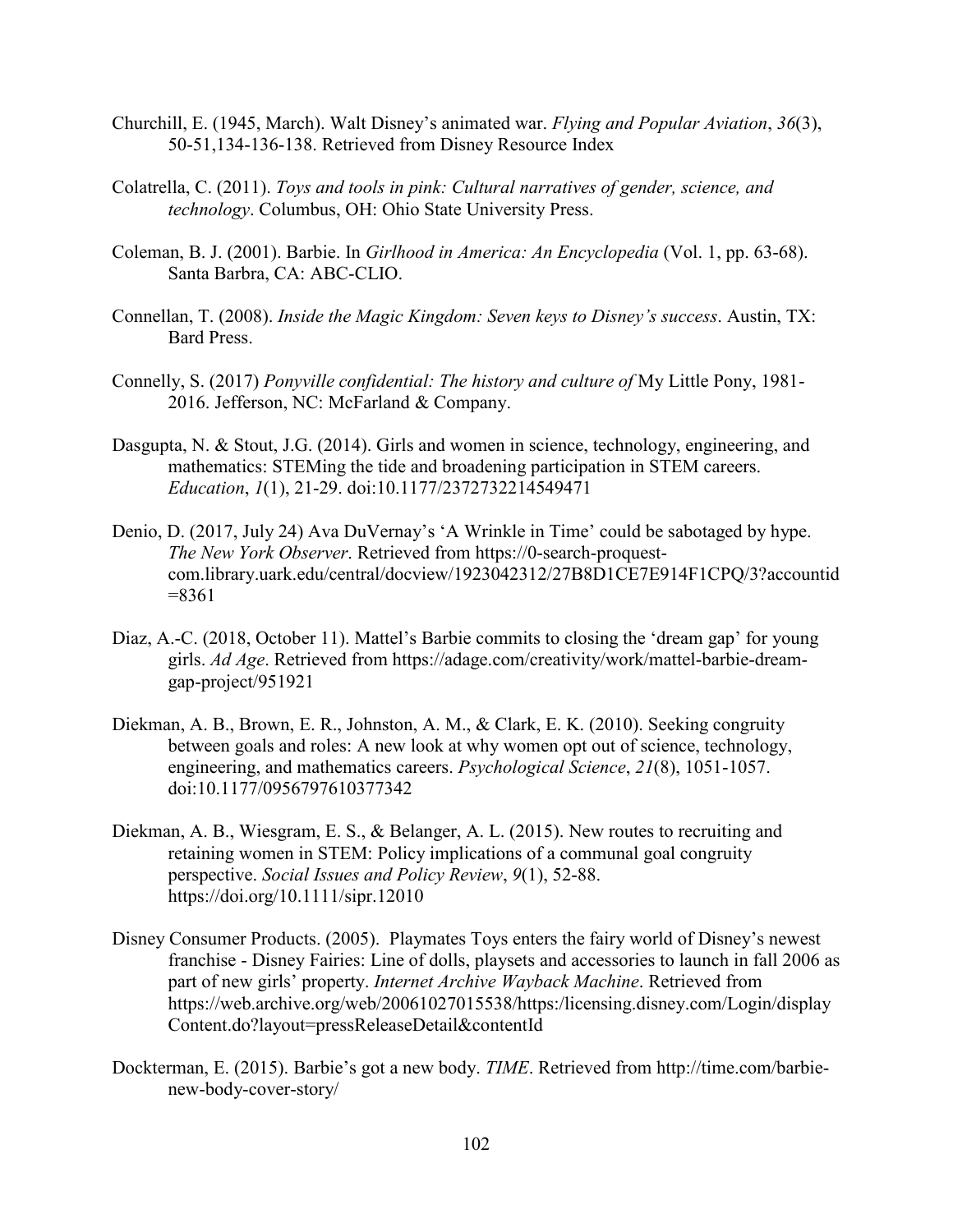- Driscoll, B. (2013, July 23). My Little Pony gets a Barbie makeover, our 6-year-old selves are inconsolable. *Huffington Post UK*. Retrieved from https://www.huffingtonpost.co.uk/2013/07/23/my-little-pony-equestria-girls-barbiemake-over\_n\_3639436.html
- Driscoll, C. (2008). Barbie Culture. In *Girl Culture: An Encyclopedia* (Vol. 1, pp. 39-47). Santa Barbra, CA: Greenwood.
- Duffy, E. & Hund, E. (2015). 'Having it All' on social media: Entrepreneurial femininity and self-branding among fashion bloggers. *Social Media + Society*, 1-11. doi:10.1177/2056305115604337
- Eckart, K. (2018, July 13). Battling STEM stereotypes, UW's Sapna Cheryan helps Barbie evolve. *UW News*. Retrieved from https://www.washington.edu/news/2018/07/13/battling-stem-stereotypes-uws-sapnacheryan-helps-barbie-evolve/
- Eckart-Washington, K. (2018, July 17). Barbie becomes a scientist, thanks to stereotype expert. *Futurity*. Retrieved from https://www.futurity.org/barbie-stereotype-expert-stem-1813472/
- Ellery, S. (2003, August 15). Toy revivals must look beyond adult nostalgia. *PR Week*. Retrieved from http://0-search.proquest.com.library.uark.edu/docview/217567335?accountid=8361
- Elliot, S. (2014, February 11). Barbie's Sports Illustrated Swimsuit Issue causes a stir online. *The New York Times*. Retrieved from https://www.nytimes.com/2014/02/12/business/media/barbies-sports-illustratedswimsuit-issue-causes-a-stir-online.html
- Elsesser, K. (2019, February 6). Sorry, Mattel, Astrophysicist Barbie is not the way to get more girls in STEM. *Forbes*. Retrieved from https://www.forbes.com/sites/kimelsesser/2019/02/06/sorry-mattel-astrophysicist-barbieis-not-the-way-to-get-more-girls-in-stem/#4c890be143ff
- England, D. E., Descartes, L. & Collier-Meek, M. A. (2011). Gender role portrayal and the Disney princess. *Sex Roles*, *64*, 555-567. https://doi.org/10.1007/s11199-011-9930-7
- Equestria Girls Characters. (2019). Retrieved from https://mylittlepony.hasbro.com/enus/characters/equestriagirls
- EquineSpot. (2019). Signs of colic: Learn to spot 'em fast. *EquineSpot*. Retrieved from http://www.equinespot.com/signs-of-colic.html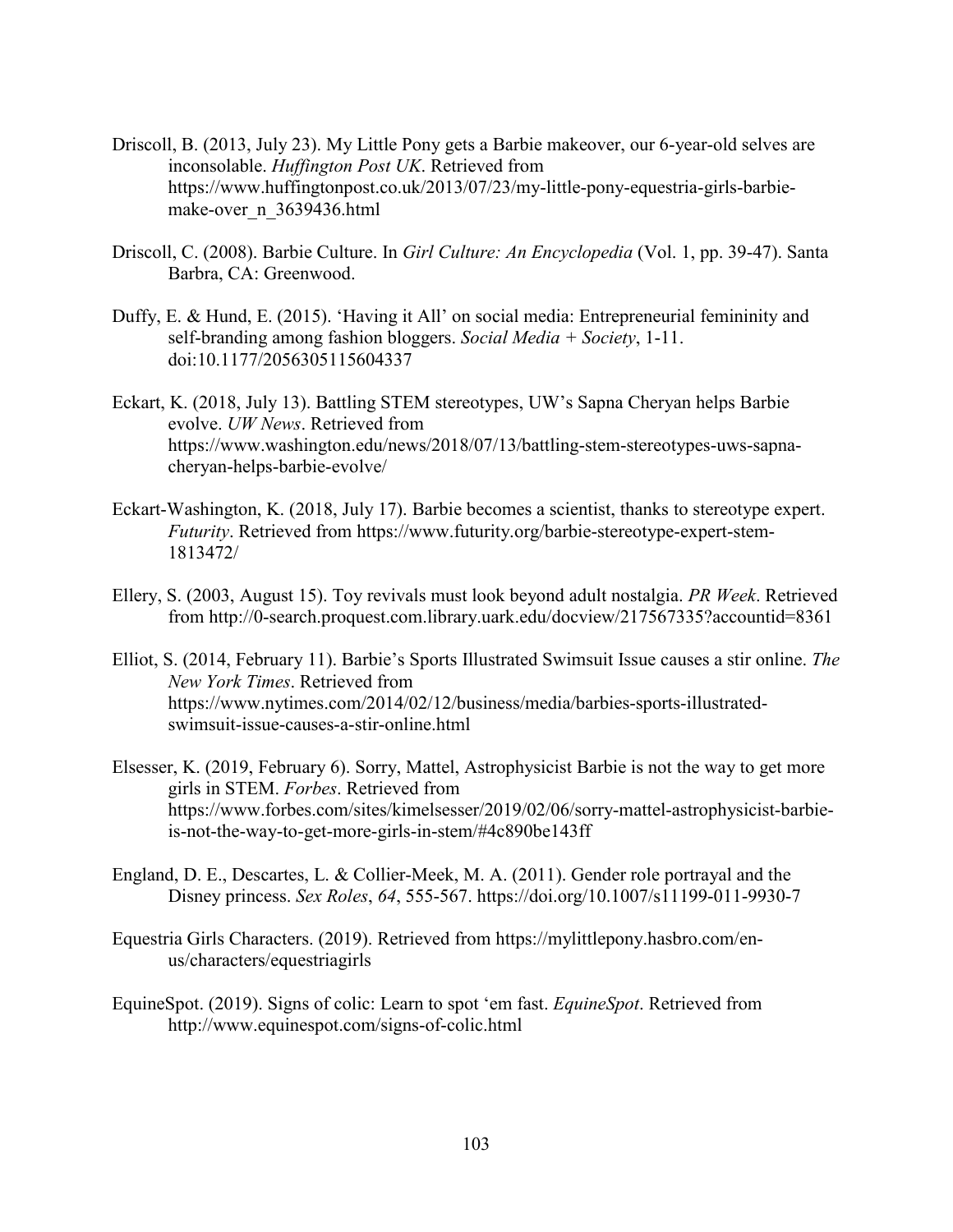- Faust, L. (2010, December 24). My little non-homophobic, non-racist, non-smart-shaming pony: A rebuttal. *Ms. Magazine*. Retrieved from https://msmagazine.com/2010/12/24/my-littlenon-homophobic-non-racist-non-smart-shaming-pony-a-rebuttal/
- Faust, L. & McCarthy, M. (Writers) & Thiessen, J. & Wootton, J. (Directors). (2011, January 7). Call of the cutie [Television series episode]. In S. Wall (Producer), *My Little Pony: Friendship is Magic*. Burbank, LA: Hasbro Studios.
- Fausto-Sterling, A. (1992). *Myths of gender: Biological theories about women and men*. New York: BasicBooks.
- Fenn, D. (2015, November 17). Stem toys made for girls are the hot new trend. *Fortune*. Retrieved from http://fortune.com/2015/11/17/stem-toys-girls-holidays/
- Fiesler, C. (2016, June 15). Game Developer Barbie can actually code! *Slate*. Retrieved from https://slate.com/technology/2016/06/mattels-game-developer-barbie-is-fantastic.html
- Forbes. (2009, March 5). In depth: Barbie by the numbers. *Forbes*. Retrieved from https://www.forbes.com/2009/03/05/barbie-design-manufacturingbusiness\_numbers\_slide.html
- Fort, D. C., & Varney, H. L. (1989). How students see scientists: Mostly male, mostly white, and mostly benevolent. *Science and Children*, *26*(8), 8-13.
- Fraser, N. (2013, October 14). How feminism became capitalism's handmaiden and how to reclaim it. *The Guardian*. Retrieved from https://www.theguardian.com/commentisfree/2013/oct/14/feminism-capitalisthandmaiden-neoliberal
- Frevele, J. (2011, September 17). Lauren Faust Shares her mission to destroy misconceptions about girls' entertainment. *The Mary Sue*. Retrieved from https://www.themarysue.com/lauren-faust-on-girls-entertainment/
- Gannaway, R. & Holmes, P. (Directors). (2012). *Secret of the wings*. United States: Disneytoon Studios.
- Gavin, M. (2017, January 20). Influencing America through animation WWII propaganda cartoons: Part three: Walt Disney. *Inside the Magic*. Retrieved from https://insidethemagic.net/2017/01/influencing-america-through-animation-wwiipropaganda-cartoons-part-three-walt-disney/
- Giroux, H. (1999). *The mouse that roared: Disney and the end of innocence*. Lanham, MD: Rowman & Littlefield Publishers.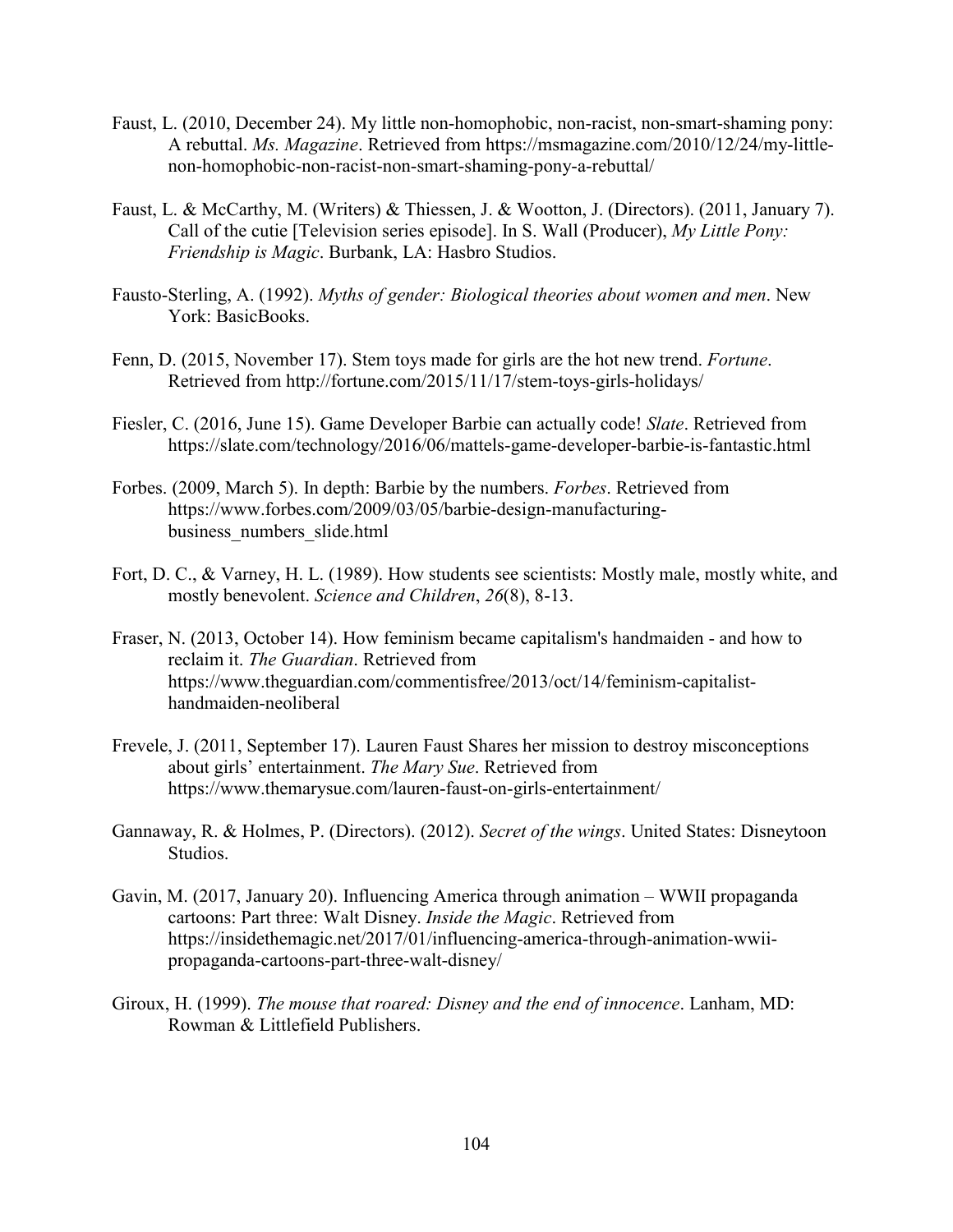- Goldhill, O. (2014, October 17). Are we falling out of love with Barbie? *The Telegraph*. Retrieved from https://www.telegraph.co.uk/women/womens-life/11169524/Are-wefalling-out-of-love-with-Barbie.html
- Gonick, M., E. Renold, J. Ringrose, and L. Weems. (2009). Rethinking agency and resistance: What comes after girl power? *Girlhood Studies*, *2*(2): 1–9. https://doi.org/10.3167/ghs.2009.020202
- Gumeny, E. (2018, June 29). Disney direct-to-video DisneyToon Studios. *CBR.com*. Retrieved from https://www.cbr.com/disney-closes-disneytoon-studios/
- Gunn, R. E. (2002). *The effect of music on color induced mood affects*. Retrieved from http://purl.flvc.org/fsu/fd/FSU\_migr\_etd-3915
- Haig, M. (2004). *Brand royalty: How the world's top 100 brands thrive & survive*. Sterling, VA: Kogan Page Limited.
- Hall, K. (Director). (2009). *Tinker Bell and the Lost Treasure*. United States: Disneytoon Studios.
- Halzack, S. (2016, July 12). How President Barbie has changed over the years. *The Washington Post*. Retrieved from https://www.washingtonpost.com/news/business/wp/2016/07/12/how-president-barbiehas-changed-over-the-years/?utm\_term=.3e3ad5dbaeac
- Harris, A. (2004). Jamming girl culture: Young women and consumer citizenship. In Harris, A. (Ed.), *All about the girl: Culture, power, and identity* (14). Retrieved from http://ebookcentral.proquest.com
- Harris, A. & Dobson, A.S. (2015). Theorizing agency in post-girl power times. Continuum: *Journal of Media & Cultural Studies*, *29*(2), 145-156. doi:1080/10304312.2015.1022955
- Hasbro. (2015, August 3). *MLP: Equestria Girls - Friendship Games 'The Science of Magic' EXCLUSIVE Short* [Video file]. Retrieved from https://www.youtube.com/watch?v=BOdThTzb\_tY&t=
- Hayes, A. (2018). *My Little Pony: Equestria Girls: Canterlot High Stories: Twilight Sparkle's Science Fair Sparks*. New York, NY: Little, Brown and Company.
- Heybach, J., & Pickup, A. (2017). Whose STEM? Disrupting the gender crisis within STEM. *Educational Studies*, *53*(6), 614-627. doi:10.1080/00131946.2017.1369085
- Hill, C., Corbett, C., & St. Rose, A. (2010). *Why so few? Women in science, technology, engineering, and mathematics*. Washington DC: AAUW. Retrieved from https://www.aauw.org/files/2013/02/Why-So-Few-Women-in-Science-Technology-Engineering-and-Mathematics.pdf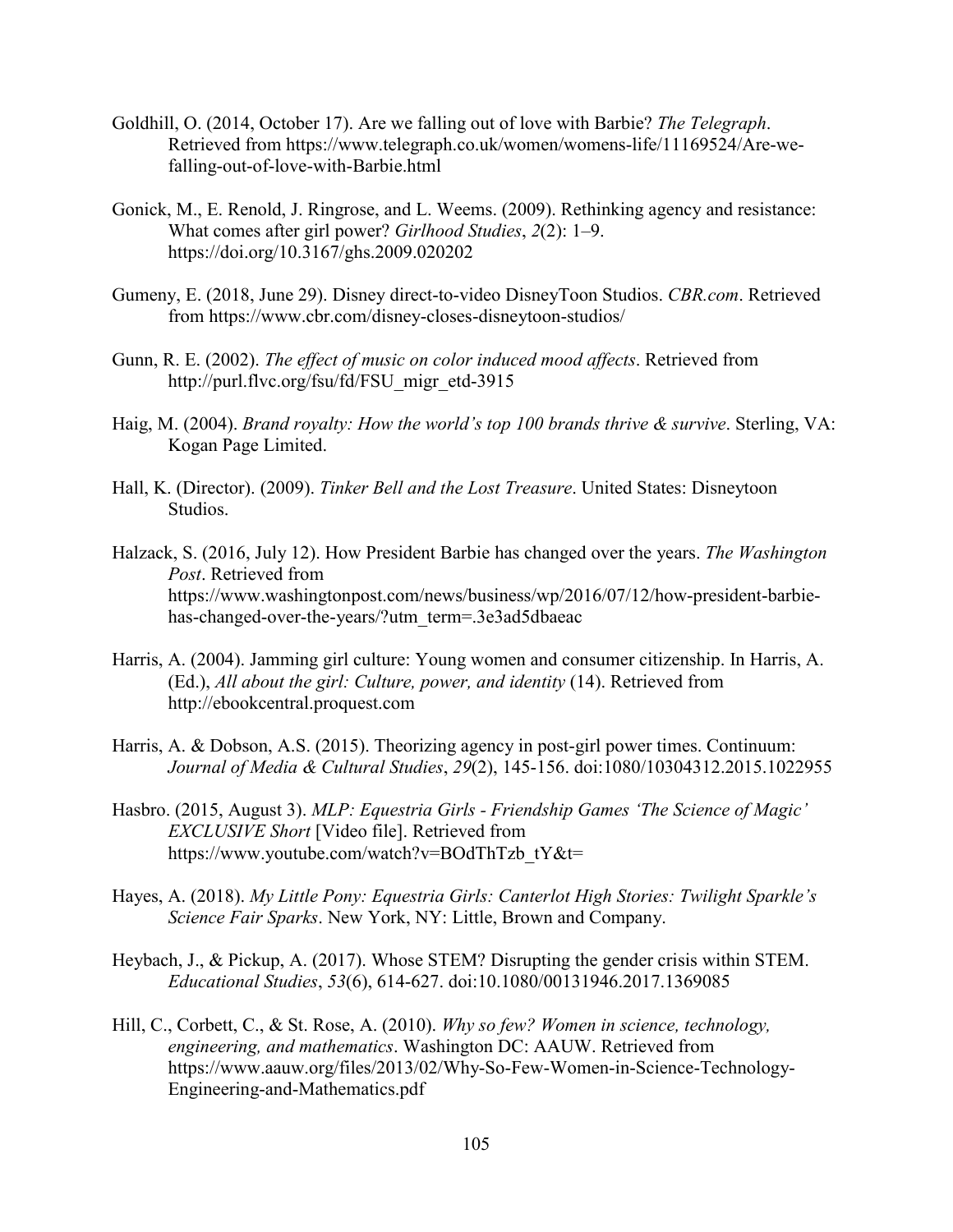- Hills, M. (2015). Doctor Who: *The unfolding event – marketing, merchandising and mediatizing a brand anniversary*. England: Palgrave Macmillian.
- Holley, P. (2018, December 19). This startup's new passenger drone is 'like a flight simulator that you can ride in,' CEO says. *The Washington Post*. Retrieved from https://www.washingtonpost.com/technology/2018/12/19/this-startups-new-passengerdrone-is-like-flight-simulator-that-you-can-ride-in-ceo-says/?utm\_term=.5dc3e6d26b08

Holmes, P. (Director). (2014). *The pirate fairy*. United States: Disneytoon Studios.

- JetBlue Airways. (2018, January 10). 3BL Blogs: JetBlue encourages 'Even More Girls In Tech' with an event focused on inspiring young girls to pursue STEM careers. *Newstex Global Business Blogs*. Retrieved from https://0-search-proquestcom.library.uark.edu/central/docview/1986186297/27B8D1CE7E914F1CPQ/4?accountid  $= 8361$
- Jusino, T. (2017, November 17). Review: *My Little Pony: Equestria Girls* digital series perfect for die-hard fans. *The Mary Sue*. Retrieved from https://www.themarysue.com/reviewmlp-equestria-girls-digital-series/
- Kearney, M.C. (2015). Sparkle: Luminosity and post-girl power media. *Continuum: Journal of Media & Cultural Studies*, *29*(2), 263-273. doi:10.1080/10304312.2015.1022945
- Keenan, C. & Pistor, J. (2018). *Barbie: Dreamhouse Adventures* [Television series]. Los Angeles, CA: Netflix.
- Keenan, C. & Pistor J. (2019). *Barbie: Dreamhouse Adventures* [Television series]. Los Angeles, CA: Netflix.
- Knudsen, G.H. & Kuever, E. (2015). The peril of pink bricks: Gender ideology and LEGO Friends. *Consumer Culture Theory*, *17*, 171-188. doi:10.1108/S0885- 211120150000017009
- Leguizamon, M., & Ahmed, S. (2018, March 7). Barbie unveils dolls based on Amelia Earhart, Frida Kahlo, Katherine Johnson and Chloe Kim. *CNN*. Retrieved from https://www.cnn.com/2018/03/06/us/barbie-dolls-inspiring-women-trnd/index.html
- Lepitre, A. (2008). My Little Pony. In *Girl Culture: An Encyclopedia* (Vol. 2, pp. 442-443). Santa Barbra, CA: Greenwood.
- LIFE Magazine. (1941, August 31). Walt Disney goes to war. *LIFE Magazine*, *13*(9), 61-69. Retrieved from Disney Resource Index
- Long, M., Boiarsky, G., & Thayer, G. (2001). Gender and racial counter-stereotypes in science education television: A content analysis. *Public Understanding of Science*, *10*, 255-269. www.iop.org/Journals/PUS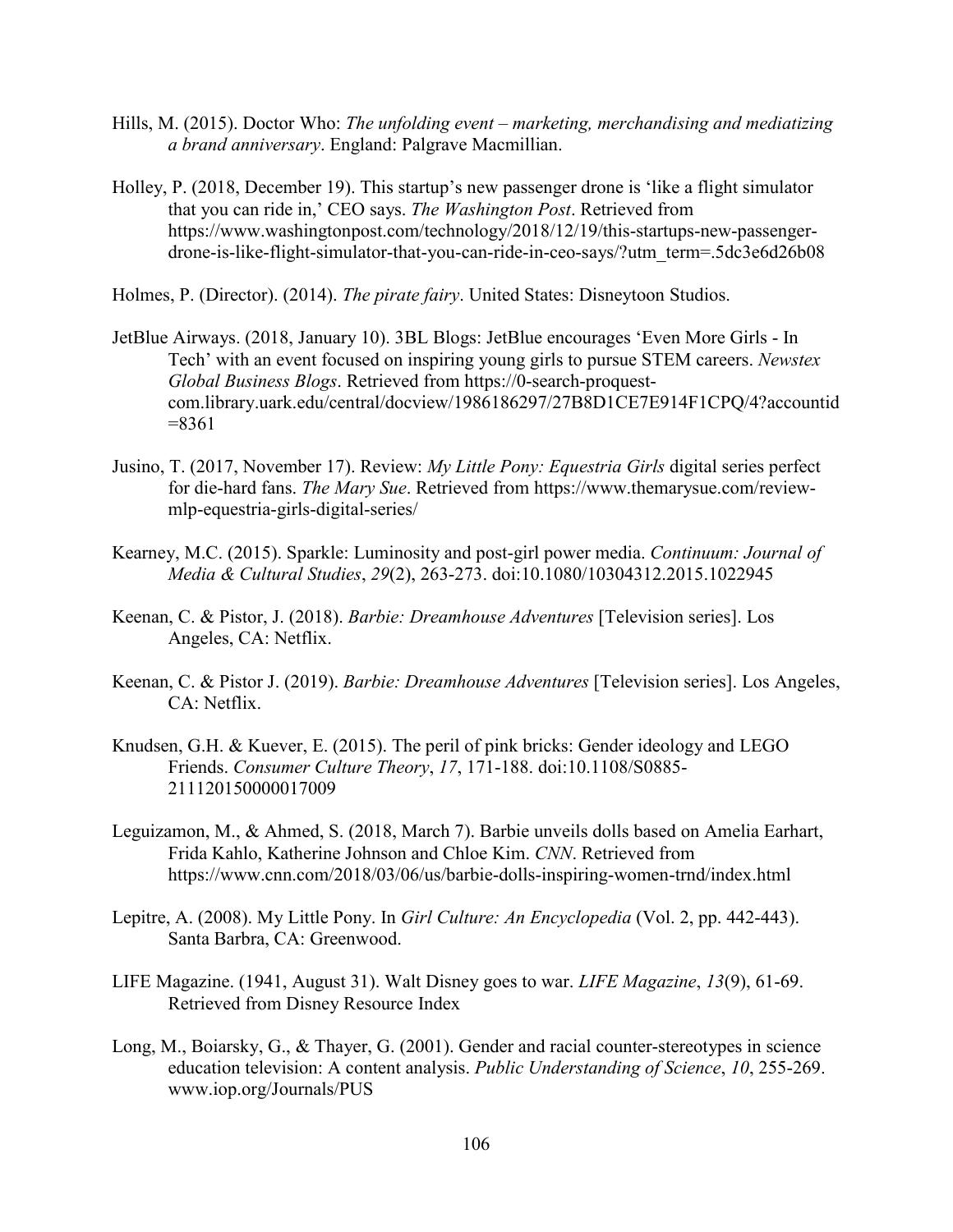- Long, M., Steinke, J., Applegate, B., Lapinski, M.K., Johnson, M.J., & Ghosh, S. (2010). Portrayals of male and female scientists in television programs popular among middle school-age children. *Science Communication*, *20*(10), 1-27. doi:10.1177/1075547009357779
- Loter, S. (Director). (2014). *Tinker Bell and the legend of the neverbeast*. United States: Disneytoon Studios.
- Low, D. (2016, September 29). 'My Little Pony' inventor one of Warrenton's most colorful residents. *Fauquier Times*. Retrieved from https://www.fauquier.com/news/my-littlepony-inventor-one-of-warrenton-s-most-colorful/article\_fcc9a9ac-8679-11e6-b52c-9bac5edb0482.html
- Madov, N. (2015, October 8). Barbie targets millennial parents with new digital effort: Unscripted video shows young girls in professional settings. *Ad Age*. Retrieved from https://adage.com/article/digital/barbie-s-audience-moms/300828/
- Marcotte, A. (2013, June 13). Triumph of the Bronies: Hasbro turning My Little Ponies into sexy human characters. *Slate*. Retrieved from https://slate.com/humaninterest/2013/06/triumph-of-the-bronies-hasbro-turning-my-little-ponies-into-sexyhuman-characters-neigh.html
- Mares, M.-L., Cantor, J., & Steinbach, J.B. (1999). Using television to foster children's interest in science. *Science Communication*, *20*(3), 283-297. doi:10.1177/1075547099020003001
- Marwick, A.E. (2013). 'They're really profound women, they're entrepreneurs': Conceptions of authenticity in fashion blogging. From *International Conference on Weblogs and Social Media*.
- Mattel. (2016). Fast facts. Retrieved February 20, 2019 from http://www.barbiemedia.com/about-barbie/fast-facts.html
- Mattel. (2018). Retrieved November 5, 2018 from https://barbie.mattel.com/shop
- Mattel. (2019a, January 31). Barbie and National Geographic announce global licensing agreement. *Mattel Newsroom*. Retrieved from https://news.mattel.com/news/barbie-andnational-geographic-announce-global-licensing-agreement
- Mattel. (2019b). The Dream Gap Project. Retrieved from https://barbie.mattel.com/enus/about/dream-gap.html
- McClintock, P. (2014, April 3). How Tinker Bell Became Disney's Stealthy \$300 Million Franchise. *The Hollywood Reporter*. Retrieved from https://www.hollywoodreporter.com/news/how-tinker-bell-became-disneys-692559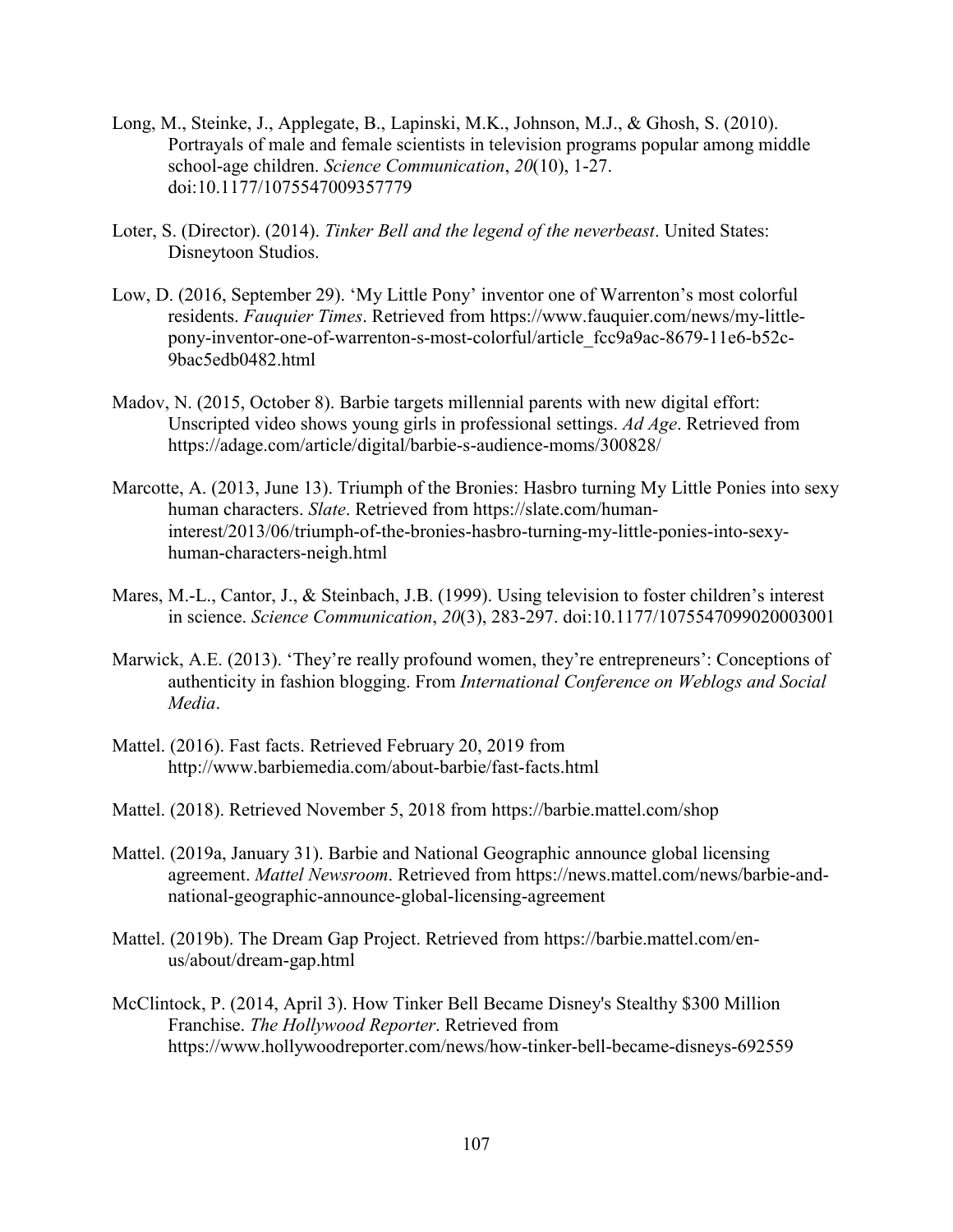- McNamara, B. (2019, February 11). Barbie is now in a wheelchair and has a prosthetic leg. *TeenVogue*. Retrieved from https://www.teenvogue.com/story/barbie-wheelchairprosthetic-leg
- McRobbie, A. (2004). Post-feminism and popular culture. *Feminist Media Studies*, *4*(3), 255- 264. doi:10.1080/1468077042000309937
- Mechling, E. W., & Mechling, J. (1995). The atom according to Disney. *Quarterly Journal of Speech*, *81*, 436-453. https://doi.org/10.1080/00335639509384128
- Mergler, A. (2017, January 8). Why do we still make girls wear skirts and dresses as school uniform? *The Conversation*. Retrieved from https://theconversation.com/why-do-we-stillmake-girls-wear-skirts-and-dresses-as-school-uniform-69280
- Meyers, E. M., McKnight, J. P., & Krabbenhoft, L.M. (2014). Remediating Tinker Bell: Exploring childhood and commodification through a century-long transmedia narrative. *Jeunesse: Young People, Texts, Cultures*, *6*(1), 95-118. http://doi.org/10.1353/jeu.2014.0001
- MGA Entertainment (n.d.). Retrieved November 4, 2018 from https://projectmc2.mgae.com/
- Miller, C. C. (2010, February 12). Barbie's next career? Computer engineer. *The New York Times*. Retrieved from http://www. newyorktimes.com
- Mulvey, L. (1988). Visual pleasure and narrative cinema. In C. Penley (Ed.), *Feminism and Film Theory* (57-68). New York, NY: Rutledge.
- Mulvey, K. L., & Irvin, M. J. (2018). Judgments and reasoning about exclusion from counterstereotypic STEM career choices in early childhood. *Early Childhood Research Quarterly*, *44*, 220–230. https://0-doi-org.library.uark.edu/10.1016/j.ecresq.2018.03.016
- My Little Pony Friendship is Magic Wiki. (n.d.). Retrieved November 4, 20l8 from http://mlp.wikia.com/wiki/My\_Little\_Pony\_Equestria\_Girls:\_Better\_Together
- National Girls Collaborative Project. (2018). The state of girls and women in STEM. Retrieved from https://ngcproject.org/sites/default/files/ngcp\_the\_state\_of\_girls\_and\_women\_in\_stem\_2 018a.pdf
- National Science Foundation. (2014). Has employment of women and minorities in S&E jobs increased? Retrieved from https://nsf.gov/nsb/sei/edTool/data/workforce-07.html
- Newsom, J. S., & Acquaro, K. (Directors). (2011). *Miss representation* [Motion Picture]. United States: The Representation Project.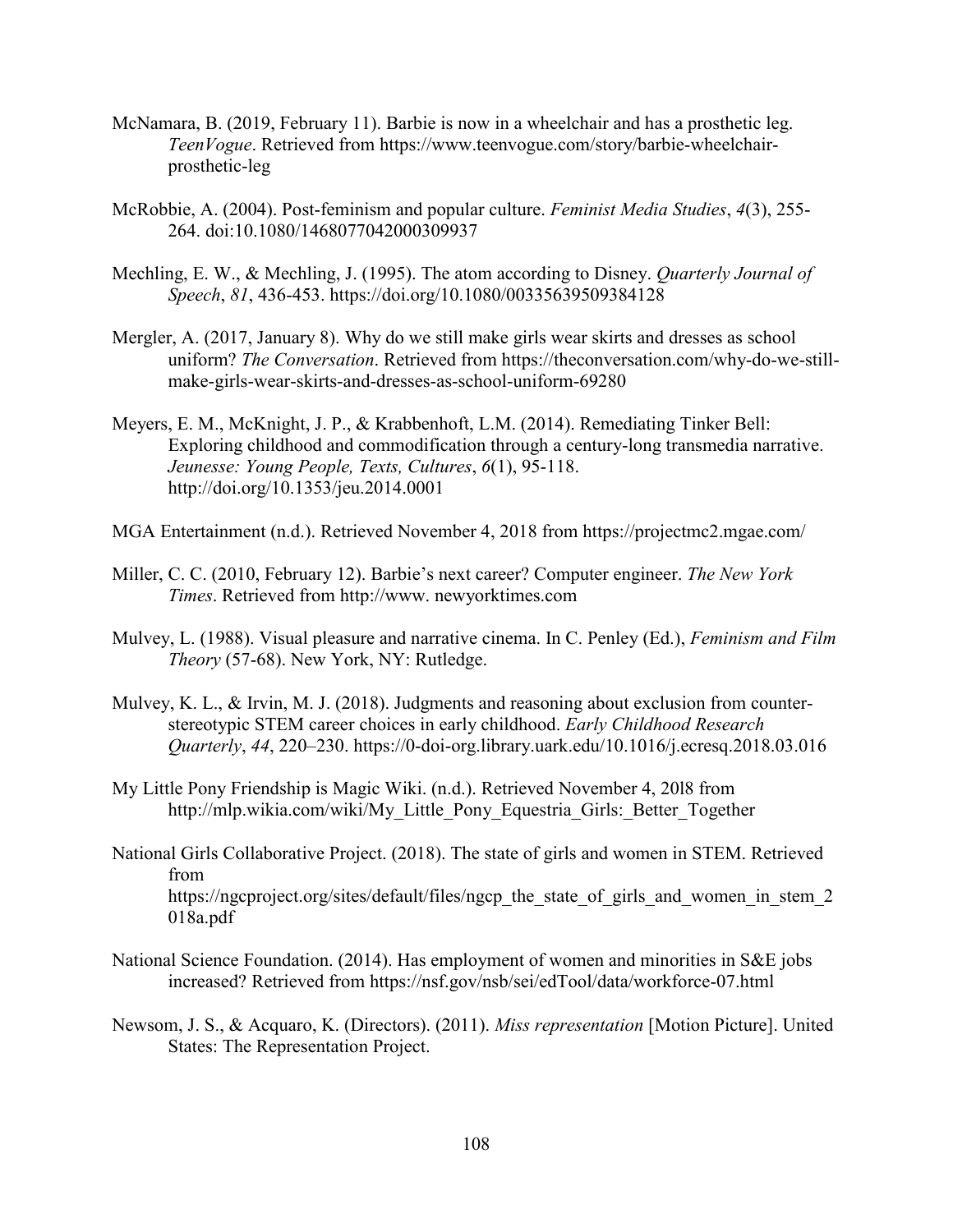- Norden, M.F. (2011). 'A journey through the wonderland of mathematics': Donald in Mathmagic Land. In A.B. Van Riper (Ed.) *Learning from Mickey, Donald and Walt: Essays on Disney's edutainment films* (113-126). Jefferson, NC: McFarland & Company, Inc.
- Orenstein, P. (2006, December 24). What's wrong with Cinderella? *The New York Times*. Retrieved from https://www.nytimes.com/2006/12/24/magazine/24princess.t.html?pagewanted=6&ei=50 88&en=8e5a1ac1332a802c&ex=1324616400&partner=rssnyt&emc=rss
- Orenstein, P. (2011). *Cinderella ate my daughter: Dispatches from the front lines of the new girlie-girl culture*. New York, NY: Harper Collins Publishers.
- Orsini, L. (2017, November 17). Hasbro launches YouTube--First 'My Little Pony: Equestria Girls.' *Forbes*. Retrieved from https://www.forbes.com/sites/laurenorsini/2017/11/17/hasbro-launches-youtube-first-mylittle-pony-equestria-girls/#6332460e6167
- Osmond, A. (2010). Tinker Bell and the great fairy rescue. *Sight & Sound*, *20*(10), 75-76.
- Özel, M. (2012). Children's images of scientists: Does grade level make a difference? *Educational Sciences: Theory & Practice*, *12*(4), 3187-3198. Retrieved from https://eric.ed.gov/?id=EJ1003011
- Our Work. (2019). Retrieved from https://www.mason-williams.co.uk/case-studies/my-littlepony-relaunch-2003-2/
- Park, L. E., Young, A. F., Troisi, J. D., & Pinkus, R. T. (2011). Effects of everyday romantic goal pursuit on women's attitudes toward math and science. *Personality and Social Psychology Bulletin*, *37*, 1259–1273. https://doi.org/10.1177/0146167211408436
- Pathak, S. (2014, February 11). 'Unapologetic': Barbie to pose in sports illustrated swimsuit issue. *Ad Age*. Retrieved from https://adage.com/article/media/barbie-sports-illustratedswimsuit-issue/291629/
- Pawley, A.L. & Hoegh, J. (2011). Exploding pipelines: Mythological metaphors structuring diversity-oriented engineering education research agendas. From *American Science Society for Engineering Education Conference*. Retrieved from https://www.asee.org/public/conferences/1/papers/2091/download
- Pearlman, R. Z. (2013, August 5). Mattel's Astronaut Barbie becomes a Mars explorer with NASA help. *Space.com*. Retrieved from https://www.space.com/22247-mars-barbie-dollnasa-mattel.html
- Peers, J. (2008). Doll Culture. In *Girl Culture: An Encyclopedia* (Vol. 1, pp. 25-38). Santa Barbra, CA: Greenwood.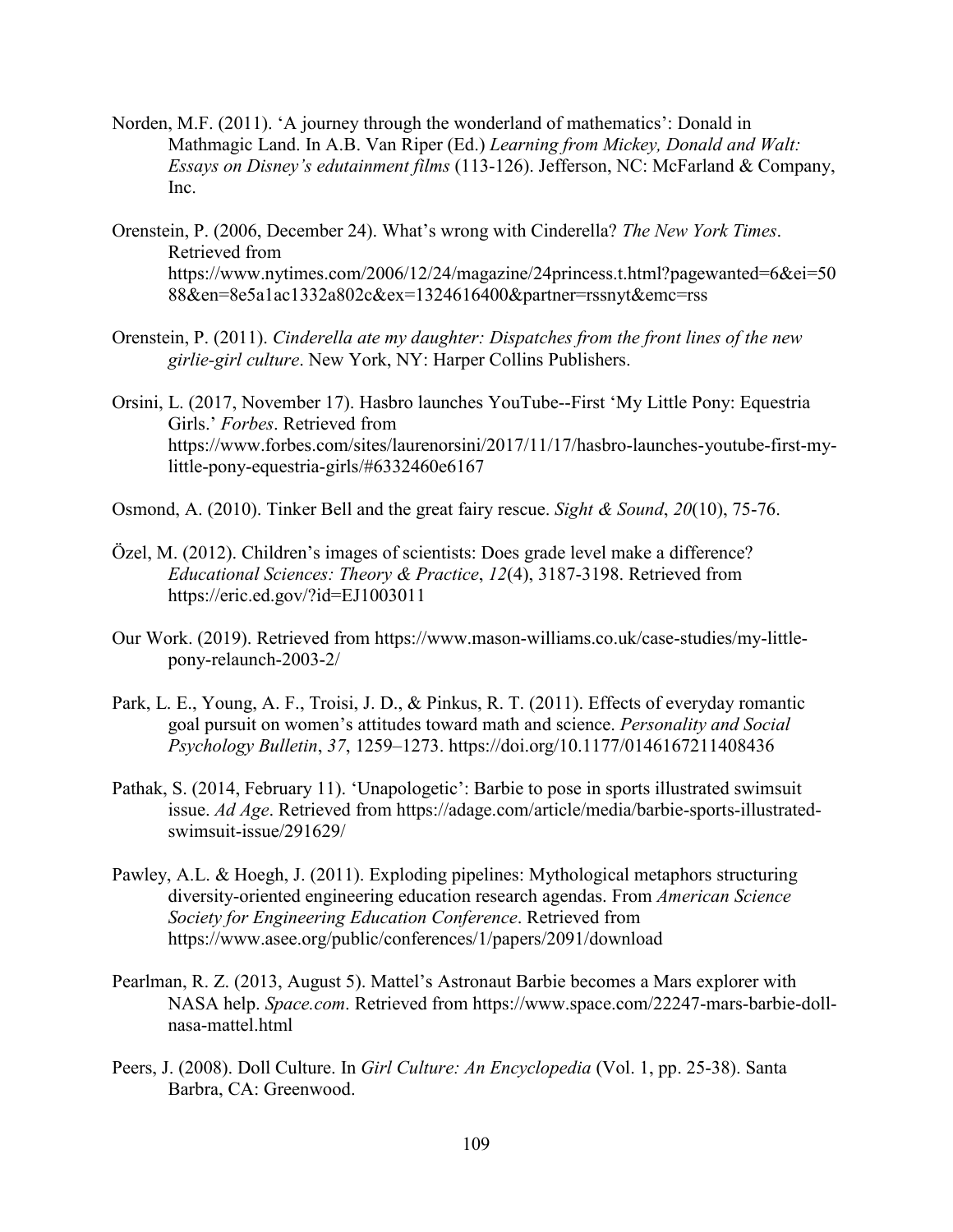- Pesce, N.L. (2013, June 12). Gen X moms fear new 'My Little Pony' feature film horses are too hot to trot. *New York Daily News*. Retrieved from https://www.nydailynews.com/entertainment/tv-movies/pony-feature-film-horses-hottrot-article-1.1371131
- Petrecca, L. (2005, August 25). Disney hopes fairies will fly into girls' hearts. *USA Today*. Retrieved from https://usatoday30.usatoday.com/money/media/2005-08-25-disneyusat\_x.htm
- Portelli, R. (n.d.). Science myth: Can you balance an egg on the spring equinox? *Scholastic*. Retrieved from https://www.scholastic.com/parents/kids-activities-andprintables/activities-for-kids/math-and-science-ideas/science-myth-can-you-balance-eggspring-equinox.html
- PR Newswire. (1998a, February 6). Hasbro unveils a world of fun at American International Toy Fair. *PR Newswire*. Retrieved from http://0 search.proquest.com.library.uark.edu/docview/453517140?accountid=8361
- PR Newswire. (1998b, October 6). Hasbro Interactive brings kid's favorite toys and Games to life in three new CD-ROM games, My Little Pony, Operation and Candy Land. *PR Newswire*. Retrieved from http://0 search.proquest.com.library.uark.edu/docview/444314804?accountid=8361
- Rand, E. (1995). *Barbie's queer accessories*. Durham, NC: Duke University Press.
- Raugust, K. (2003, August 18). Selected 1980s relaunches. *Publishers Weekly*. Retrieved from ProQuest Central
- Rawson, C.H. & McCool, M.A. (2014). Just like all the other humans? Analyzing images of scientists in children's trade books. *School Science and Mathematics*, *114*(1), 10-18. https://doi.org/10.1111/ssm.12046
- Raymond, B. (Director). (2008). *Tinker Bell* [Motion Picture]. United States: Dinseytoon Studios.
- Raymond, B. (Director). (2010). *Tinker Bell and the great fairy rescue* [Motion Picture]. United States: Dinseytoon Studios.
- Raymond, B. (Director). (2011). *Pixie Hollow games* [DVD]. United States: Disneytoon Studios.
- Reich, S. M., Black, R. W., & Foliaki, T. (2018). Constructing Difference: Lego® Set Narratives Promote Stereotypic Gender Roles and Play. *Sex Roles*, *79*(5–6), 285–298. https://0-doiorg.library.uark.edu/10.1007/s11199-017-0868-2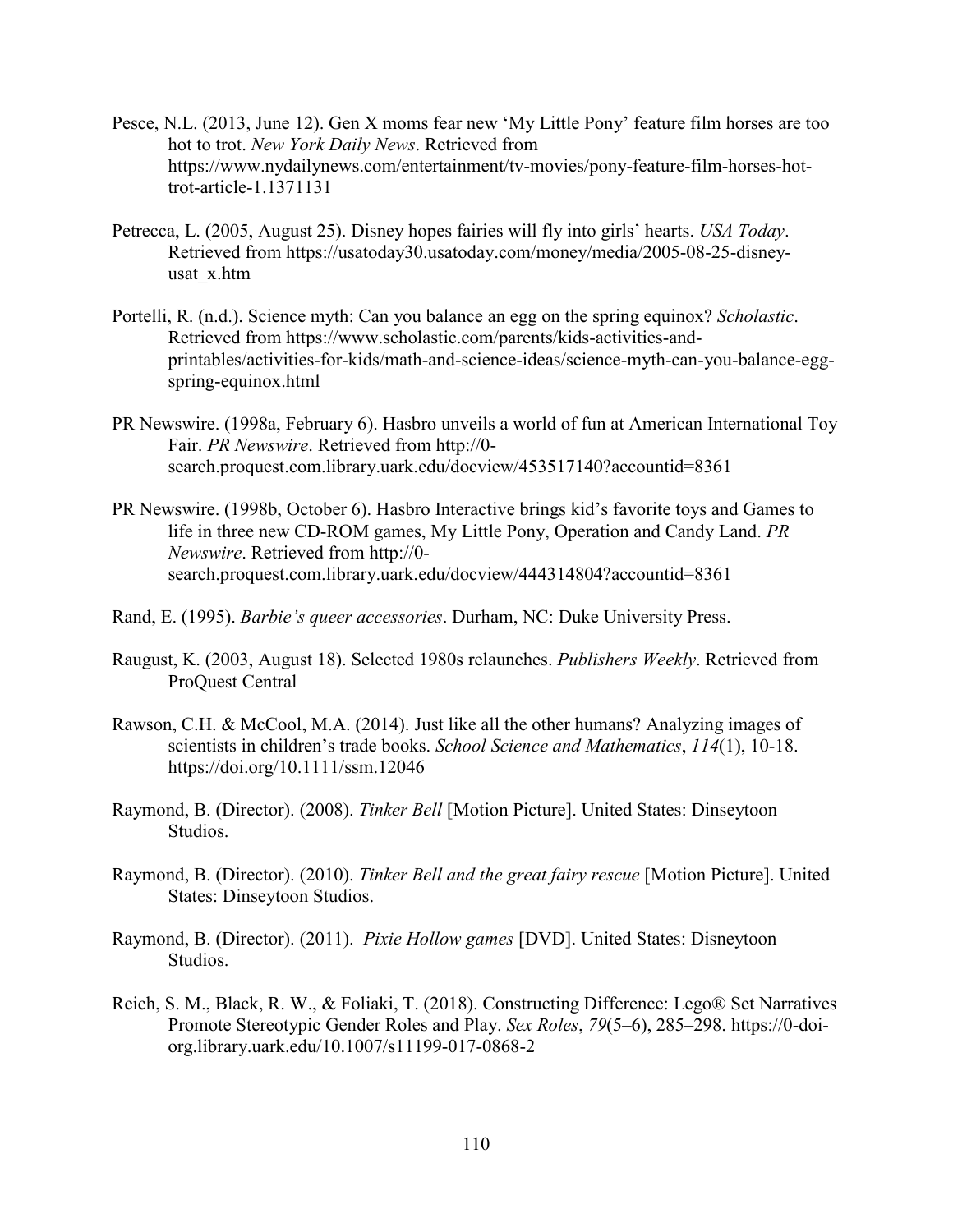- Reichstein, S. (2018, October 18). Girls in STEM now have a Lego box of their own: Women of NASA. *The Daily Dot*. Retrieved from https://www.dailydot.com/parsec/women-of-nasalego/
- Ribon, P. (2014, November 18). Barbie f\*cks it up again. *Gizmodo*. Retrieved from https://gizmodo.com/barbie-f-cks-it-up-again-1660326671
- Rodriguez, A. (2015, July 15). Barbie revamps marketing following diverse product makeover: New fashion-focused effort encourages self-expression. *Ad Age*. Retrieved from https://adage.com/article/cmo-strategy/barbie-revamps-marketing-diverse-productmakeover/299062/
- Romano, A. (2013, May 15). Why "My Little Pony" fandom is freaking out over "Equestria Girls." *The Daily Dot*. Retrieved from https://www.dailydot.com/parsec/fandom/mylittle-pony-brony-fandom-equestria-girls/
- Rottenberg, C. (2014). The rise of neoliberal feminism. *Cultural Studies*, *28*(3), 418-437. doi:10.1080/09502386.2013.857361
- Ryan, L., & Steinke, J. (2010). 'I want to be like…': Middle school students' identification with scientists on television. *Science Scope*, *34*(1), 44-49. Retrieved from http://0 search.proquest.com.library.uark.edu/docview/745590044?accountid=8361
- Saucerman, J., & Vasquez, K., (2014). Psychological barriers to STEM participation for women over the course of development. *ADULTSPAN Journal*, *13*(1), 46-64. doi:10.1002/j.2161- 0029.2014.00025.x
- Scholastic Parents Staff. (2018). Roominate Toys: Introducing girls to STEM. *Scholastic Parents*. Retrieved from https://www.scholastic.com/parents/school-success/learningtoolkit-blog/roominate-toys-introducing-girls-to-stem.html
- Schmidt, G. (2013a, March 1). Classic toys redesigned to traverse generations. *The New York Times*. Retrieved from https://www.nytimes.com/2013/03/02/business/hasbro-expandstransformers-brand-into-new-media.html
- Schmidt, G. (2013b, May 12). A new direction for a Hasbro stalwart. *The New York Times*. Retrieved from https://www.nytimes.com/2013/05/13/business/equestria-girls-a-mylittle-pony-offshoot-in-its-movie-debut.html?  $r=1&&$
- Scott, J. (Ed.) (2014). *A dictionary of sociology* (4th ed.). Carey, NC: Oxford University Press.
- Seiter, E. (1993). *Sold separately: Children and parents in consumer culture*. New Brunswick, NJ: Rutgers University Press.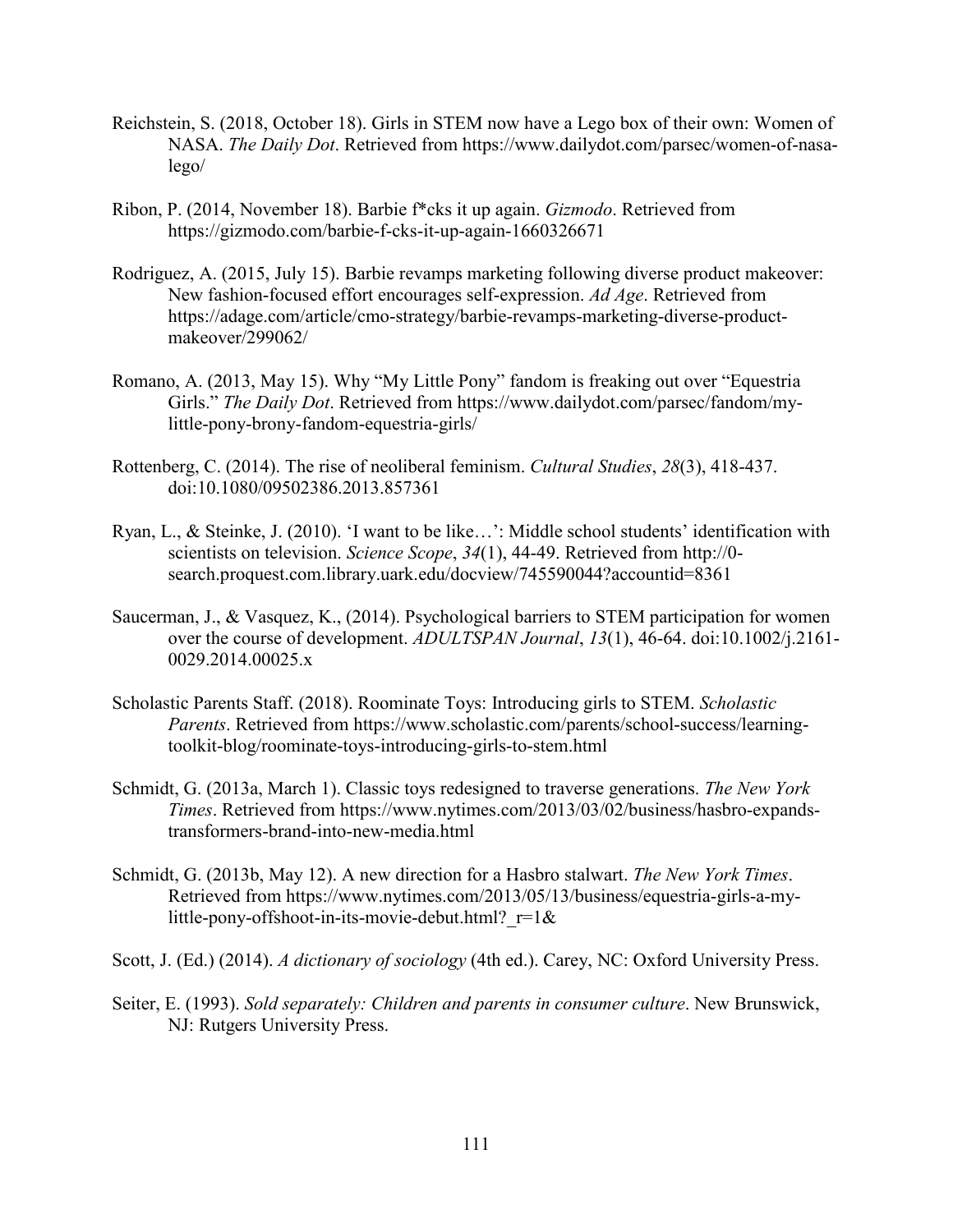- Sherman, A. M. & Zurbriggen, E. L. (2014). 'Boys can be anything': Effect of barbie play on girls' career cognitions. *Sex Roles*, *70*(5-6), 195-208. doi:http://0 dx.doi.org.library.uark.edu/10.1007/s11199-014-0347-y
- Simon, R. M., Wagner, A., & Killion, B. (2017). Gender and choosing a STEM major in college: Femininity, masculinity, chilly climate, and occupational values. *Journal of Research in Science Teaching*, *54*(3), 299-323. doi:10.1002/tea.21345
- Sochacka, N. W., Guyotte, K. W., & Walther, J. (2016). Getting ahead of S.T.E.A.M. *ASEE Prism*, *25*(7), 43. Retrieved from http://0 search.proquest.com.library.uark.edu/docview/1789298161?accountid=8361
- Solman, G. (2004, February 9). For Barbie, It's a doll's world. *Adweek*, *45*(6), 9. Retrieved from ProQuest.
- St. Fleur, N. (2018, December 24). Meteor showers that lit up night skies in 2018. *The New York Times*. Retrieved from https://www.nytimes.com/interactive/2018/science/meteorshowers-2018.html
- Steinke, J., Lapinski, M.K., Crocker, N., Zietsman-Thomas, A., Williams, Y., Evergreen, S.H., & Kuchibhotla, S. (2007). Assessing media influences on middle school-aged children's perceptions of women in science using the draw-a-scientist test (DAST). *Science Communication*, *29*(1), 35-64. doi:10.1177/10755470007306508
- Sterling, D. (2018). Goldiblox: The engineering toy for girls. *Kickstarter*. Retrieved from https://www.kickstarter.com/projects/16029337/goldieblox-the-engineering-toy-for-girls
- Stone, T. L. (2010). *The good, the bad, and the Barbie: A doll's history and her impact on us*. New York, NY: Viking.
- Targeted News Service. (2017) Beep! *The Magic School Bus Rides Again* in all-new trailer for Netflix series. *Targeted News Service*. Retrieved from https://0-search-proquestcom.library.uark.edu/central/docview/1935804239/9FAF6A8031E94148PQ/9?accountid  $=8361$
- Thaxton, R. (2017). Opinion: Reboots invoke credulous relationship between science and public. *The Reveille*. Retrieved from https://0-search-proquestcom.library.uark.edu/central/docview/1870399820/9FAF6A8031E94148PQ/11?accounti d=8361
- The Young Turks. (2012, July 2). *Science: It's a girl thing* [Video File]. Retrieved from https://www.youtube.com/watch?v=Y8UdvBJUZ9U
- Trumbore, D. (2018, October 9). 'Star Wars Resistance' review: A promising start to a new, high-flying adventure. *Collider*. Retrieved from http://collider.com/star-wars-resistancereview/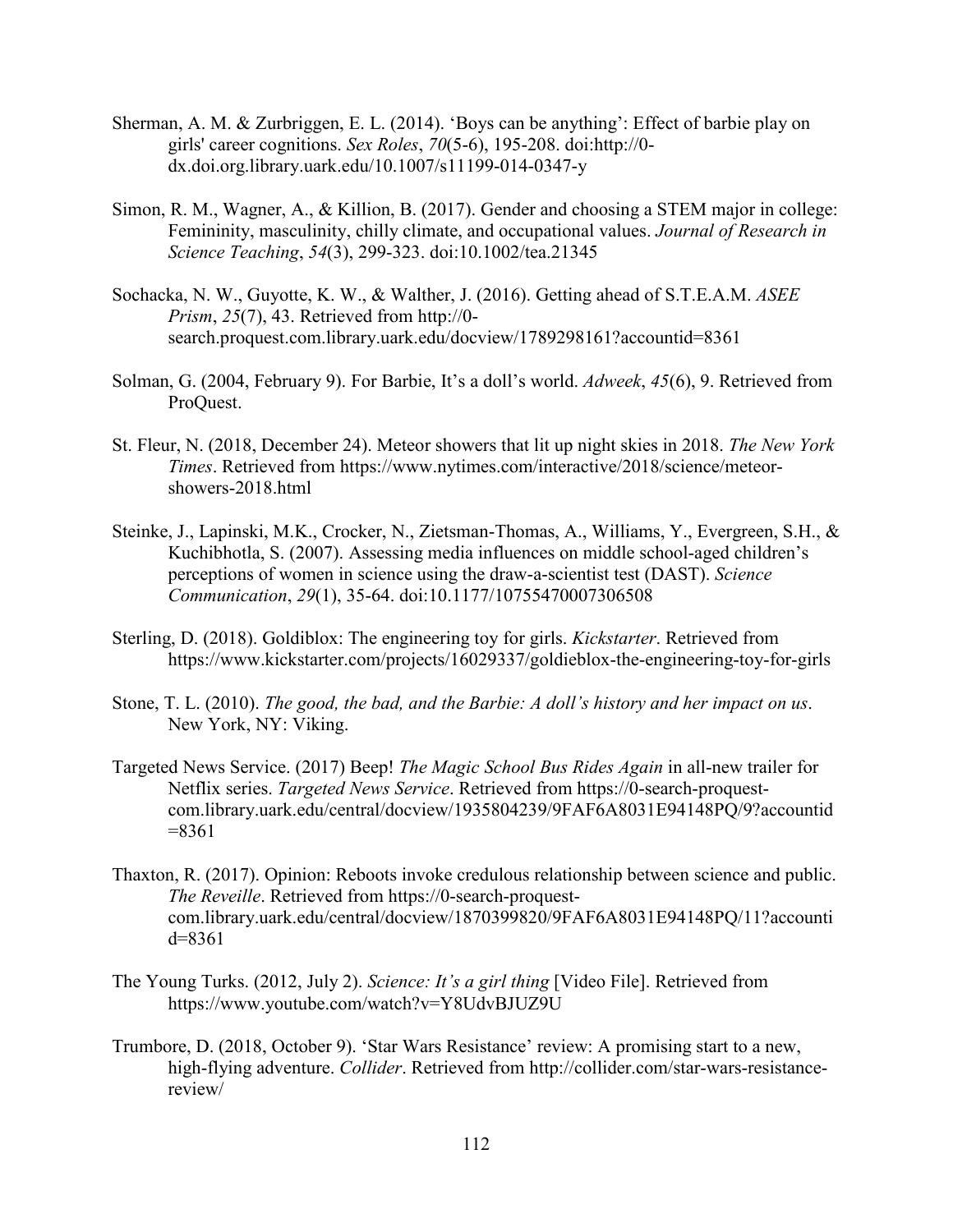- TTPM. (2019). Barbie 60th Anniversary Career Dolls Review. *Toys, Tots, Pets, & More*. Retrieved from https://ttpm.com/p/28586/mattel/barbie-60th-anniversary-career-dolls/
- UN News. (2009). UN casts Disney's Tinker Bell to raise environmental awareness among children. *UN News*. Retrieved from https://news.un.org/en/story/2009/10/318922-uncasts-disneys-tinker-bell-raise-environmental-awareness-among-children
- Van Maanen, J. (1991). The smile factory: work at Disneyland. In P.J. Frost, L.F. Moore, M.R. Louis, C.C. Lundberg, & J. Martin (Eds.) *Reframing organizational culture* (58-76). Newbury Park, CA: SAGE Publications.
- Van Riper, A.B. (2011). Introduction. In A.B. Van Riper (Ed.) *Learning from Mickey, Donald and Walt: Essays on Disney's edutainment films* (1-13). Jefferson, NC: McFarland & Company, Inc.
- Vavrus, M. D. (2000). Putting Ally on trial: Contesting postfeminism in popular culture. *Women's Studies in Communication*, *23*(3), 413-428. https://doi.org/10.1080/07491409.2000.11735776
- Vincent, B. (2018, July 17). Barbie is now a woke vlogger—and she is serving straight-up truth bombs. *The Daily Dot*. Retrieved from https://www.dailydot.com/unclick/woke-barbievlogs-memes/
- Walkerdine, V. (1997). *Daddy's girl: Young girls and popular culture*. Cambridge, MA: Harvard University Press.
- Wasko, J. (2001). *Understanding Disney: The manufacturing of fantasy*. Maiden, MA: Blackwell Publishers Inc.
- Whitton, S. (2019, February 7). Mattel shares soar after strong Barbie sales fuel surprise profit. *CNBC*. Retrieved from https://www.cnbc.com/2019/02/07/mattel-jumps-17percent-afterearnings-and-revenue-beat-.html
- Williams, J. (2017, October 18). Lego for STEM: Women of NASA set honors space pioneers and gets girls excited for math. *Newsweek*. Retrieved from https://www.newsweek.com/lego-women-nasa-hidden-figures-687641
- Wills, J. (2017). *Disney Culture*. New Brunswick, NJ: Rutgers University Press. Retrieved from http://0-www.jstor.org.library.uark.edu/stable/j.ctt1p0vkn3
- Wolfe, J. (2016, October 12). Mattel announces two new animated 'Barbie' series & TV special. *Animation World Network*. Retrieved from https://www.awn.com/news/mattelannounces-two-new-animated-barbie-series-tv-special
- Wyles, L. (2015, May 23). Want to get more girls into STEM? Get them into Tinker Bell. *The Mary Sue*. Retrieved from https://www.themarysue.com/stem-tinker-bell/